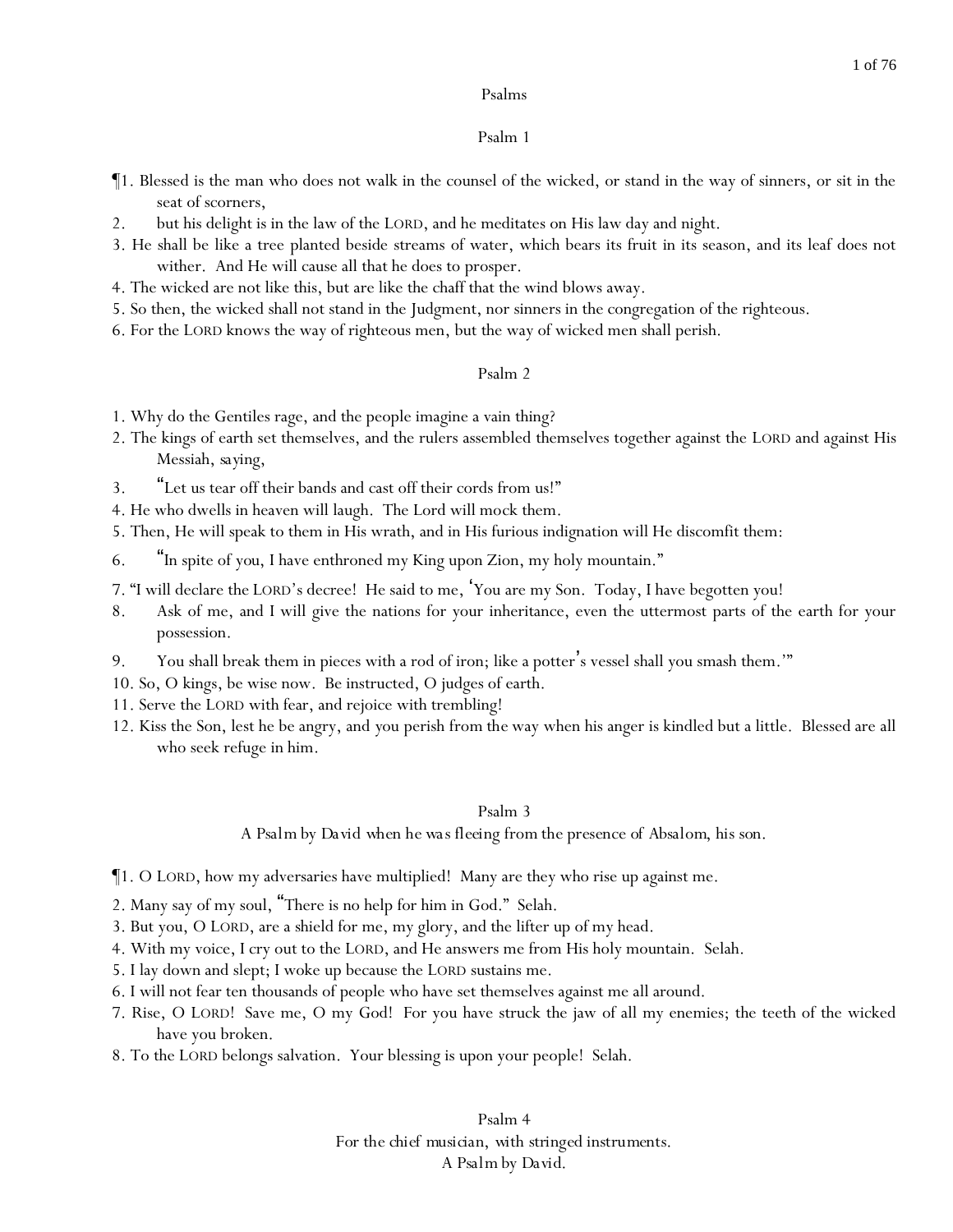- ¶1. When I call, answer me, O God of my righteousness! When *I was* in a strait, you enlarged *it* for me. Pity me and hear my prayer!
- 2. O sons of man, how long will my glory be a reproach? *Y*ou love strife; *y*ou seek after a lie! Selah.
- 3. Know that the LORD has set apart the pious man for Himself. The LORD will hear when I cry to Him.
- 4. Be angry, and do not sin! Commune with *y*our heart on *y*our bed, and be still. Selah.
- 5. Offer sacrifices of righteousness, and trust the LORD!
- 6. Many say, "Who will show us good?" Raise up the light of your countenance upon us, O LORD.
- 7. You have put joy in my heart, more than when their wheat and their wine were multiplied.
- 8. In peace will I both lie down and sleep, for you, O LORD, alone make me dwell in safety.

### Psalm 5 *For the chief musician, with the flutes. A Psalm by David.*

¶1. Give ear to my words, O LORD. Consider my groaning.

- 2. Attend to the sound of my cry, my King and my God, for I pray to you!
- 3. O LORD, in the morning, you will hear my voice; in the morning will I set my case before you and watch.
- 4. For you are not a God who takes pleasure in wickedness. Evil cannot abide with you.
- 5. Braggarts will not stand in your sight. You hate all evildoers.
- 6. You will destroy those who speak lies. A bloody and deceitful man, the LORD abhors.
- 7. But as for me, in the abundance of your lovingkindness will I enter your house. I will worship toward your holy temple in fear of you.
- 8. O LORD, lead me in your righteousness because of those who lie in wait for me; make your way straight before me.
- 9. For there is nothing in their mouth that can be trusted; their inward part is destruction itself; their throat is an open tomb; they flatter *with* their tongue.
- 10. Condemn them, O God! By their own devices, let them fall! Because of the multitude of their transgressions, cast them out, for they have rebelled against you.
- 11. But let all who seek refuge in you, rejoice! Let them shout for joy forever because you shelter them! And let those who love your name rejoice in you!
- 12. For you will bless the righteous man, O LORD. You will surround him with favor like a shield.

#### Psalm 6

*For the chief musician, with stringed instruments, on the eighth.*

#### *A Psalm by David.*

¶1. O LORD, do not rebuke me in your anger, nor chasten me in your burning wrath!

2. Have pity on me, O LORD, for I am feeble. Heal me, O LORD, for my bones are troubled.

3. My soul also is greatly troubled. But you, O LORD – how long?

- 4. Relent, O LORD! Deliver my soul! Save me for the sake of your lovingkindness!
- 5. For in death, there is no remembrance of you; in Sheol, who praises you?
- 6. I am weary with my groaning. All night long, I make my bed swim; I drench my couch with my tears.
- 7. My eye is consumed with grief; it has grown old because of all my adversaries.
- 8. Depart from me, all *y*ou evildoers! For Jehovah has heard the sound of my weeping.
- 9. The LORD has heard my plea! The LORD accepts my prayer!
- 10. Let all my enemies be ashamed and greatly troubled! Let them turn back; let them be suddenly put to shame!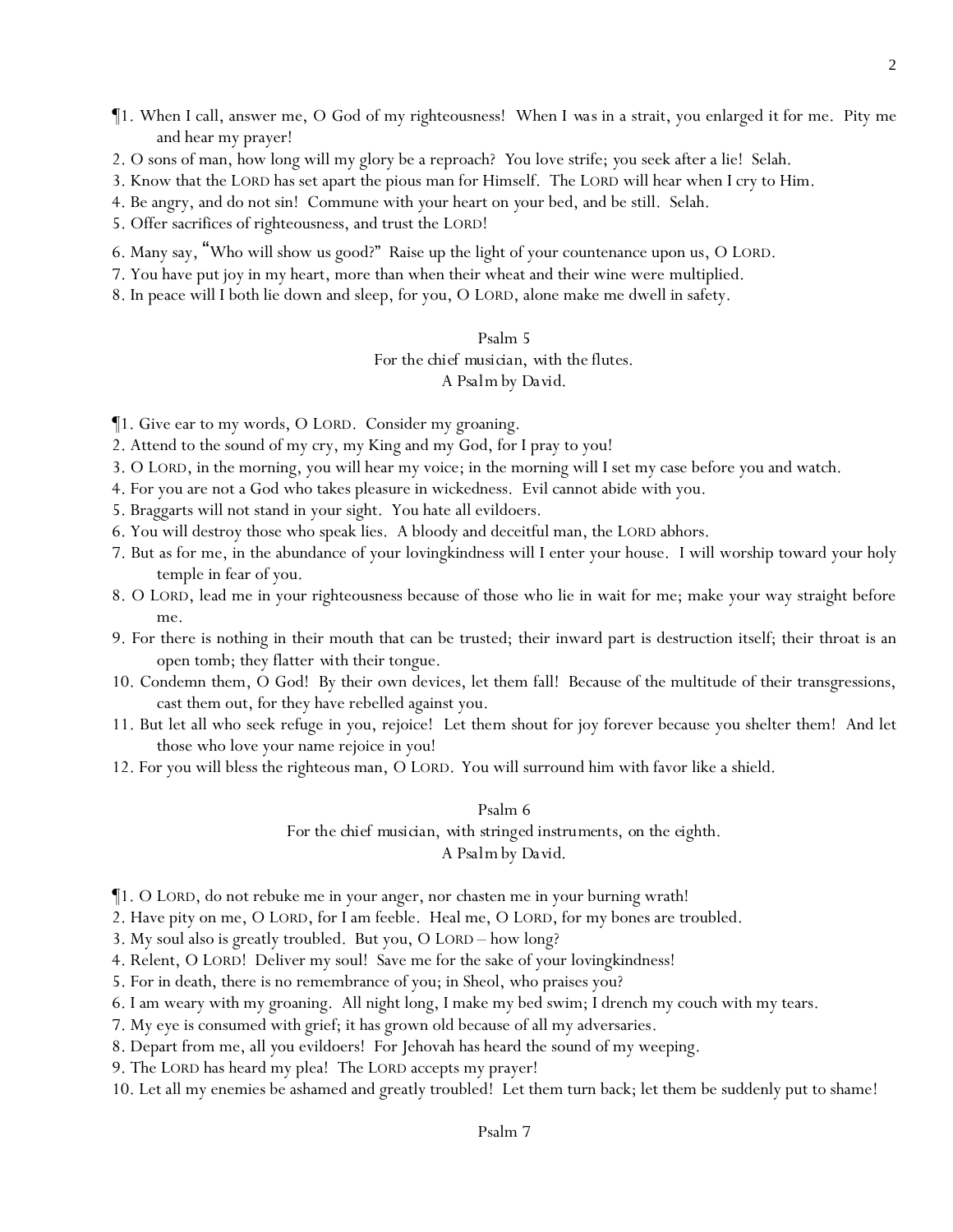*A shiggaion<sup>1</sup> by David, which he sang to Jehovah concerning the words of Cush, a Benjaminite.*

- ¶1. O Jehovah, my God, I seek refuge in you! Save me from all who pursue me, and deliver me,
- 2. lest he tear my soul like a lion, ripping me to pieces, and there be no one to deliver.
- 3. O Jehovah, my God, if I have done this, if there is unrighteousness in my hands,
- 4. if I have rewarded evil to him who was at peace with me (indeed, I have delivered him who was for no reason my adversary),
- 5. let an enemy pursue my soul and overtake me, and let him trample my life to the ground and lay my honor in the dust! Selah.
- 6. Rise, O LORD, in your anger! Raise yourself up against the rage of my adversaries, and awake the justice for me that you have commanded!
- 7. Though an assembly of peoples surround you, return on high, regardless of them!
- 8. Let Jehovah judge the peoples! Judge me, O LORD, according to my righteousness and my innocence.
- 9. Let Him, I pray, bring the wickedness of the wicked to an end, but establish the righteous, for the righteous God tries the minds and hearts.
- 10. My defense is of God, who delivers those who are upright in heart.
- 11. God is a righteous Judge and a God who has indignation every day.
- 12. If one does not repent, He will sharpen His sword; He has bent His bow and made it ready.
- 13. He has also prepared for Himself deadly weapons; He makes His arrows for persecutors.
- 14. Behold, he travails with transgression. Yes, he has conceived mischief, and has given birth to deceit.
- 15. He makes a pit and digs it out, and then falls into the hole that he made.
- 16. His mischief shall return upon his own head, and upon his own pate shall his violence come down.
- 17. I will praise the LORD in His righteousness, and I will sing the name of Jehovah Most High!

### Psalm 8 *For the chief musician, upon the gittith. A Psalm by David.*

- ¶1. O Jehovah, our Lord, how majestic is your name in all the earth, you who sets your glory above the heavens!
- 2. Out of the mouth of children and sucklings have you ordained strength because of your adversaries, to silence the enemy who avenges himself.
- 3. When I consider your heavens, the work of your fingers, the moon and the stars which you have set in place,
- 4. what is man, that you are mindful of him? or the son of man, that you visit him?
- 5. Yet, you made him a little lower than the gods, and you crowned him with glory and honor.
- 6. You gave him dominion over the works of your hands; you put everything under his feet:
- 7. all sheep and cattle all of them along with beasts of the field,
- 8. fowl of the sky, and fish of the sea, and that which wanders the paths of the seas.
- 9. O Jehovah our Lord, how majestic is your name in all the earth!

# Psalm 9

### *For the chief musician. Upon the death of the Son. A Psalm by David.*

- ¶1. I will praise Jehovah with my whole heart! I will tell of all your wonderful works!
- 2. I will be glad and rejoice in you! I will sing your name, O Most High!
- 3. When my enemies are turned back, they will stumble and perish at your presence,
- 4. for you will have wrought justice and judgment for me. You sit on the throne, judging righteously.

 $<sup>1</sup>$  Hebrew meaning unknown.</sup>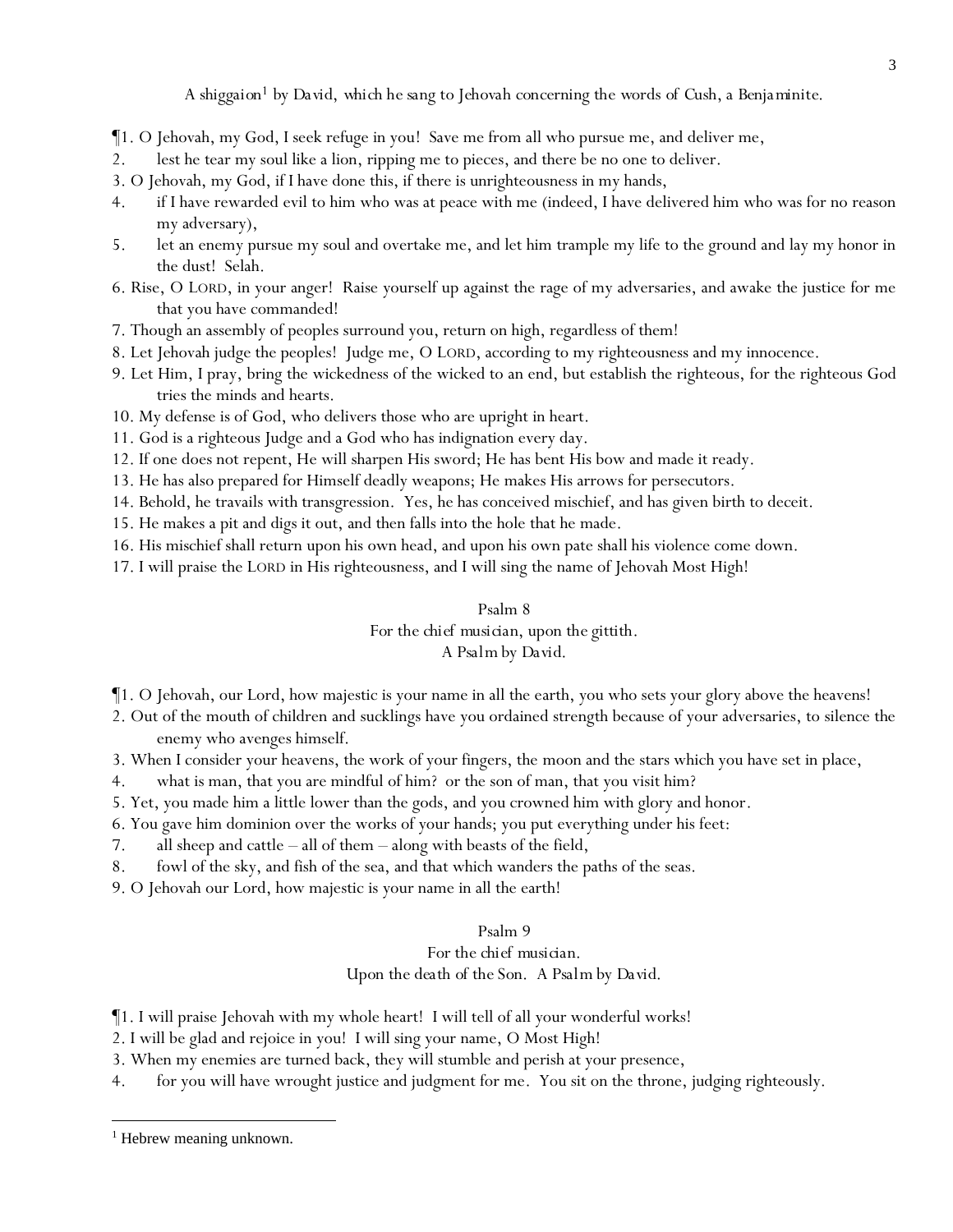- 5. You will rebuke nations; you will do away with the wicked man; you will blot out their names forever and ever.
- 6. O Enemy! Waste places will cease to be, forever. You uprooted cities; their very remembrance perished with them,
- 7. but Jehovah sits enthroned forever! He established His throne for judgment,
- 8. and He Himself will judge the world in righteousness; He will judge the peoples with equity.
- 9. Jehovah is a refuge for the oppressed soul, a refuge in times of distress.
- 10. Yea, they trust in you, knowing your reputation, that you do not abandon those who seek after you, O Jehovah.
- 11. Sing to the LORD, who dwells in Zion! Declare His deeds among the nations!
- 12. When He makes inquisition for blood, He remembers them; He does not forget the cry of the afflicted.
- 13. Pity me, O Jehovah! Look on my affliction at the hands of those who hate me! Raise me up from the gates of death,
- 14. so that I may declare all your praises in the gates of the daughter of Zion! Let me rejoice in your salvation!
- 15. The nations sank into a pit they made; their foot is caught in the very net they concealed.
- 16. The LORD is known *by the* judgment He executes, striking down the wicked man with the work of his own hands. Higgaion. Selah.
- 17. Wicked men shall turn back to Sheol, all the nations that forget God.
- 18. For a needy man shall not always be forgotten, *nor* shall the hope of afflicted men perish forever.
- 19. Arise, O Jehovah! Let not man prevail! Let the nations be judged in your presence.
- 20. O LORD, put fear upon them! Let the nations know they are men. Selah.

- ¶1. Why, O LORD, do you stand at a distance, hiding in times of distress?
- 2. In pride, a wicked man pursues the humble man. They shall be caught in the very schemes they devised.
- 3. For the wicked boasts of his soul's desire; he blesses a robber, *and* spurns Jehovah.
- 4. The wicked, in his proud countenance, does not seek *God*. None of his schemes are of God.
- 5. His ways always prosper. (Your judgments are on high, far from him.) *As for* all of his enemies, he sneers at them.
- 6. He who is not in distress says in his heart, "I shall never be overthrown."
- 7. His mouth is full of cursing, and deceits, and oppression; under his tongue are mischief and vanity.
- 8. He waits in the lurking place of villages; he kills the innocent in the secret places; his eyes watch furtively for the defenseless.
- 9. He lurks in secret like a lion in a thicket; he lies in wait to catch the poor. He catches the poor, drawing him into his net.
- 10. So he crouches, he lies prostrate, and the helpless fall by his strong *clutches*.
- 11. He says in his heart, "God has forgotten. He has hidden his face. He has never seen."
- 12. Arise, O Jehovah! O God, lift up your hand! Do not forget the afflicted!
- 13. Why does the wicked man spurn God? He says in his heart, "You will not hold me accountable."
- 14. You have seen. Surely, you look upon mischief and vexation to requite it with your hand; the defenseless one leaves *it* to you. You are the orphan's helper.
- 15. Break the arm of the wicked one! As for the evil man, you will search out his wickedness *until* you find none!
- 16. Jehovah is King forever and ever! The nations have perished out of His land!
- 17. O Jehovah, you hear the desire of the afflicted. You prepare their heart; you incline your ear
- 18. to judge the orphan and oppressed, *so that* a man from the earth can never again cause *them* to tremble.

Psalm 11 *For the chief musician. By David.*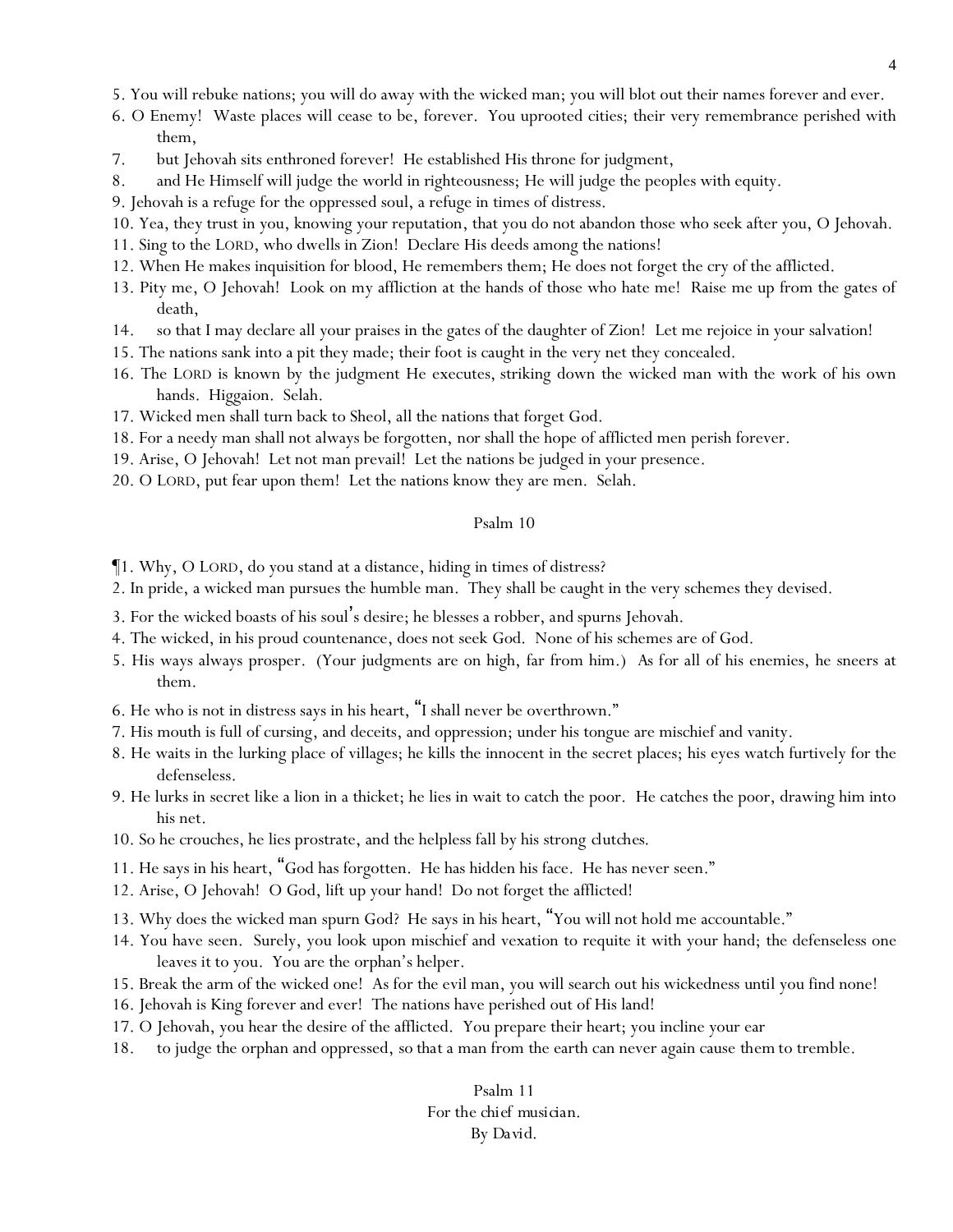¶1. In the LORD have I taken refuge. How can *y*ou say to my soul, "Flit away, O sparrow. to *y*our mountain,

- 2. for, behold, the wicked are bending a bow! They have fitted their arrow to the string to shoot from darkness at the upright in heart!"
- 3. If the foundations be destroyed, what can the righteous do?
- 4. Jehovah is in His holy temple! Jehovah's throne is in heaven! His eyes see; His eyelids try the children of men.
- 5. Jehovah tries the righteous, but the wicked man and him who loves violence, His soul hates.
- 6. He will make it to rain coals upon the wicked, fire and brimstone, and scorching wind the portion of their cup.
- 7. For the righteous LORD loves righteousness. The upright shall see His face.

### Psalm 12 *For the chief musician, on the eighth. A Psalm by David.*

¶1. Save, O LORD, for there is no pious man left. Faithful men have vanished from among the children of men.

- 2. Everyone speaks vanity with his neighbor; they speak with a flattering lip and a double heart.
- 3. Jehovah will cut off all flattering lips, the tongue speaking great things,
- 4. those who think, "We will prevail with our tongues. Our lips are our own. Who is master over us?"
- 5. "Because of the oppression of the poor, because of the groaning of the needy, I will now arise," says Jehovah. "I will set them in the safety for which they yearn."
- 6. The words of the LORD are pure words, *like* silver refined in an earthen furnace, purified seven times.
- 7. You, O LORD, will keep them. You will preserve them from this generation forever.
- 8. Wicked men strut about on every side when the vileness of mankind is exalted.

# Psalm 13 *For the chief musician. A Psalm by David.*

- ¶1. How long, O LORD, will you forget me? Forever? How long will you hide your face from me?
- 2. How long must I take counsel with my own soul, sorrow in my heart daily? How long will my enemy be exalted over me?
- 3. Look upon me! Answer me, O Jehovah my God! Enlighten my eyes, lest I sleep *the sleep of* death,
- 4. lest my enemy say, "I have prevailed against him." My adversaries rejoice when I am shaken.
- 5. But as for me, I trust in your mercy. In your salvation will my heart rejoice. I will sing to Jehovah when He has dealt bountifully with me.

Psalm 14 2 *For the chief musician. By David.*

<sup>2</sup> Very similar to Psalm 53.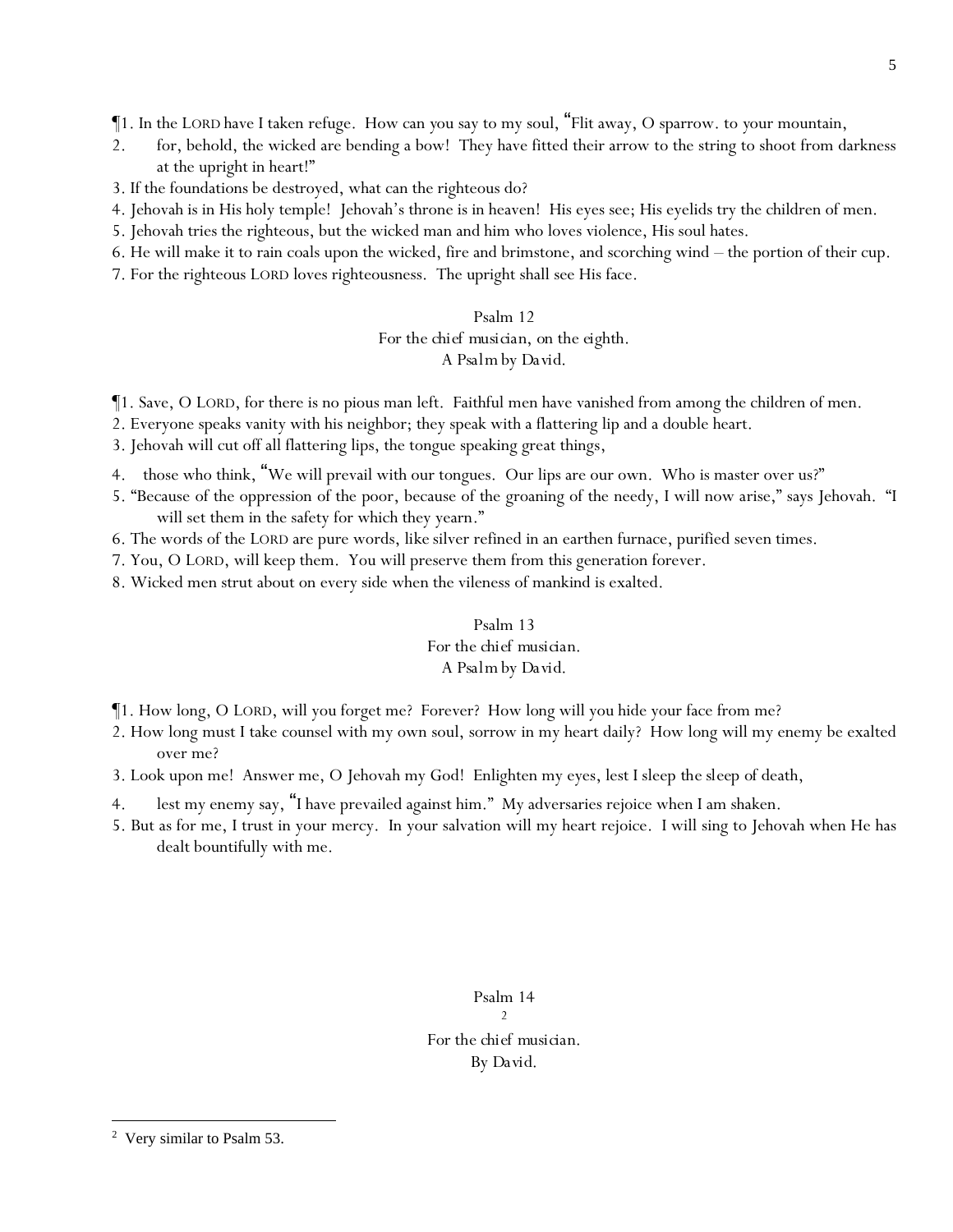- ¶1. The fool says in his heart, "There is no God." They are corrupt; they do an abominable work; there is no one doing good.
- 2. The LORD looked down from heaven upon the sons of man to see if there was anyone with understanding, anyone who was seeking God.
- 3. They have all turned aside. They have all, alike, been corrupted; there is no one doing good, not even one!
- 4. Do none of the workers of iniquity have understanding, eating up my people as they eat bread? They do not call on the LORD.
- 5. They will be utterly terrified there, for God is with the generation of the righteous.
- 6. *Y*ou shame counsel from the humble man because the LORD is his refuge.
- 7. Whom from Zion will He ordain as salvation for Israel? When Jehovah returns the captivity of His people, Jacob will rejoice. Israel will be glad.

### *A Psalm by David.*

1. O LORD, who shall abide in your tabernacle? Who shall dwell on your holy mountain?

- 2. He who lives blamelessly, and does righteousness, and speaks truth in his heart,
- 3. he who does not gossip with his tongue, nor does evil to his fellow, nor takes up a reproach against his neighbor;
- 4. in whose eyes a reprobate is despised, but he honors those who fear the LORD; he who swears to *his own* hurt, yet does not change;
- 5. he who does not lend his money at interest; and a bribe against the innocent, he does not take. He who does these things shall never be moved.

#### Psalm 16

### *A mikta m by David.*

1. Preserve me, O God, for in you I have taken refuge!

- 2. You said to Jehovah, "You are my Lord! My goodness is not for you,
- 3. but for saints who are on the earth, for them and the rulers of all those in whom is my delight.
- 4. They shall multiply their pains who hasten after another *god*; I will not pour out their libations of blood, nor take their names on my lips.
- 5. The LORD is the portion of my inheritance and my cup. You secure my lot.
- 6. The lines have fallen to me in pleasant places; yea, the inheritance is beautiful to me.
- 7. I will bless the LORD, who gives me counsel; yea, in the night, my heart instructs me.
- 8. I have set Jehovah before me continually, yea, at my right hand! I shall not be moved.
- 9. Therefore, my heart is glad, and my glory rejoices. My flesh also shall rest in hope.
- 10. For you will not leave my soul in Sheol; nor will you allow your holy one<sup>3</sup> to see corruption.
- 11. You reveal to me the path of life. In your presence is fullness of joy; at your right hand are pleasures forevermore."

### Psalm 17

### *A prayer of David.*

- 1. Hear, O LORD, the right! Attend to my cry! Give ear to my prayer, which is not from deceitful lips.
- 2. Let my judgment come forth from your presence! Your eyes see rightly!

<sup>&</sup>lt;sup>3</sup> Hebrew: "pious one".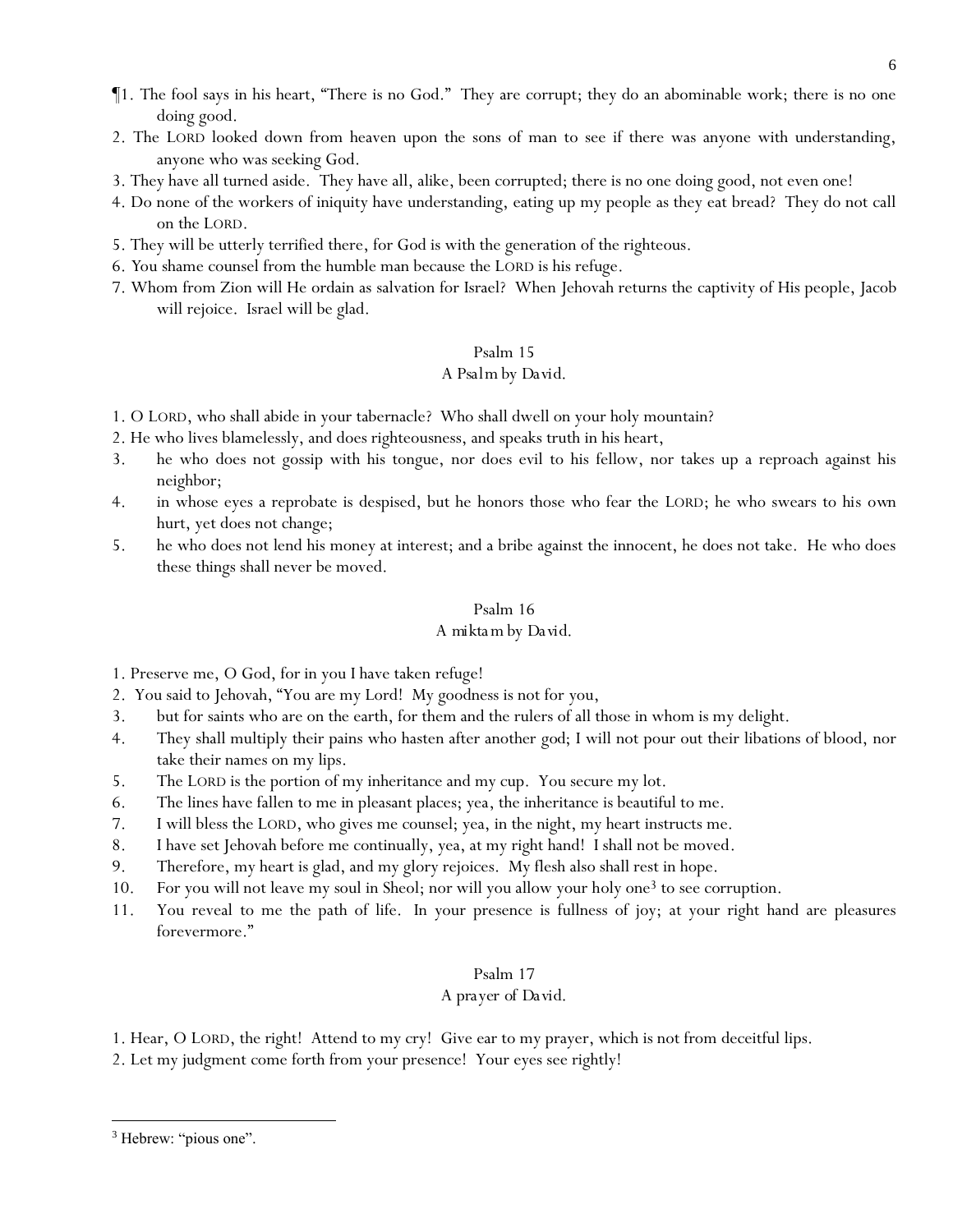- 3. You have tested my heart; you have visited *me* in the night; you have refined me and found nothing. I am resolved that my mouth shall not transgress.
- 4. As for the works of man, by the word of your lips have I eschewed the paths of cruelty.
- 5. Keeping my steps in your pathways, my feet have not stumbled.
- 6. I call upon you because you will answer me, O God. Incline your ear to me! Hear my speech!
- 7. Wondrously show forth your lovingkindness, O Savior of those who seek refuge at your right hand from those who lift themselves up.
- 8. Keep me as the apple of *your* eye. In the shadow of your wings, hide me
- 9. from the face of the wicked who oppress me. Enemies of my soul surround me.
- 10. They have shut down His best, His mouthpiece. They have spoken proudly.
- 11. Our steps they have now surrounded. They have set their eyes to cast us down to the earth,
- 12. as a lion longs to tear in pieces, and as a young lion, lying in concealed places.
- 13. Arise, O LORD! Confront him! Make him bow down! Save my soul from the Evil One, your sword,
- 14. and from men *who are* your hand, O LORD, from men of this age whose portion is in this life, and whose belly you will fill with what you have stored up. Their sons are sated, and they leave their excess to their children.
- 15. As for me, I will behold your face in righteousness. I will be satisfied when I awake in your likeness.

### *For the chief musician.*

*By Jehovah* '*s servant David, who spoke to Jehovah the words of this song on the day Jehovah delivered him from the power of all his enemies, and from the hand of Saul, and he said:*

- ¶1. I love you, O Jehovah my strength!
- 2. Jehovah is my rock, and my fortress, and my deliverer, my God, my mountain in whom I take refuge, my buckler, and the horn of my salvation, my high tower!
- 3. I called on Jehovah, who is worthy to be praised, and I was delivered from my enemies.
- 4. Cords of death encompassed me; and floods of Belial overwhelmed me;
- 5. cords of Sheol enveloped me; snares of death confronted me.
- 6. In my distress, I called on Jehovah, and I cried out to my God for help. He heard my voice from His temple, and my plea came to Him, into His ears.
- 7. Then the earth shook and trembled, and the foundations of the mountains moved; they were shaken because He burned with anger.
- 8. Smoke went up from His nostrils, and fire from His mouth devoured. Coals were kindled by it.
- 9. He bowed the heavens also, and came down, and thick darkness was under His feet.
- 10. He rode upon a cherub and flew; He flew swiftly on the wings of the wind.
- 11. He made darkness His covering, His pavilion all about Him a darkness of water-laden, heavy clouds.
- 12. Because of the brightness of His presence, His thick clouds passed over; hail and coals of fire.
- 13. Then Jehovah thundered in the heavens, and the Most High uttered His voice; hail and coals of fire!
- 14. He sent out His arrows and scattered them; He shot forth lightning bolts and vexed them.
- 15. At that, channels of waters were seen; yea, the foundations of the world were revealed at your rebuke, O Jehovah, by a puff of air of your wrath.
- 16. He sent from on high and took me; He drew me out of many waters;
- 17. He delivered me from my mighty enemy and from those who hated me, for they were stronger than I.
- 18. They came upon me in the day of my distress, but Jehovah was my stay.
- 19. He brought me out to a spacious place; He rescued me because He delighted in me.
- 20. Jehovah rewarded me according to my righteousness; according to the cleanness of my hands has He repaid me.
- 21. For I had kept Jehovah's ways, and I had not acted wickedly against my God,
- 22. for His judgments were all before me, and His statutes I did not put away from me.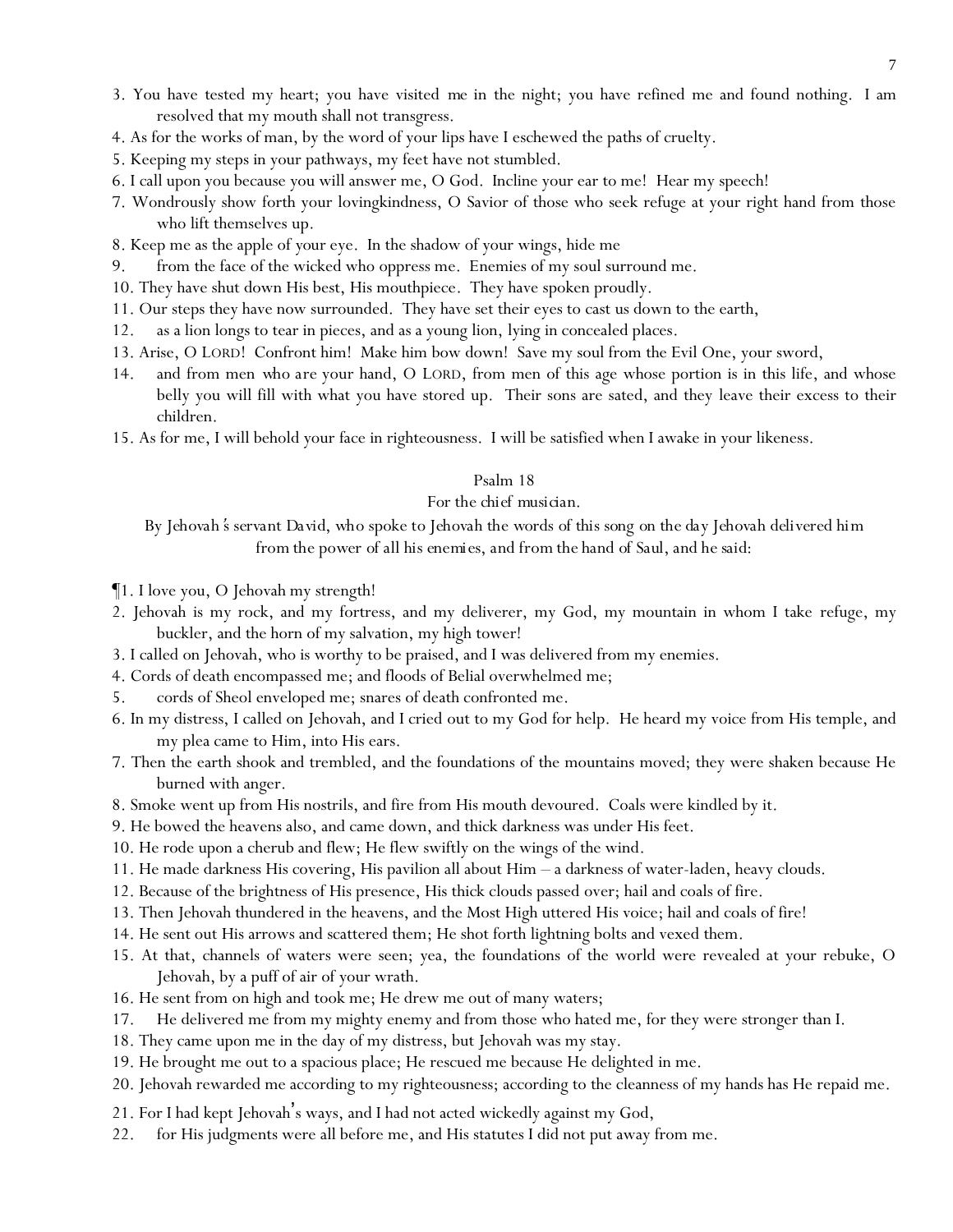- 23. I was perfect with Him, and I kept myself from my sin,
- 24. and Jehovah rewarded me according to my righteousness, according to the cleanness of my hands in His sight.
- 25. With the merciful, you will prove yourself merciful; with the perfect, you will prove yourself perfect;
- 26. with the pure, you will prove yourself pure; and with the crooked, you will make yourself tortuous.
- 27. You will surely deliver the humble people, but lofty looks will you abase.
- 28. You make my lamp to shine. O Jehovah, my God, you bring light to my darkness.
- 29. By you, I ran through a troop, and by my God, I leaped over a wall.
- 30. This God, His way is perfect; what the LORD says is pure. He is a shield to all who take refuge in Him.
- 31. Who but Jehovah is God? And who is a Rock except our God?
- 32. It is God who girds me with strength and makes my way perfect,
- 33. making my feet like hinds' feet and setting me upon my high places,
- 34. training my hands for war, so that my arms can bend a bronze bow.
- 35. And you have given me your salvation as a shield; your right hand sustains me, and your gentleness makes me great.
- 36. You will make a wide place beneath me for my step so that my feet will not slip.
- 37. I will pursue my enemies and overtake them, and I will not turn back until they are destroyed.
- 38. I will strike them through so that they cannot rise. They will fall under my feet.
- 39. Yea, you have girded me with strength for war; you will make them bow before me who rise up against me;
- 40. and you have given me the neck of my enemies. Those who hate me will I utterly destroy.
- 41. They will cry out for help, but there will be no one to save them, *even* to Jehovah, but He will not answer them.
- 42. But I will beat them *until they are* like dust before the wind. I will cast them out like dirt in the streets.
- 43. You delivered me from the contentions of the people. You have made me the head of the Gentiles; a people I have not known shall serve me.
- 44. As soon as they hear, they will obey me. Foreigners will come and grovel before me.
- 45. The foreigners will lose heart and come quaking out of their strongholds.
- 46. Jehovah is alive! Blessed be my rock! Let the God of my salvation be exalted!
- 47. God avenged me and subjected peoples to me
- 48. after saving me from my enemies. Yea, you exalted me above those who rose up against me. You delivered me from the cruel and violent man.
- 49. Therefore will I confess you among the Gentiles, O Jehovah, and sing praises to your name.
- 50. He has magnified the victories of His King, and has shown lovingkindness to His Messiah, to David, and to his seed forever.

### Psalm 19 *For the chief musician. A Psalm by David.*

- ¶1. The heavens declare the glory of God, and the firmament displays the work of His hands.
- 2. Day after day pours forth speech, and night after night declares understanding.
- 3. There is neither speech nor language where their voice is not heard.
- 4. Their line goes out over all the earth, and their words to the end of the world. In them, He has set a tent for the sun,
- 5. which, like a bride-groom coming out of his chamber, rejoices like a mighty man about to run a race.
- 6. Its going forth is from the end of heaven, and its circuit to the ends of it, and nothing is hidden from its heat.
- 7. The law of the LORD is perfect, restoring the soul. The testimony of the LORD is sure, making the simple man wise.
- 8. The precepts of the LORD are right, rejoicing the heart. The commandment of the LORD is pure, enlightening the eyes.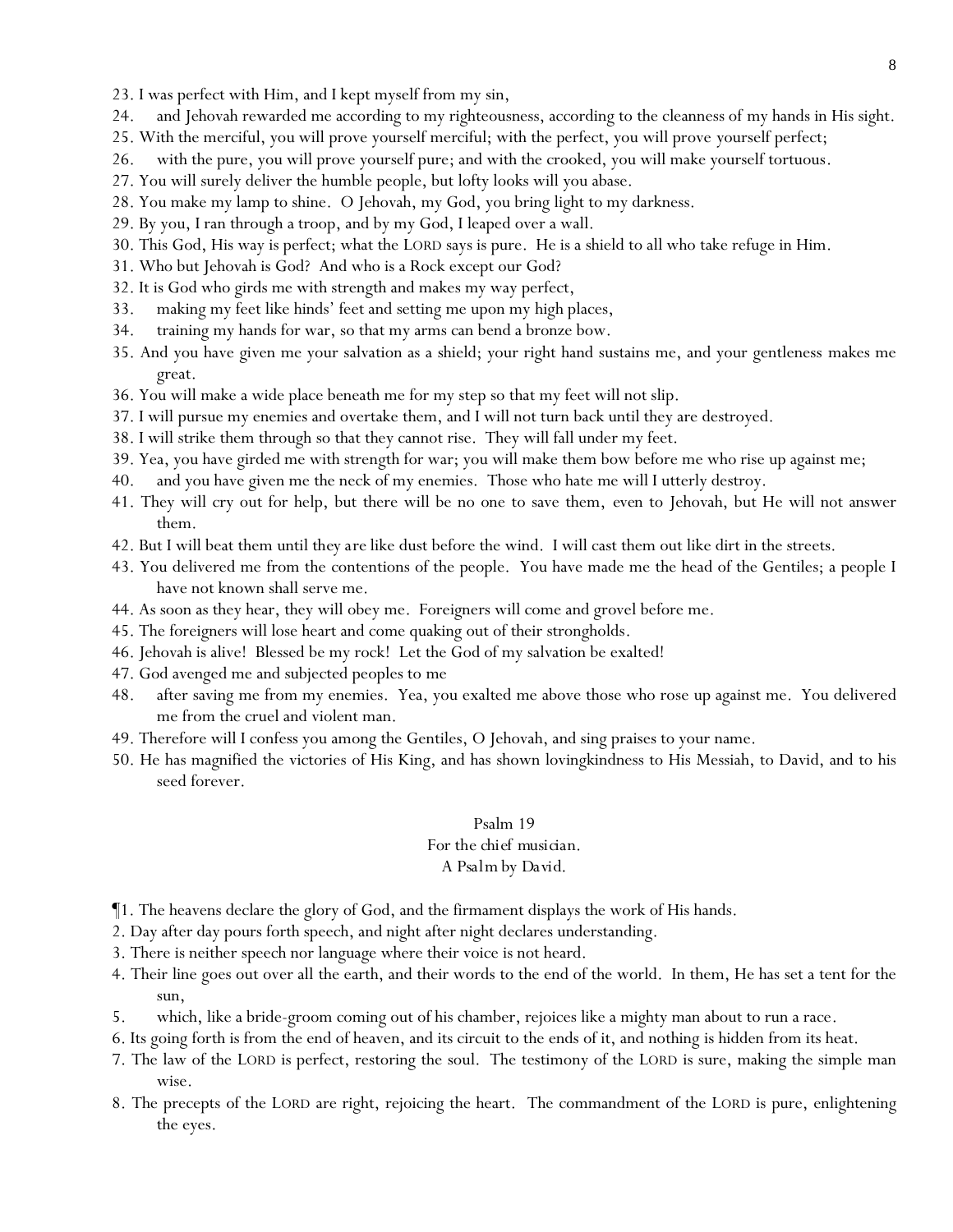- 9. The fear of the LORD is clean, enduring forever. The judgments of the LORD are true; they are altogether righteous.
- 10. They are more to be desired than gold, even much fine gold; *they are* sweeter also than honey and the honeycomb.
- 11. Moreover, by them is your servant warned, and in keeping them, there is great reward.
- 12. Who can understand *his* errors? Cleanse me from hidden faults,
- 13. and keep your servant from presumptuous *sins*, that they have no dominion over me! Then will I be perfect, and innocent of the great transgression.
- 14. Oh, let the words of my mouth and the meditation of my heart be acceptable in your sight, O Jehovah, my Rock and my Redeemer!

### Psalm 20 *For the chief musician. A Psalm by David.*

- ¶1. May the LORD hear you in the day of trouble! May the name of the God of Jacob exalt you!
- 2. May He send you help from the sanctuary and strengthen you from Zion!
- 3. May He remember all your gifts, and accept your burnt offering! Selah.
- 4. May He grant you your heart's desire, and fulfill all your counsel!
- 5. We will shout for joy in your salvation, and in the name of our God, we will lift up a banner. May the LORD fulfill all your petitions!
- 6. I know now that the LORD will save His Anointed. He will answer him from His holy heaven with the saving strength of His right hand.
- 7. Some *trust* in chariots, and some in horses, but we will remember the name of Jehovah our God.
- 8. They are bowed down and fallen, but we are risen and restored.
- 9. Save *us*, O Jehovah! Let the King hear us on the day we cry out.

# Psalm 21 *For the chief musician.*

### *A Psalm by David.*

- ¶1. The King rejoices in your strength, O LORD! And in your salvation, how greatly he rejoices!
- 2. You have given him his heart's desire, and you have not withheld the request of his lips. Selah.
- 3. For you will meet him with blessings of goodness; you will set upon his head a crown of pure gold.
- 4. He asked life from you; you gave him length of days forever and ever.
- 5. His glory is great in your salvation; you will bestow upon him majesty and honor.
- 6. For you will make him most blessed, $4$  forever; you will make him greatly rejoice with your countenance.
- 7. For the King trusts in the LORD, and through the lovingkindness of the Most High, he will not be moved.
- 8. Your hand will find all your enemies; your right hand will find those who hate you.
- 9. You will make them like a fiery oven when you appear, O Jehovah. In his anger, he will swallow them up, and fire will devour them.
- 10. You will eradicate their fruit from the earth and their seed from among the sons of man,
- 11. for they plotted evil against you. They devised a wicked scheme, but they will not prevail,
- 12. for you will make them turn their back; on your bowstrings, you have fixed *your arrows* against their faces.
- 13. Rise, O LORD, in your strength! Let us sing, and praise your power in song!

<sup>&</sup>lt;sup>4</sup> or, "will appoint him eternal blessings".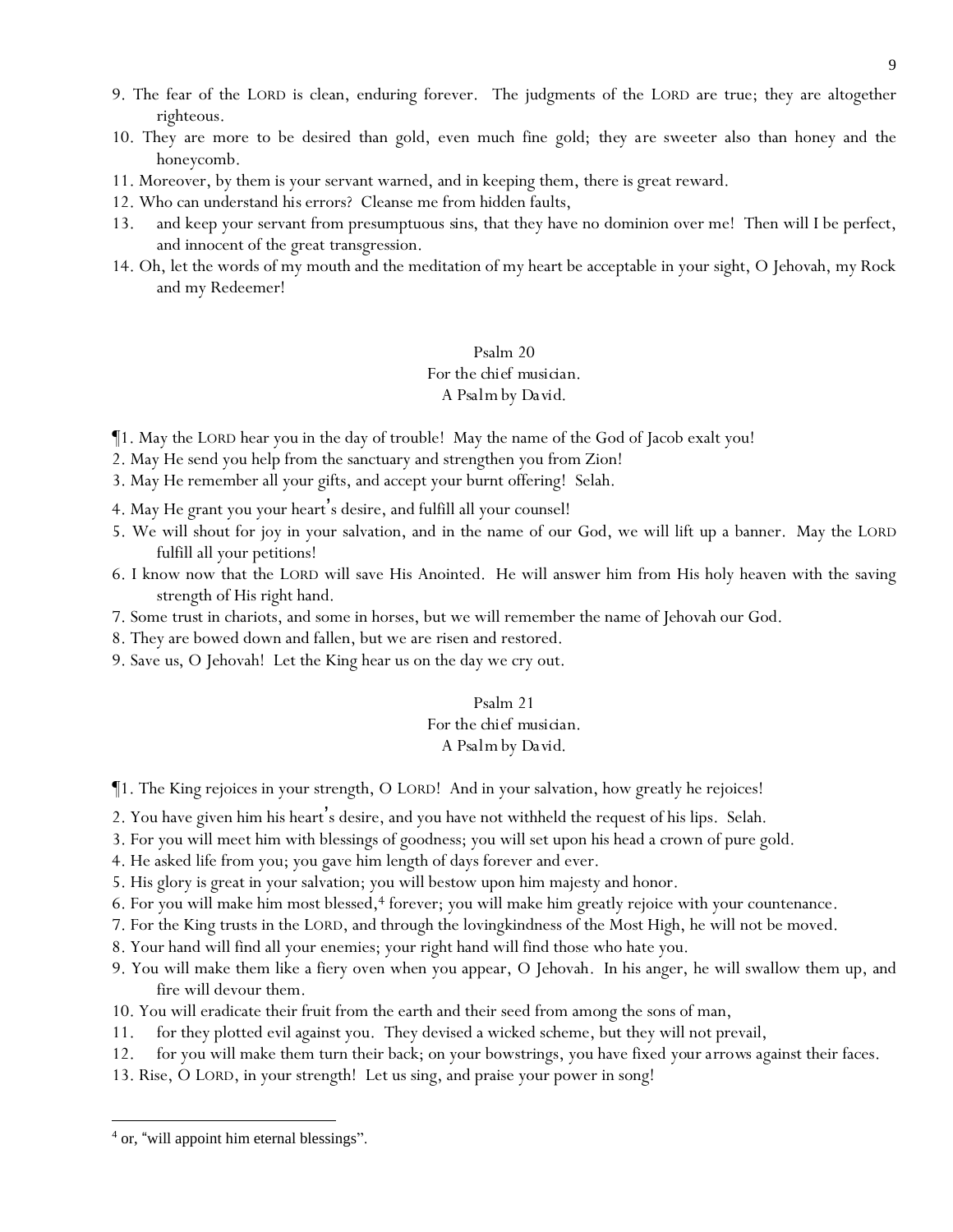### Psalm 22 *For the chief musician upon the advent of morning light. A Psalm by David.*

- ¶1. My God! My God! Why have you forsaken me? Why are you so far from delivering me *and from* the words of my anguished cry?
- 2. My God! I call out during the day, but you do not answer, and during the night, but I have no rest.
- 3. But you are holy, you who inhabits the praises of Israel.
- 4. Our fathers trusted in you; they trusted, and you made a way out for them!
- 5. They cried out to you and were set free! They trusted in you and were not put to shame!
- 6. But I am a worm, and no man, a reproach to men, and despised by people.
- 7. Everyone who sees me ridicules me. They smirk; they shake the head,
- 8. *saying,* "Trust in the LORD! Let Him deliver him. Let Him rescue him, seeing He delighted in him."
- 9. But you are the One who took me out of the womb. You made me trust *in you* when I was on my mother's breasts.
- 10. I was cast upon you from the womb. From my mother's belly, you have been my God.
- 11. Do not be far from me, for trouble is near; for there is no one to help.
- 12. Many bulls have surrounded me; strong *bulls* of Bashan have encompassed me!
- 13. They opened their mouth like a lion, tearing and roaring at me.
- 14. I am poured out like water, and all my bones are out of joint. My heart is like wax; it is melted within me.
- 15. My strength is dried up like a potsherd, and my tongue is stuck to my palate, and you have brought me to the dust of death.
- 16. Dogs encompass me; the assembly of the wicked encircle me. They pierced my hands and my feet.
- 17. I can count all my bones. They gaze and stare at me.
- 18. They divided my clothes among them and cast lots for my garment.
- 19. But you, O LORD, do not be far off! O my Help, come quickly to my aid!
- 20. Deliver my soul from the sword, my precious *life* from the power of dogs!
- 21. Save me from the lion's mouth! You have answered me from the heights of the hills!
- 22. Let me declare your name to my brothers! In the midst of the congregation, let me praise you!
- 23. You who fear the LORD, praise Him! All you seed of Jacob, glorify Him! Yea, let all the seed of Israel fear Him!
- 24. For He has not despised nor abhorred the affliction of the afflicted man, nor has He hidden His face from him, but when he cried to Him for help, He heard.
- 25. From *my place* beside you, my praise will be in the great congregation. I will pay my vows in the sight of those who fear Him.
- 26. The meek will eat and be satisfied; they praise the LORD while seeking Him. May *y*our hearts live on!
- 27. All the ends of the earth will remember and turn to the LORD, and all of the families of the nations shall worship before you.
- 28. For the kingdom is the LORD's, and He rules over the nations.
- 29. All the fat ones of earth have eaten and worshipped; before Him will bow all who go down to dust. And none can keep alive his own soul.
- 30. A seed shall serve Him, and it shall be accounted to the Lord for a generation.
- 31. They shall come, and they will declare His righteousness to a people that shall be born, that He has done this.

# Psalm 23

### *A Psalm by David.*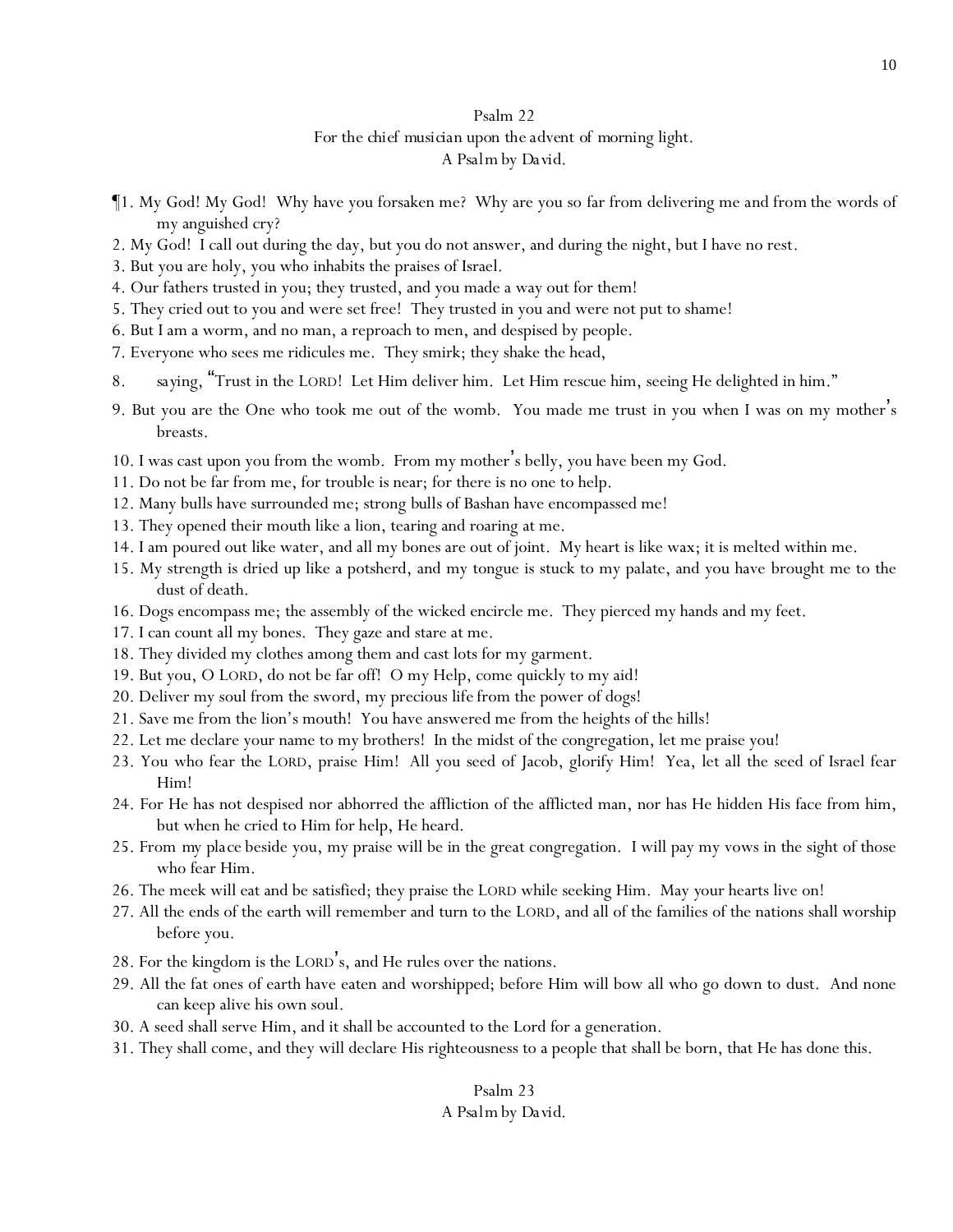¶1. The LORD is my Shepherd; I shall not want.

2. He makes me lie down in green pastures; He leads me beside still waters;

- 3. He restores my soul; He leads me in paths of righteousness for His name's sake.
- 4. Yea, though I walk in the valley of the shadow of death, I will fear no evil, for you are with me. Your rod and your staff, they comfort me.
- 5. You prepare a table before me in the sight of my enemies. You have anointed my head with oil. My cup is overflowing!
- 6. Surely, goodness and mercy will follow me all the days of my life, and I will dwell in the house of the LORD forever!

#### Psalm 24

#### *By David. A Psalm.*

¶1. The earth is the LORD's, and everything in it, the world and those who dwell in it,

- 2. for He founded it upon seas, and established it upon rivers.
- 3. Who will ascend to the hill of the LORD, and who will stand in His holy place?
- 4. *He who has*clean hands and a pure heart, who has not taken my life in vain, nor sworn deceitfully.
- 5. He will obtain blessing from the LORD, and righteousness from the God of his salvation.
- 6. This is the generation seeking Him, who seek your face, O Jacob. Selah.
- 7. Lift up *y*our heads, O gates! And let the everlasting doors be lifted up, that the King of glory may come in!
- 8. Who is this King of glory? The LORD, strong and mighty. The LORD, mighty in battle.
- 9. Lift up *y*our heads, O gates! Yea, lift up, *y*ou everlasting doors, and let the King of glory come in!
- 10. Who is he, this King of glory? The LORD of hosts, He is the King of glory! Selah.

### Psalm 25

### *By David.*

¶1. I lift up my soul to you, O LORD.

- 2. O my God, I trust in you. Let me not be ashamed! Let not my enemies exult over me!
- 3. Yea, none who wait on you will be ashamed. They will be ashamed who are wantonly treacherous.
- 4. Make me to know your ways, O LORD! Teach me your paths!
- 5. Lead me in your truth and teach me, for you are the God of my salvation. I earnestly look for you all the day long.
- 6. Remember your tender mercies, O LORD, and your lovingkindnesses, for they have been from eternity.
- 7. Do not remember the sins of my youth or my transgressions. According to your lovingkindness, remember me, O LORD, for the sake of your Good One.
- 8. The LORD is good and upright; therefore, He instructs sinners in the way.
- 9. He leads the meek by judgment, and He teaches the meek His way.

10. All the paths of the LORD are mercy and truth to those who keep His covenant and His testimonies.

- 11. For your Name's sake, O LORD, forgive my iniquity, though it is great.
- 12. Who is this, the man who fears Jehovah? He will teach him the way He chooses.
- 13. His soul will abide in goodness, and his seed will inherit the earth.
- 14. The secret of the LORD belongs to those who fear Him, and He will reveal His covenant to them.
- 15. My eyes are ever toward the LORD, for He frees my feet from the net.
- 16. Turn to me, and be gracious to me, for I am alone and lowly!
- 17. The troubles of my heart have increased. Deliver me out of my distresses!
- 18. Look on my affliction and my trouble, and take away all my sins.
- 19. Behold my enemies, for they are many, and they hate me with vicious hatred.
- 20. Watch over my soul, and deliver me! Let me not be ashamed, for I take refuge in you.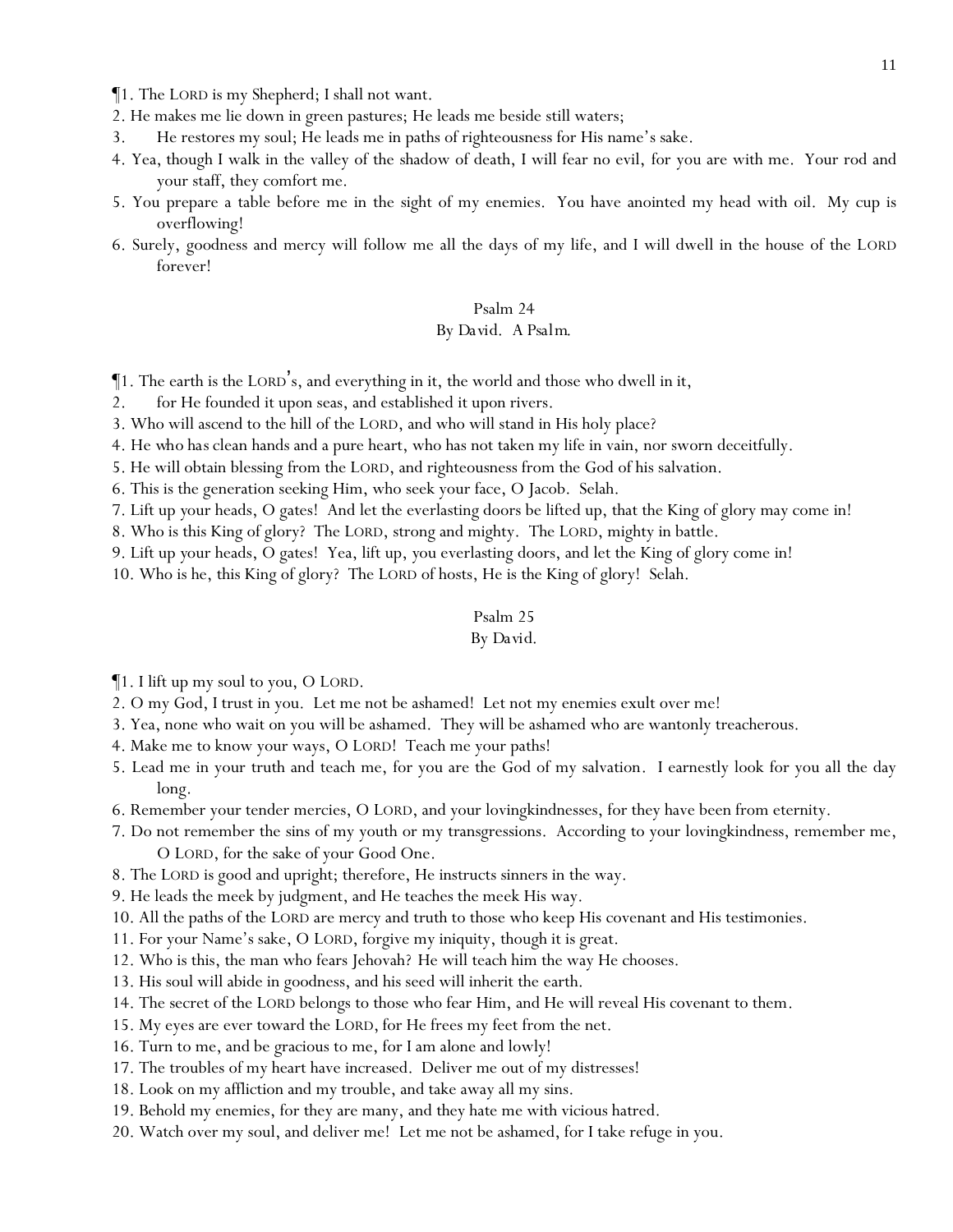21. Let innocence and uprightness preserve me, for I have put my hope in you.

22. Redeem Israel, O God, from all his troubles!

# Psalm 26

## *By David.*

¶1. Judge me, O LORD, for I have walked in my integrity and have trusted in the LORD. I will not waver.

2. Search me, O LORD, and try me! Purge my heart and my mind!

3. For your lovingkindness is before my eyes, and I walk everywhere in your truth.

4. I do not sit with vain men, and with hypocrites will I not go in.

5. I hate a congregation of evildoers, and with the wicked will I not sit.

6. I wash my hands in innocence and then go about your altar, O LORD,

7. that I may proclaim with thankful voice and tell of all your wondrous works.

8. O LORD, I love the site of your house, even the place of the tabernacle of your glory!

9. Do not gather my soul with sinners, nor my life with bloody men

10. in whose hands is an evil scheme, and whose right hand is filled with bribery!

11. But as for me, I will walk in my integrity. Redeem me! Be merciful to me!

12. My foot stands firm in uprightness. In the Assemblies, I will bless the LORD!

#### Psalm 27

### *By David.*

- ¶1. The LORD is my light, and my salvation; whom shall I fear? The LORD is the refuge of my life; of whom shall I be afraid?
- 2. When evildoers, my adversaries and my enemies, came against me to consume my flesh, they themselves stumbled and fell.
- 3. Though an army should encamp against me, my heart will not fear. Though war should rise against me, even then will I trust.
- 4. One thing have I asked from Jehovah; this do I seek: to dwell in the house of the LORD all the days of my life, that I may behold the beauty of the LORD and inquire in His temple.
- 5. In the evil day, He will surely hide me in His shelter; in His tabernacle's hiding-place will He hide me; He will set me high upon a rock.
- 6. And then He will exalt my head above my enemies who surround me, and I will offer in His tabernacle sacrifices of joyful shouting. I will sing and play music to the LORD!
- 7. Hear my voice, O LORD, when I cry, and have mercy on me, and answer me!
- 8. Because of you, my heart said, "Men must seek my face." Your face, O LORD, do I seek.
- 9. Do not hide your face from me! Do not turn your servant away in anger! You have been my help; do not forsake me, and do not let me go, O God of my salvation!
- 10. When my father and my mother forsake me, then the LORD will take me in.
- 11. Teach me your way, O LORD, and lead me in a level path because of those who lie in wait for me.
- 12. Do not give me over to the will of my enemies! For false witnesses have risen up against me, each one breathing out violence.
- 13. *I would have despaired,* except that I believed I would see the Lord's goodness in the land of the living.
- 14. Wait for Jehovah! Be strong, and He will strengthen your heart. Wait, I say, for Jehovah!

### Psalm 28 *By David.*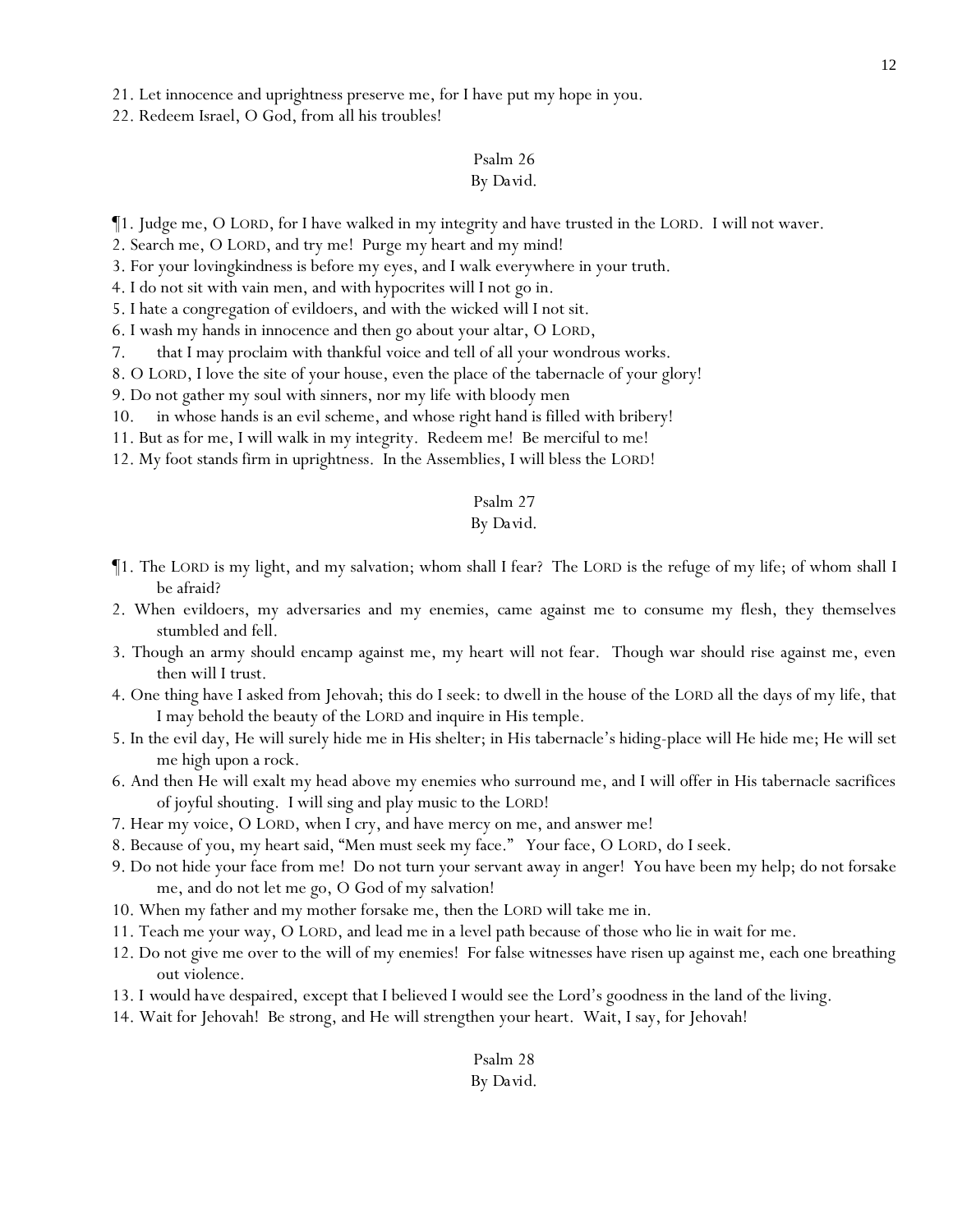- ¶1. To you I cry, O Jehovah my Rock! Do not be deaf to me, lest, if you are silent to me, I be like those who go down *into the* pit!
- 2. Hear the voice of my supplications when I cry out to you, when I lift my hands toward your Most Holy Place.
- 3. Do not drag me off with the wicked and with evildoers, who speak peaceably with their neighbors, yet evil is in their heart.
- 4. Requite them according to their work and according to the evil of their doings! According to the work of their hands, requite them! Make their recompense return to them!
- 5. Because they do not understand the works of Jehovah or the work of His hands, He will cast them down and not build them up!
- 6. Bless the LORD, for He has heard the voice of my supplications!
- 7. Jehovah is my strength and my shield! My heart trusted in Him, and I was helped, and my heart exults, and with my song, I give Him thanks.
- 8. Jehovah is his strength, even the saving refuge of His Messiah.
- 9. Save your people, and bless your inheritance, and feed them, and lift them up forever!

#### *A Psalm by David.*

- ¶1. Ascribe to Jehovah, O sons of God, ascribe to Jehovah glory and strength!
- 2. Ascribe to Jehovah the glory of His name! Worship Jehovah in the beauty of holiness.<sup>5</sup>
- 3. The voice of the LORD is above the waters; the God of glory thunders; Jehovah is above many waters.
- 4. The voice of the LORD is powerful; the voice of the LORD is majestic!
- 5. The voice of the LORD breaks cedars. Yea, the LORD shatters the cedars of Lebanon!
- 6. He makes them skip about like a calf of Lebanon, and Sirion like a young auroch.
- 7. The voice of the LORD carves out flames of fire.
- 8. The voice of the LORD shakes the wilderness; Jehovah shakes the Wilderness of Kadesh.
- 9. The voice of the LORD causes the deer to give birth, and strips the forests bare, and in His temple, everything in it cries, "Glory!"
- 10. Jehovah sat enthroned during the Flood, and Jehovah shall sit as King forever!
- 11. Jehovah will give strength to His people; Jehovah will bless His people with peace.

### Psalm 30

#### *A Psalm.*

*A song for the dedication of the house of David.*

- ¶1. I will exalt you, O LORD, because you have raised me up, and you have not made my enemies to rejoice over me.
- 2. I cried out to you, O Jehovah my God, and you healed me.
- 3. O Jehovah, you have brought up my soul from Sheol; you restored me to life from the depths of the pit.
- 4. Let His holy people sing to Jehovah and praise His holy name<sup>6</sup>,
- 5. for His anger is but for a moment, and in His favor is life. Weeping may last the night, but in the morning *will come* a shout of joy.
- 6. As for me, in my prosperity, I said, "I shall never be moved!"
- 7. O Jehovah, by your favor, you made my mountain stand strong. When you hid your face, I was troubled.
- 8. To you, O Jehovah, will I cry, and to my Lord will I plead for mercy.

<sup>5</sup> Or, "in holy array".

<sup>6</sup> Hebrew, "memorial". See Exodus 3:15.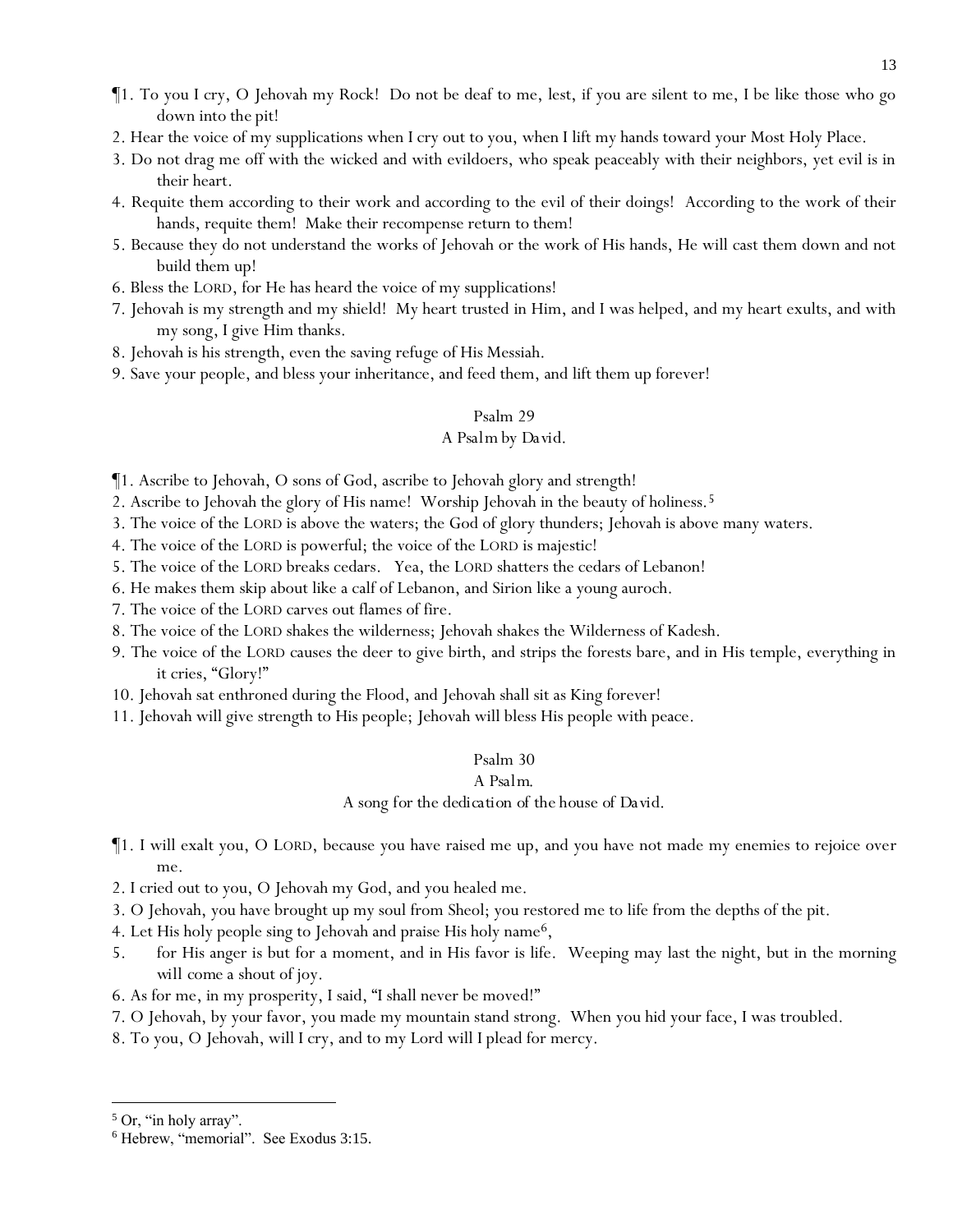- 9. What profit will there be in my death, for me to go down into the pit? Will the dust praise you? Will it make your truth known?
- 10. Hear, O Jehovah, and have mercy on me! O Jehovah, be my helper!
- 11. You have turned my mourning into dancing for me; you have loosed my sackcloth and girded me with gladness,
- 12. so that I may sing of your glory and not be silent. O Jehovah my God, I will praise you forever!

## Psalm 31 *For the chief musician.*

### *A Psalm by David.*

- 1. In you, O LORD, I take refuge; let me never be ashamed. In your righteousness deliver me!
- 2. Incline your ear to me; rescue me quickly! Be a rock of refuge for me, a strong fortress to save me!
- 3. For you are my rock and my fortress, and for your name's sake, you lead me and guide me.
- 4. Bring me out of the net which they have secretly laid for me, for you are my refuge!
- 5. Into your hand I commit my spirit! You have redeemed me, Jehovah, God of truth!
- 6. I hate those who regard worthless idols, but I trust in Jehovah.
- 7. I will rejoice and be glad in your lovingkindness, for you have seen my affliction; you have known the distresses of my soul,
- 8. and you have not turned me over to the hand of the enemy. You have set my feet in a broad place.
- 9. Have mercy on me, O LORD, for I am in distress! My eye is wasted away with vexation, my soul and my body.
- 10. For my life has been spent in sorrow, and my years with sighing. My strength has failed because of my sin, and my bones are wasted away.
- 11. Because of all my adversaries, I have become a reproach, especially to my neighbors, and an object of dread to my acquaintances. When they see me on the street, they flee from me.
- 12. I am forgotten like a dead man, out of mind. I am like a broken vessel.
- 13. I heard the whispering of many terror on every side! when they conspired together against me; they schemed to take away my life.
- 14. But as for me, I trusted in you, O LORD. I said, "You are my God;
- 15. my times are in your hand." Oh, deliver me from the hand of my enemies and my persecutors!
- 16. Make your face to shine on your servant! Save me in your lovingkindness!
- 17. O LORD, let me not be ashamed, for I have called on you. Let the wicked be ashamed; let them be silent in Sheol.
- 18. Let lying lips be silenced, those who in pride and contempt speak arrogantly against the righteous man.
- 19. How great is your goodness that you have stored up<sup>7</sup> for those who fear you, which you have created for those who seek refuge in you before the sons of men!
- 20. You will hide them in the covert of your presence from the schemes of man; you will hide them in your pavilion from the strife of tongues.
- 21. Blessed be the LORD, for He has wondrously shown His lovingkindness to me in a besieged city.
- 22. But as for me, I had said in my haste," I am cut off from your presence." Nevertheless, you heard the voice of my supplications when I cried out to you for help.
- 23. Oh, love the LORD, all His saints! The LORD preserves the faithful and fully repays him who acts proudly.
- 24. Be strong, and let *y*our heart take courage, all *y*ou who wait for Jehovah!

# Psalm 32

### *By David. A wisdom song.*

¶1. Blessed is he whose transgression is forgiven, whose sin is covered.

<sup>7</sup> Or, "your Good One whom you have hidden".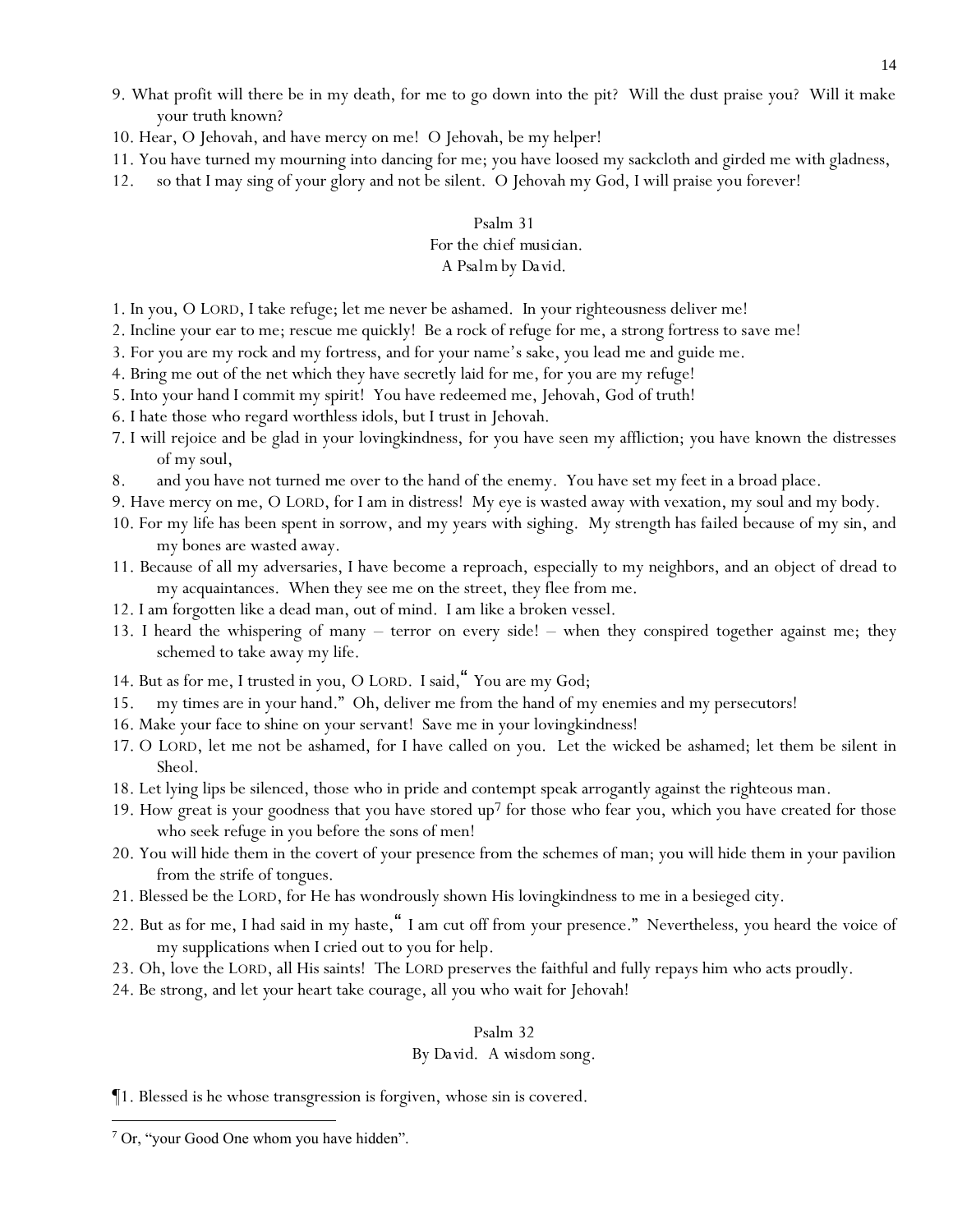2. Blessed is the man to whom Jehovah does not impute iniquity, and in whose spirit is no guile.

- 3. When I kept silent, my bones wasted away through my groaning all the day long.
- 4. For day and night your hand was heavy on me. My strength was dried up as in the heat of summer. Selah.
- 5. I acknowledged my sin to you, and did not conceal my vanity. I said, "I will confess my transgressions to Jehovah," and you forgave the offense of my sin. Selah.
- 6. For this, every man who is godly will make supplication to you while you may be found. Though great flood waters come at him, they will not touch him.
- 7. You are my hiding place; you keep me from trouble; you encompass me with shouts of deliverance! Selah.
- 8. I will make you to prosper8, and I will direct you in the way in which you go. I will guide you with my eye.
- 9. Do not be like a horse, like a mule without understanding, curbed with its gear, with bridle and bit; otherwise, they will hardly come near you.
- 10. Many are the sorrows of the wicked man, but lovingkindness encompasses him who trusts in Jehovah.
- 11. Be glad in Jehovah and rejoice, O *y*ou righteous! Shout, all *y*ou upright in heart!

### Psalm 33

1. Shout for joy in Jehovah, O *y*ou righteous, for the praise of the upright is lovely!

2. Give praise to Jehovah with a lyre; with a harp of ten strings, sing to Him.

- 3. Sing to Him a new song; play skillfully on the strings with a loud shout.
- 4. For the word of Jehovah is right, and all His work is in faithfulness.
- 5. He loves righteousness and justice; the earth is full of Jehovah's lovingkindness.
- 6. By the word of the LORD were the heavens made, and all their host, by the breath of His mouth.
- 7. He gathers the waters of the sea together in a heap, putting the depths in storehouses.
- 8. Let all the earth fear Jehovah; let all the inhabitants of the world be afraid of Him.
- 9. For He spoke, and it was; He commanded, and it stood fast.
- 10. Jehovah brings the counsel of nations to nothing; He frustrates the plans of peoples.
- 11. The counsel of Jehovah will stand forever; the thoughts of His heart, from generation to generation.
- 12. Blessed is the nation whose God is Jehovah, and the people whom He has chosen for His possession.
- 13. Jehovah looks down from heaven; He sees all the sons of men.
- 14. From the place of His habitation, He observes all the inhabitants of the earth,
- 15. He who fashions their hearts alike and considers all their deeds.
- 16. There is no king saved by a large army; a mighty man is not delivered by great strength.
- 17. The horse is a false hope for safety, and he cannot rescue by his great strength.
- 18. Behold, the eye of the LORD is on him that fears Him, to those who wait for His lovingkindness
- 19. to deliver their soul from death and to keep them alive in famine.
- 20. Our soul waits for Jehovah; He is our help and our shield.
- 21. For in Him, our heart rejoices, because we have trusted in His holy name.
- 22. Let your lovingkindness be upon us, O Jehovah, because we wait for you.

#### Psalm 34

*By David, when he changed his behavior before Abimelech, and he drove him out, and he left.*

- ¶1. I bless Jehovah all the time; His praise is continually in my mouth.
- 2. My soul boasts in the LORD; the afflicted will hear and rejoice!
- 3. Magnify the LORD with me, and let us exalt His name together!
- 4. I sought the LORD, and He answered me and delivered me from all my fears.
- 5. They looked to Him and were enlightened, and their faces will not be put to shame.

<sup>8</sup> Or, "successful", which implies a worldly wisdom.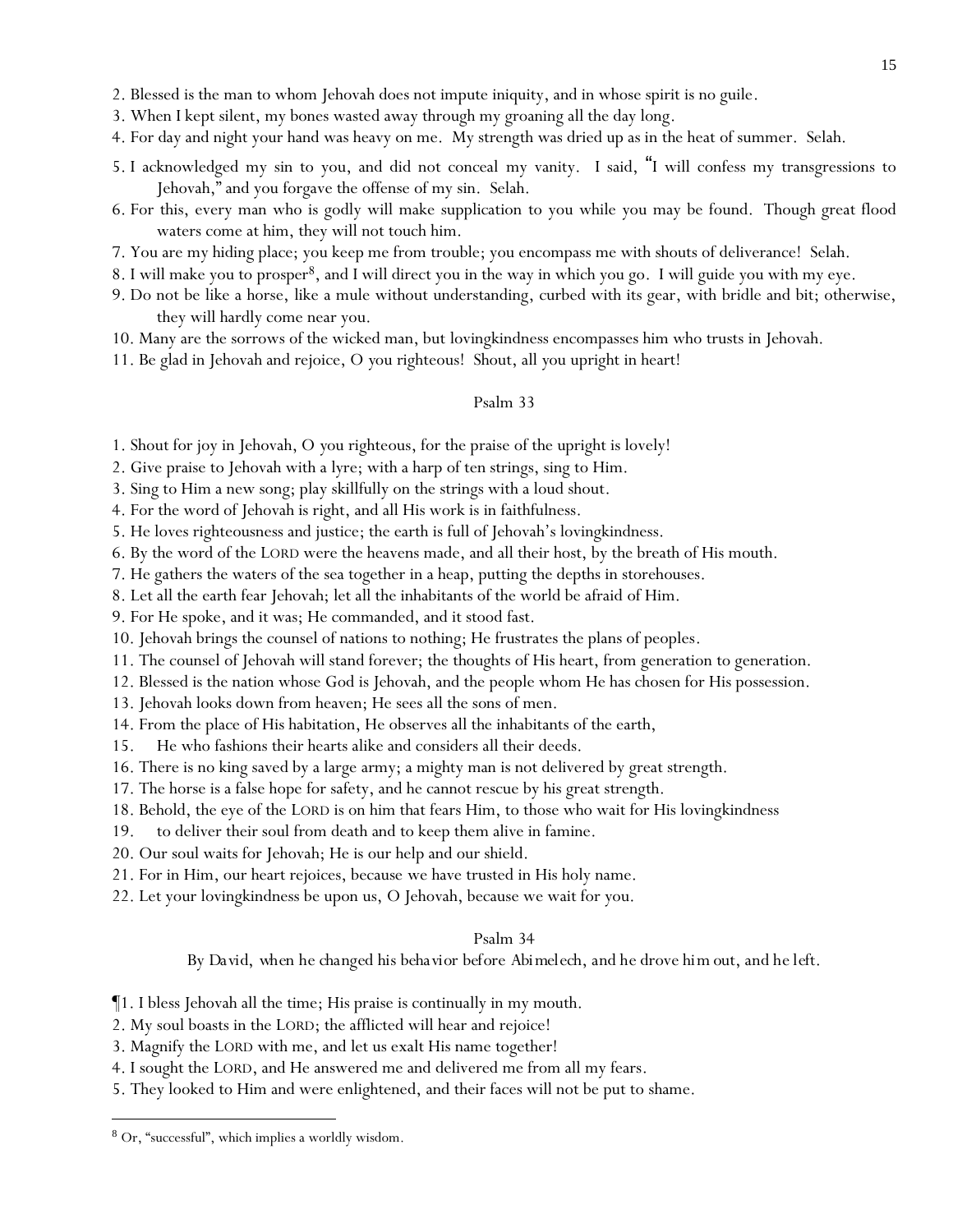6. This poor man cried out, and Jehovah heard him and delivered him out of all his distresses.

- 7. The angel of the LORD encamps around those who fear Him, and delivers them.
- 8. Taste and see that the LORD is good! Blessed is the man who takes refuge in Him.
- 9. Fear the LORD, *y*ou saints of His! For there is nothing lacking to those who fear Him.
- 10. Young lions may want and grow hungry, but those who seek Jehovah shall not lack any good thing.
- 11. Come, children! Listen to me! I will teach *y*ou the fear of the LORD.
- 12. Who is the man who delights in life, loving to see good *in his* days?
- 13. Keep your tongue from evil, and your lips from speaking deceit.
- 14. Depart from evil, and do good. Seek peace, and pursue it.
- 15. The eyes of the LORD are upon the righteous, and His ears are open to their cry.
- 16. The face of the LORD is against evildoers, to cut off the remembrance of them from earth.
- 17. *The righteous* cry out, and Jehovah hears and saves them out of all of their trouble.
- 18. The LORD is near to those who are brokenhearted; yea, He delivers those who are crushed in spirit.
- 19. Many are the afflictions of a righteous man, but the LORD will deliver him out of them all.
- 20. He keeps all of his bones; not one of them is broken.
- 21. Evil will slay the wicked man, and those who hate a righteous man shall be condemned.
- 22. The LORD redeems the soul of His slaves, and none who take refuge in Him shall be condemned.

#### Psalm 35

#### *By David.*

- ¶1. Contend, O Jehovah, with those who contend with me; fight against those who fight against me.
- 2. Take buckler and shield, and arise for my help!
- 3. Draw out the spear, and close the way against my pursuers. Say to my soul, "I am your salvation!"
- 4. Let them be disappointed, and let them be confounded who seek my life! Let them be turned back and put to shame who devise my harm!
- 5. Let them be as chaff before the wind, even the angel of the LORD, driving *them* away!
- 6. Let their way be dark and slippery, with the angel of the LORD harassing them!
- 7. For without cause have they concealed a pit for me with their net. Without cause, they have sought my life.
- 8. Let ruin he does not expect come upon him, and let his net that he hid take him; into that very destruction, let him fall!
- 9. Then will my soul rejoice in the LORD; it will exult in His salvation.
- 10. All my bones will say, "O Jehovah, who is like you, who delivers the afflicted man from him who is too strong for him, and the poor and needy man from him who robs him?"
- 11. Malicious witnesses arise; they demand of me things I do not know.
- 12. They requite me evil for good, to the loss of my life.
- 13. But as for me, when they were sick, sackcloth was my clothing; I humbled my soul with fasting, though my prayer turned back on my bosom.
- 14. I behaved as though he were a friend, a brother to me. I bowed down in grief, as one mourning a mother.
- 15. But in my adversity, they rejoiced and gathered; the abjects gathered themselves together against me, and I did not know it. They tore *at me* and did not cease.
- 16. Like profane mockers at a feast, they gnashed on me with their teeth.
- 17. How long, my Lord, will you look on? Restore my life from their depredations, my precious *life* from the lions.
- 18. I will give you thanks in the great assembly; with a mighty people will I praise you!
- 19. Let not those who are wrongfully my enemies rejoice over me; those who hate me without cause are winking the eye!
- 20. For they do not speak peace, but plot treacherous things against the ones at peace in the land.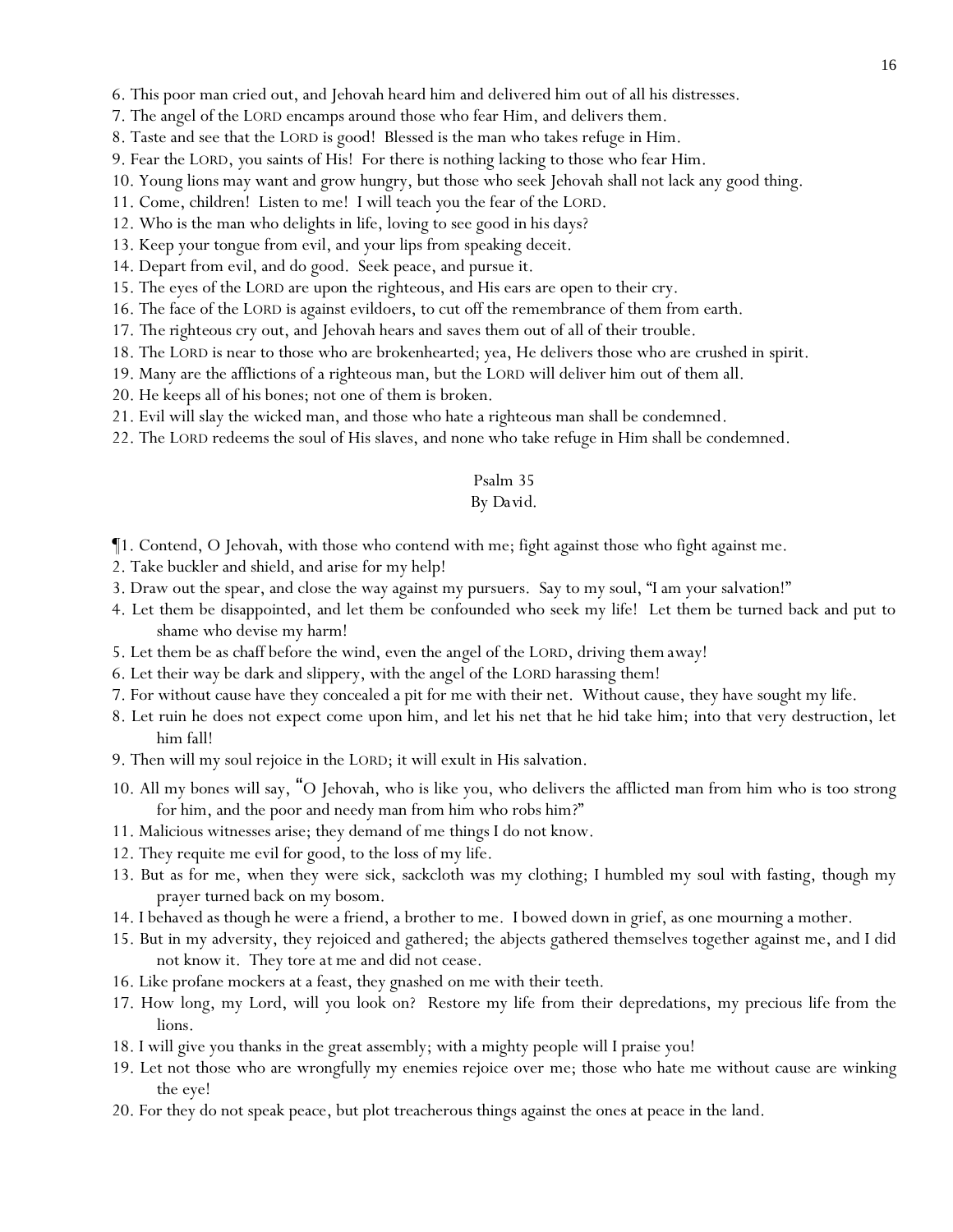- 21. Against me also they opened wide their mouths. They said, "Aha! Aha! Our eyes have seen!"
- 22. O Jehovah, you have seen. Do not be silent! O my Lord, do not be far from me!
- 23. Rouse yourself, and awake to my judgment, to my cause, my God and my Lord!
- 24. Judge me according to your righteousness, O Jehovah my God, and let them not rejoice over me.
- 25. Let them not say in their heart, "Aha! What we wanted!" Let them not say, "We swallowed him up!"
- 26. Let those who are glad at my hurt be disappointed and ashamed. Let those who magnify *themselves* against me be clothed with shame and reproach.
- 27. Let those who delight in my righteousness shout and be glad, and let them continually say, "Jehovah be magnified, who delights in the welfare of His servant!"
- 28. My tongue shall also tell of your righteousness and your praises all the day long!

### *For the chief musician.*

### *By David, a servant of Jehovah.*

- ¶1. The transgression of the wicked declares, deep in my heart, that there is no fear of God before his eyes.
- 2. For he flatters himself in his own eyes until his iniquity is found out and hated.
- 3. The words of his mouth are iniquity and deceit. He has ceased being wise to do good.
- 4. He devises iniquity on his bed; he sets himself on a path that is not good. He does not abhor evil.
- 5. Your lovingkindness, O LORD, is in the heavens; your faithfulness reaches to the clouds.
- 6. Your righteousness is like mighty mountains; your judgments, like the great deep. You preserve both man and beast, O LORD.
- 7. How precious is your lovingkindness, O God! Yea, the sons of men seek refuge in the shadow of your wings.
- 8. They will be filled with the abundance of your house, and you will give them to drink of the river of your delights.
- 9. For with you is a fountain of life. In your light, we see light.
- 10. Continue your lovingkindness to those who know you, and your righteousness to the upright in heart.
- 11. Do not let the foot of pride come against me, nor the hand of wicked men drive me away.
- 12. There, the workers of iniquity fallgg; they are cast down and are not able to rise.

### Psalm 37

### *By David.*

- ¶1. Do not fret yourself because of evildoers, nor be envious of workers of unrighteousness.
- 2. For they will soon fade away like grass, and wither like the green herb.
- 3. Trust in the LORD and do good. Dwell in the land, and feed on faithfulness.
- 4. Delight yourself in the LORD, and He will give you the desires of your heart;
- 5. commit your way to the LORD and trust in Him, and He will do *it*.
- 6. Yea, He will bring forth your righteousness as the morning light, and your judgment as the noonday.
- 7. Be still before the LORD, and wait patiently for Him. Do not fret yourself because of him who makes his way prosperous, because of the man who accomplishes evil schemes.
- 8. Refrain from anger and depart from rage. Do not fret yourself in any way to do evil.
- 9. For evildoers will be cut off, but those who wait on the LORD will inherit the earth.
- 10. Yet a little while, and the wicked man will be no more. Though you diligently watch his place, he will not be *there*.
- 11. But the meek will inherit the earth, and they will delight themselves in an abundance of peace.
- 12. A wicked man plots against the righteous and gnashes his teeth at him.
- 13. My Lord laughs at him, for He sees that his day is coming.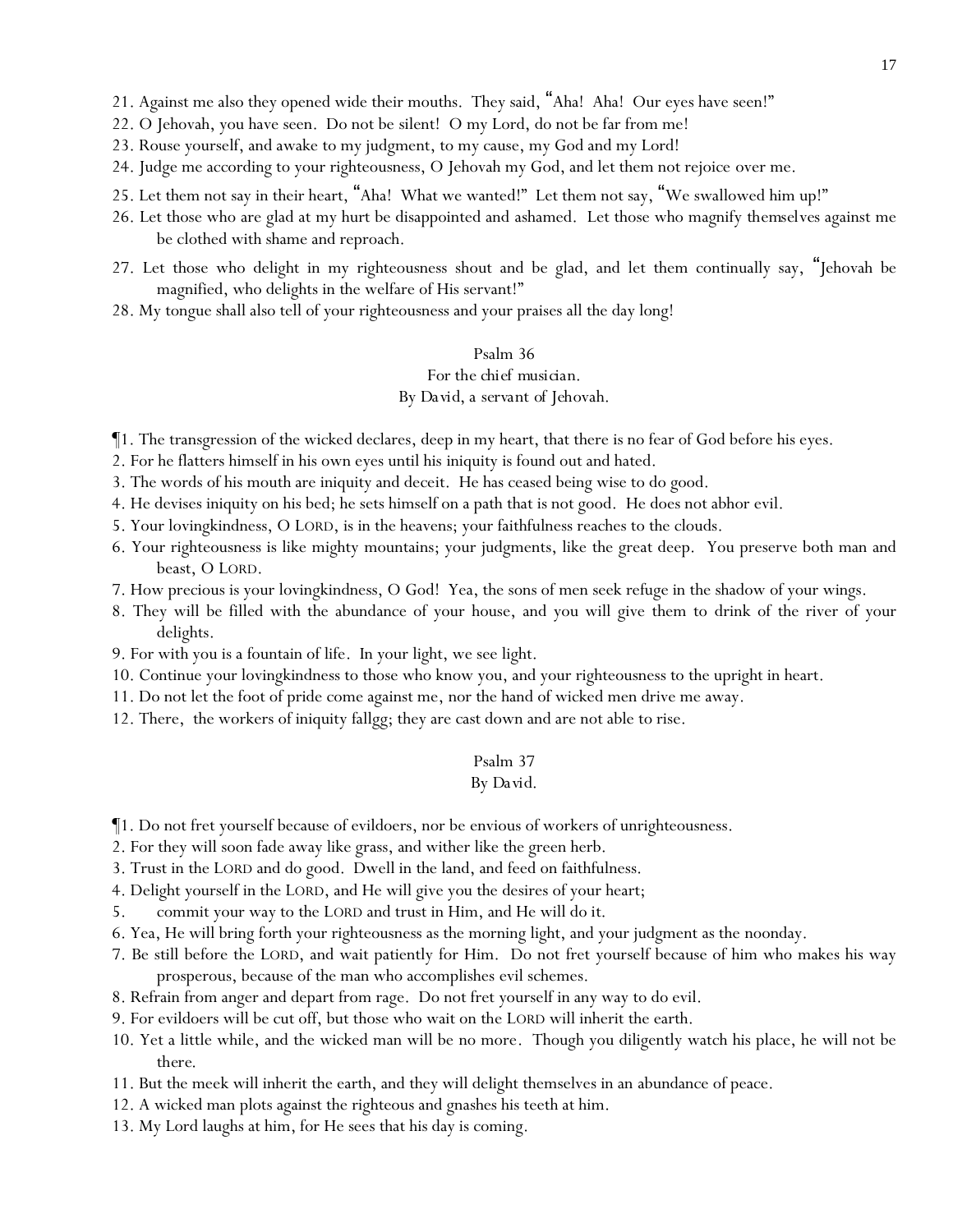- 14. The wicked have drawn the sword and have bent their bow to cast down the afflicted and needy, to slay those who are upright in the way.
- 15. Their sword will enter into their own heart, and their bows will be broken.
- 16. Better is the little that the righteous has than the wealth of many wicked.
- 17. For the strength of the wicked shall be broken, but Jehovah will uphold the righteous.
- 18. The LORD knows the days of the blameless, that their inheritance will be forever.
- 19. They will not be disappointed in the time of evil, and they will have plenty in days of famine.
- 20. But the wicked will perish, and the enemies of Jehovah, like the splendor of pastures, will vanish; they will vanish in smoke.
- 21. The wicked man borrows and does not repay, but the just man is generous, and gives.
- 22. For those blessed by Him will inherit the land, but those cursed by Him will be cut off.
- 23. It is of the LORD that the steps of a man are established; and He takes pleasure in his way.
- 24. Though he fall, he will not be cast down because the LORD will sustain him.
- 25. I have been young, and now I am old, yet I have not seen the righteous forsaken or his seed begging for bread.
- 26. Every day, he is generous, and lends, and his children are a blessing.
- 27. Turn from evil, and do good, and live forever.
- 28. For the LORD loves justice, and He will not forsake His who are faithful. They will be kept forever, but the seed of the wicked will be cut off.
- 29. The righteous will inherit the land, and dwell on it forever.
- 30. The mouth of the just utters wisdom, and his tongue speaks justice.
- 31. The law of his God is in his heart; his steps will not slip.
- 32. The wicked man watches the righteous man, and seeks to kill him.
- 33. The LORD will not leave him in his hand, nor condemn him when he is judged.
- 34. Wait on the LORD, and keep His way, and He will exalt you to inherit the earth. When the wicked are cut off, you will see.
- 35. I have seen a wicked, ruthless man spreading himself like a green tree.
- 36. Yet, he passed away, and behold, he was no more. Yea, I searched for him, but he was not found.
- 37. Watch the perfect man, and observe the upright, for there is a future for a man of peace.
- 38. But transgressors will be destroyed altogether. The future of the wicked will be cut off.
- 39. The salvation of the righteous is from Jehovah; He is a refuge in time of trouble.
- 40. Yea, Jehovah helps and delivers them. He will deliver them from wicked men and save them because they take refuge in Him.

#### *A Psalm by David to bring to remembrance.*

- 1. O LORD, do not rebuke me in your wrath, nor chasten me in your burning anger,
- 2. for your arrows have sunk down into me, and your hand has pressed down on me.
- 3. There is no soundness in my flesh because of your indignation; there is no peace in my bones because of my sin.
- 4. For my iniquities have gone over my head; like a heavy burden, they are too heavy for me.
- 5. My wounds stink; they fester. Because of my foolishness,
- 6. I am bent over; I am completely humbled. All day long, I walk about, mourning.
- 7. My loins are filled with burning, and there is no soundness in my flesh.
- 8. I am benumbed and utterly crushed. I groan because of the turmoil of my heart.
- 9. My Lord, all my longing is before you, and my sighing is not hidden from you.
- 10. My heart pounds; my strength, as well as the light of my eyes, has forsaken me. Even they are not with me.
- 11. My loved ones and friends stand aloof from my affliction, even those nearest to me stand at a distance.
- 12. Moreover, those who seek my life set traps, and those who desire my hurt speak ruinous things and plot treachery all the day long.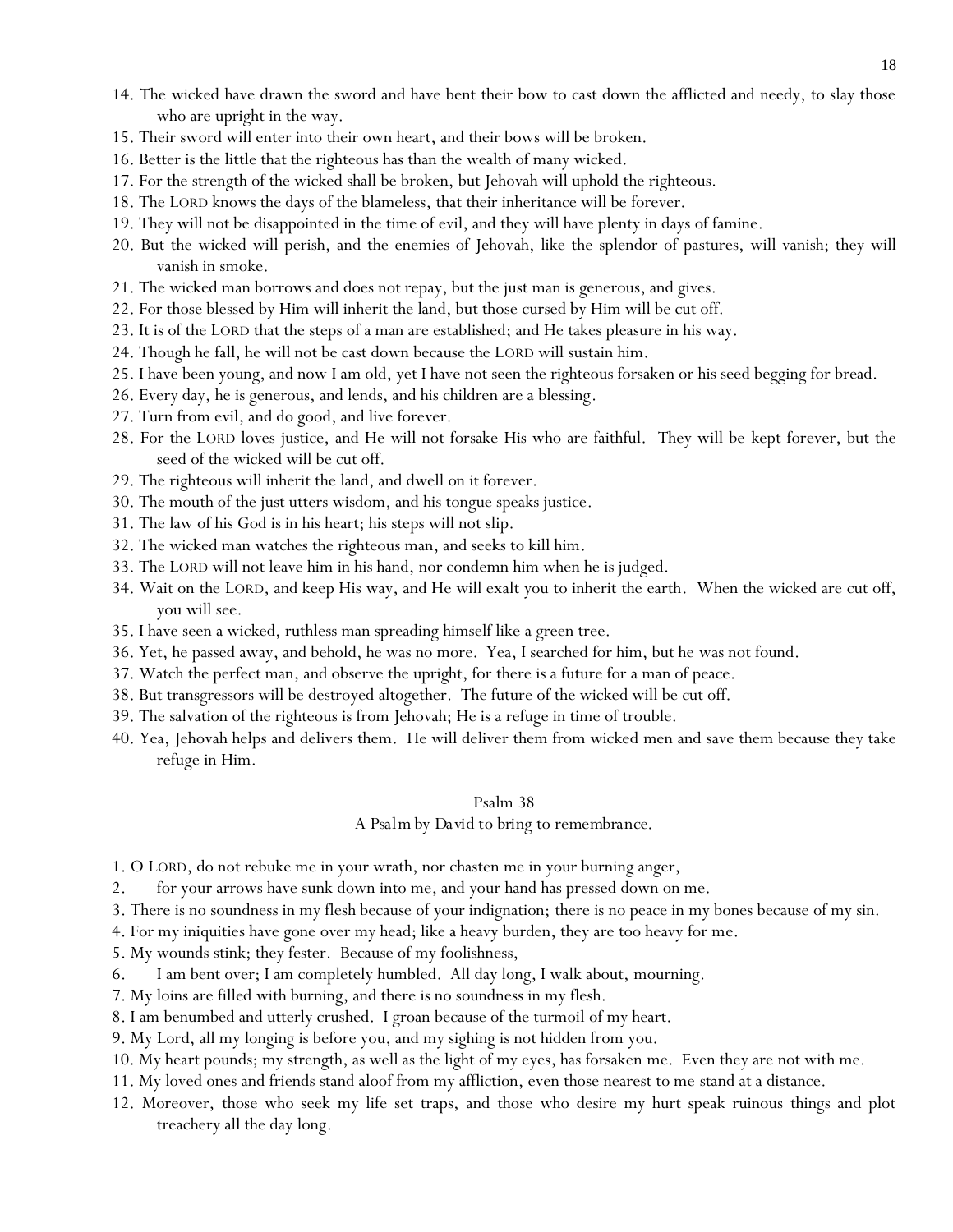- 13. But I, like a deaf man, do not hear, and I am like a dumb man who does not open his mouth.
- 14. Yea, I have become like a man that does not hear and in whose mouth are no reproofs,
- 15. for I am waiting for you, O LORD. Oh, answer *me*, my Lord, my God,
- 16. (for I said,) "lest they gloat over me when my foot slips! They will magnify themselves against me."
- 17. For I am about to fall, and my anguish is always with me.
- 18. But I will confess my iniquity; I am afraid because of my sin.
- 19. The enemies of my life are powerful, and many there are who hate me wrongfully.
- 20. Yea, they render evil for good; they make accusation against me because I follow after goodness.
- 21. Do not abandon me, O Jehovah, my God! Be not far from me!
- 22. Make haste to help me, my Lord, my salvation!

### *For the chief musician, for Jeduthun.*

### *A Psalm by David.*

- 1. I said, "I will watch my ways that I do not sin with my tongue. I will guard my mouth with a bridle while the wicked man is before me."
- 2. I was mute with silence. I kept silent *even* from good, yet my pain was increased.
- 3. My heart was hot within me; in my groaning, a fire was burning. I spoke with my tongue,
- 4. "LORD, make me to know my end, and the measure of my days, what it is. Let me know how ephemeral I am.
- 5. Behold, you have made my days handbreadths, and the span of my life is as nothing before you. Indeed, every man in his best state<sup>9</sup> is altogether vanity. Selah.
- 6. Indeed, every man moves about like a shadow. Yea, in vain do they make an uproar. He heaps up riches but does not know who will gather them.
- 7. And now, my Lord, why do I wait? My hope is in you!
- 8. Deliver me from all my transgressions! Do not make me a laughingstock for the fool!
- 9. I was silent; I did not open my mouth because you did it.
- 10. Take away your stroke from me! I am consumed by the blow of your hand.
- 11. With rebukes, you chasten a man for sin, and like the moth, you eat away his beauty. Indeed, every man is vanity. Selah.
- 12. O LORD, hear my prayer, and give ear to my cry! Do not be silent at my tears, for I am a stranger with you, a sojourner, like all my fathers*.*
- 13. Turn your gaze from me, that I might smile *again* before I go away and am no more."

#### Psalm 40

# *For the chief musician.*

### *A Psalm by David.*

- ¶1. I waited patiently for the LORD, and He inclined to me and heard my cry.
- 2. Yea, He brought me up from a tumultuous pit, out of the miry clay, and set my feet upon a rock. He established my goings,
- 3. and He put a new song in my mouth, a song of praise to our God. Many will see and fear, and trust in Jehovah.
- 4. Blessed is the man who puts his trust in Jehovah and does not countenance proud men or those who turn aside to a lie.

<sup>&</sup>lt;sup>9</sup> Literally, to stand firm.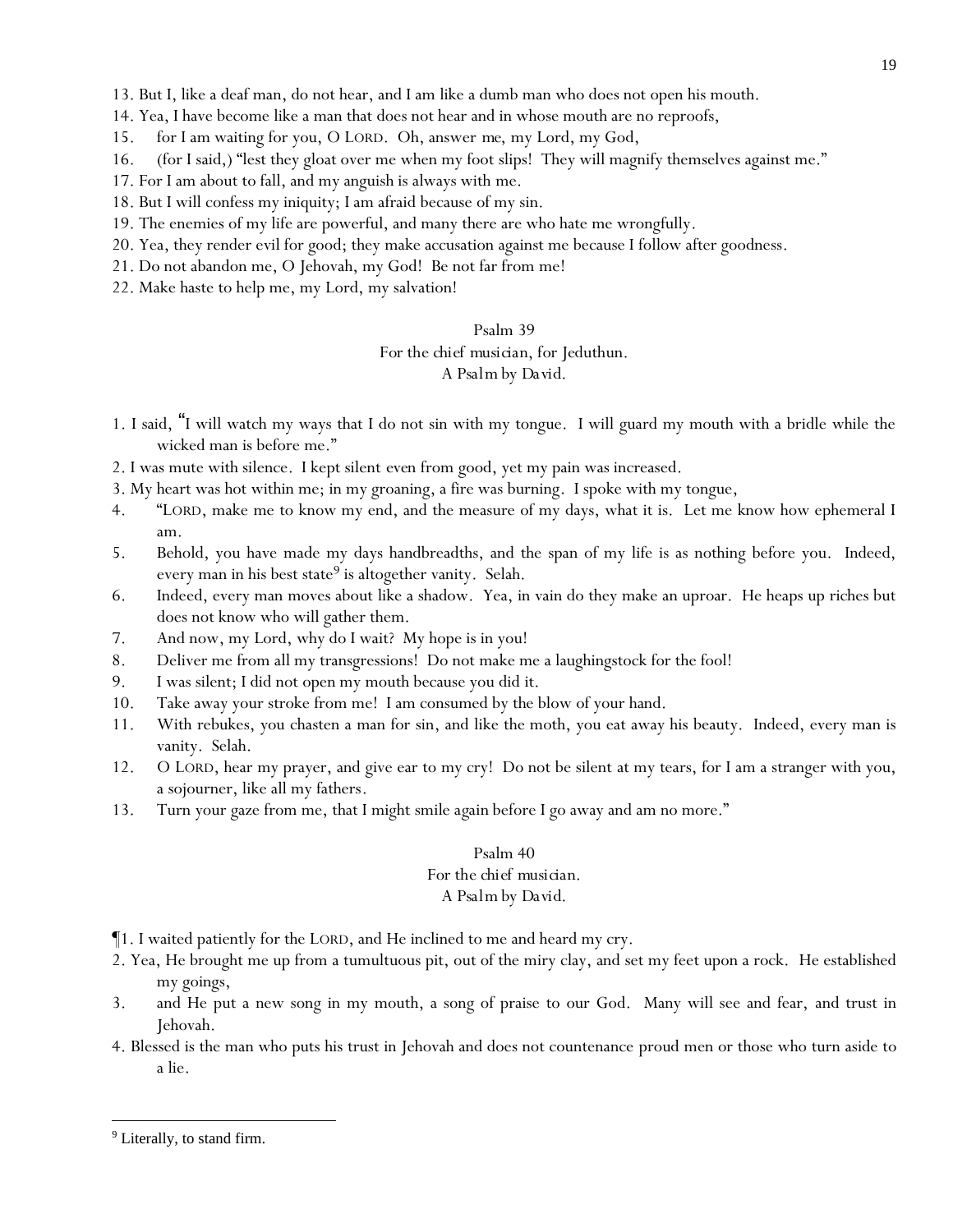- 5. Many are your wonders which you have done and your thoughts toward us, O LORD my God; there is none to compare with you. Let me declare it! Oh, let me speak! They are more than can be counted.
- 6. Sacrifice and offering have not pleased you. Ears you have dug for me. Whole burnt offering and sin offering, you have not desired.
- 7. Then I said, "Behold, I am here! (In a roll of a book it is written of me.)
- 8. I delight to do your will, O my God, for your law is in my heart."
- 9. I have preached glad tidings of righteousness in the great congregation. Behold! I have not restrained my lips. O LORD, you know.
- 10. I have not concealed your righteousness within my heart. I have declared your faithfulness and your salvation. I have not hidden your lovingkindness nor your truth from the great congregation.
- 11.You will not withhold your compassion from me, O LORD; your lovingkindness and truth continuously preserve me.
- 12. For evils beyond number encompass me. My iniquities have overtaken me, and I cannot look *up*. They are more than the hairs of my head, and my heart fails me.
- 13. O LORD, be pleased to deliver me! O LORD, make haste to help me!
- 14. Let them be put to shame and confounded together who seek my life, to destroy it! Let them be turned back and put to shame who take pleasure in my hurt!
- 15. Let them be desolate because of their shame who say to me, "Aha! Aha!"
- 16. Let all who seek you rejoice and be glad in you! Let those who love your salvation say continually, "The LORD be magnified!"
- 17. Though I am poor and needy, my Lord thinks on me. You are my Help and my Deliverer. O my God, do not tarry!

### *For the chief musician. A Psalm by David.*

- ¶1. Blessed is he who considers the poor; in the day of trouble, the LORD will deliver him.
- 2. The LORD will preserve him and give him life; he will be blessed on the earth, and you will not give him over to the will of his enemies.
- 3. The LORD will strengthen him on *his* sickbed. Whenever he is bedridden, you will turn away his sickness.
- 4. I said, "O LORD, have mercy on me! Heal my soul, for I have sinned against you!"
- 5. My enemies speak evil of me. "When will he die and his name perish?"
- 6. Even if one comes in to see *me*, he speaks falsely. His heart is gathering trouble for itself; he goes out and talks.
- 7. All who hate me whisper against me together. Against me, they devise my harm.
- 8. *They say*, "An evil thing is poured out on him, and when he lies down, he will not rise up again."
- 9. Even my close friend, in whom I trusted, who ate my bread, has lifted up his heel against me.
- 10. But you, O LORD, show me favor, and raise me up so that I may repay them!
- 11. By this I know that you are pleased with me: my enemy has not triumphed over me.
- 12. And as for me, you have upheld me because of my integrity, and you have set me before you forever.
- 13. Blessed be Jehovah, God of Israel, from everlasting to everlasting. Amen! Oh, amen!

Psalm 42

#### *For the chief musician.*

*A wisdom song for the sons of Korah.*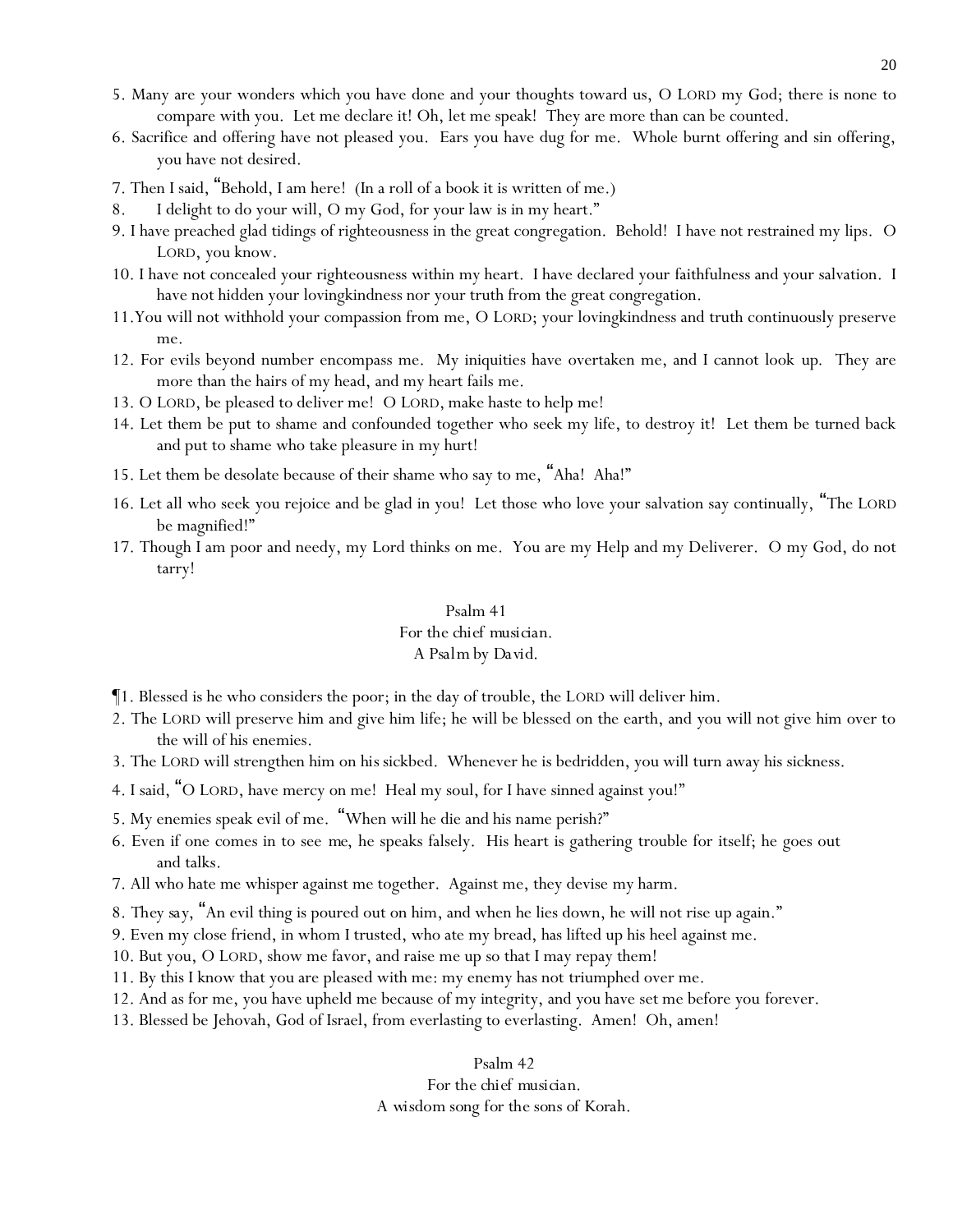- ¶1. As the deer pants after the streams of water, so my soul pants after you, O God.
- 2. My soul thirsts for God, for the living God. When shall I come and appear before God?
- 3. My tears have been my food day and night because it is said to me every day, "Where is your God?"
- 4. I think on these things and pour out my soul within me, that I might pass among the multitude and stroll with them to the house of God with a sound of praise and thanksgiving, the multitude keeping the feast.
- 5. O my soul, why are you cast down and in turmoil within me? Hope in God! I will surely praise Him again *in* the full salvation of His countenance.
- 6. O my God, my soul is cast down within me. Therefore, I will remember you from the land of Jordan and Hermon's heights, from the mountain of Mizar.<sup>10</sup>
- 7. Deep is calling to deep in the sound of your waterspouts. All your waves and billows have swept over me.
- 8. By day, the LORD commands His lovingkindness, and by night, His song is with me, a prayer to the God of my life.
- 9. I say to God, my rock, "Why have you forgotten me? Why do I go mourning because of the oppression of the enemy?"
- 10. As with a deadly blow in my bones, my adversaries reproach me every day, saying to me, "Where is your God?"
- 11. O my soul, why are you cast down, and why are you in turmoil within me? Hope in God! I will surely praise Him again, the salvation of my whole being, and my God.

- ¶1. Judge me, O God, and plead my cause against an ungodly nation. Deliver me from the deceitful and unjust man,
- 2. for you are the God of my refuge. Why have you rejected me? Why must I walk about mourning because of the oppression of the enemy?
- 3. Send out your light and your truth! Let them lead me and bring me to your holy hill, even to your dwellingplace.
- 4. Then will I go to the altar of God, to God my great joy, and I will praise you with a stringed instrument, O God, my God!
- 5. O my soul, why are you cast down, and why are you in turmoil within me? Wait on God! For I will yet praise Him, the salvation of my being, and my God.

### Psalm 44 *For the chief musician for the sons of Korah. A wisdom song.*

- ¶1. O God, with our ears we have heard our fathers recount to us the work you did in their days, in days of old.
- 2. You, by your own hand, dispossessed the heathen, but them, you planted. You brought evil upon *those* nations, but them, you spread abroad.
- 3. It was certainly not by their sword that they inherited the land, nor did their arm save them, but it was your right hand and your arm, and the light of your countenance, for you granted them favor.
- 4. O you who are my King, O God, command victories for Jacob!
- 5. By you, we will thrust our adversaries through! In your name, we will trample those who rise up against us!
- 6. For I will not rely on my bow, and my sword will not save me,
- 7. for you have saved us from our adversaries and have put to shame those who hate us.
- 8. In God will we boast all the day long, and we will bless your name forever! Selah.

<sup>&</sup>lt;sup>10</sup> Hebrew uncertain.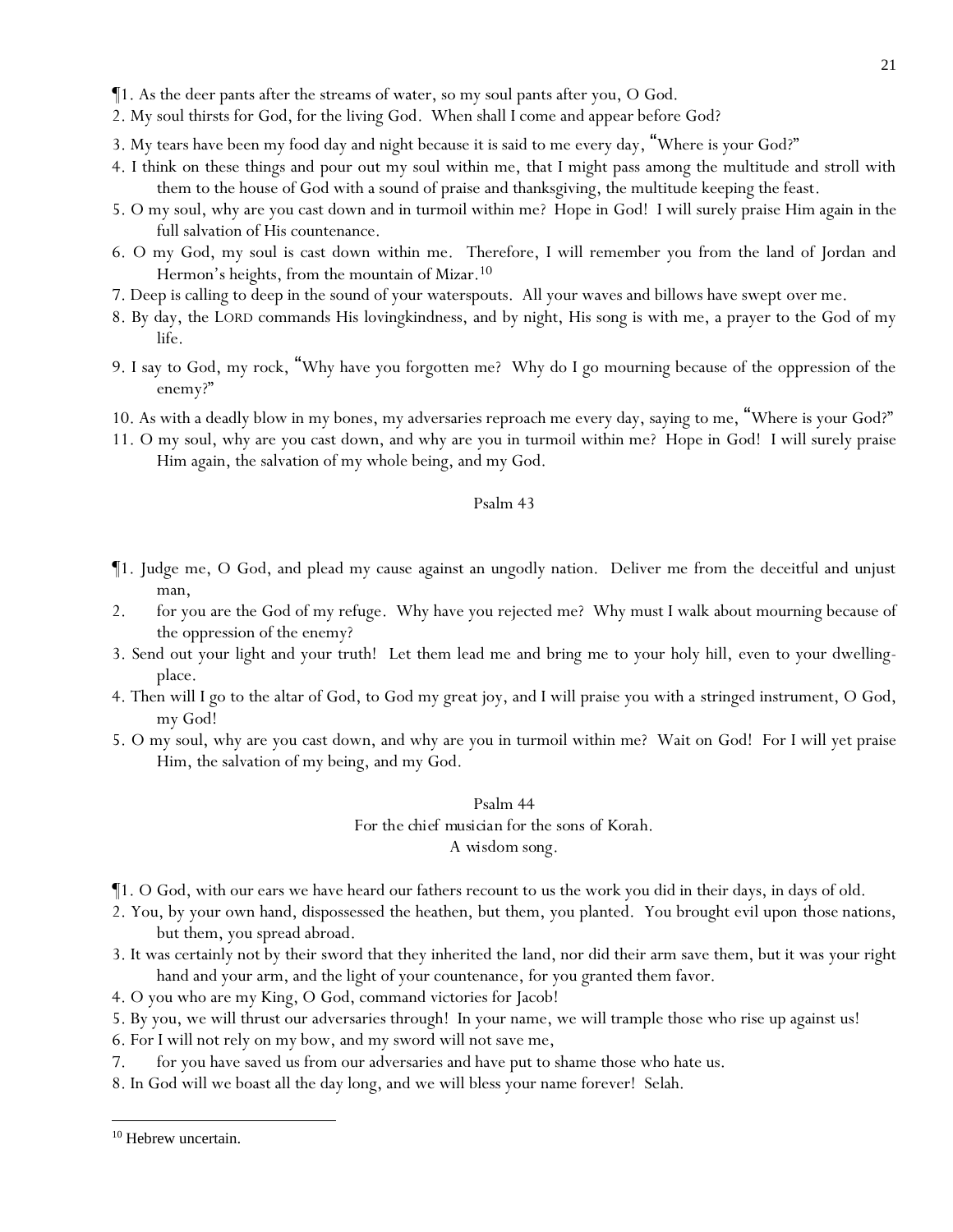¶9. Yet, you have rejected and humiliated us, and you will not go out with our armies.

- 10. You make us to turn back from the adversary, and those who hate us take plunder for themselves.
- 11. You have made us like sheep meant for food and have scattered us among the Gentiles.
- 12. You have sold your people for no profit; you gained nothing with their price.
- 13. You have made us a reproach to our neighbors, an object of mockery and derision to those around us.
- 14. You have made us a byword among the heathen, a shaking of the head among the nations.
- 15. Every day, my ignominy confronts me, and shame covers my face
- 16. because of the voice of him who reproaches and reviles me before the enemy who avenges himself. 11
- 17. All this has come upon us, though we have not forgotten you, nor have we been false in your covenant.
- 18. Our heart has not backslid, neither have our steps turned aside from your path.
- 19. Surely, you have crushed us in a place of wolves and covered us with death's shadow.
- 20. If we have forgotten the name of our God and have stretched out our hands to a strange god,
- 21. will not God search this out? For He knows the secrets of the heart.
- 22. For your sake, we are killed all the day long; we are thought of as a flock to be slaughtered.
- 23. Wake up! Why are you sleeping, my Lord? Rouse yourself! Do not reject us forever!
- 24. Why do you hide your face and do not remember our affliction and our oppression?
- 25. For our soul is bowed to the dust; our body cleaves to the earth.
- 26. Rise up, O our Help, and redeem us for the sake of your lovingkindness!

#### Psalm 45

*For the chief musician upon shoshannim, for the sons of Korah.*

*A wisdom song. A song of ones beloved.*

- ¶1. My heart is inditing a good matter. I speak of things I have done for the King. My tongue is the pen of a ready scribe.
- 2. You are fairer than sons of man; grace has been poured into your lips. Therefore, God has blessed you forever.
- 3. Gird your sword upon your thigh, O mighty one, your glory and your majesty!
- 4. And in your majesty, ride on victoriously with the word of truth and righteous meekness, and may your right hand accomplish for you fearful deeds.
- 5. Your arrows are sharp in the heart of the King's enemies; peoples will fall beneath you.
- 6. Your throne, O God, is forever and ever. A scepter of equity is the scepter of your kingdom.
- 7. You have loved righteousness and hated wickedness; therefore, God, *even* your God, has anointed you with the oil of gladness above your fellows.
- 8. All your garments are scented with myrrh, and aloes, and cassia. From ivory palaces, stringed instruments<sup>12</sup> make you glad.
- 9. Daughters of kings are among your honorable ladies; the queen stands at your right hand in gold from Ophir.
- 10. Listen, O daughter, and consider, and turn your ear *to me.* Forget your people and your father's house,
- 11. and the King will be captivated by your beauty. He is your Lord. Worship him!
- 12. Even the daughter of Tyre shall come with a gift; the wealthy among people shall beg your favor.
- 13. The daughter of the King is altogether glorious in appearance; her clothing is of gold filigree.
- 14. In embroidered raiment, she will be conducted to the King. Her virgins after her, her attendants, will be brought in to you, *O King.*
- 15.They will be conducted with gladness and rejoicing, and they will enter into the King's palace.
- 16. Instead of your fathers, they will be your sons, whom you will make princes over all the earth.

<sup>11</sup> Cp. Psalm 8:2.

<sup>&</sup>lt;sup>12</sup> Hebrew uncertain.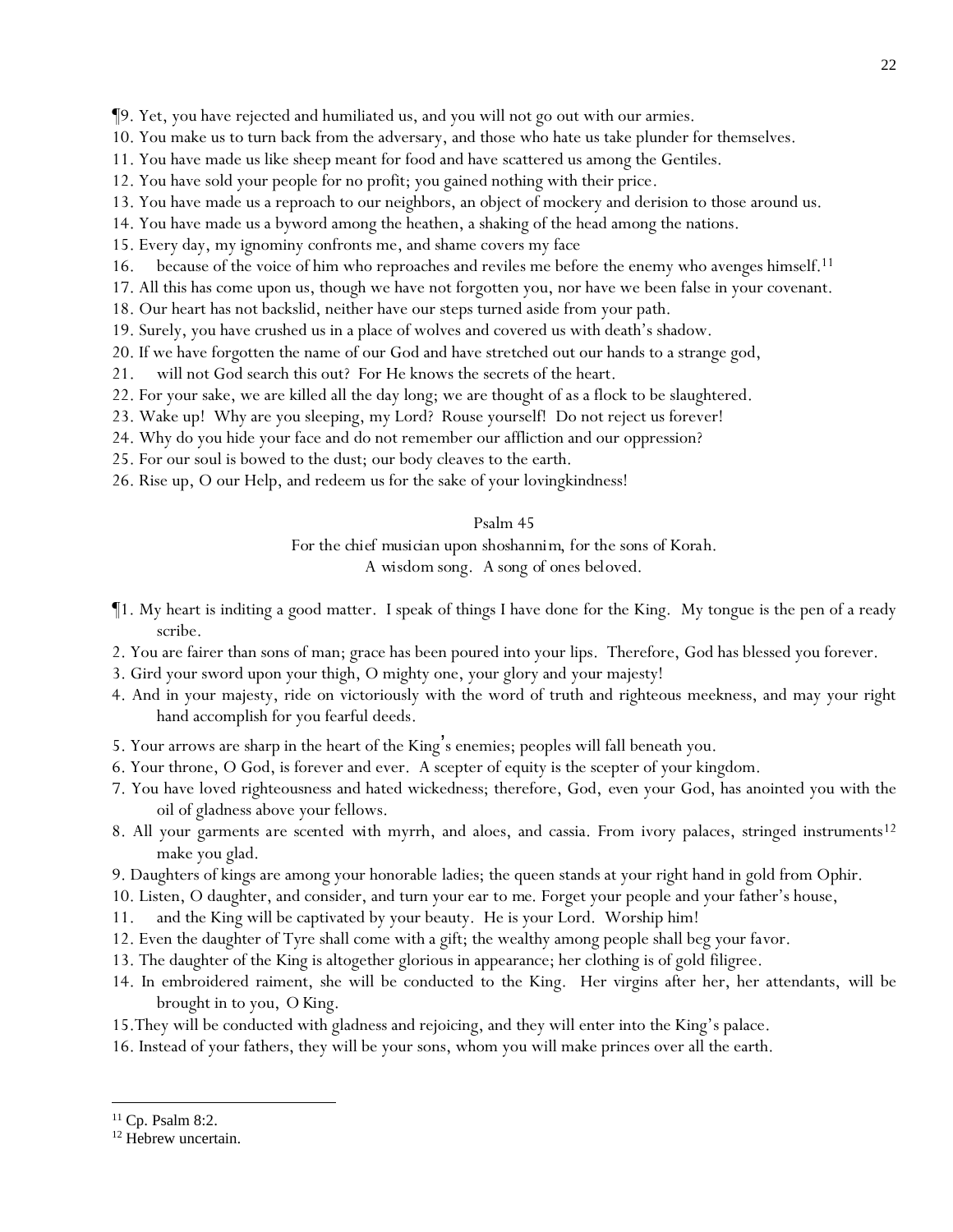17. I will cause your name to be remembered throughout all generations. Therefore, nations shall praise you forever and ever.

### Psalm 46 *For the chief musician, for the sons of Korah. A song upon alamoth.*

- 1. God is our refuge and strength, a very present help in times of trouble.
- 2. Therefore, we will not fear when earth is changed, and when mountains tumble into the midst of the sea.
- 3. Its waters roar and foam; mountains shake at His majesty. Selah.
- 4. There is a river whose streams make glad the city of God, holy dwelling place of the Most High.
- 5. God is in her midst; she will not be moved. God will help her at the break of day.
- 6. Nations raged; kingdoms shook. He lifted His voice; the earth melted.
- 7. The LORD of Hosts is with us. Our stronghold is the God of Jacob. Selah.
- 8. Come! Behold the works of the LORD, what desolations He has made on the earth,
- 9. making wars to cease to the end of the earth. He will break the bow and cut the spear in pieces; the wagons will He burn with fire.
- 10. Be still and know that I am God! I will be exalted among the nations; I will be exalted in the earth.
- 11. The LORD of Hosts is with us. Our stronghold is the God of Jacob. Selah.

#### Psalm 47

#### *For the chief musician. A Psalm for the sons of Korah.*

- 1. Clap *your* hands, all peoples! Shout to God with the voice of triumph!
- 2. For the LORD Most High is to be feared; *He is* a great King over all the earth.
- 3. He will subdue peoples beneath us, and nations beneath our feet.
- 4. He will choose our inheritance for us, the majesty of Jacob whom He loved. Selah.
- 5. God ascended with a joyful shout; Jehovah, with the sound of a shofar.
- 6. Sing praises to God! Sing praises! Sing praises to our King! Sing praises!
- 7. God is King of all the earth; sing praises skillfully!
- 8. God reigns over the nations; God sits on the throne of His holiness.
- 9. The princes of the nations are assembled, the people of the God of Abraham, for the shields of the earth are God's. He is greatly exalted.

#### Psalm 48

#### *A song. A Psalm for the sons of Korah.*

- 1. The LORD is great and is greatly to be praised in the city of our God, the mountain of His holiness.
- 2. Beautiful, elevated, the joy of the whole earth, is Mount Zion *on the* sides of the north, the city of the great King.
- 3. Within her palaces, God is known as a refuge.
- 4. Behold, when the kings assembled; together they crossed over.
- 5. When they saw *the city,* they marveled. They were terrified; they took to flight.
- 6. Trembling took hold of them there, anguish as of a woman in labor.
- 7. With an east wind, you smashed the ships of Tarshish.
- 8. As we have heard, so have we seen in the city of the LORD of Hosts, in the city of our God. God will establish her forever. Selah.
- 9. In the midst of your temple have we thought upon your lovingkindness, O God.
- 10. As is your name, O God, so is your renown to the ends of the earth. Your right hand is full of righteousness.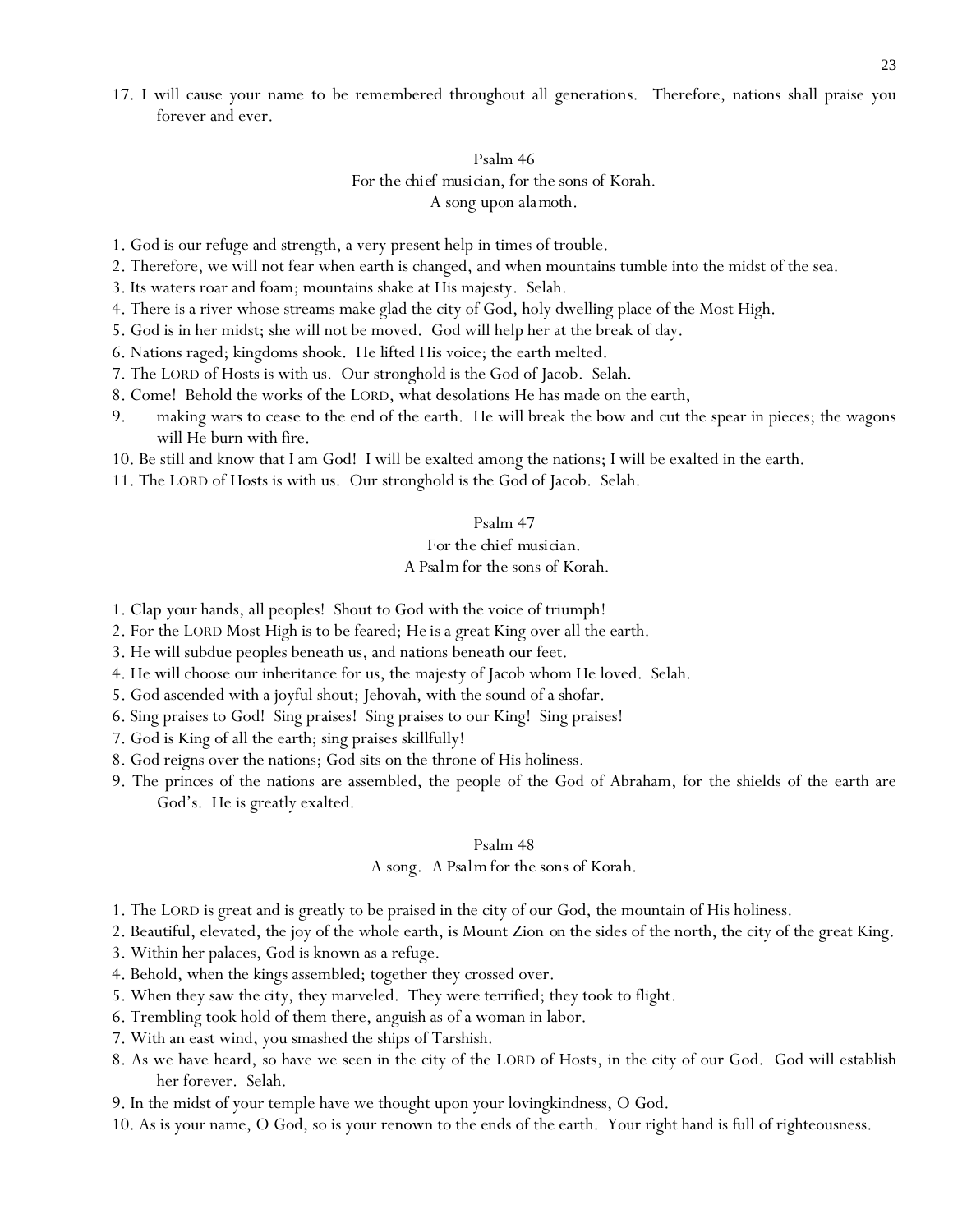11. Let Mount Zion be glad! Let the daughters of Judah rejoice because of your judgments!

- 12. Walk about Zion, and go around her; count her towers;
- 13. consider well her rampart; pass through her citadels so that *y*ou may recount *it* to the next generation.
- 14. This God is our God forever and ever! He will lead us on, beyond death.

#### Psalm 49

### *For the chief musician.*

### *A Psalm for the sons of Korah.*

- 1. Hear this, all nations! Give ear, all inhabitants of the world,
- 2. both low and high, rich and poor together.
- 3. My mouth will speak perfect wisdom, and the meditation of my heart is perfect understanding.
- 4. I will incline my ear to a parable; I will offer my dark saying upon a lyre.
- 5. Why should I fear in evil days? The iniquity of my supplanters surrounds me
- 6. who trust in their wealth and boast themselves in the abundance of their riches.
- 7. He cannot at all redeem a brother, nor give God His ransom
- 8. (yea, the price for their soul will be precious and eternally complete),
- 9. that he might live again, forever, not seeing the pit.
- 10. But He sees that wise men die together with the fool and the brutish. They perish and leave their wealth to others.
- 11. Inwardly, they *think* their houses will endure forever, their dwelling places from generation to generation. They call lands by their own names.
- 12. But a man with honor does not endure; he is like the beasts that perish.
- 13. This, their way, is their folly, yet those who come after them approve of their speech. Selah.
- 14. Like sheep, they are appointed to Sheol; death is their shepherd, and the upright will rule over them in the morning, and their beauty will rot away in Sheol from its lofty dwelling.
- 15. But God will ransom my soul from the power of Sheol, for He will receive me. Selah.
- 16. Do not be in awe when a man becomes rich, when the glory of his house increases.
- 17. For at his death, he will take nothing; none of his glory will descend with him,
- 18. though during his life, he blessed his soul. (How men praise you when you do well for yourself!)
- 19. He shall go to the generation of his fathers forever; they will never see light.
- 20. A man with honor, but with no understanding, is like the beasts that perish.

#### Psalm 50

### *A Psalm by Asaph.*

- ¶1. The mighty God, Jehovah, has spoken and has summoned earth, from the rising of the sun until its going down.
- 2. From Zion, the perfection of beauty, God has shone.
- 3. Our God will come, and He will not be silent! Fire will devour before Him, and around Him it will be very tempestuous.
- 4. He will call to the heavens from above and to the earth, to judge His people,
- 5. "Gather my pious ones to me, those who have made a covenant with me by sacrifice!"
- 6. And heaven will declare His righteousness, for God Himself is Judge. Selah.
- 7. "Listen, O my people, and let me speak! O Israel, I will testify against you! I am God your God!
- 8. Not for your sacrifices will I reprove you, nor for your burnt offerings that are continually before me.
- 9. I will take no bullock from your house, nor he-goats from your folds,
- 10. for every beast of the forest is mine, and the cattle on a thousand hills.
- 11. I know that every bird of the mountains and every moving thing of the field is mine.
- 12. If I were hungry, I would not tell you, for the world is mine and its fullness.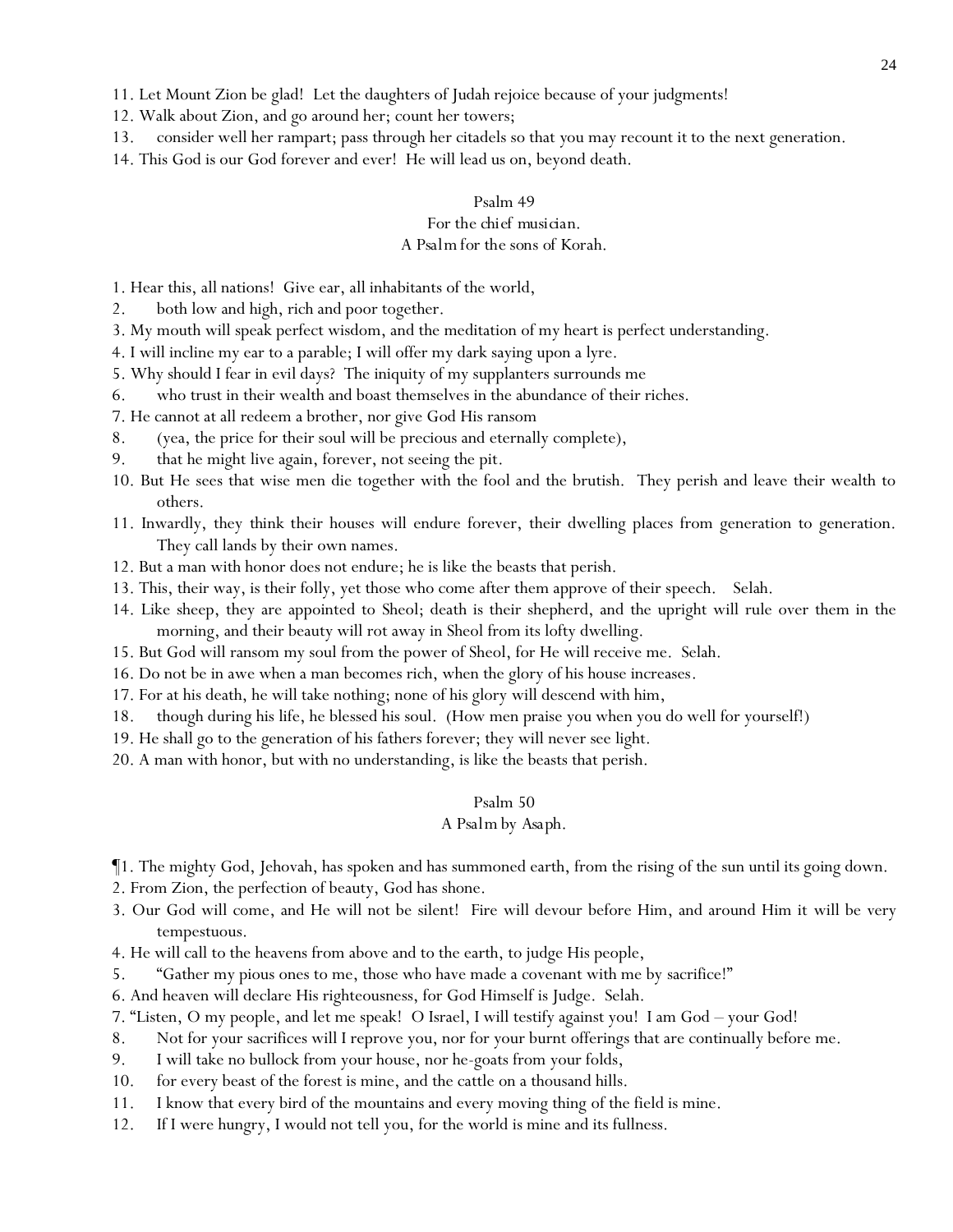- 13. Do I eat the flesh of bulls or drink the blood of he-goats?
- 14. Offer to God the sacrifice of praise, and pay your vows to the Most High,
- 15. and then call on me in the day of trouble! I will deliver you, and you will glorify me."

16. But to the wicked man, God says, "How dare you declare my statutes, or take up my covenant into your mouth!

- 17. You despise correction, and you cast my words behind you.
- 18. When you see a thief, you are pleased with him, and your portion is with adulterers.
- 19. You turn your mouth loose with evil, and your tongue contrives deceit.
- 20. You sit and talk against your brother; you slander your own mother's son.
- 21. These things you have done, and I remained silent. You thought that I was altogether *such a one* as yourself. I will reprove you, and I will set *things* in order before your eyes.
- 22. Now consider this, *y*ou who forget God, lest I tear *you* in pieces and there will be no deliverer.
- 23. He who offers praise, setting his conduct *in order*, glorifies me. I will show him the salvation of God."

### Psalm 51

### *For the chief musician.*

*A Psalm by David when Nathan the prophet ca me to him because he had gone in to Bathsheba.*

- ¶1. Have mercy on me, O God, according to your lovingkindness! In the abundance of your compassion, blot out my transgressions!
- 2. Wash me thoroughly from my iniquity, and cleanse me from my sin,
- 3. for I acknowledge my transgressions, and my sin is continually before me!
- 4. Against you only have I sinned and done this evil in your sight, so that you might be vindicated when you speak and justified when you judge.
- 5. Behold, I was brought forth in iniquity, and in sin did my mother conceive me.
- 6. Behold, you delight in truth in the inner parts, and in the hidden *part*, you make me know wisdom.
- 7. Purify me with hyssop, and I will be clean. Wash me, and I will be whiter than snow.
- 8. Make me to hear joy and gladness, and the bones you have crushed will shout for joy!
- 9. Hide your face from my sins, and blot out all my iniquities!
- 10. Create a clean heart for me, O God, and make within me a new, steadfast spirit!
- 11. Do not cast me away from your presence, and do not take your holy Spirit from me!
- 12. Restore to me the joy of your salvation, and sustain me *with* a willing spirit.
- 13. I will teach transgressors your ways, and sinners will turn back to you.
- 14. Deliver me from blood-guiltiness, O God! O God of my salvation, my tongue will cry aloud of your righteousness.
- 15. My Lord, open my lips, and my mouth will make your praise known.
- 16. Truly, you do not delight in sacrifice; otherwise, I would offer it. Burnt offering does not please you.
- 17. The sacrifices of God are a broken spirit. A broken and crushed heart, O God, you will not despise.
- 18. Do good, in your good pleasure, to Zion! Rebuild the walls of Jerusalem!
- 19. Then, you will delight in sacrifices of righteousness, burnt offering and whole burnt offering. Then will they offer up bullocks on your altar.

### Psalm 52

### *For the chief musician.*

*A wisdom song by David when Doeg the Edomite ca me and reported to Saul, and he told him, "David has gone to Ahimelech's house."*

- ¶1. How can you commend yourself with evil, O mighty man? God's faithfulness never ceases.
- 2. Your tongue, like a sharpened razor, devises ruinous things, working deceit.
- 3. You love evil more than good, a lie more than to speak righteousness. Selah.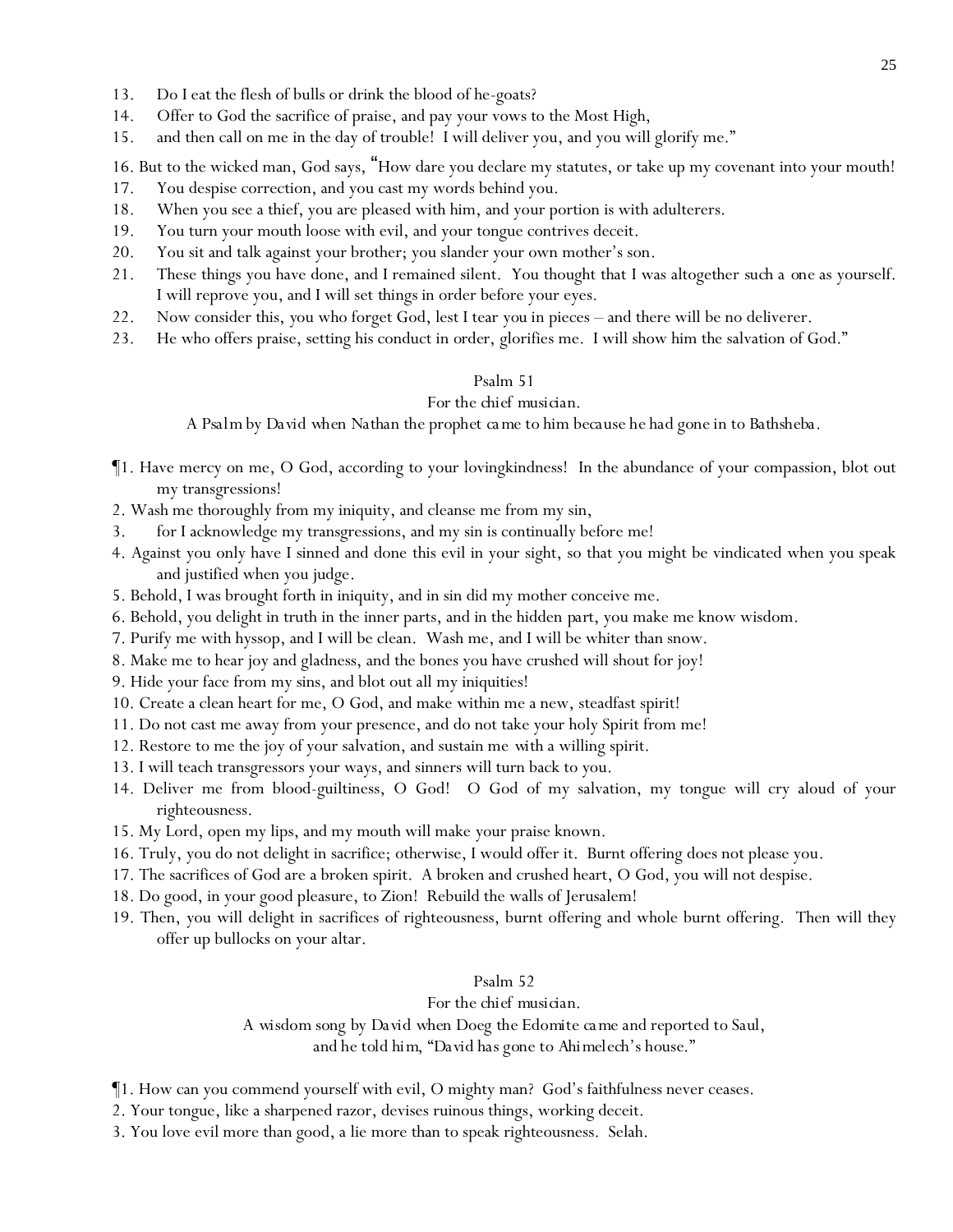- 4. You love every word that devours, O deceitful tongue!
- 5.Oh, but God will bring you down forever. He will seize you and tear you away from *your* tent. Yea, He will uproot you out of the land of the living. Selah.
- 6. And the righteous will see it, and fear, and they will laugh at him,
- 7. saying, "Behold the man who did not make God his strength, but trusted in the abundance of his riches! He sought refuge in his own destruction."
- 8. As for me, I am like a green olive tree in the house of God. I will trust in the lovingkindness of God forever and ever.
- 9. I will praise you forever because you have done it, and I will wait for your Name, for he is delightful before your saints.

### *For the chief musician, upon mahalath.*

#### *A wisdom song by David.*

- ¶1. The fool says in his heart, "There is no God." They are corrupt, and they do abominable iniquity; there is no one doing good.
- 2. God looked down from heaven upon the sons of man to see if there was anyone with understanding, anyone who was seeking God.
- 3. Every one of them had turned away. They have all, alike, been corrupted; there is no one doing good, not even one!
- 4. Do the workers of iniquity have no understanding, eating up my people as they eat bread? They do not call on God.
- 5. They will be utterly terrified there, *though* there was no fear. For God will scatter the bones of him who camps against you. You will put them to shame because God has rejected them.
- 6. Whom from Zion will He ordain as the Salvation of Israel? When Jehovah returns the captivity of His people, Jacob will rejoice. Israel will be glad.

#### Psalm 54

#### *For the chief musician, with stringed instruments.*

*A wisdom song by David when the men of Ziph ca me and said to Saul, "Isn't David hiding himself among us?"*

¶1. Save me, O God, by your Name, and vindicate me by your might.

- 2. Hear my prayer, O God; give ear to the words of my mouth!
- 3. For strangers have risen up against me, and ruthless men seek my life. They do not set God before them. Selah.
- 4. Behold, God is my helper! My Lord is with those who uphold my life.
- 5. He will repay the evil of those who lie in wait for me. Annihilate them in your faithfulness!
- 6. With a freewill offering will I make sacrifice to you. I will praise your Name, O Jehovah, for *he is* good,
- 7. for he has delivered me from every distress, and my eye has looked upon my enemies.

#### Psalm 55

### *For the chief musician, with stringed instruments. A wisdom song by David.*

- ¶1. Give ear to my prayer, O God, and do not hide yourself from my supplication.
- 2. Attend to me, and answer me. I wander about in my anxiety, for I am discomfited
- 3. because of the voice of the enemy, because of the oppression of the wicked, for they bring trouble down on me, and in anger, they love to hate me.
- 4. My heart is in anguish within me, and the terrors of death are fallen on me.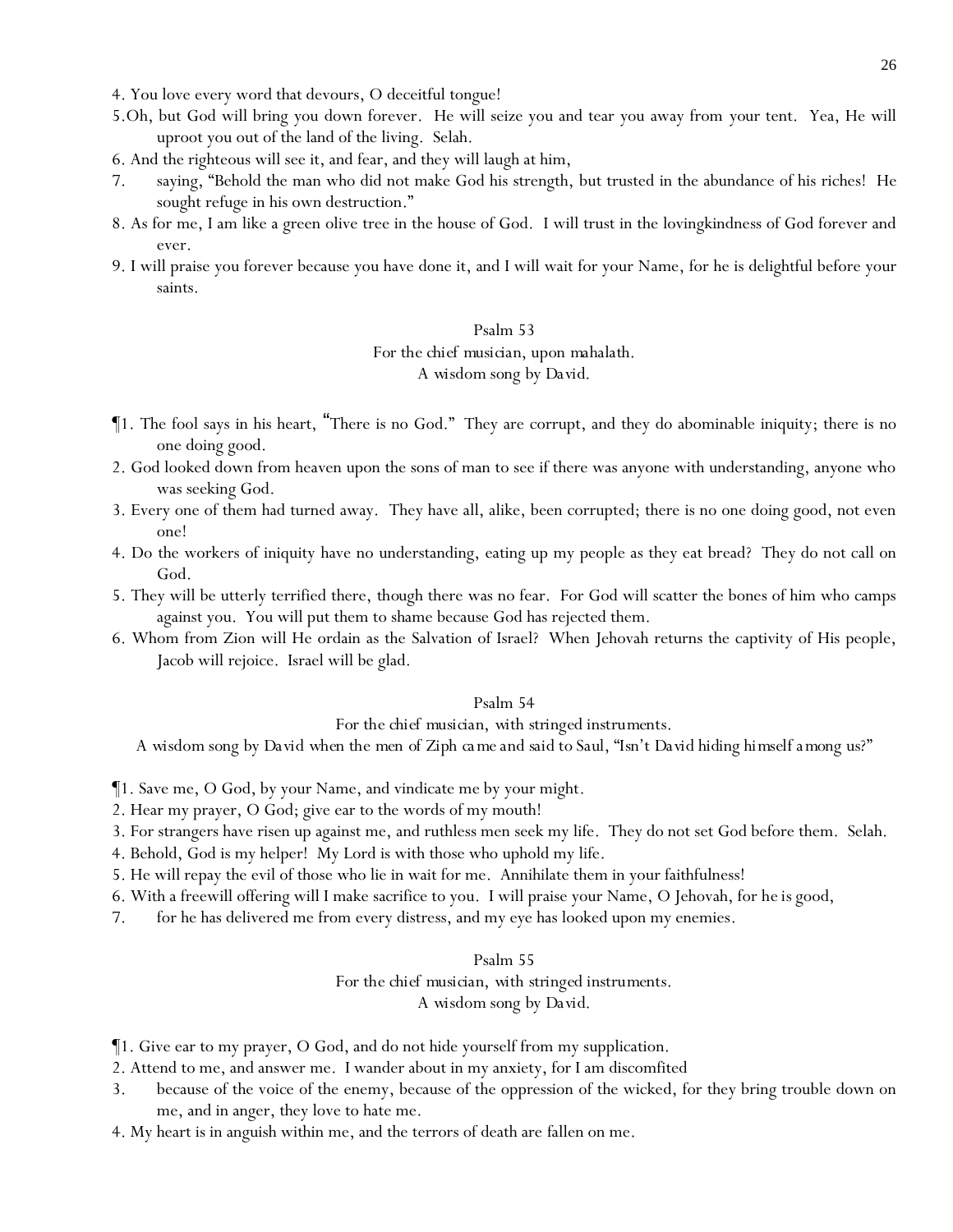- 5. Fear and trembling have come upon me, and horror overwhelms me.
- 6. Then I said, "O, that I had wings like a dove! I would fly away and be at rest."
- 7. Yea, I would wander far away and lodge in the wilderness. Selah.
- 8. I would hasten to my place of refuge from the stormy wind and tempest.
- 9. Confound *them*, my Lord! Divide their speech, for I have seen violence and strife in the city.
- 10. Day and night, they go around it, upon its walls, and iniquity and trouble are in its midst.
- 11. Ruin is in its midst, for oppression is not removed from its marketplace, nor fraud.
- 12. It was not an enemy who reproached me; then, I could have borne it. Nor was it one who hated me who puffed himself up against me; then, I would have hidden myself from him.
- 13. But it was you, a man my own equal, my intimate friend, and my companion,
- 14. for we took sweet counsel together, and walked among the throng in the house of God.
- 15. Let death come upon him! Let them go down alive to Sheol, for wickedness is in their home and in their heart!
- 16. As for me, I will call on God, and the LORD will save me.
- 17. Evening, and morning, and at noon, I will complain and groan, and He will hear my voice.
- 18. He will redeem my soul with peace from the war against me, for many were about me.
- 19. God will hear, and He, even He who has been from of old, will humble them Selah! because they do not change, and they do not fear God.
- 20. He stretched out his hands against those at peace with him; he violated his covenant.
- 21. His words were smooth as butter, but war was in his heart. His words were softer than oil, but they were drawn swords.
- 22. Cast your burden on the LORD, and He will sustain you. He will never allow the righteous to be moved.
- 23. But you, O God, will bring them down to the lowest pit. Bloody and deceitful men will not live out half their days, but I will trust in you.

*For the chief musician concerning the Dove of God who is far away.*

*A mikta m by David when Philistines took him in Gath.*

¶1. Have mercy on me, O God, for men have trampled on me. All the day long, they fight against and oppress me.

2. Those who watch me trample on me all the day long; yea, many fight proudly against me.

3. What time I am afraid, I will trust in you.

- 4. In God, I will praise His Word! In God have I put my trust. I will not fear what flesh can do to me.
- 5. Every day, they twist my words against me; all their schemes are of the Evil One.
- 6. They stir up strife; they lurk; they watch my steps as they wait for my life.
- 7. Their escape has been by iniquity. In wrath, O God, cast down the peoples!
- 8. You have recorded my wandering. (Oh, put my tears in your bottle!) Is it not in your book?
- 9. My enemies will certainly turn back on the day I call. This I know because God is for me.
- 10. In God, I will praise the Word! In the LORD, I will praise the Word!
- 11. In God have I put my trust. I will not fear what man can do to me!
- 12. Your vows are upon me. I will render thank-offerings to you,
- 13. for you have delivered my soul from death! *Did you* not *save* my feet from stumbling so that I might walk before God in the light of the living?

Psalm 57 *For the chief musician. Do not destroy. A mikta m by David when he fled from Saul into the cave.*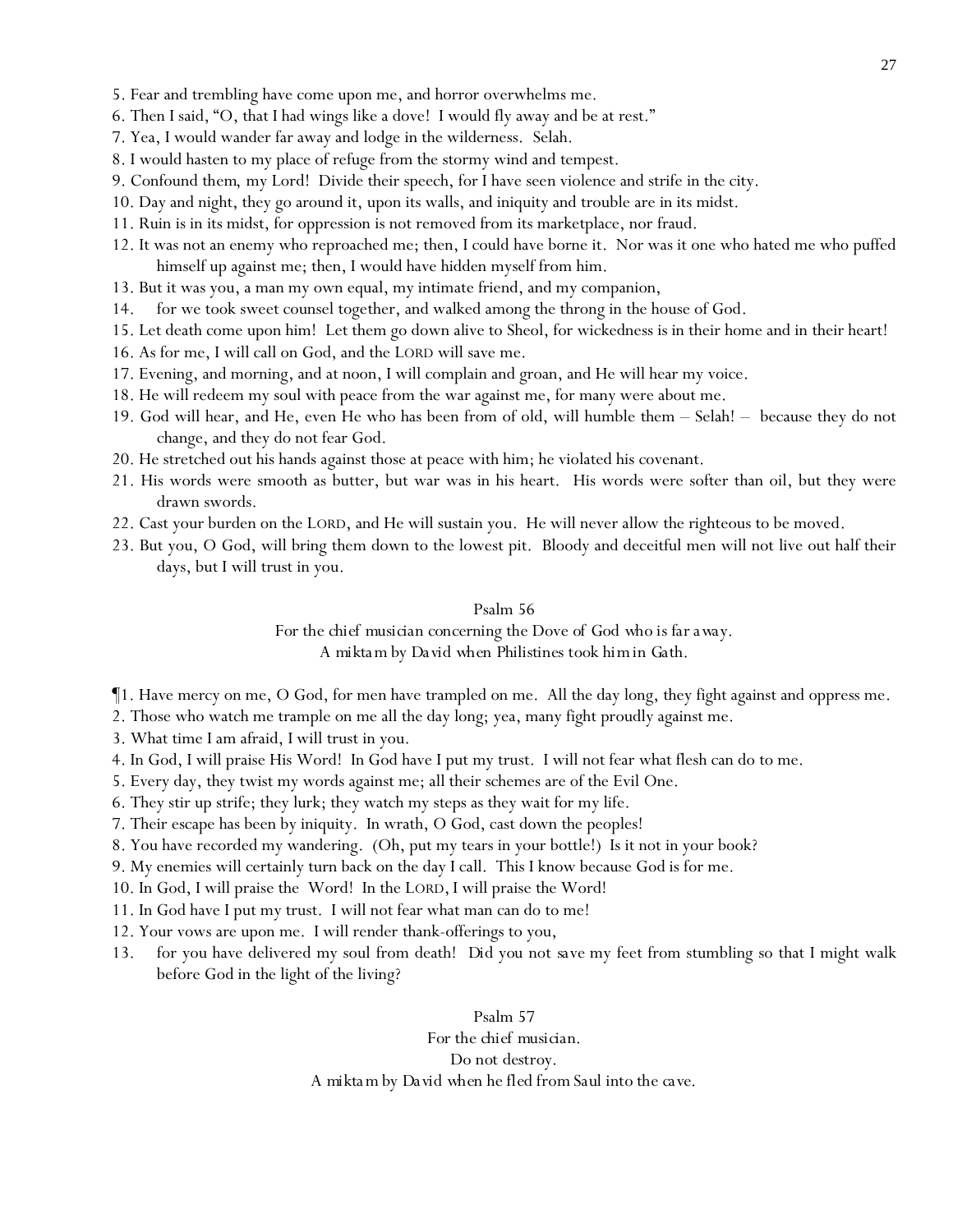- ¶1. Have pity on me, O God! Have pity on me, for my soul seeks refuge in you. Yea, I seek refuge in the shadow of your wings until destructions are overpast.
- 2. I cry out to the Most High God, to the God who is accomplishing *all things* concerning me.
- 3. He will send from heaven and save me. He will put to shame the one who tramples on me. Selah! God will send His lovingkindness and His truth.
- 4. My soul is among lions. I lie down with flames, sons of men whose teeth are spears and arrows, and their tongues, a sharp sword.
- 5. Be exalted above the heavens, O God, and your glory over all the earth!
- 6. They laid a net for my feet. My soul is bowed down. They dug a pit before me. They fell into the midst of it. Selah.
- 7. My heart is fixed, O God. My heart is fixed. I will sing and make music.<sup>13</sup>
- 8. Awake, my Glory! Awake the harp and lyre. I will awake the dawn.
- 9. I will give you thanks among the nations, my Lord. I will sing you praise among the peoples,
- 10. for your lovingkindness is as high as heaven, and your faithfulness reaches to the clouds.
- 11. Be exalted above heaven, O God, and your glory over all the earth!

# Psalm 58 *For the chief musician. Do not destroy. A mikta m by David.*

- ¶1. Is it true, O *y*ou gods, that *y*ou speak what is right? Do *y*ou judge uprightly, O *y*ou sons of men?
- 2. No! In *y*our heart, *y*ou do injustice. *Y*our hands mete out violence in the land.
- 3.The wicked are estranged from the womb; from birth, they go astray, speaking lies.
- 4. Their poison is like the poison of a serpent; *they are* like a deaf adder that stops his ear,
- 5. which will not listen to the sound of charmers, cunningly casting their spells.
- 6. O God, break his teeth in his mouth! Break the fangs of the young lions, O Jehovah!
- 7. They will melt away like waters running from him. He will send forth His Arrow that is like Him. They shall be cut off,
- 8. the way a snail, melting, goes away, or a woman's miscarriage that never saw the sun.
- 9. Alive like Him and angry like Him, he will whirl us away before *y*our pots feel the thorns.
- 10. The righteous will rejoice when he sees the vengeance. He will wash his feet in the blood of the wicked.
- 11. And a man will say, "Surely, there is a reward for the righteous man! Surely, there are gods judging in the earth."

### Psalm 59

### *For the chief musician.*

### *Do not destroy.*

*A mikta m by David when Saul sent men, and they watched his house, to kill him.*

- ¶1. Deliver me from my enemies, my God! Set me on high from those who lift themselves up against me!
- 2. Deliver me from evildoers, and save me from bloody men!
- 3. For, behold, they wait in ambush for my life; formidable men have stirred up strife against me, not for my transgression and not for my sin, O LORD.
- 4. Nor for wickedness have they run and set themselves against me. Rouse yourself to help me, and see!
- 5. But you, Jehovah, God of Hosts, God of Israel, awake to punish all the nations! Show no mercy to any of those who treacherously devise evil. Selah.

 $13$  Compare vv. 7–11 with Psalm 108:1–5.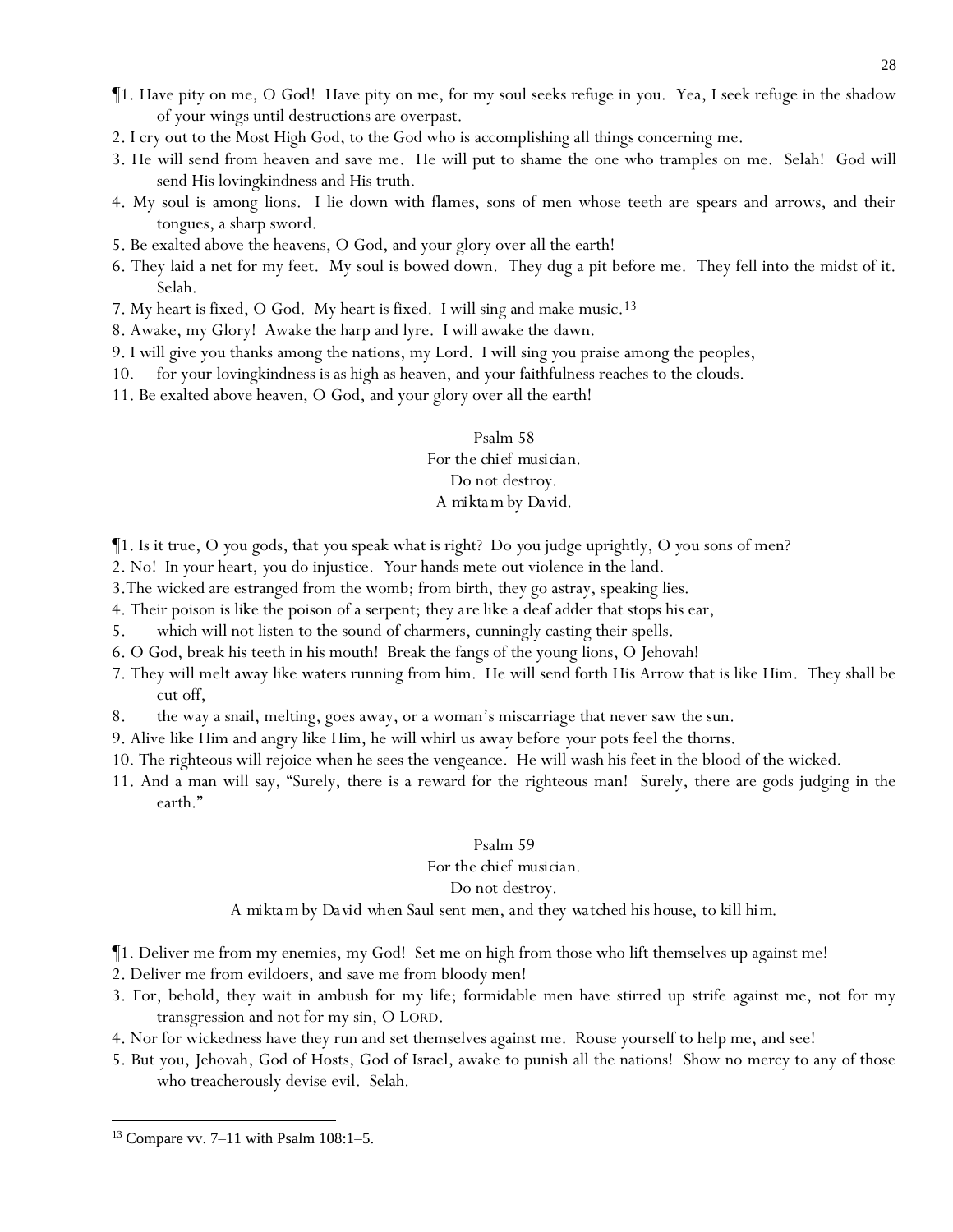- 6. They come back every evening; they snarl like a dog as they go about the city.
- 7. Behold, they blather with their mouths; daggers are in their lips. "For", *they say,* "Who is listening?"
- 8. But you, O Jehovah, you laugh at them; you scoff at all nations.
- 9. O *you who are* His strength, I will watch for you! For God is my high tower.
- 10. God, in His lovingkindness, will go before me; God will let me see those who lie in wait for me.
- 11. Do not kill them, lest my people forget. Make them tremble by your power, and bring them down, O Lord our shield,
- 12. for the sin of their mouth and the speech of their lips. And let them be taken in their pride for the curse and falsehood they declare.
- 13. Consume *them* in wrath! Consume until none of them remain, that men may know to the ends of the earth that God rules in Jacob! Selah.
- 14. And they come back every evening; they snarl like a dog as they go about the city.
- 15. They go about to devour; if they are not satisfied, then they will stay all night.
- 16. But as for me, I will sing of your strength, and cry aloud of your lovingkindness every morning, for you have been my high tower and my way of escape in the day of my distress.
- 17. O my Strength, I will sing you praise, for God is my high tower, the God of my mercy.

### *For the chief musician, upon shushan.*

*A testimonial mikta m by David for instruction, when he fought with Ara m-naharaim and with Ara m-zobah, and Joab returned and slew of Edom 12,000 in the Valley of Salt.*

¶1. O God, you have rejected us. You have broken out against us. You have been angry. Turn back to us!

- 2. You have made the land quake; you have split it open. Heal its brokenness, for it is trembling!
- 3. You have made your people to see a hard thing. You have given us wine of trembling to drink.
- 4. You have given a sign for those who fear you, that they may flee from the bow. Selah.
- 5. Save *us with* your right hand and answer us, that those you love may be delivered!
- 6. God has spoken in His holiness, "I will exult in triumph. I will apportion Shechem and mete out the Valley of Succoth.
- 7. Gilead is mine; Manasseh is mine; and Ephraim is a shelter for my head. Judah is my law-giver;
- 8. Moab is my washpot; over Edom will I cast my shoe. Let Philistia shout in triumph because of me!"
- 9. Who will escort me to the entrenched city? Who will lead me to Edom?
- 10. O God, have you not rejected us? For you will not go out, O God, with our armies.
- 11. Give us help against the adversary, for salvation through man is vain!<sup>14</sup>
- 12. Through God, we will do valiantly, and He Himself will trample our adversaries.

### Psalm 61

# *For the chief musician, on a stringed instrument.*

*By David.*

¶1. Hear my cry, O God! Attend to my prayer!

- 2. From the end of the earth will I call to you when my heart is faint. You will lead me to a rock that is higher than I,
- 3. for you have been refuge for me, a strong tower in the presence of the enemy.
- 4. Let me stay in your tent forever and ever. Let me take refuge in the shelter of your wings. Selah.
- 5. For you, O God, have heard my vows and have given me the heritage of those who fear your name.
- 6. You will add days to the days of the King *and make* his years as many generations.

 $14$  Identical with  $108:13$ .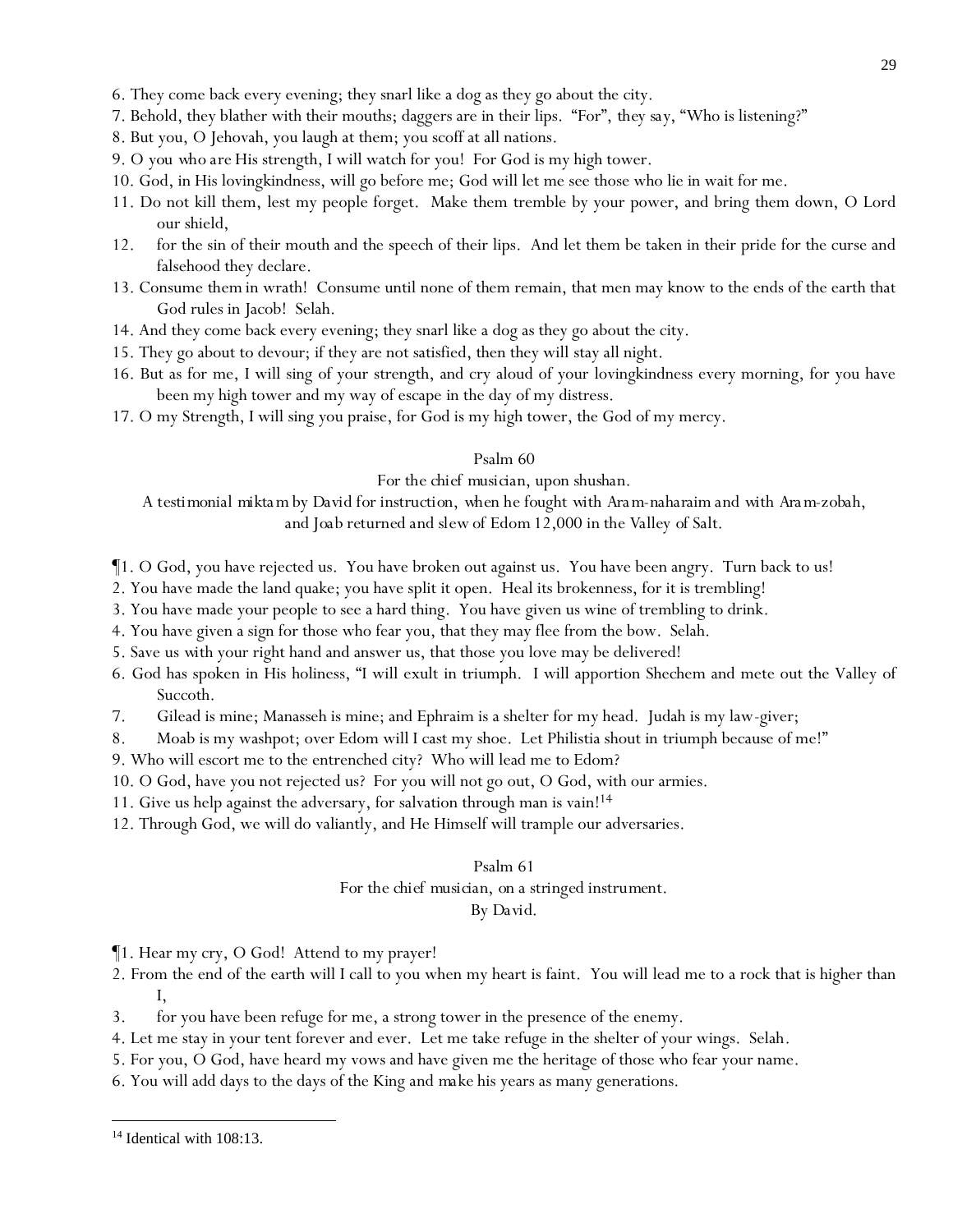7. May he dwell in the presence of God forever. Ordain *for him*mercy and truth, that they may keep him!

8. So will I ever sing praises to your Name, to fulfill my vows day by day.

### Psalm 62 *For the chief musician, for Jeduthun. A Psalm by David.*

- ¶1. For God alone, my soul waits in stillness; from Him is my salvation.
- 2. He alone is my rock and my salvation, my fortress. I will not be greatly shaken.
- 3. How long will *y*ou people assault a man? All of *y*ou will be destroyed, like a bowing wall or leaning fence.
- 4. All they do is scheme to cast him down from his high place. They take pleasure in falsehood. With their mouth, they bless, but inwardly, they curse. Selah.
- 5. O my soul, wait in stillness for God alone, for my hope is in Him.
- 6. He alone is my rock and my salvation, my fortress. I will not be shaken.
- 7. Upon God, my salvation and my glory *rest*. The rock of my strength, my refuge, is in God.
- 8. O people, trust in Him at all times! Pour out *y*our hearts before Him! God is a refuge for us. Selah.
- 9. Surely, men of low status are vanity, and men of high status are a lie. Laid in a balance together, they are lighter than vanity.
- 10. Do not put *y*our trust in oppression nor become vain by robbery. When wealth increases, do not set *y*our heart on it.
- 11. Once, God has spoken; twice, I have heard this, that power belongs to God.
- 12. And to you, my Lord, belongs mercy, for you reward a man according to his work.

#### Psalm 63

*A Psalm by David when he was in the wilderness of Judah.*

- ¶1. O God, you are my God! Earnestly, I seek you. My soul thirsts for you; my flesh longs for you in a dry and weary land where there is no water.
- 2. Thus in the sanctuary, I have seen you, beholding your power and glory.
- 3. Because your lovingkindness is better than life, my lips will praise you.
- 4. Thus will I bless you while I live: I will lift up my hands in your name.
- 5. My soul will be satisfied as with the best food and abundance. And with joyful lips, my mouth will praise you
- 6. when I remember you upon my bed. I meditate on you in the night watches,
- 7. for you have been my help, and in the shadow of your wings will I shout for joy.
- 8. My soul follows hard after you. Your right hand upholds me,
- 9. but they seek to destroy my life. They will go into the lowest parts of the earth;
- 10. they will be given to the power of the sword; they will be a portion for foxes.
- 11. But the King will rejoice in God. Everyone who swears by Him will glory, for the mouth of those who speak lies will be shut.

#### Psalm 64

# *For the chief musician.*

### *A Psalm by David.*

- ¶1. Hear my voice, O God, in my complaint! Keep my life from fear of the enemy!
- 2. Keep me hidden from the assembly of evildoers, from the congregation of those who do iniquity,
- 3. who have sharpened their tongue like a sword; they have aimed their arrow, poisonous talk,
- 4. to shoot from hiding places the perfect man. They shoot without warning and without fear.
- 5. They encourage themselves in an evil matter; they talk of secretly laying snares, saying, "Who will see them?"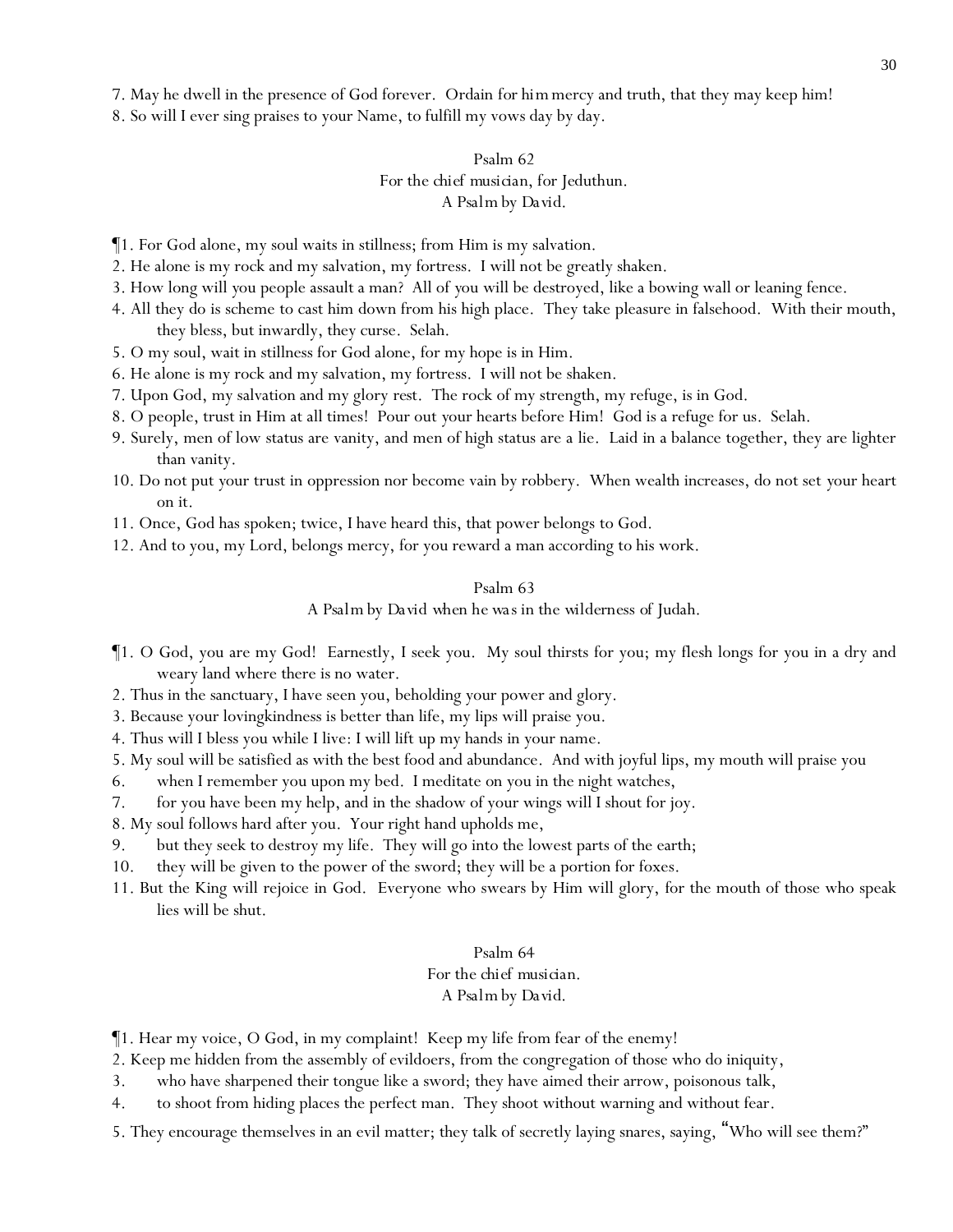- 6. They look for wrongs, *and say,*" We have accomplished a diligent search, though the heart and mind of man is unsearchable."
- 7. But God will shoot an arrow at them; suddenly, they will be struck down.
- 8. Though they would have brought him down, their tongue *will fall* upon themselves. All who see them will shudder.
- 9. Then all men will fear, and declare the work of God, and wisely ponder what He did.
- 10. Let the righteous rejoice in the LORD and take refuge in Him! Let all the upright in heart glory!

### *For the chief musician.*

### *A Psalm by David. A song.*

¶1. In Zion, O God, praise waits for you, and to you will a vow be paid.

- 2. O you who hears prayer, to you will all flesh come.
- 3. The words of iniquitous men prevailed against me, *but* you cover our transgressions.
- 4. Blessed is the one whom you choose and bring near; he will dwell in your courts. Oh, let us be filled with the goodness of your house, your holy temple!
- 5. In righteousness, you wondrously answer us, O God of our salvation, O refuge for all the ends of the earth and the farthest sea,
- 6. the One who by His power established the mountains, being girded with strength,
- 7. the One who calms the roaring of the seas, the roar of their waves, and the uproar of the nations.
- 8. And the inhabitants to the ends *of the earth* fear your signs. You cause the outgoings of the morning and evening to shout for joy.
- 9. You visit the earth and give it abundance; you greatly enrich it (the channel of God is full of water); you provide their grain, for you ordained it thus*.*
- 10. You water its furrows abundantly; you smooth out its ridges, making it soft with showers, blessing its produce.
- 11. You crown the year with your goodness, and your tracks drip fatness;
- 12. they drip upon the wilderness pastures, and the hills gird themselves with joy.
- 13. Meadows are clothed with flocks, and valleys are covered with grain. Together they shout; yea, they sing!

#### Psalm 66

### *For the chief musician.*

#### *A song. A Psalm.*

- ¶1. Shout to God, all the earth!
- 2. Sing the glory of His name! Set forth the glory of His praise!
- 3. Say to God, "How wondrous are your works! Because of your great strength, your enemies will cower before you."
- 4. All the earth will worship you and sing to you; they will sing of your name. Selah.
- 5. Come and see the works of God! He is awesome in deed toward the sons of man.
- 6. He turned the sea to dry land. Through the river, they crossed over on foot. There, we rejoiced in Him
- 7. who rules by His might forever. His eyes keep watch over the nations; let not the rebels rise up against Him. Selah.
- 8. Bless our God, O nations, and make the sound of His praise be heard
- 9. who has set our souls among the living and has not suffered our feet to slip.
- 10. You have certainly proved us, O God. You have refined us as silver is refined.
- 11. You led us into the net; you laid a crushing load on our backs;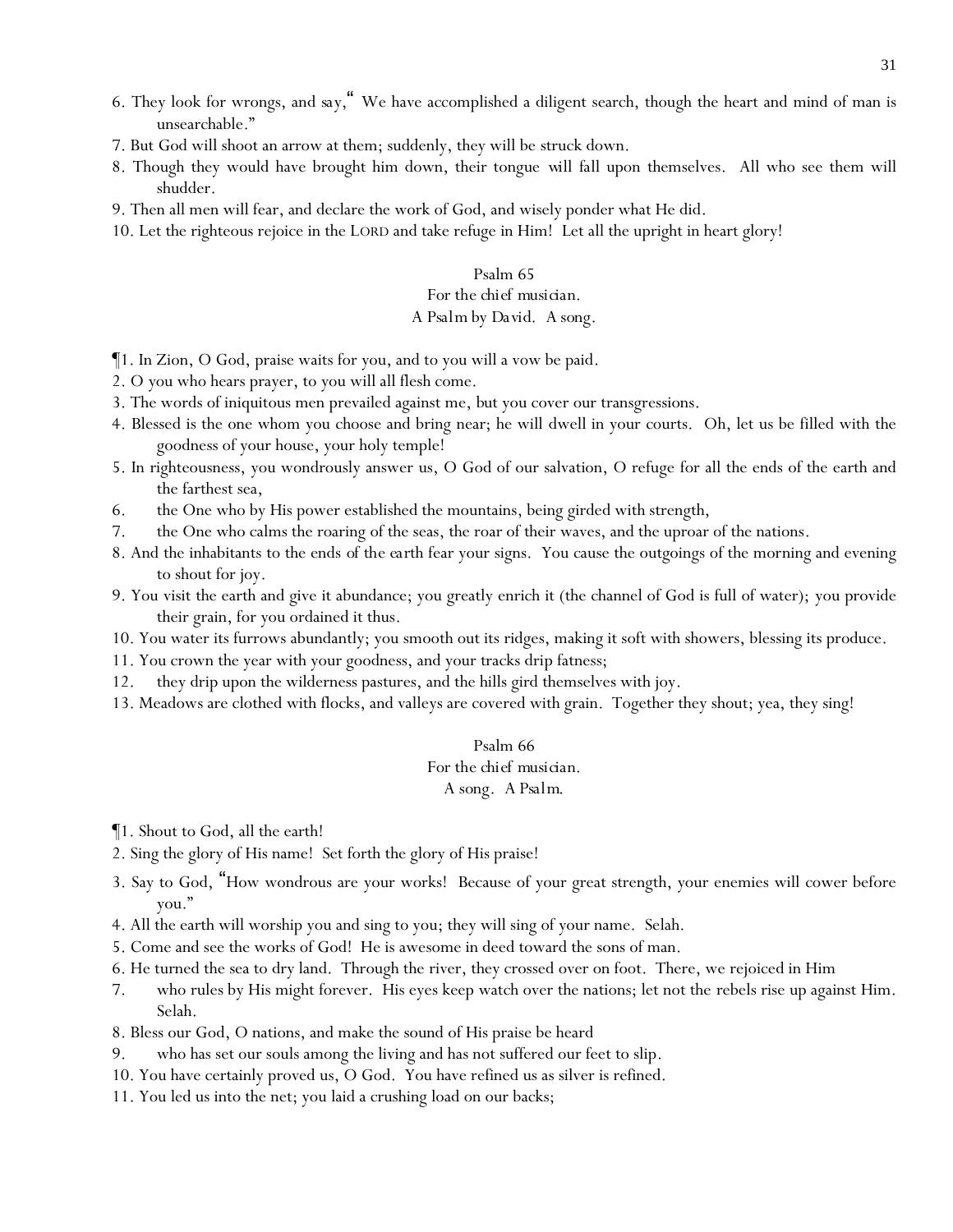- 12. you caused men to ride over our heads; we went through fire and water. Yet, you brought us out to a place of abundance.
- 13. I will come into your house with burnt offerings. I will pay my vows to you
- 14. which my lips uttered and my mouth spoke in my distress.
- 15. I will offer to you whole burnt offerings of fatlings, together with the smoke of rams. I will prepare cattle with he-goats. Selah.
- 16. Come and listen, and let me declare to all who fear God what He has done for my soul!
- 17. I cried to Him with my mouth, and He was exalted with my tongue.
- 18. If I had regarded wickedness in my heart, the Lord would not have listened.
- 19. But God listened! He gave heed to the sound of my prayer.
- 20. Blessed be God, who has not turned away my prayer or His lovingkindness from me.

### *For the chief musician.*

### *A Psalm with stringed instruments. A song.*

- ¶1. God will show us favor and bless us. Let His face shine on us Selah! –
- 2. so that your way might be known on earth, your salvation among all Gentiles!
- 3. Let nations praise you, O God! Let all nations praise you!
- 4. People will rejoice and sing for joy when you judge the nations with equity and guide the peoples on earth. Selah.
- 5. Let the nations praise you, O God! Let all the nations praise you!
- 6. The land will yield her produce. God, our God, will bless us.
- 7. God will bless us, and all the ends of the earth will fear Him.

### Psalm 68

### *For the chief musician.*

### *A Psalm by David. A song.*

- ¶1. God will rise up, His enemies will scatter, and those who hate Him will flee before Him.
- 2. As smoke is driven away, so you will drive *them* away. Like wax melting before fire, the wicked will perish before God.
- 3. But the righteous will be glad; they will exult before God and rejoice with gladness.
- 4. Sing to God! Sing praises to His name! Cast up a highway for him who rides through the desert plains with J'ah as his authority. Exult before him, too,
- 5. a father to orphans and a judge of widows, a God in His holy habitation.
- 6. God makes lonely souls to live in a home. He brings prisoners out into prosperity. Oh, but the rebellious dwell in a blistering place.
- 7. O God, when you went forth before your people, when you marched through the wilderness (selah!),
- 8. the earth quaked, yea, heavens dropped at the presence of God, the *God* of Sinai, at the presence of God, the God of Israel.
- 9. You freely gave rain to your inheritance, O God. You established it when it was weary.
- 10. Your people dwelt in it. You, O God, in your goodness, provide for the needy.
- 11. The Lord gave the word; great is the army that proclaims the news:
- 12. "The kings of the armies are fleeing! They are fleeing!" And she who waits at home will divide spoil
- 13. (while you men lie among campfires), wings of a dove covered with silver and its pinions with shimmering gold,
- 14. when the Almighty scatters kings. With it, let it snow on Zalmon!
- 15. O mountain of God, mountain of Bashan! O many-peaked mountain, mountain of Bashan!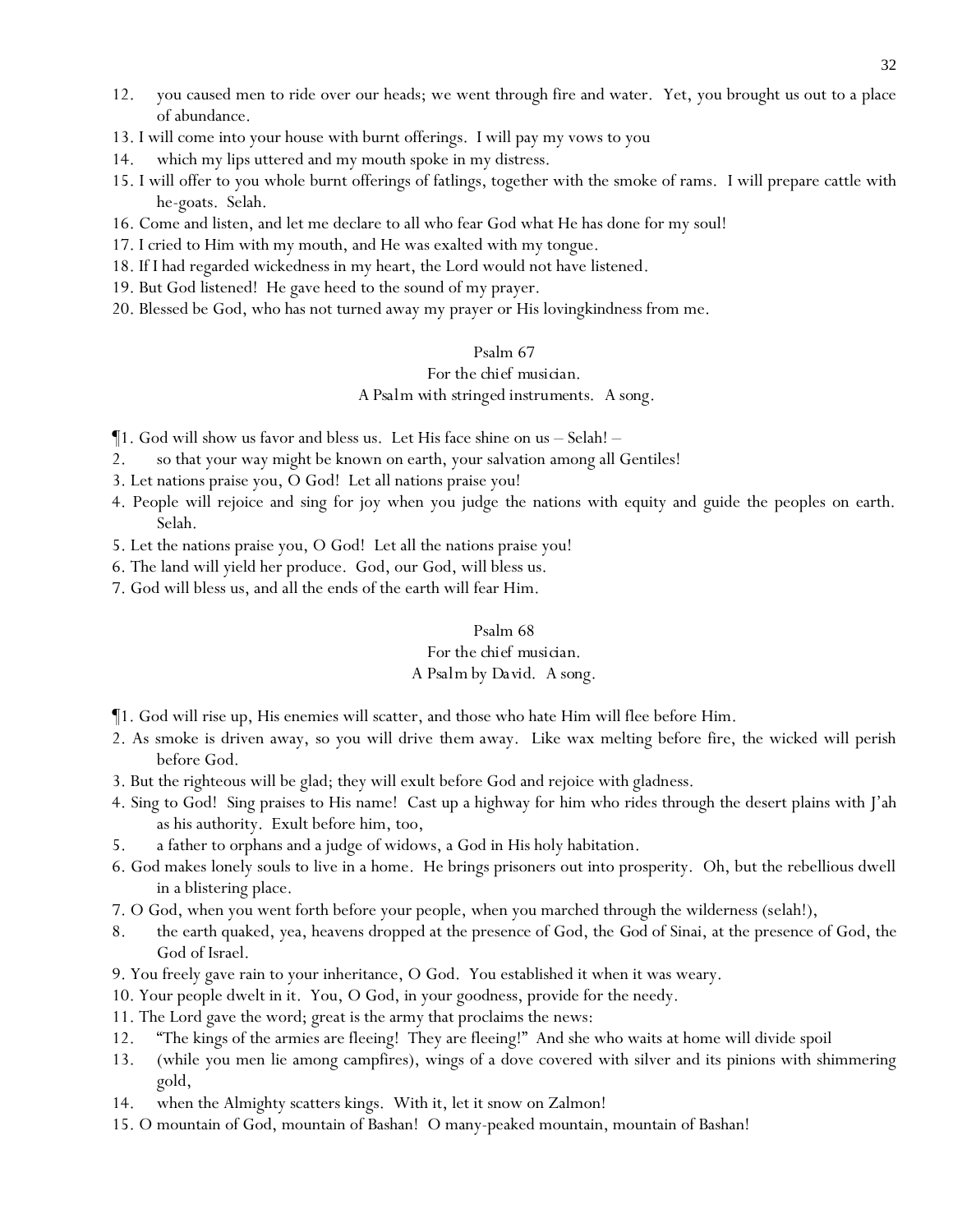- 16. Why do you watch enviously, O mountain peaks, the mountain God desired for His dwelling-place? Yea, the LORD will dwell there forever.
- 17. The chariots of God are myriads, thousands upon thousands. My Lord is among them, *as at* Sinai, in the sanctuary.
- 18. You have ascended on high! You have taken captivity captive, to procure gifts for men, even the rebellious, so that *our* God, J'ah, might dwell *with them*.
- 19. Blessed be my Lord! Daily, the God of our salvation bears our burden. Selah.
- 20. Our God is a God of deliverances, and to Jehovah my Lord belong the ways of escape from death.
- 21. Howbeit, God will smite the head of His enemies, the hairy crown of him that walks about in his offenses.
- 22. My Lord has said, "I will bring *them* back from Bashan; I will bring *them* back from the depths of the sea,
- 23. so that your foot may bloodily crush *your enemies.* Your dogs' tongue will *have* its portion of your enemies."
- 24. They have seen your processions, O God, the processions of my God, my King, into the sanctuary,
- 25. singers in front, players of stringed instruments following, and between them, virgins with timbrels.
- 26. In the assemblies, let them bless God, the LORD, for the fountain of Israel!
- 27. Little Benjamin is the head of them there, the princes of Judah with their throng, princes of Zebulun, princes of Naphtali.
- 28. Your God has commanded your mighty one. Strengthen, O God, him whom you created for us.
- 29. For your temple, kings will bring a gift to you at Jerusalem.
- 30. Rebuke the Beast of the shaft and the company of bulls with *their* calves of peoples, *until* each abases himself with pieces of silver. He will scatter the nations who delight in wars.
- 31. Nobles will come from Egypt; Ethiopia will quickly stretch out his hands to God.
- 32. Let the kingdoms of earth sing unto God! Let them make music to the Lord! Selah.
- 33. To him who rides in the ancient heaven of heavens. Lo, he utters his voice, a mighty voice.
- 34. Let those in the clouds submit to God's power over Israel, His majesty and His strength.
- 35. O God! Feared among your saints! The God of Israel will grant power and positions of authority to *the* people. Blessed be God!

### Psalm 69 *For the chief musician upon shoshannim. By David.*

- ¶1. Save me, O God, for the waters have come in, even to *my* soul.
- 2. I have sunk into deep mire, and there is no foothold. I have come into deep waters, and a torrent has engulfed me.
- 3. I am weary with my calling *on God*; my throat is parched; my eyes have failed, waiting for my God.
- 4. Those who hate me without cause are more than the hairs of my head. My enemies, who would destroy me, are strong. (I even restored that which I did not wrongly take.)
- 5. O God, you know my foolishness, and my offenses are not hidden from you.
- 6. Let those who hope in you not be ashamed for my sake, my Lord, GOD of Hosts! For my sake, O God of Israel, let those who seek you not be confounded!
- 7. For because of you, I have borne reproach; shame has covered my face.
- 8. I have become a stranger to my brothers and an alien to the children of my mother
- 9. because jealousy for your house consumed me, and the reproaches of those who reproach you fell on me.
- 10. When I wept, with my soul fasting, it brought reproaches against me.
- 11. When I made sackcloth my clothing, I became a byword to them.
- 12. Those who sit in the gate deride me, and drunkards mock me with songs.
- 13. But as for me, my prayer is to you, O LORD, at an acceptable time. O God, in the abundance of your lovingkindness, answer me with your saving truth.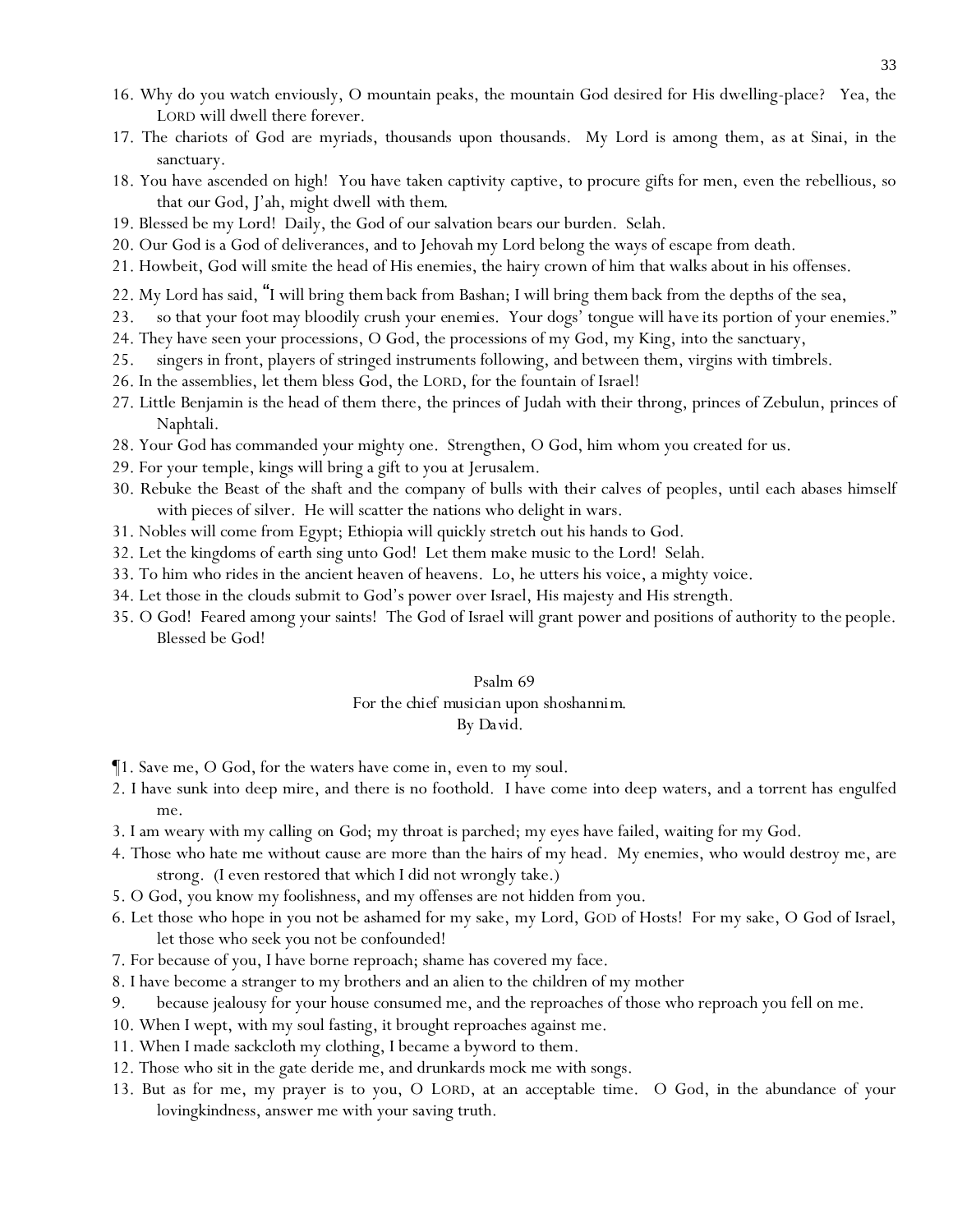- 14. Deliver me from the mire, and let me not sink! Let me be delivered from those who hate me and from the deep waters.
- 15. Do not let the floodwaters engulf me, nor let the deep swallow me up, nor let the pit close its mouth upon me.
- 16. Answer me, O LORD, for your lovingkindness is good. Turn to me according to your great compassion,
- 17. and do not hide your face from your servant, for I am in distress. Hasten to answer me!
- 18. Draw near to my soul! Redeem it! Ransom me because of my enemies!
- 19. You know my reproach, and my shame, and my disgrace. All my adversaries are before you.
- 20. Reproach has broken my heart, and I am distraught. I longed for *someone* to show pity, but there was no one, and for comforters, but I found none.
- 21. They put poison in my food, and for my thirst, they gave me vinegar to drink.
- 22. Let their table be a snare before them, and the things they are content with, a trap.
- 23. Let their eyes grow too dim to see, and make their loins continually shake.
- 24. Pour out your indignation on them, and let your burning anger overtake them.
- 25. Let their camp be desolate; let no one remain in their tent,
- 26. for they persecuted the one whom you struck down, and they declare the pain of those you pierced.
- 27. Add to them punishment upon punishment, and let them not enter into your righteousness.
- 28. Let them be blotted out of the Book of Life and not be written among the righteous!
- 29. Though I have been lowly and hurting, O God, your salvation will set me on high.
- 30. I will praise the name of God with song and magnify Him with thanksgiving,
- 31. and it will please the LORD more than an ox or a bull with horns and hoofs.
- 32. Humble men understand that those who seek God will rejoice, and *y*our hearts will live,
- 33. for the LORD listens to the needy, and He does not despise His prisoners.
- 34. Heaven and earth will praise Him, the seas and everything that moves in them,
- 35. for God will save Zion and build the cities of Judah, that men may dwell there and take possession of it,
- 36. and the seed of His servants will inherit it, and those who love His name will dwell in it.

#### *For the chief musician.*

#### *By David, to bring to remembrance.*

- ¶1. Deliver me, O God! O LORD, make haste to help me!
- 2. Let them be put to shame and confounded who seek my life! Let them be turned back and humiliated who take pleasure in my hurt!
- 3. Let them be turned back because of their shame who say, "Aha! Aha!"
- 4. Let all who seek you rejoice and be glad in you, and let those who love your salvation say continually, "God is great!"
- 5. But I am poor and needy. Hasten to me, O God! You, O Lord, are my help and my deliverer. Oh, do not tarry!

#### Psalm 71

- ¶1. In you, O LORD, have I taken refuge; let me never be put to shame.
- 2. Deliver me by your righteousness, and rescue me. Incline your ear to me, and save me.
- 3. Be a rock of refuge for me, to which I may continually resort! You have commanded that I be saved, for you are my rock and my stronghold.
- 4. O my God, deliver me out of the hand of the evil one, out of the grasp of the unjust and ruthless one,
- 5. for you are my hope, my Lord, Jehovah, my security from my youth.
- 6. On you have I relied from the womb; you severed me from my mother's belly. My praise is continually of you.
- 7. I am as a wonder to many, but you are my strong refuge.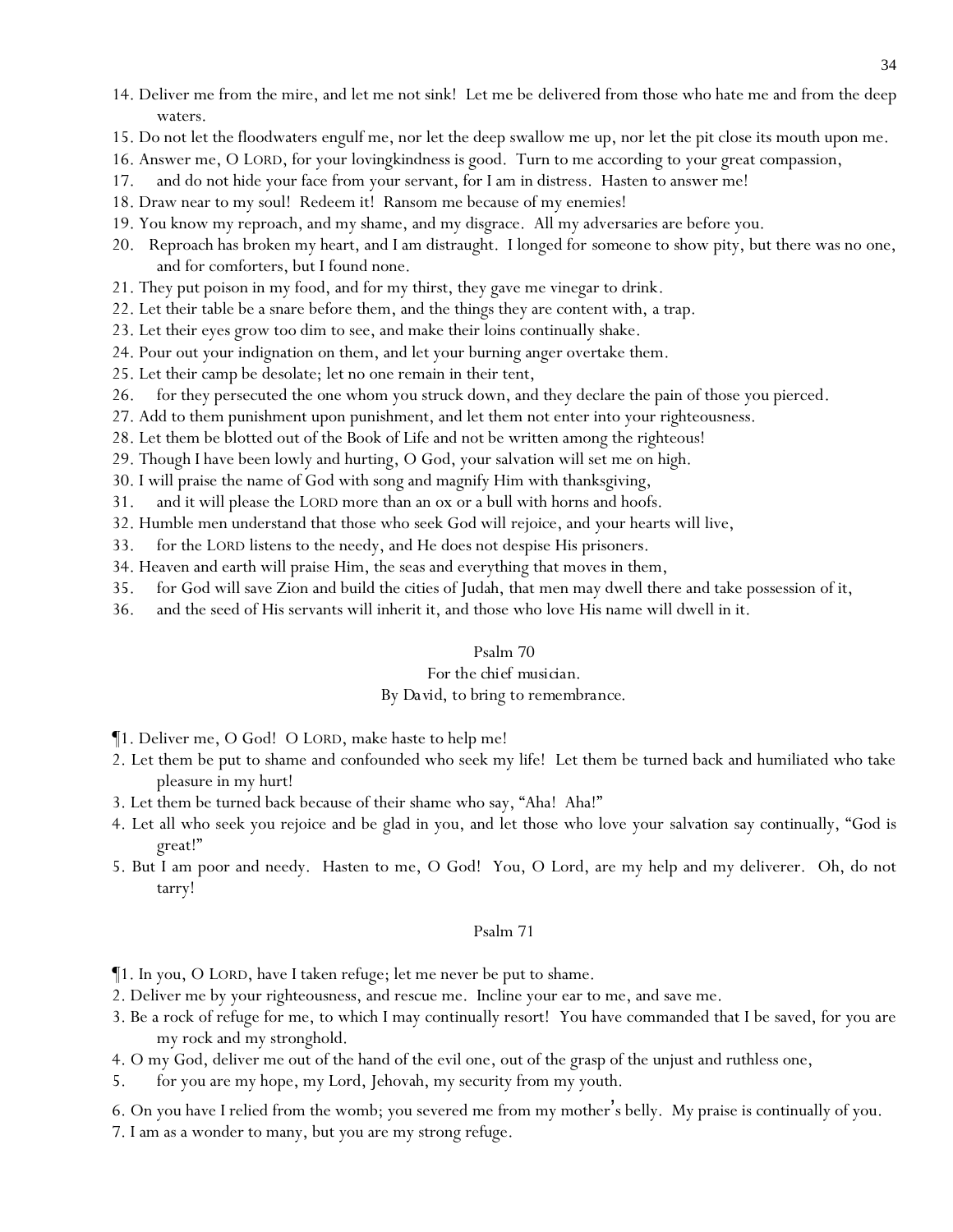- 8. My mouth is filled with your praise and your glory all the day long.
- 9. Do not cast me off in the time of old age; when my strength is spent, do not forsake me.
- 10. For my enemies have spoken against me, and those who watch for my life have taken counsel together,
- 11. saying," God has forsaken him. Follow him and take him! For there is no one to deliver him."
- 12. O God, do not be far from me! O my God, hasten to help me!
- 13. Let them be ashamed. Let the adversaries of my soul be consumed. Let scorn and disgrace cover them who seek to do me harm.
- 14. But as for me, I will always hope, and I will keep adding to all your praise.
- 15. My mouth will declare your righteousness and your salvation all the day, though I do not know the sum of them.
- 16. I will come with mighty ones of my Lord, Jehovah! I will make mention of your righteousness, yours alone.
- 17. O God, you have taught me from my youth, and behold, I am still declaring your wonders.
- 18. And even to old age and gray hair, O God, do not forsake me, that I might declare your strength to *the next* generation, your might to all who are coming.
- 19. Your righteousness, O God, *reaches* to the height, you who have done great things! O God, who is like you?
- 20. You who have shown me many and grievous troubles will bring me back to life and cause me to rise again from the depths of the earth.
- 21. You will increase my greatness and comfort me again.
- 22. For my part, I will praise you with a harp. With a lyre will I sing your truth to you, my God, O Holy One of Israel.
- 23. My lips will shout for joy as I play for you, and my soul, which you have redeemed.
- 24. Also, my tongue will speak your righteousness all the day long, for those who sought my hurt have been put to shame and disgraced.

#### *For Solomon.*

¶1. O God, give the king your judgments, and your righteousness to the king's son.

2. He will judge your people in righteousness and your poor with justice.

- 3. The mountains and hills will yield prosperity for the people through righteousness.
- 4. He will judge the poor among the people; he will deliver the children of the needy and crush the oppressor.
- 5. They will fear you as long as the sun and moon endure, throughout all generations.
- 6. He will descend like rain upon the mowing, like showers that water the earth.
- 7. In his days will the righteous flourish, and great peace, until the moon is no more.
- 8. And he will rule from sea to sea and from the river to the ends of the earth.
- 9. Those who dwell in the desert will bow down to him, and his enemies will lick the dust.
- 10. Kings of Tarshish and of the isles will render tribute; kings of Sheba and Seba will offer a gift,
- 11. and all kings will bow down to him. All nations will serve him.
- 12. For he will deliver the needy when he cries and the poor who has no one helping him.
- 13. He will pity the poor and needy man and save the lives of the needy.
- 14. From oppression and from violence will he will redeem their soul, for their blood is precious in his sight.
- 15. Let him live! And let gold from Sheba be given to him! Let prayer perpetually be made on account of him, and let Him bless him every day!
- 16. There will be an abundance of grain in the land, at the top of mountains. Its produce will sway like that of Lebanon, and they in the city will flourish like the grass of the earth.
- 17. His name will endure forever! His name will be propagated as long as the sun endures, and by him will all nations be blessed, and they will call him blessed.
- 18. Blessed be the LORD God, the God of Israel, who alone does wondrous things.
- 19. And blessed be His glorious name forever, and let all the earth be filled with His glory! Amen and amen!
- 20. The prayers of David the son of Jesse are ended.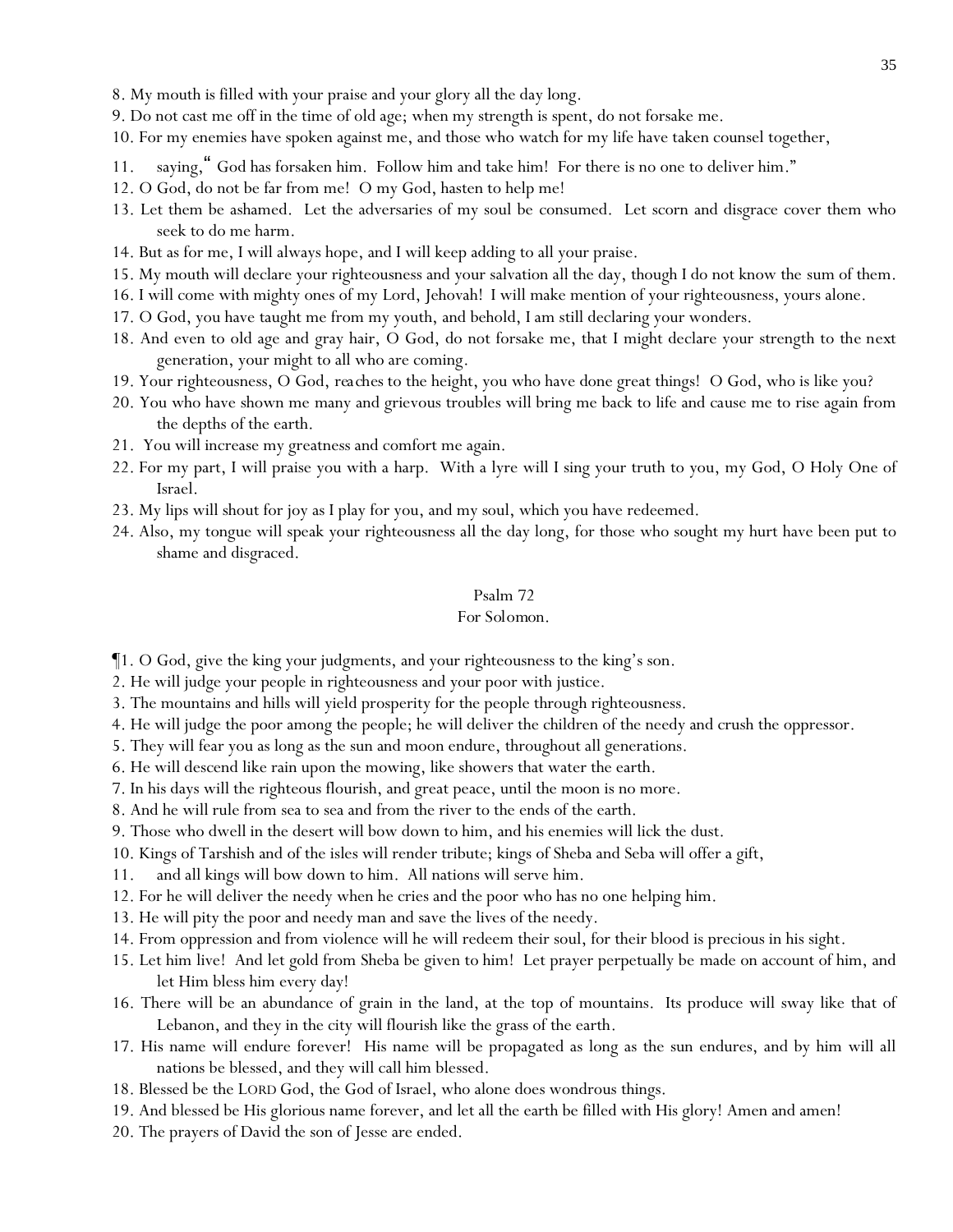### Psalm 73 *A Psalm by Asaph.*

- ¶1. Truly God is good to Israel, to those who are pure in heart.
- 2. But as for me, my feet had almost slipped; my steps were almost gone.
- 3. For I was envious of those who are praised. I saw the happiness of wicked men.
- 4. For there are no bonds on them until death, and their bodies are stout.
- 5. They are not in trouble as other men are, and they are not plagued along with *other* men.
- 6. Therefore, pride encircles them like a necklace; violence covers them like a garment.
- 7. Their eye stands out with fatness; they have more than heart can wish.
- 8. They mock and speak wickedly of oppression; they speak loftily.
- 9. They set their mouth against heaven, and their tongue walks through the earth.
- 10. Therefore, His people turn away after them, and waters of a full *cup* are wrung out to them.
- 11. And they say, "How can God know?" and "Is there knowledge on high?"
- 12. Behold, these are the wicked, always at ease; they increase in wealth.
- 13. Truly, in vain have I kept my heart clean and washed my hands in innocence,
- 14. for I am plagued all day long, and correction comes to me every morning.
- 15. If I had decided, "I will talk that way," behold, I would have offended a generation of your children.
- 16. When I tried to understand this, it was hard for me
- 17. until I entered into God's sanctuary; then, I considered their end.
- 18. You have surely put them in slippery places; you cause them to fall into ruin.
- 19. How suddenly they come to desolation! They come to an end, consumed by terrors.
- 20. As *it is* with a dream after one has wakened, when you rise up, my Lord, you will disregard their semblance.
- 21. When my heart was bitter, my soul was pierced,
- 22. and I was brutish and did not understand. I was like an animal before you.
- 23. Yet, I was always with you. You held onto my right hand.
- 24. With your counsel, you will guide me, and afterwards, you will receive me to glory.
- 25. Whom have I in heaven *but you*? And I delight in none on earth besides you.
- 26. My flesh and my heart fail. God is the strength<sup>15</sup> of my heart and my portion forever.
- 27. For, behold, those far from you will perish. You will destroy all who go a-whoring from you.
- 28. But as for me, the nearness of God is good for me. I have made the Lord Jehovah my refuge, that I might declare all your works.

### Psalm 74

### *A wisdom song by Asaph.*

- ¶1. Why, O God, do you continually reject and your anger smoke against the sheep of your pasture?
- 2. Remember your congregation that you purchased long ago. You redeemed the rod of your inheritance, this Mount Zion where you have dwelt.
- 3. O lift up your feet to these perpetual ruins, to all the evil the enemy has done in the sanctuary.
- 4. Your adversaries roar within your place of assembly; they set up their own signs as signs.
- 5. One became famous as he brought axes up the ascent *to your sanctuary*, as against a thicket of trees,
- 6. and then, with hatchet and hammers, they smashed all its engraved works.
- 7. They set your sanctuary on fire; they profaned to the ground the dwelling-place of your name.

<sup>&</sup>lt;sup>15</sup> Literally, "Rock".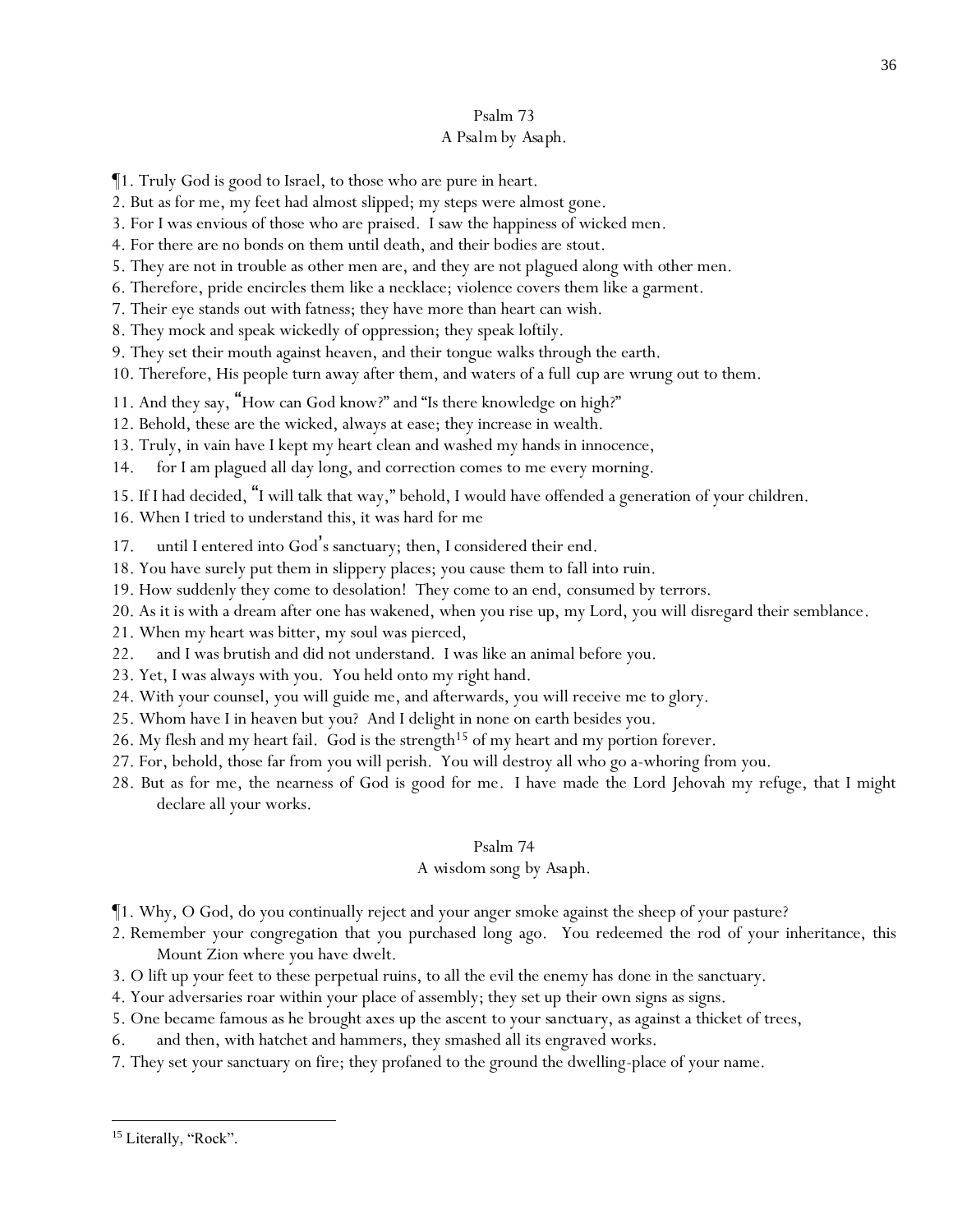- 8. They said in their hearts," We will subdue them altogether." They burned all of God's meeting places in the land.
- 9. We do not see our signs; there is no longer a prophet; and none among us knows for how long.
- 10. How long, O God, will the adversary mock? Will the enemy blaspheme your name forever?
- 11. Why do you hold back your hand? With *him*on your right hand, fulfill your law<sup>16</sup> from within!
- 12. And yet, from ancient time, O God my King, you have been working salvation throughout the earth.
- 13. You by your strength, broke up the sea into pieces. You smashed the heads of dragons in the flood.
- 14. You crushed the heads of Leviathan. You gave him as food to people who live in deserts.
- 15. You cleaved spring and torrent; you dried up flowing rivers.
- 16. To you belongs the day, and to you belongs the night. You are the one who established light and sun.
- 17. You fixed all the boundaries of the earth; as for summer and winter, you made them.
- 18. Remember this! The enemy has reproached, O LORD, and a foolish people has blasphemed your name.
- 19. Oh, do not put the life of your turtledove into a creature, a creature among your afflicted people! Do not ever forget!
- 20. Have respect to the covenant, though the dark places of earth are full of the habitations of violence.
- 21. Do not let the crushed man return humiliated. Let the poor and the needy man praise your name.
- 22. Arise, O God, and plead your case! Remember the fool's daily reproach against you.
- 23. Do not forget the clamor of your adversaries; the tumult of those who rise up against you ascends continually.

### Psalm 75 *For the chief musician.*

# *Do not destroy.*

# *A Psalm by Asaph. A song.*

- ¶1. We praise you, O God! We praise you! Your wonders declare that your name is near!
- 2. When I receive the assembly, I will judge uprightly.
- 3. The earth and all its inhabitants are melted away. I determine its pillars. Selah.
- 4. I said to the braggarts, "Do not boast," and to the wicked, "Do not exalt the horn!"
- 5. Do not lift up *y*our horn on high; do not speak with a proud neck.
- 6. For exaltation will not come from east or west, nor yet from the wilderness.
- 7. For God is Judge, abasing one and exalting another.
- 8. For in the hand of the LORD is a cup with wine that has foamed and is fully mixed. When He pours out this *wine*, all the wicked of the earth will surely drink; they will drain it to the dregs!
- 9. But as for me, I will declare *God's praise* forever. I will sing praise to the God of Jacob.
- 10. All the horns of the wicked will I cut off, *but* the horns of the righteous will be exalted.

# Psalm 76

# *For the chief musician, with stringed instruments.*

# *A Psalm by Asaph. A song.*

¶1. God is known in Judah; in Israel, His name is great;

- 2. but His tabernacle is in Salem, and His dwelling place is in Zion.
- 3. There He shattered the arrows of bowmen, the shield, and sword, and fighting. Selah.
- 4. You are resplendent, more majestic than the mountains of prey.
- 5. I caused the stouthearted to plunder one another. They sank into their sleep, and none of the mighty men found their strength.
- 6. At your rebuke, O God of Jacob, both rider and horse fell into a deep sleep.

<sup>&</sup>lt;sup>16</sup> Or, "your statute".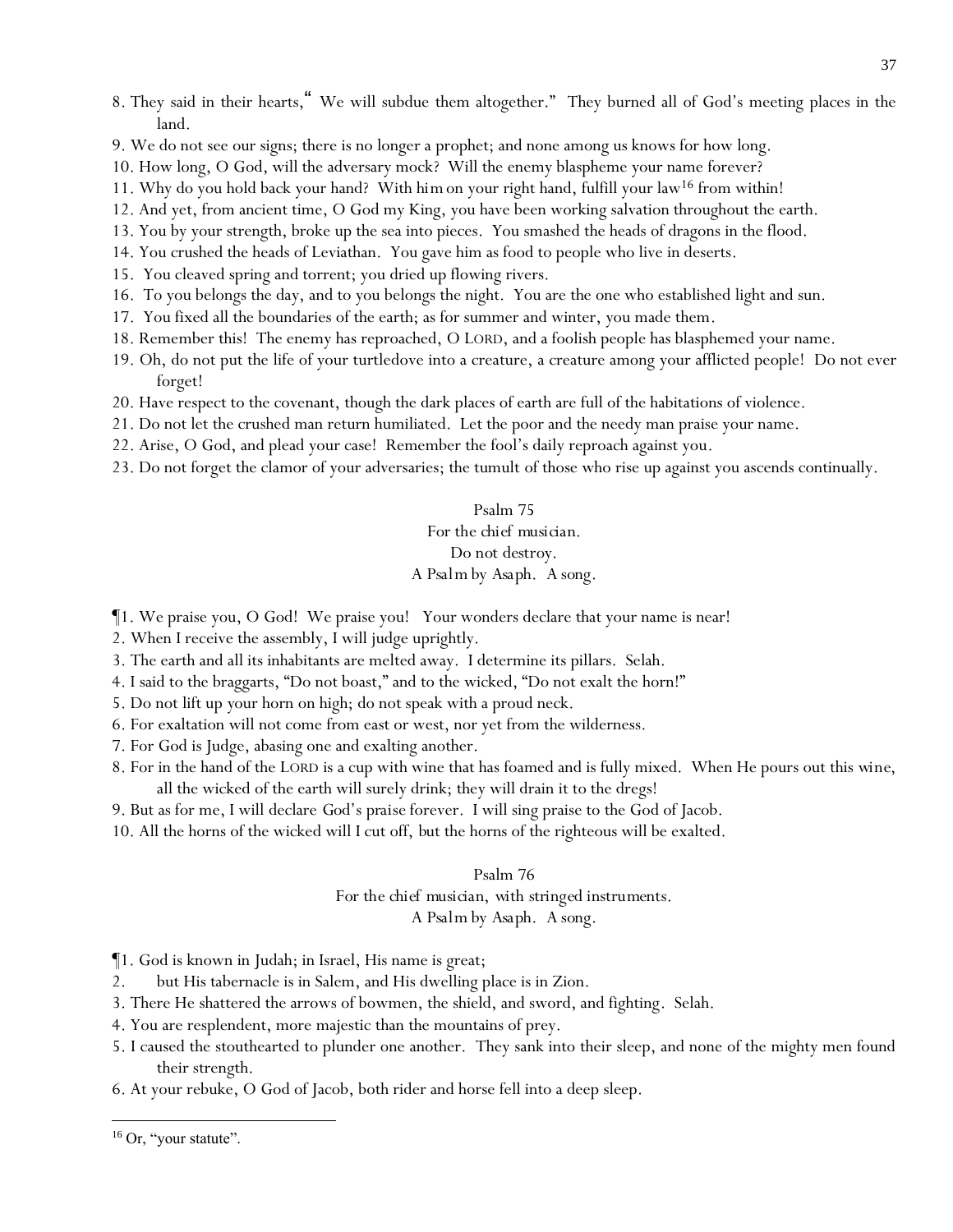- 7. You alone are to be feared, for who can stand before you, once you are angered?
- 8. From heaven, you pronounced judgment; the earth feared and was quiet
- 9. when God arose for the Judgment, to deliver all the meek of the earth. Selah.
- 10. Surely, the wrath of man will praise you; the remaining acts of wrath, you will restrain.
- 11. Make *y*our vows to the LORD *y*our God, and perform them! Let all who are around Him bring a gift to the One who should be feared.
- 12. He cuts off the spirit of princes; He is dreadful to earthly kings.

# Psalm 77 *For the chief musician, for Jeduthun. A Psalm by Asaph.*

- ¶1. My voice *will rise* to God. Yea, I will cry aloud to God, for He has given ear to me.
- 2. I sought my Lord in the day of my distress. At night, my hand was stretched out and did not grow weak. My soul refused to be comforted.
- 3. I remembered God, and groaned. I complained, and my spirit was fainting away. Selah.
- 4. You held my eyelids *open*; I was so troubled that I could not speak.
- 5. I considered days of old, the years of long ago.
- 6. I remembered my songs in the night; I communed with my heart, and my spirit made inquiry:
- 7. "Will the Lord cast *us* off forever and ever? And will He never again show favor?
- 8. Has His mercy forever ceased? Is the promise to all generations no more?
- 9. Has God forgotten to be gracious? Or in anger, has He shut up His compassions?" Selah.
- 10. I also said, "This pierces my *heart*, that the right hand of the Most High has changed."
- 11. I will mention the works of J'ah; yea, I will remember your wondrous work of old.
- 12. Indeed, I have meditated upon all your work, and I will muse upon your deeds.
- 13. O God, your way is in the holy place. Who is a great God like God?
- 14. You are the God who created Wonder! You will make your strength known among the nations.
- 15. With *your* arm, you have redeemed your people, the sons of Jacob and Joseph. Selah.
- 16. The waters saw you, O God! The waters saw you! They writhed. Yea, the depths trembled!
- 17. Clouds poured out water. Thick clouds gave forth a sound. Your arrows also shot back and forth.
- 18. The sound of your thunder was in the whirlwind. Flashes of lightning lit up the world; the earth trembled and shook.
- 19. Your way was through the sea, and your paths, through great waters, but your footprints were not perceived.
- 20. You led your people like a flock by the hand of Moses and Aaron.

#### Psalm 78

#### *A wisdom song by Asaph.*

- ¶1. Give ear, O my people, to my law! Incline *y*our ear to the words of my mouth!
- 2. I will open my mouth in a parable; I will pour out dark sayings from of old
- 3. that we have heard and understood, for our fathers recounted them to us.
- 4. We will not hide them from their children, recounting to the generation to come the praises of the LORD, and His power, and His wonderful works that He has done.
- 5. For He established a testimony in Jacob and appointed a law in Israel which He commanded our fathers to make known to their children
- 6. so that the following generation might know them. Children shall be born! They shall rise up and rehearsed them for their children,
- 7. so that they might put their confidence in God and not forget the works of God, but keep His commandments,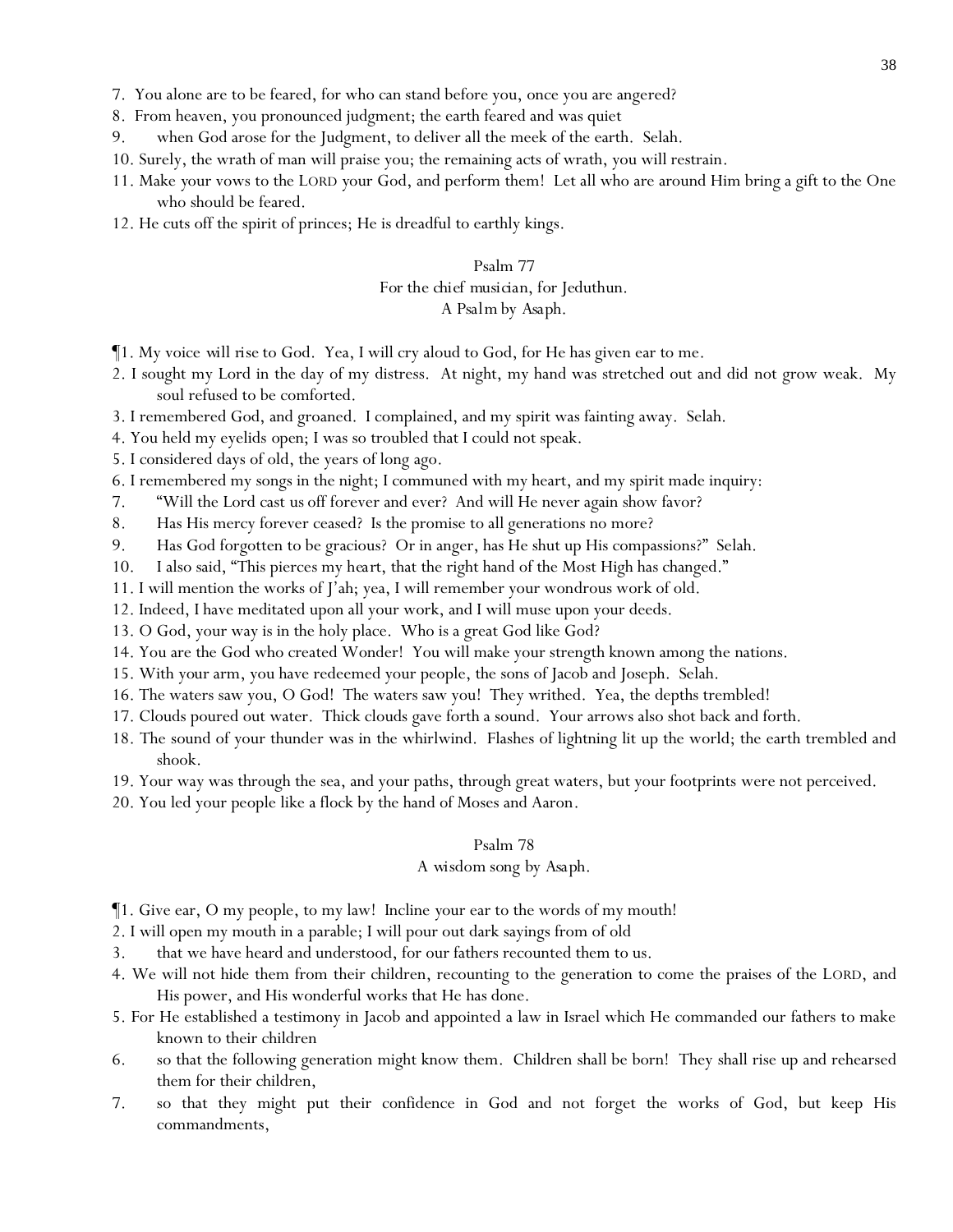- 8. that they might not be like their fathers, a stubborn and rebellious generation, a generation that did not prepare its heart, and whose spirit was not faithful to God.
- 9. The children of Ephraim, armed with the bow, turned back in the day of battle.
- 10. They did not keep God's covenant, and they refused to walk in His law.
- 11. They also forgot His deeds, and His wonders that He had shown them.
- 12. In the sight of their fathers, He worked a wonder in the land of Egypt, in the field of Zoan.
- 13. He divided the sea and brought them through it. Yea, He made water to stand up as a heap.
- 14. By day, He led them with a cloud, and all the night, by the light of a fire.
- 15. He split rocks in the wilderness and gave them drink as abundant as the depths.
- 16. He brought forth flowing streams from a rock and caused waters to flow down like rivers;
- 17. yet, they still continued to sin against Him, rebelling against the Most High in the desert.
- 18. And they tempted God in their heart by asking for food according to their own will.
- 19. And they spoke against God, saying, "Is God able to spread a table in the wilderness?
- 20. Behold, He struck a rock and waters gushed out and streams overflowed. Is He able also to give bread or provide flesh for His people?"
- 21. Therefore, when the LORD heard this, He was filled with fury, and a fire was kindled against Jacob. Yea, wrath rose up against Israel.
- 22. For they did not believe in God, nor did they trust in His salvation.
- 23. Yet, He commanded the clouds above, and opened the doors of heaven,
- 24. and rained manna down on them to eat, and gave them the grain of heaven.
- 25. Man ate the bread of angels. He sent food in abundance;
- 26. He caused an east wind to blow through the heavens, and by His strength, He drove the south wind
- 27. and rained flesh down on them like dust and winged fowl like the sand of the seas,
- 28. and He made them fall in their camp, round about their tents.
- 29. But while they were eating and being well filled, He brought their lust upon them.
- 30. They were not finished with their lust; their food was still in their mouths
- 31. when the wrath of God rose against them, and He killed the stoutest of them, and He laid low the choicest men of Israel.
- 32. In spite of all this, they kept on sinning, and they did not believe in His wonders.
- 33. So, He consumed their days with vanity and their years with trouble.
- 34. When He killed them, then they sought Him; they repented and earnestly sought God.
- 35. And they remembered that God was their Rock, and the Most High God, their Redeemer.
- 36. Then they flattered Him with their mouths; with their tongue, they lied to Him,
- 37. for their heart was not steadfast with Him and they were not faithful in His covenant.
- 38. But He was compassionate. He provided atonement for sin and did not destroy them. Yea, many a time, He turned His anger away and did not stir up all His wrath,
- 39. for He remembered that they were flesh, a passing breeze that will never return.
- 40. How often they rebelled against Him in the wilderness and grieved Him in the desert!
- 41. Again and again, they tempted God, and they limited the Holy One of Israel.
- 42. They did not remember His power *that they sa w*the day that He ransomed them from the enemy,
- 43. when He displayed His signs in Egypt and His wonders in the field of Zoan,
- 44. and turned their rivers into blood so that they could not drink from their streams.
- 45. He sent a swarm of flies among them which devoured them and frogs that polluted them,
- 46. and gave their increase to the destroying locust and their labor to the young locust.
- 47. He destroyed their vines with the hail, and their sycamores with the lightning bolts,  $17$
- 48. and delivered their beasts to the hail and their livestock to the fiery bolts.
- 49. He loosed on them the fierceness of His anger, fury, and indignation, and vexation, a detachment of evil angels.

<sup>&</sup>lt;sup>17</sup> Hebrew unknown.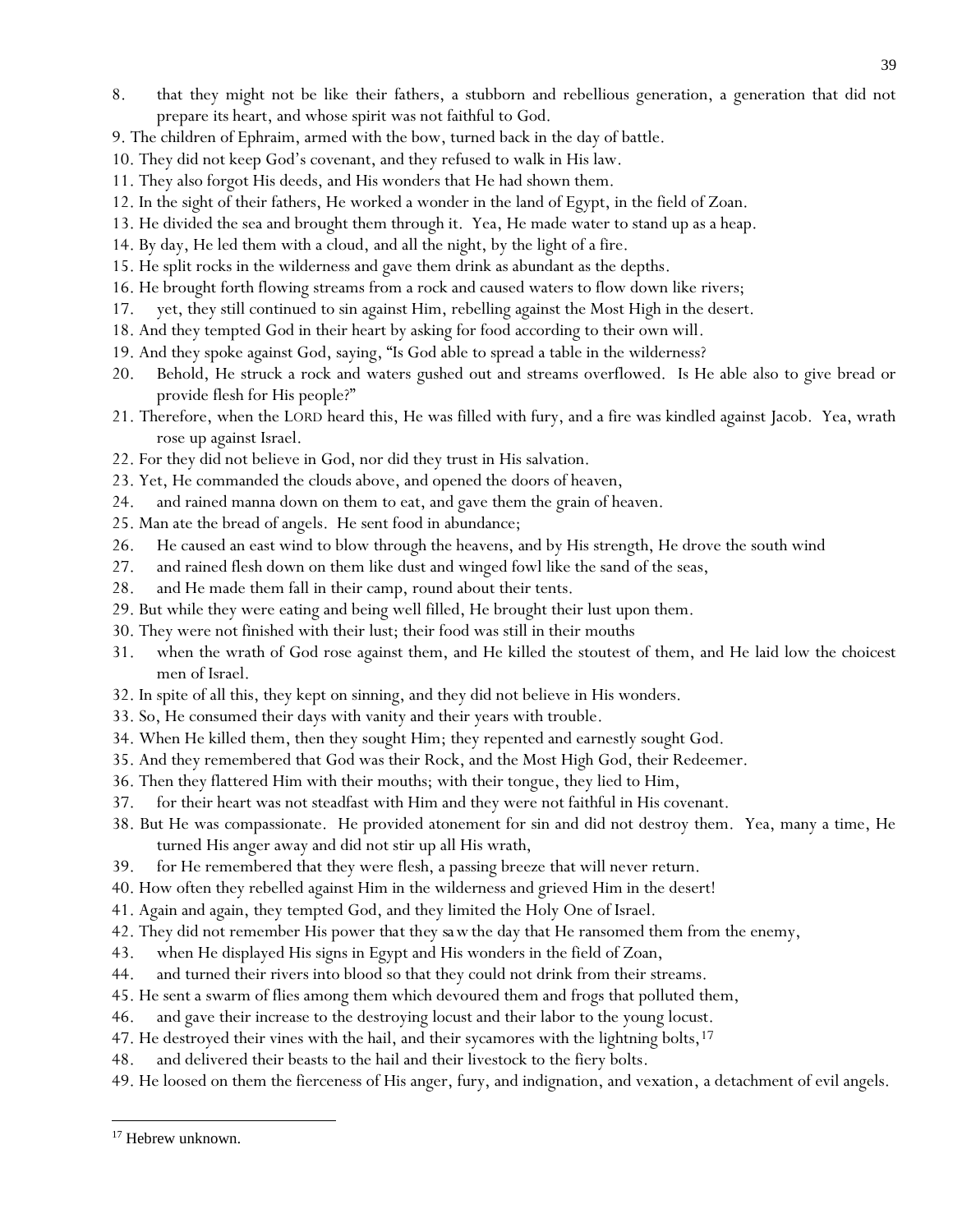50. He cleared a way for His anger; He did not spare their soul from death, but delivered their life to the pestilence,

- 51. and struck all the firstborn of Egypt, the firstfruits of vigor in the tents of Ham.
- 52. Then He led His people out like sheep, and guided them like a flock in the wilderness,
- 53. and led them safely so that they were not afraid, but the sea overwhelmed their enemies.
- 54. And then, He brought them to the border of His sanctuary, this mountain that His right hand had purchased.
- 55. He drove out the nations before them, and He apportioned to them an inheritance by lot, and He settled the tribes of Israel in their tents.
- 56. But they tempted and rebelled against God Most High, and they did not keep His testimonies.
- 57. And they turned back and became faithless like their fathers. They became warped, like a treacherous bow.
- 58. They vexed Him with their high places, and with their carved images they provoked Him to jealousy.
- 59. God heard and was filled with fury, and He greatly despised Israel.
- 60. Then, He forsook the tabernacle of Shiloh, the tent where He dwelt among men,
- 61. and He gave His strength into captivity and His beauty into the hand of the adversary.
- 62. He also delivered His people to the sword, and was filled with fury against His heritage.
- 63. Fire consumed His young men, and His maidens were given no wedding song. 18
- 64. His priests fell by the sword, and His widows did not lament.
- 65. Then, like one who had been sleeping, like a mighty man overcome by wine, my Lord awoke
- 66. and struck his enemies' rear end; an everlasting shame He laid upon them.
- 67. And He rejected the tent of Joseph, and the tribe of Ephraim He did not choose.
- 68. But He chose the tribe of Judah, and Mount Zion which He loved.
- 69. And He built His sanctuary like the highest place, like the land which He has founded of old.
- 70. And He chose David, His servant. And taking him from the sheepfolds,
- 71. from following suckling ewes, He brought him to be a shepherd for Jacob His people and Israel His heritage,
- 72. who then guided them according to the integrity of his heart and led them by the skillfulness of his hands.

#### Psalm 79

### *A Psalm by Asaph.*

- ¶1. O God, the nations have come into your heritage! They have defiled your holy temple; they have turned Jerusalem into ruins.
- 2. They have given the carcasses of your servants as food for the birds of heaven, the flesh of your saints to the beasts of the earth.
- 3. They have poured out their blood like water around Jerusalem, and there is no one burying them.
- 4. We have become a reproach to our neighbors, a scorn and a derision to those round about us.
- 5. How long, O LORD? You have been angry forever; your jealousy burns like fire.
- 6. Pour out your wrath on the nations that do not know you, and on the kingdoms that do not call on your name,
- 7. for he has devoured Jacob, and they have ravaged His dwelling place.
- 8. Do not hold past iniquities against us! Let your tender mercies come to us quickly, for we have been brought very low.
- 9. Help us, O God of our salvation, for the glory of your name, and deliver us and cover our sins for your name's sake.
- 10. Why should the nations say, "Where is their God?" Let Him be revealed to the nations before our eyes in vengeance for the blood of your servants which has been shed.
- 11. Let the groaning of the prisoner come before you. By your mighty power, save those who are about to die,
- 12. and render seven-fold into the bosom of our neighbors their reproach with which they have reproached you, my Lord!

<sup>&</sup>lt;sup>18</sup> Literally, "His maidens were not praised (in song)."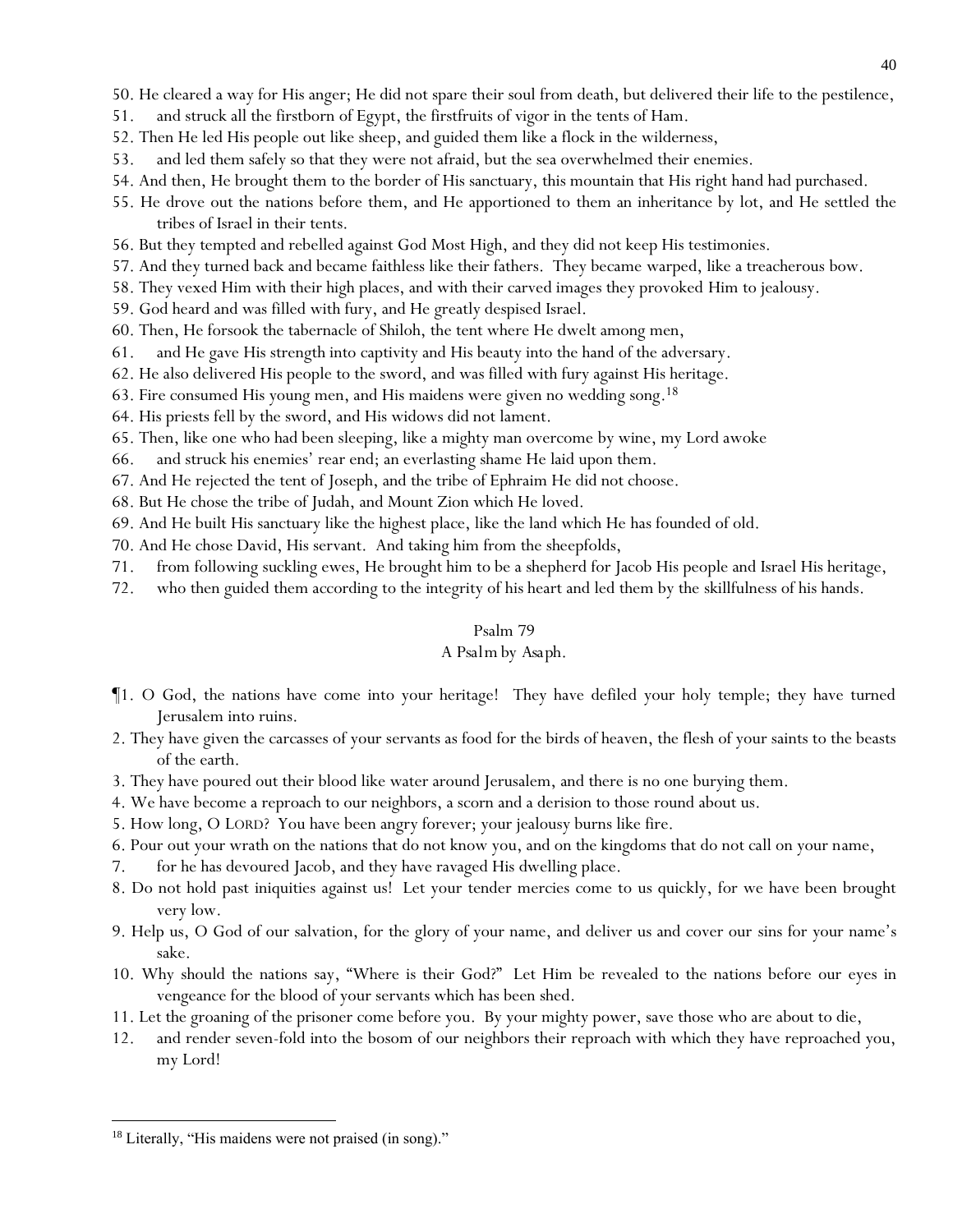13. And we, your people, the sheep of your pasture, will forever give you thanks. From generation to generation will we declare your praise.

# Psalm 80 *For the chief musician, to shoshannim. A testimony by Asaph. A Psalm.*

- ¶1. Give ear, O Shepherd of Israel who leads Joseph like a flock; you who dwells *between* the cherubim, shine forth,
- 2. before Ephraim, and Benjamin, and Manasseh. Arouse your strength and go forth for our salvation!
- 3. Grant us repentance, O God, and cause your face to shine on us, and we will be saved.
- 4. O LORD, God of Hosts, how long will you be angry at the prayer of your people?
- 5. You feed them the bread of tears and make them drink tears by measure.
- 6. You make us a contention to our neighbors, and our enemies mock among themselves.
- 7. Grant us repentance, O God of Hosts, and cause your face to shine on u*s*, and we will be saved.
- 8. You brought a vine out from Egypt; you drove out the nations and planted it.
- 9. You cleared *a place be*fore it, and it took deep root and filled the land.
- 10. Mountains were covered by its shadow, with its boughs *like* mighty cedars.
- 11. She sent out her branches to the sea and her shoots to the river.
- 12. Why have you broken down her walls so that all who pass by the way pluck her?
- 13. The boar of the forest ravages her, and the beasts of the field feed on her.
- 14. O God of Hosts, return, we beseech you! Look down from heaven, and see, and visit this vine,
- 15. even the vine that your right hand planted, and upon the Son you made strong for yourself.
- 16. It is burned with fire. It has been cut down. At the rebuke of your face, they perish.
- 17. Let your hand be upon the man at your right hand, upon the Son of man you strengthened for yourself!
- 18. Then, we will not backslide from you. Give us life, and we will call on your name.
- 19. Grant us repentance, O LORD, God of Hosts, and cause your face to shine on us, and we will be saved.

#### Psalm 81

#### *For the chief musician, upon the gittith.*

#### *By Asaph.*

- 1. Sing joyfully to God our strength. Shout to the God of Jacob.
- 2. Take up a song; play the tambourine and the sweet-sounding lyre with a harp.
- 3. At the new moon, blow the shofar, at the moon on our feast day,
- 4. for this is Israel's statute, an ordinance of the God of Jacob.
- 5. He established it for a testimony in Joseph when He went out over the land of Egypt. I heard a language I did not recognize.
- 6. I removed his shoulder from the burden; his hands were freed from the basket.
- 7. You cried out in distress, and I delivered you. I answered you in the hiding place of thunder. I tried you at the waters of Meribah. Selah.
- 8. Hear, O my people, and I will testify against you. O Israel, if you would only listen to me,
- 9. there would be in you no strange god, nor would you bow down to a foreign god.
- 10. I am the LORD your God who brought you up from the land of Egypt. Open wide your mouth, and I will fill it.
- 11. But my people have not listened to my voice; Israel has not yielded to me.
- 12. So, I gave them over to the stubbornness of their heart, to walk in their own counsels.
- 13. If only my people would listen to me, Israel would walk in my ways.
- 14. How quickly would I subdue their enemies and turn my hand against their adversaries!
- 15. Those who hate the LORD feign obeisance to Him, but their time will be forever.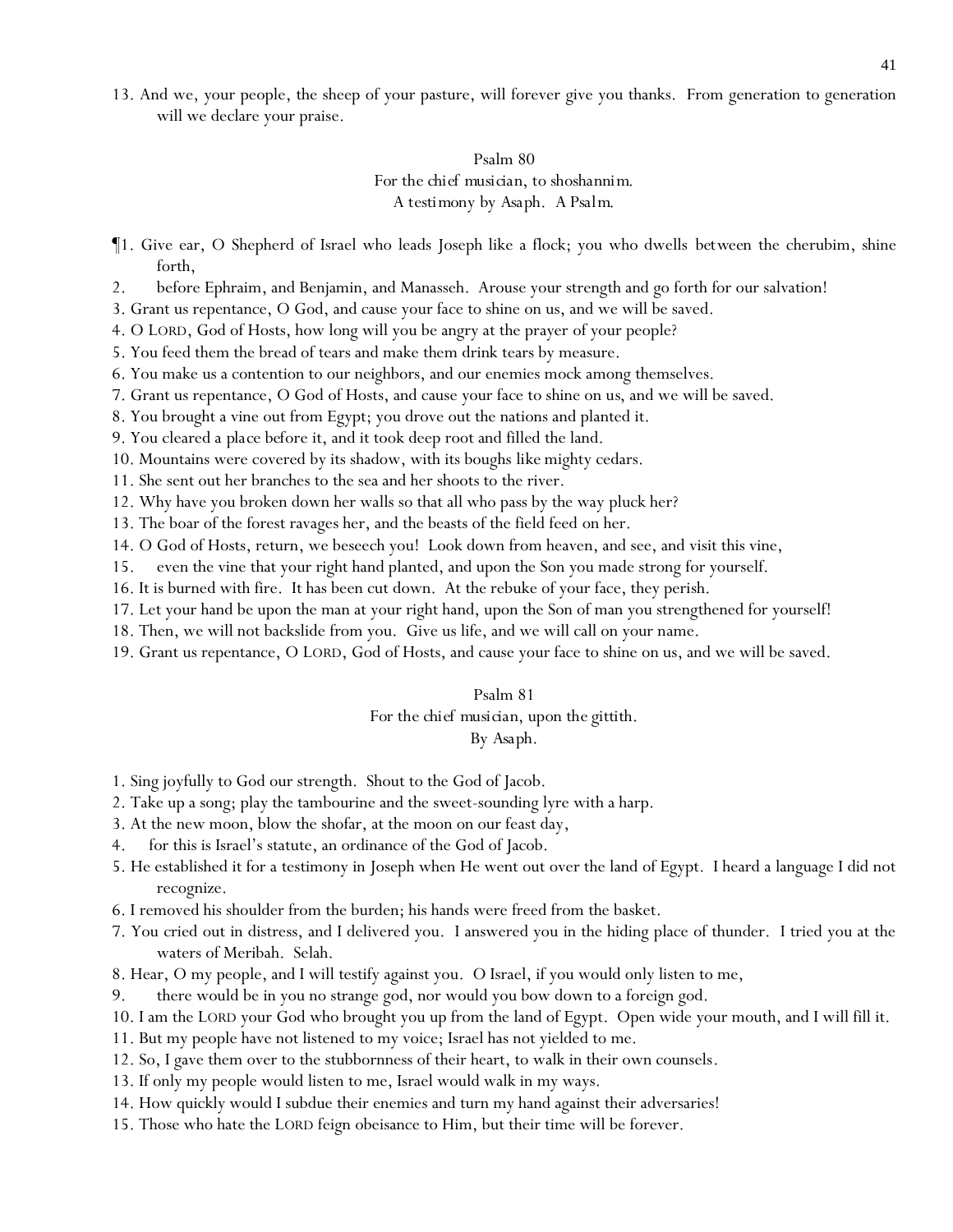16. Yet would He have fed him from the choicest wheat, and with honey from a rock I would have satisfied you.

#### Psalm 82

#### *A Psalm by Asaph.*

¶1. God stands in the divine Assembly. In the midst of the gods, He judges.

- 2. How long will you judge unjustly and respect the persons of the wicked? Selah.
- 3. Judge the poor and fatherless; do justice to the afflicted and needy;
- 4. rescue the weak and destitute; deliver them from the hand of the wicked!
- 5. They do not know; neither do they understand; they walk about in darkness. All the foundations of the earth are shaken.
- 6. I have said, "*Y*ou are gods, and all of *y*ou are sons of the Most High.
- 7. Nevertheless, like men, *y*ou will die, and *y*ou will fall like one of their princes."
- 8. Arise, O God! Judge the earth, for you will take possession of all the nations.

#### Psalm 83

# *A Song. A Psalm by Asaph.*

¶1. O God, do not be quiet! Do not be silent or still, O God!

- 2. For, behold, your enemies rage, and those who hate you have lifted up the head.
- 3. They take shrewd counsel against your people and conspire against those you treasure.
- 4. They have said, "Come and let us destroy them as a nation, and the name of Israel will no longer be remembered!"
- 5. Yea, they conspired together with one mind. They formed an alliance against you:
- 6. tents of Edom, and Ishmaelites, Moab, and the Hagarites,
- 7. Gebal, and Ammon, and Amalek, Philistia with the inhabitants of Tyre;
- 8. Assyria also joined with them. They strengthened the children of Lot. Selah.
- 9. Do to them as to Midian, as to Sisera, as to Jabin at the Brook of Kishon.
- 10. They were destroyed at Endor; they became dung for the land.
- 11. Make their nobles as Oreb and Zeeb, all their princes as Zebah and Zalmunna,
- 12. who said, "Let us possess for ourselves the pastures of God."
- 13. O my God, make them like the whirling *dust*, like chaff before the wind.
- 14. As a fire burns a forest and a flame sets the mountains ablaze,
- 15. put them to flight with your tempest and terrify them with your stormy wind.
- 16. Fill their faces with disgrace, and they will seek your name, O LORD!
- 17. Let them be ashamed and dismayed forever, and let them be confounded, and perish,
- 18. so that they know that you, whose name is Jehovah, are alone the Most High over all the earth.

#### Psalm 84

*For the chief musician, upon the gittith.*

*A Psalm for the sons of Korah.*

- ¶1. How lovely are your dwelling places, O LORD of Hosts.
- 2. My soul longs, yea, it faints for the courts of the LORD. My heart and my flesh cry aloud for the living God.
- 3. Even the sparrow finds a home, and the swallow, a nest for herself, where she may lay her young at your altars, O LORD of Hosts, my King and my God.
- 4. Blessed are those who dwell in your house; they are ever praising you. Selah.
- 5. Blessed are those whose strength is in you; highways *to Zion* are in their hearts.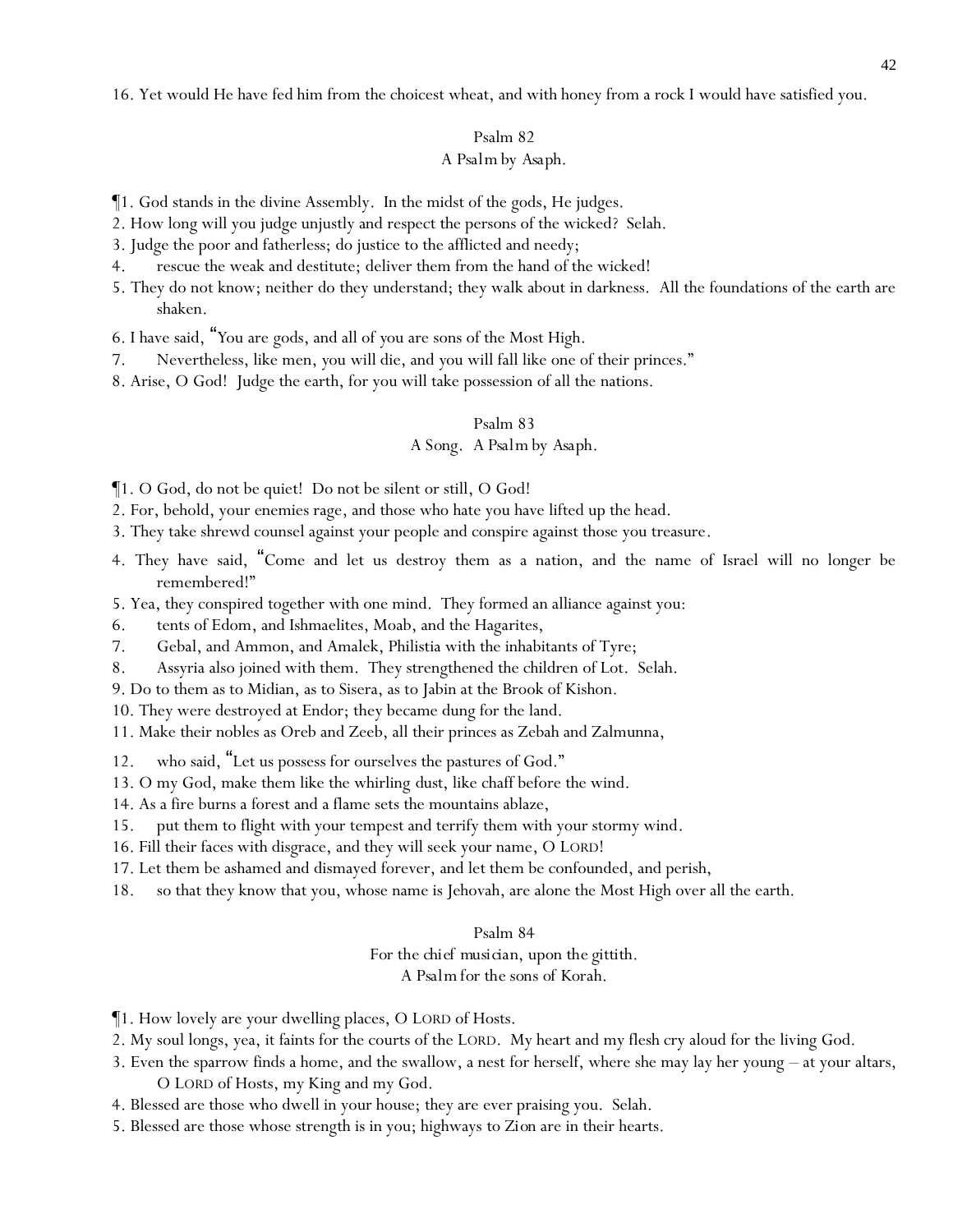6. As they pass through the Valley of Weeping, they make it a spring, and the Teacher will clothe them in blessings.

7. They go from strength to strength; the God of gods will be seen in Zion.

8. O LORD, God of Hosts, hear my prayer! Give ear, O God of Jacob! Selah.

- 9. Behold our Shield, O God, and look on the face of your Messiah.
- 10. A day in your courts is much better than a thousand. I would choose to stand by the threshold of the house of my God rather than to dwell in tents of wickedness.
- 11. For the LORD God is a sun and a shield. The LORD will give grace and glory. He does not withhold good from those who live blamelessly.
- 12. O LORD of Hosts, blessed is the man who trusts in you.

#### Psalm 85

### *For the chief musician. A Psalm for the sons of Korah.*

- ¶1. O LORD, you have shown favor to your land; you have returned the captivity of Jacob.
- 2. You have taken away the iniquity of your people. You have covered all their sin. Selah.
- 3. You gathered up all your wrath; you requited *us* because of your burning anger.
- 4. Bring us back, O God of our salvation, and cause your anger toward us to cease!
- 5. Will you be angry with us forever? You have continued in your wrath from generation to generation.
- 6. Won't you relent and give us life, that your people may rejoice in you?
- 7. Show us your lovingkindness, O LORD, and grant us your salvation.
- 8. Let me hear what the God Jehovah says, for He speaks peace to His people, even to His faithful! Only, let them not turn back to folly.
- 9. Indeed, His salvation is near those who fear Him, that glory may dwell in our land.
- 10. Mercy and truth have met. Righteousness and peace have kissed *each other*.
- 11. Truth will spring up from the earth, and righteousness will look down from heaven.
- 12. Yea, the LORD will grant prosperity, and our land will yield its increase.
- 13. Righteousness will go before Him and make His footsteps a pathway.

#### Psalm 86

#### *A prayer of David.*

- ¶1. Incline your ear, O LORD. Answer me, for I am poor and needy.
- 2. Preserve my soul, for I am a godly man. Save your servant who trusts in you. You are my God.
- 3. Pity me, O my Lord, for I cry out to you all the day long.
- 4. Make glad the soul of your servant, my Lord, for to you do I lift up my soul.
- 5. For you, my Lord, are good, and ready to forgive, and of great lovingkindness to all who call upon you.
- 6. Give ear, O LORD, to my prayer, and attend to the voice of my supplications.
- 7. In the day of my trouble, I call on you because you answer me.
- 8. There is none like you among the gods, O my Lord, nor are there any works like yours.
- 9. All nations whom you have made will come and bow down before you, my Lord, and they will glorify your name,
- 10. for you are great, and do wondrous things. You, you alone, are God.
- 11. Teach me your way, O LORD; I will live by your truth. Unite my heart to fear your name.
- 12. Let me praise you, my Lord, my God, with all my heart, and let me glorify your name forever,
- 13. for your lovingkindness toward me is great, and you have delivered my soul from the depths of Sheol.
- 14. O God, insolent men rose up against me, and the congregation of ruthless men sought my life, and they did not set you before them.
- 15. But you, my Lord, are a compassionate and gracious God, slow to anger, and abundant in mercy and truth.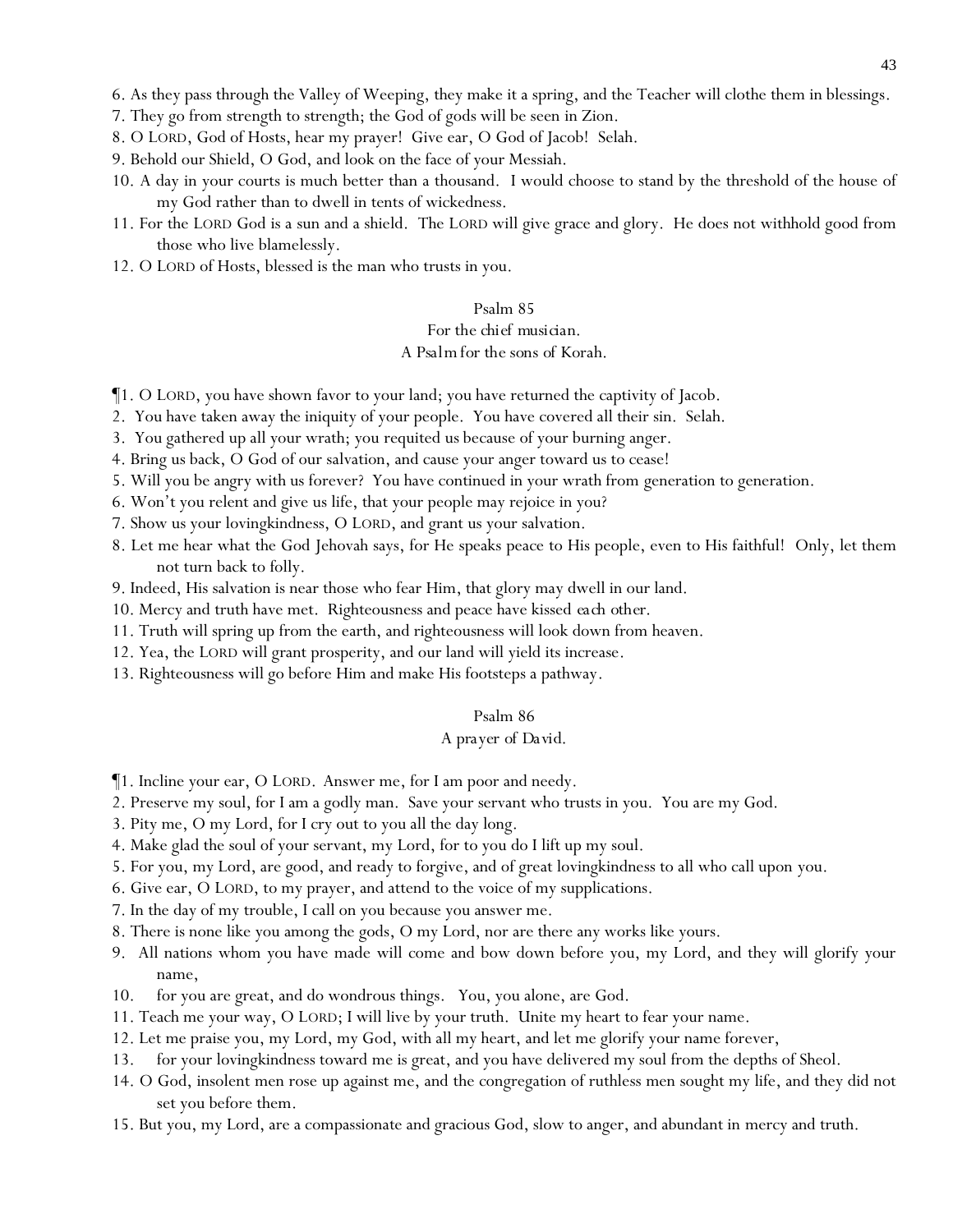16. Turn to me, and be gracious to me. Give your servant your strength, and save the son of your maidservant.

17. Show me a sign for good, and let those who hate me see it and be ashamed. For you, O LORD, have helped me and comforted me.

# Psalm 87 *A Psalm for the sons of Korah. A song.*

- ¶1. His foundation is in the mountains of holiness.
- 2. The LORD loves the gates of Zion more than all the dwelling places of Jacob.
- 3. Glorious things are spoken in you, O city of God! Selah.
- 4. I will make mention of the Proud One and Babylon to those who know me. Behold! Philistia and Tyre, with Cush! This man was born there.
- 5. And to Zion, it will be said, "*This* man and *that* man were born in her." And the Most High Himself will establish her.
- 6. The LORD will note in the record of the nations:" This man was born there." Selah.
- 7. And singers with dancers *will sing*, "All my springs are in you."

#### Psalm 88

*A song. A Psalm for the sons of Korah.*

*For the chief musician to sing upon mahalath.*

*A wisdom song by Heman the Ezrahite.*

- ¶1. O LORD, God of my salvation, by day and by night, I cry out before you.
- 2. Let my prayer come before you. Incline your ear to my cry.
- 3. For my soul is filled with troubles, and my life has come into Sheol.
- 4. I am counted with those who have gone down into the pit. I have become like a helpless man.
- 5. Among the dead, I am free, like the slain lying in a grave whom you will no more remember, and they have been cut off from your hand.
- 6. You have set me in the lowest pit, in the darkest of depths.
- 7. Your burning anger pressed upon me; you overwhelmed me with all your waves. Selah.
- 8. You put my acquaintances far from me; you made me an abomination to them. I am shut up, and I cannot come out.
- 9. My eye has grown dim with affliction. I have cried out to you, O LORD, every day. I have stretched out my hands toward you.
- 10. Did you create Wonder for the dead? Will the shades rise up and praise you? Selah.
- 11. Will your lovingkindness be declared in the grave? your faithfulness in Destruction?
- 12. Will your Wonder be revealed in the darkness and your righteousness in the land of forgetfulness?
- 13. But as for me, O LORD, I have cried out to you, and in the morning, my prayer came before you.
- 14. Why, O LORD, are you casting me off? You are hiding your face from me.
- 15. I have been afflicted and dying since my youth; I have borne your terrors; I am desperate.
- 16. Waves of your burning anger swept over me; your terrible acts put an end to me.
- 17. They surrounded me every day like water; together, they closed in on me.
- 18. You put far from me both friend and fellow. My companions are those in the region of darkness.

#### Psalm 89

*A wisdom song by Ethan the Ezrahite.*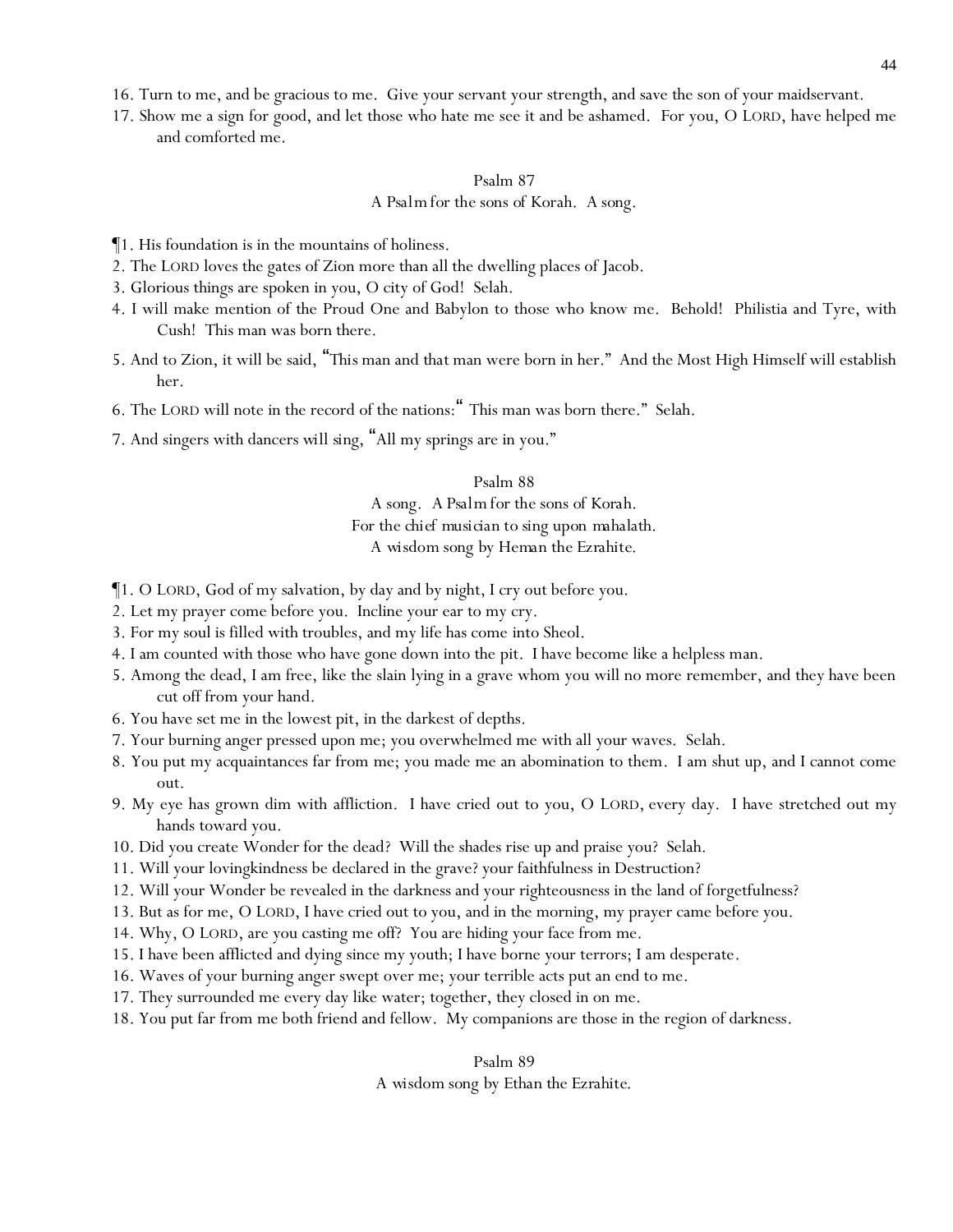- 1. Let me sing of the LORD's eternal mercies! Let me make known with my mouth your faithfulness through all generations!
- 2. Truly, I say, eternal mercy will be established; in heaven, you will establish your faithfulness.
- 3. I have made a covenant with my chosen one; I have sworn to David, my servant,
- 4. "I will establish your seed forever, and I will build up your throne through all generations." Selah.
- 5. Then heaven will praise your Wonder, O LORD! How much more your faithfulness in the Assembly of the saints!
- 6. For who in the sky is comparable to Jehovah? He is like Jehovah among the sons of God,
- 7. a God feared in the council of the holy ones and revered above all those around Him.
- 8. O Jehovah, God of Hosts! Who is mighty like you, O J'ah, and your faithfulness around you?
- 9. You rule over the swelling of the sea; when its waves rise, you calm them.
- 10. You crushed the Proud One as a defiled thing; with your strong arm, you scattered your enemies.
- 11. Heaven is yours; the earth is also yours, the world and its fullness. You laid their foundations.
- 12. The north and the south, you created them. Tabor and Hermon shout with joy at your name.
- 13. Yours is a mighty arm; your hand is strong; your right hand is exalted.
- 14. Righteousness and justice are the foundation of your throne. Lovingkindness and truth go before you.
- 15. Blessed are the people who know the joyful shout; they shall walk, O LORD, in the light of your countenance!
- 16. In your name, they will shout with joy all the day, and by your righteousness, they will be exalted!
- 17. For you are the beauty of His strength, and by your favor our horn will be exalted.
- 18. For our shield belongs to Jehovah, and our king to the holy One of Israel.
- 19. You once spoke by a vision to your pious ones, saying, "I have laid help upon a mighty one; I have exalted one chosen from among the people.
- 20. I have found David my servant. With my holy oil, I have anointed him
- 21. by whom my authority will be established. My arm will surely strengthen him.
- 22. No enemy will oppress him, and no wicked man will humble him,
- 23. but I will crush his adversaries before him, and those who hate him will I strike down.
- 24. My faithfulness and my lovingkindness are with him, and in my name will his horn be exalted,
- 25. and I will set his hand in the sea, and his right hand in the rivers.
- 26. He will cry out to me, 'My Father! You are my God and the rock of my salvation!'
- 27. Moreover, I will make him my firstborn, higher than the kings of earth.
- 28. Forever will I continue my lovingkindness toward him, and by him will my covenant be confirmed.
- 29. And his seed will I preserve forevermore, and his throne as the days of heaven.
- 30. If his children forsake my law and do not walk according to my judgments,
- 31. if they profane my statutes and do not keep my commandments,
- 32. then I will punish their transgression with a rod and their sin with stripes.
- 33. Nevertheless, I will not withdraw my lovingkindness from him, nor be inconstant with my faithfulness.
- 34. I will not break my covenant nor alter that which goes out from my lips.
- 35. Once for all, I have sworn by my holiness, '*I will damn myself* <sup>19</sup> if I lie to David.'
- 36. His seed will forever endure, and his throne as the sun before me.
- 37. Like the moon, he shall be established forever, a faithful Witness in heaven." Selah.
- 38. Oh, but you have cast off and rejected *him*; you are furious with your Messiah.
- 39. You have repudiated the covenant of your servant; you have profaned his crown in the dirt.
- 40. You have broken down all his walls; you have made his strongholds a ruin.
- 41. All who pass along the way plunder him; he is a reproach to his neighbors.
- 42. You have exalted the right hand of his adversaries; you made all his enemies rejoice.

 $19$  Literally, only " – if I lie to David." The curse intended with this oath is so unthinkable – God's own death and damnation – that it is not even uttered.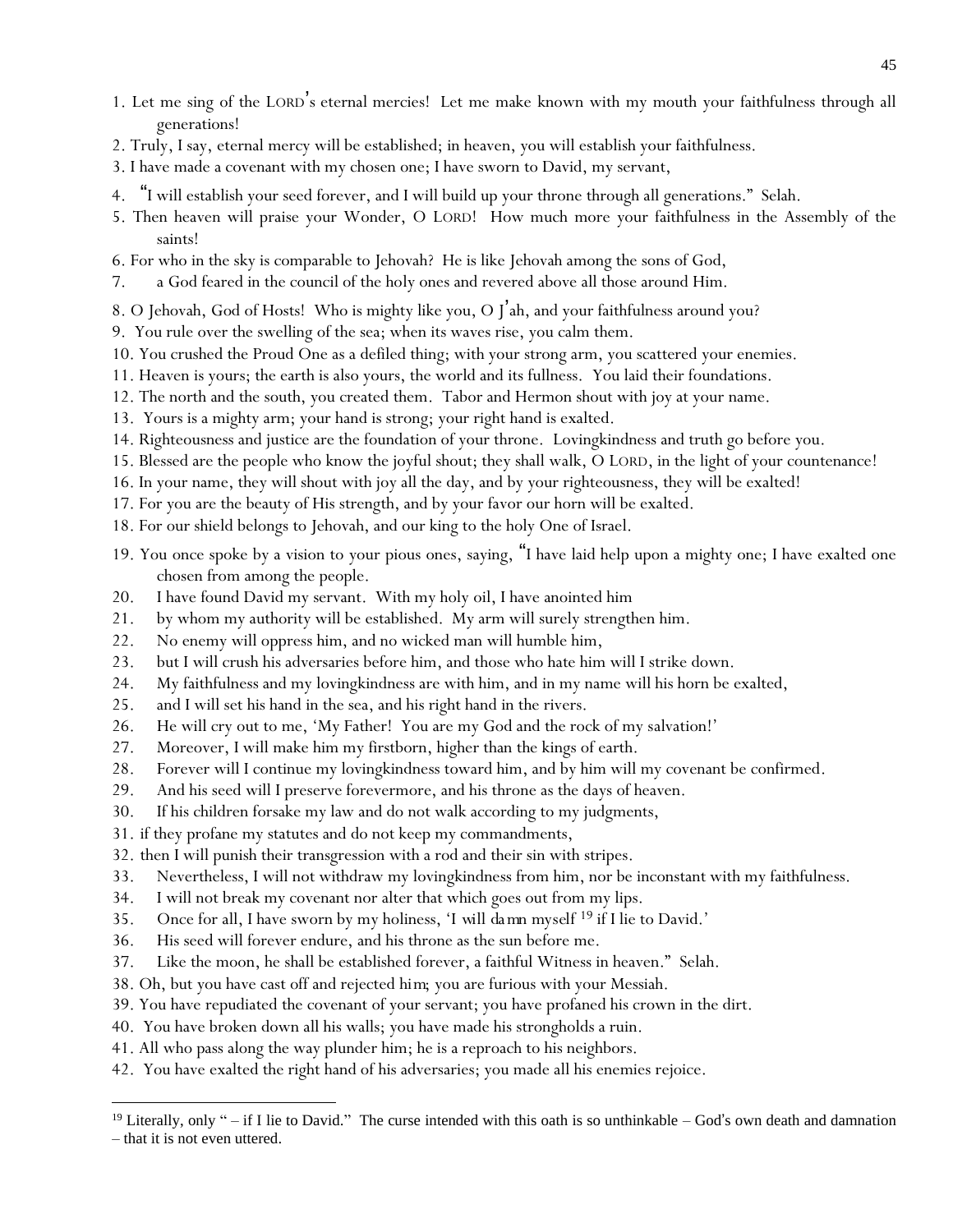43. You also have taken back the strength of his sword and caused him not to stand in the battle.

44. You made his glory cease and cast his throne to the ground.

- 45. You shortened the days of his youth. You covered him with shame. Selah.
- 46. How long, O LORD? Will you hide yourself forever? Your anger burns like fire!
- 47. Remember me, what the length of my life is! For what vanity have you created all the sons of men?
- 48. What man lives and does not see death? (He will save his soul from the power of Sheol. Selah.)
- 49. Where are your former lovingkindnesses, Lord? You swore to David in your faithfulness.
- 50. Remember, my Lord, the reproach of your servants. I carry in my bosom all the many peoples
- 51. whom your enemies have mocked, O Jehovah, whom they mocked *in* the footsteps of your Messiah.
- 52. Blessed be Jehovah forever! Amen and amen.

#### Psalm 90

## *A prayer of Moses, the man of God.*

- ¶1. Lord, you have been our habitation from generation to generation.
- 2. Before the mountains were brought forth, and before you brought forth the earth and the world, even from eternity to eternity, you are God.
- 3. You turn man back to dust, and say, "Repent, O sons of man!"
- 4. (For a thousand years in your sight is like yesterday when it is past, or like a watch in the night.)
- 5. You sweep them away as with a flood. They are like sleep when morning comes, like grass which passes away.
- 6. In the morning, it flourishes and sprouts; at evening, it withers and is dried up.
- 7. For we are consumed by your anger, and we are dismayed by your wrath.
- 8. You have set our iniquities before you, our secret in the light of your face,
- 9. and so, all our days pass away because of your fury. We end our years like a sigh.
- 10. The days of our years are seventy years, but even if by reason of strength they be eighty years, their pride is but toil and trouble. Quickly, it passes, and then, away we fly.
- 11. Who knows the power of your anger or your wrath to the measure of the fear that is due you?
- 12. So, teach us to number our days, that we may apply our heart to wisdom.
- 13. Relent, O LORD! How long? Oh, have pity on your slaves!
- 14. Let your lovingkindness satisfy us in the morning, and let us sing and rejoice all our days.
- 15. Make us glad according to the days you afflicted us, and the years we have seen evil.
- 16. Let your work be known to your servants, and let your glory be upon their children!
- 17. May the beauty of the Lord our God be upon us. And establish for us the work of our hands. Yea, the work of our hands, establish it!

- ¶1. He who dwells in the secret place of the Most High will abide in the shadow of the Almighty.
- 2. I will say to the LORD, "My refuge and my stronghold! My God!" I will trust in Him.
- 3. He will deliver you from the snare of the fowler, from deadly plagues.
- 4. He will cover you with His feathers, and under His wings will you take refuge. His truth is a shield and buckler.
- 5. You will not be afraid of terror by night, nor of an arrow flying by day,
- 6. nor of the pestilence that comes in darkness, nor of destruction that devastates at midday.
- 7. A thousand may fall at your side, and ten thousand at your right hand, but it will not come near you.
- 8. Only, with your eyes you will look and see the recompense of the wicked.
- 9. Because you have made the LORD my refuge, the Most High, your habitation,
- 10. no evil will befall you, nor disease come near your dwelling,
- 11. for He will give angels charge over you, to keep you in all your ways.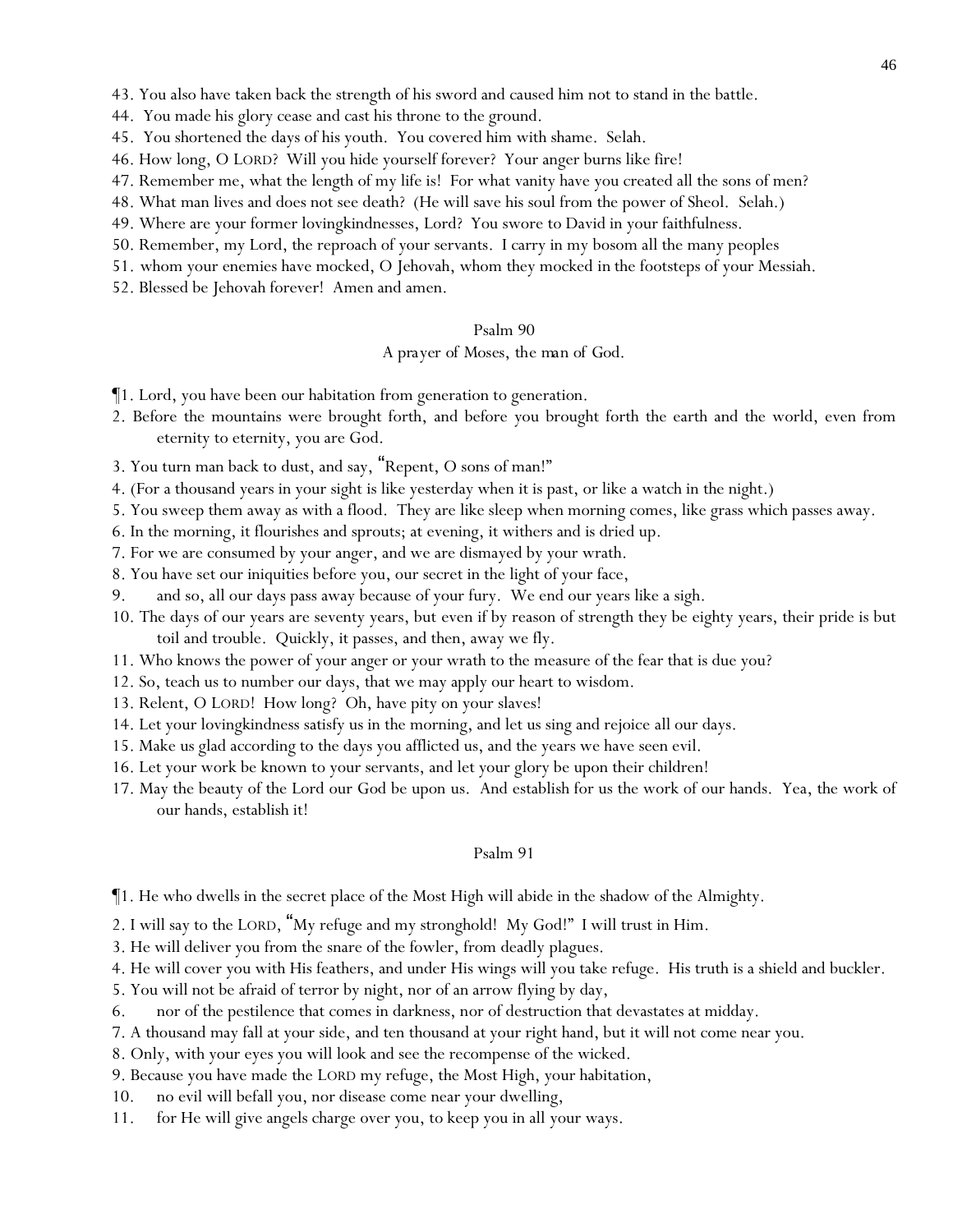- 12. In their hands will they bear you up, lest you strike your foot against a stone.
- 13. You will tread on the lion and the adder. You will trample the young lion and the serpent.
- 14. Because he has loved me, I will deliver him. I will exalt him because he has known my name.
- 15. He will call on me, and I will answer him. I will be with him in trouble; I will deliver him and glorify him.
- 16. I will satisfy him with long life and show him my salvation.

# *A Psalm.*

### *A song for the Sabbath.*

¶1. It is good to give thanks to Jehovah and to make music to your name, O Most High,

- 2. to make known your lovingkindness in the morning and your faithfulness every night
- 3. with a ten-stringed instrument and with a harp, with music on a lyre.
- 4. For you, O LORD, have made me glad by your creation. I will shout for joy because of the works of your hands.
- 5. How great are your works, O LORD! Your thoughts are exceedingly deep!
- 6. A brutish man does not know, neither can a dullard understand this.
- 7. When the wicked spring up like grass and all the workers of iniquity flourish, it is that they may be destroyed for ever and ever.
- 8. But you are on high forever, O LORD!
- 9. For, behold, your enemies, O LORD, yea, behold, your enemies will perish. All workers of iniquity will be scattered.
- 10. But you will exalt my horn like the wild ox. I shall be anointed with fresh oil,
- 11. and my eye shall see those who lie in wait for me; when the wicked rise up against me, my ears will hear.
- 12. A righteous man will shoot up like the palm tree; he will grow like a cedar tree in Lebanon.
- 13. Plantings in the house of Jehovah, in the courts of our God, will flourish.
- 14. They will continue bearing fruit in old age; they remain full of sap and green,
- 15. to show that the LORD, my rock, is upright; yea, in Him is nothing wrong.

### Psalm 93

- 1. The LORD reigns; He is clothed in majesty. The LORD is clothed with strength; He has girded Himself. Yea, the world is established; it shall not be moved.
- 2. Your throne has been established from ancient times; you are from everlasting.
- 3. The floods lifted up, O LORD, the floods lifted up their voice; the floods lifted up their crushing *waves*.
- 4. More majestic than the thunderings of many waters, mighty breakers of the sea, is the LORD on high!
- 5. Your testimonies are very sure. Holiness befits your house, O LORD, for all days to come.

- ¶1. O God of vengeance! O Jehovah, God of vengeance, shine forth!
- 2. Rise up, O Judge of the earth! Render a recompense to proud men!
- 3. How long will wicked men, O LORD, how long will wicked men triumph?
- 4. They spew out arrogance when they speak; all the workers of iniquity vaunt themselves.
- 5. They crush your people, O LORD, and they oppress your heritage.
- 6. Widow and sojourner they kill, and the fatherless they murder,
- 7. and say, "J'ah pays it no mind," and "The God of Jacob does not consider it."
- 8. Understand, *y*ou brutish among the people! And *y*ou fools, when will *y*ou ever understand?
- 9. He who planted the ear, does He not hear, or formed the eye, does He not see?
- 10. He who chastens Gentiles, will He not reprove *us*? He who teaches mankind knowledge,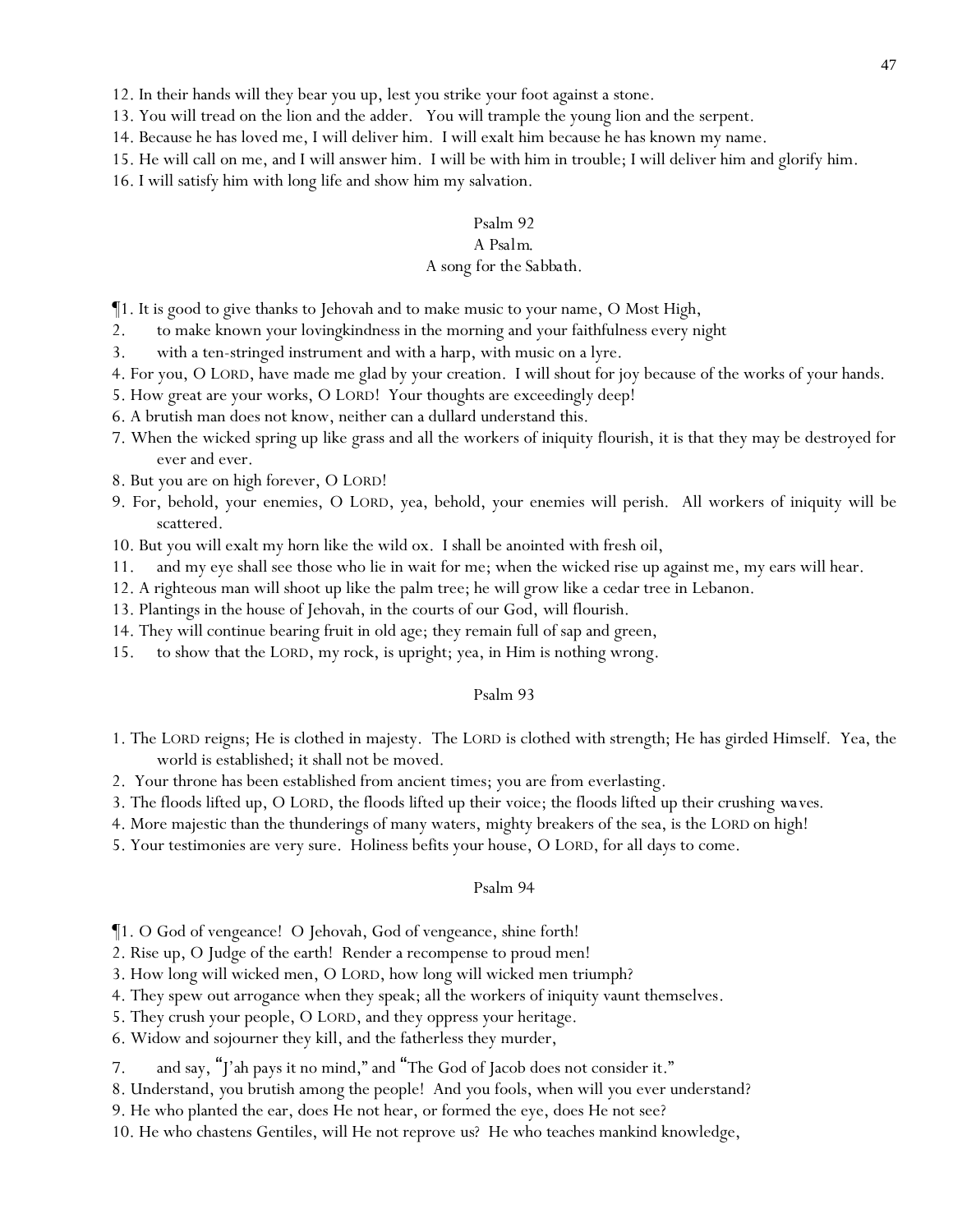- 11. the LORD, knows the thoughts of man, that they are vanity.
- 12. Blessed is the man whom you chasten, O J'ah, even him whom you teach by your law,
- 13. to cause him to rest during evil times until the pit is dug for the wicked.
- 14. For the LORD will not abandon His people, nor forsake His heritage.
- 15. But judgment will return to righteousness; all the upright in heart will follow it.
- 16. Who will stand up for me against evildoers? Who will take a stand for me against those doing wickedness?
- 17. If the LORD had not been my help, my soul would have soon dwelt in silence.
- 18. When I thought my foot had slipped, your lovingkindness, O LORD, was holding me up.
- 19. In the multitude of my troubled thoughts within me, your consolations delight my soul.
- 20. Shall a ruler with wicked desires, who frames mischief by statute, be allied with you?
- 21. They band together against the life of the righteous man and deem the innocent man to be guilty of blood.
- 22. But Jehovah is my stronghold and my God, a rock of refuge for me,
- 23. and He will cause their own wickedness to come back on them and will destroy them by means of their own evil. Jehovah our God will destroy them!

¶1. Oh come! Let us sing to the LORD! Let us shout to the Rock of our salvation!

- 2. Let us come before Him with thanksgiving in songs! Let us shout to Him!
- 3. For Jehovah is the great God, and a great King over all gods,
- 4. in whose hand are the deep places of earth, and the mountain peaks are His,
- 5. whose is the sea, for He made it, and the dry land that His hands formed.
- 6. Oh come! Let us worship and bow down! Let us kneel before Jehovah our Maker,
- 7. for He is our God, and we are the people of His pasture, and the flock of His hand. Today, if *y*ou hear His voice,
- 8. do not harden *y*our hearts as at Meribah, as in the day of Massah, in the wilderness,
- 9. when *y*our fathers tested me. They put me to the test and saw my work.
- 10. Forty years, I loathed that generation, and I said, "They are a people whose heart goes astray, and they do not know my ways,"
- 11. of whom I swore in my wrath, "*I will damn myself<sup>20</sup>* if they enter into my rest!"

- ¶1. Sing a new song to the LORD! Sing to the LORD, all the earth!
- 2. Sing to the LORD! Bless His name! Tell of His salvation from day to day!
- 3. Declare His glory among the Gentiles, His wonders among all the nations,
- 4. for the LORD is great, and greatly to be praised. He is to be feared above all gods.
- 5. All the gods of the nations are just idols, but Jehovah made the heavens.
- 6. Majesty and splendor are in His presence; strength and beauty are in His sanctuary.
- 7. Ascribe to the LORD, *y*ou families of nations, ascribe to the LORD glory and strength!
- 8. Ascribe to the LORD the glory of His name! Bring an offering and come into His courts!
- 9. Worship the LORD in the beauty of holiness! Dance before Him, all the earth!
- 10. Say among the Gentiles, "Jehovah is King! The world shall be established; it shall not be moved. With upright men will He judge the nations."
- 11. The heavens will be glad, and the earth will rejoice! The sea and its fullness will thunder!
- 12. The field and all that is in it will exult, and all the trees of the forest will sing for joy

<sup>&</sup>lt;sup>20</sup> Literally, only " – if they enter into my rest!" The curse intended with this oath is so unthinkable – God's own death and damnation – that it is not even uttered. Compare footnote for Psalm 89:35.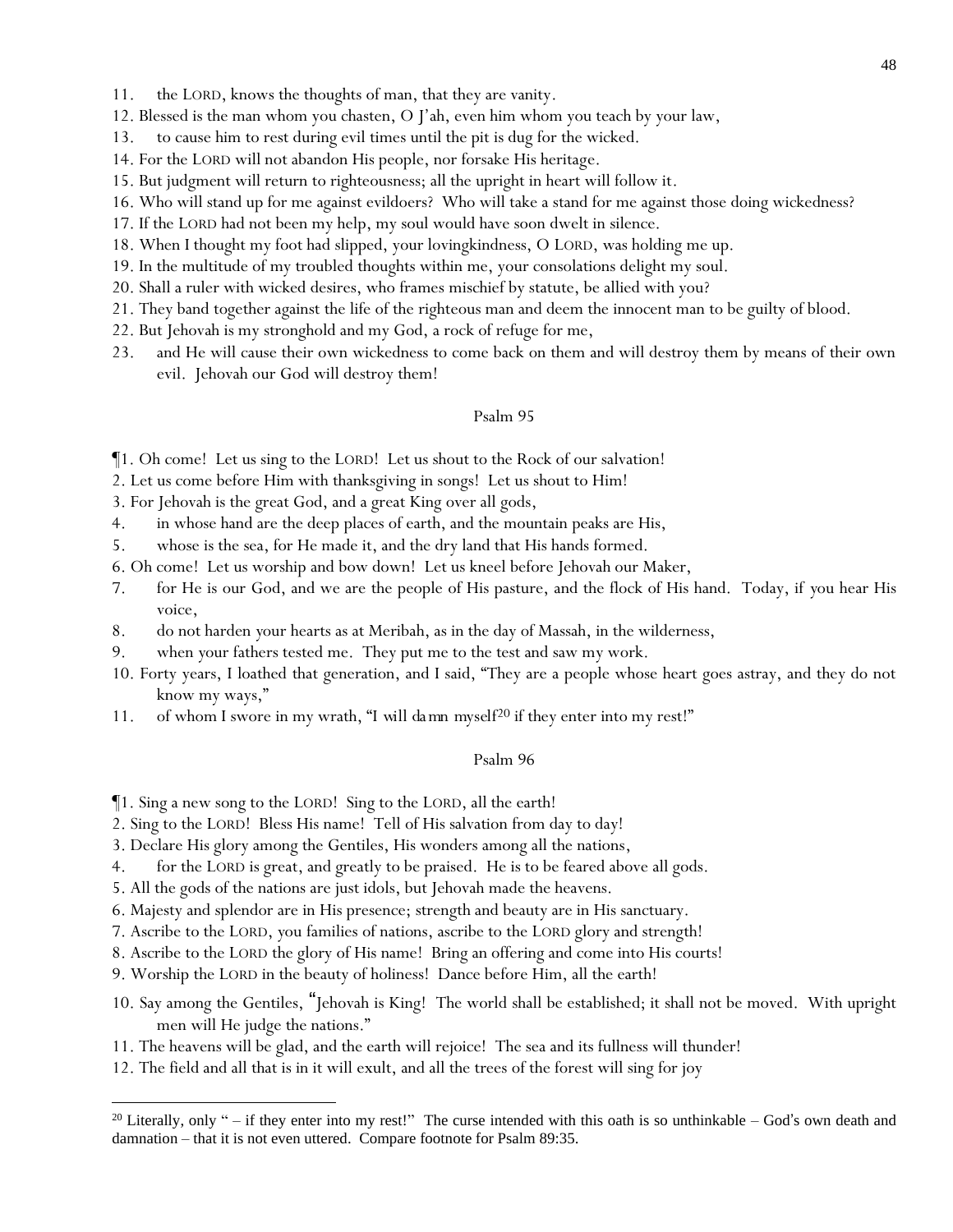13. before the LORD when He comes! When He comes to judge the earth, He will judge the world in righteousness, and nations in His truth.

#### Psalm 97

- ¶1. The LORD reigns! Let the earth rejoice! Let the many coastlands be glad!
- 2. Clouds and thick darkness surround Him. Righteousness and justice are the foundation of His throne.
- 3. Fire goes before Him and burns up His adversaries round about.
- 4. His bolts lit up the world. The earth saw it and trembled.
- 5. Mountains melted like wax at the presence of the LORD, at the presence of the Lord of the whole earth.
- 6. The heavens made his righteousness known, and all the nations saw his glory.
- 7. All who serve an image, who boast in idols, will be put to shame. All the gods will bow down to him!
- 8. Zion heard and rejoiced, and the daughters of Judah rejoiced on account of your judgments, O LORD.
- 9. For you, O LORD, Most High, are over all the earth; you are exalted far above all gods.
- 10. *Y*ou who love the LORD, hate evil! He watches over the souls of His pious ones. He will deliver them from the power of evil beings.
- 11. Light is sown for the righteous man, and joy for those who are upright in heart.
- 12. Let the righteous rejoice in the LORD, and let them give thanks at the remembrance of His holiness.

### Psalm 98

# *A Psalm.*

- ¶1. Sing a new song to the LORD, for He has done wondrous things. His right hand, even his holy arm, has brought Him victory.
- 2. The LORD is going to make His salvation known! In the sight of the Gentiles, He will reveal His righteousness.
- 3. He will remember His lovingkindness and His truth toward the house of Israel. All the ends of the earth will see our God's salvation.
- 4. Make a joyful noise to the LORD, all the earth! Break forth, and sing for joy, and play music!
- 5. Play music to the LORD with a lyre, with a lyre and a melodious sound!
- 6. With clarions and the sound of a shofar, make a joyful noise before the King, Jehovah.
- 7. The sea and its fullness, the world and those who dwell in it, will roar.
- 8. The rivers will clap hands. Mountains will cry out together for joy
- 9. before the LORD when He comes to judge the earth. He will judge the world in righteousness, and with upright men *will He judge* nations.

- ¶1. The LORD reigns; let the nations tremble! He dwells *between* cherubim; let the earth quake!
- 2. O LORD, *your* great One is in Zion, and he will be exalted over all the nations.
- 3. They will praise your great and fearful name. He is holy
- 4. and powerful, a King who loves justice. You establish even-handed judgment; you work righteousness in Jacob.
- 5. Exalt the LORD our God and bow down at His footstool! He is holy!
- 6. Moses and Aaron with His priests, and Samuel with those who call on His name, kept on crying out to the LORD, and He kept on answering them.
- 7. In a pillar of cloud He spoke to them. They kept His testimonies and the ordinance that He gave them.
- 8. O LORD our God, you answered them! You were a forgiving God to them, though the Avenger of their evil deeds.
- 9. Exalt the LORD our God and bow down at His holy mountain, for the LORD our God is holy!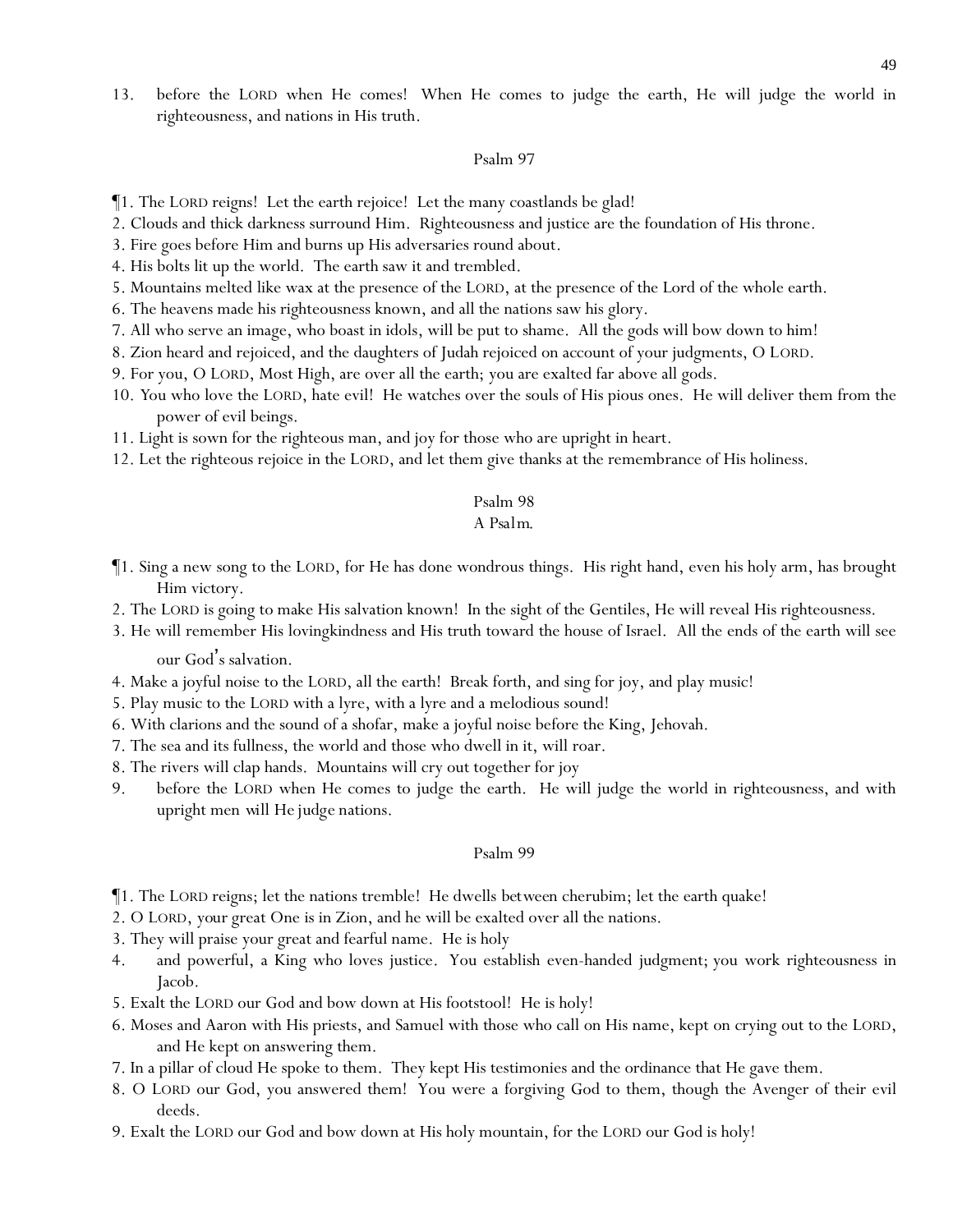# *A Psalm of thanksgiving.*

- ¶1. Shout to the LORD, all the earth!
- 2. Serve the LORD with gladness! Come into His presence with joyful singing!
- 3. Know that the LORD, He is God! He has made us, and not we ourselves. We are His people and the sheep of His pasture.
- 4. Enter His gates with thanksgiving, His courts with praise! Give Him thanks, and bless His name,
- 5. for the LORD is good. His mercy is everlasting, and His faithfulness is from generation to generation.

# Psalm 101

# *A Psalm by David.*

- ¶1. I will sing of mercy and judgment; to you, Jehovah, will I make music.
- 2. I will act wisely in a perfect way. Oh, when will you come to me? I will walk in my house with a perfect heart.
- 3. I will set no wicked thing before my eyes. I hate the work of backsliders; it will not cling to me.
- 4. A perverse heart will depart from me; I will not know an evil person.
- 5. I will destroy him who slanders his neighbor in secret; him whose eyes are haughty and who has a proud heart, I will not endure.
- 6. My eyes are on the faithful of the land, that they may dwell with me; he who walks in a perfect way will be my minister.
- 7. The worker of deceit will not dwell in my house; he who speaks lies will not remain in my sight.
- 8. Morning by morning, I will destroy all evildoers of the land, that I may cut off from the city of the LORD all those who do wickedness.

# Psalm 102

*A prayer by an afflicted man when he was overwhelmed and began pouring out his complaint before the LORD*.

¶1. Hear my prayer, O LORD, and let my cry come to you!

- 2. Do not hide your face from me in the day of my distress! Incline your ear to me; in the day that I call, answer me quickly,
- 3. for my days are vanished in smoke, and my bones are scorched like an altar-hearth.
- 4. My heart is struck down like grass and withered; I even forget to eat my food.
- 5. Because of the voice of my groaning, my bones cleave to my flesh.
- 6. I am like a pelican in a desert; I have become like an owl in desolate places;
- 7. I have kept watch, but I am like a bird alone on a rooftop.
- 8. Every day my enemies taunt me; they make a mockery of me; they utter curses against me
- 9. while I eat ashes like bread and mix my drink with weeping
- 10. because of your indignation and your wrath. Though you lifted me up, yet you have cast me away.
- 11. My days are like a lengthened shadow, and I wither like grass.
- 12. But you, O LORD, will abide forever, and your memorial is from generation to generation.
- 13. You will arise; you will have compassion on Zion because the time to show her favor, yea, the appointed time, has come.
- 14. For your servants take pleasure in her stones and favor her dust.
- 15. And nations will fear the name of Jehovah, and all the kings of the earth, your glory,
- 16. for the LORD will rebuild Zion when He appears in His glory.
- 17. He regarded the prayer of the destitute. Yea, He did not despise their prayer.
- 18. This is written for a generation to come, so that a people *yet* to be created will praise J'ah.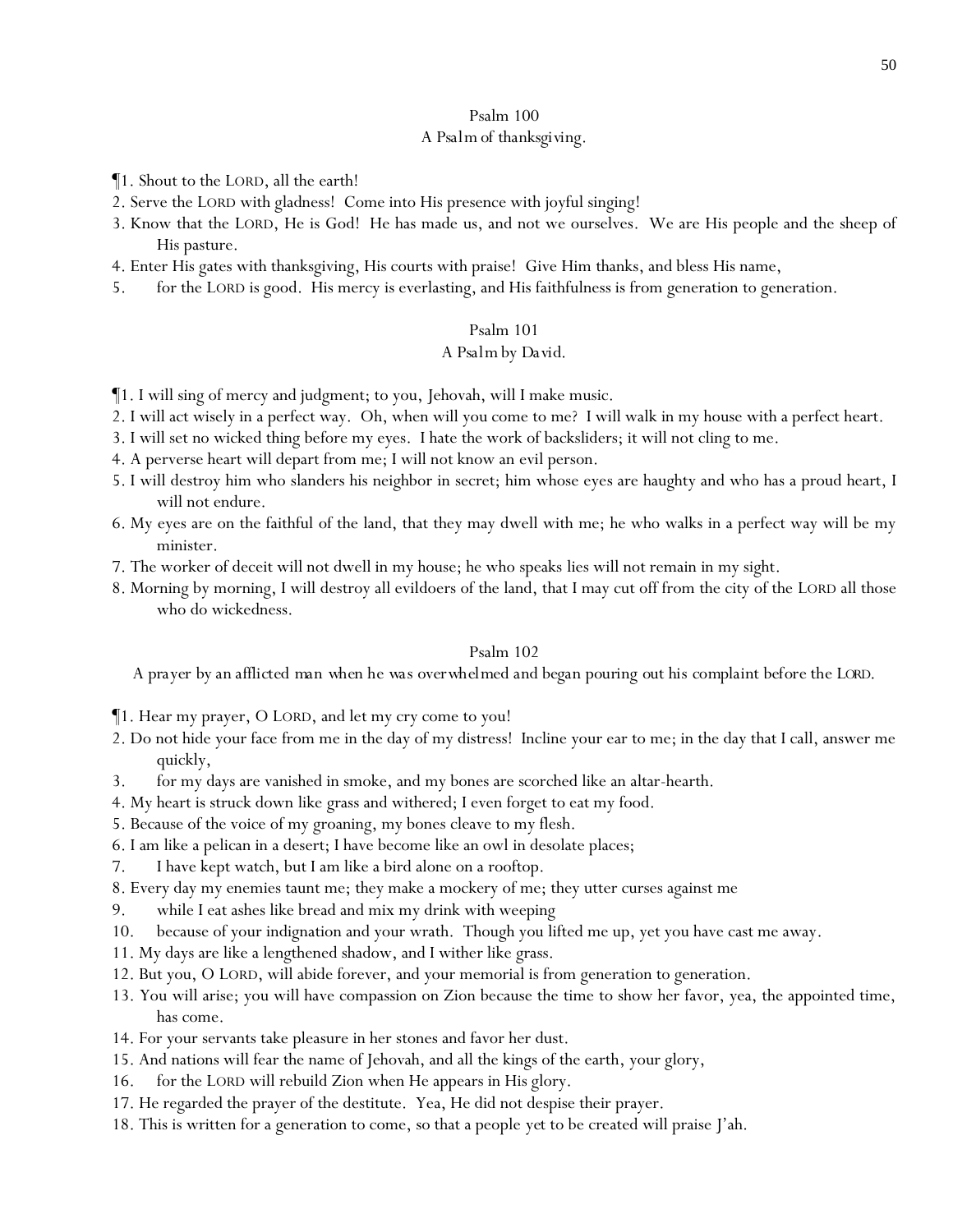19. For He looked down from the height of His sanctuary; from heaven, the LORD gazed at earth,

- 20. to hear the groaning of the prisoner, to set free those at the point of death,
- 21. to declare in Zion the name of Jehovah and His praise in Jerusalem
- 22. when the peoples and the kingdoms gather together to serve the LORD.
- 23. He weakened my strength<sup>21</sup> in the way. He shortened my days.
- 24. When I said, "O my God, don't offer me up in the midst of my days," *you said,* "Your years are throughout all generations.
- 25. In the beginning, you established the earth, and the heavens are the work of your hands.
- 26. They will perish, but you will continue, and all of them will grow old like a garment. Like clothing will you change them, and they will be changed.
- 27. But you will remain the same, and your years will have no end.
- 28. The sons of your servants will dwell, and their seed will be established, in your presence."

# Psalm 103

# *By David.*

¶1. Bless the LORD, O my soul! And all that is within me, *bless* His holy name.

2. Bless the LORD, O my soul, and do not forget all His benefits:

- 3. He pardons all your iniquities; He heals all your infirmities;
- 4. He redeems your life from destruction; He surrounds you with lovingkindness and tender mercies;
- 5. He satisfies your desire with goodness; your youth is renewed like the eagle's.
- 6. The LORD performs deeds of righteousness and justice for all the oppressed.
- 7. He made His ways known to Moses, His acts to the sons of Israel.
- 8. The LORD is compassionate and gracious, slow to anger and great in lovingkindness.
- 9. He will not always strive *with us*, nor will he persist *in anger* forever.
- 10. He has not dealt with us according to our sins, nor has he recompensed us according to our iniquities.
- 11. For as heaven is high above the earth, so His lovingkindness prevails for those who fear Him.
- 12. As east is far from west, He has removed our transgressions far from us.
- 13. As a father shows compassion on his children, Jehovah shows compassion on those who fear Him.
- 14. For He knows our frame; He remembers that we are dust.
- 15. As for man, his days are like the grass; like a flower of the field, he flourishes,
- 16. and then a wind passes over him, and he is no more, and his place will see him no longer.
- 17. Yet, from eternity to eternity, the LORD's lovingkindness *continues* with those who fear Him, and His righteousness with children's children,
- 18. with those who keep His covenant and remember His precepts, to do them.
- 19. The LORD established His throne in heaven, and His kingdom reigns over all.
- 20. Bless the LORD, O His messengers, you mighty men of valor who perform His word, listening for the sound of His word!
- 21. Bless the LORD, all His hosts, His ministers, who do His pleasure!
- 22. Bless the LORD, all His works in all places within His domain! O my soul, bless the LORD!

- ¶1. Bless the LORD, O my soul! O Jehovah, my God, you are greatly to be magnified. You are arrayed in splendor and majesty,
- 2. wrapped in light like a cloak, *you* who stretched out the heavens like a curtain;

 $21$  Or, "his strength".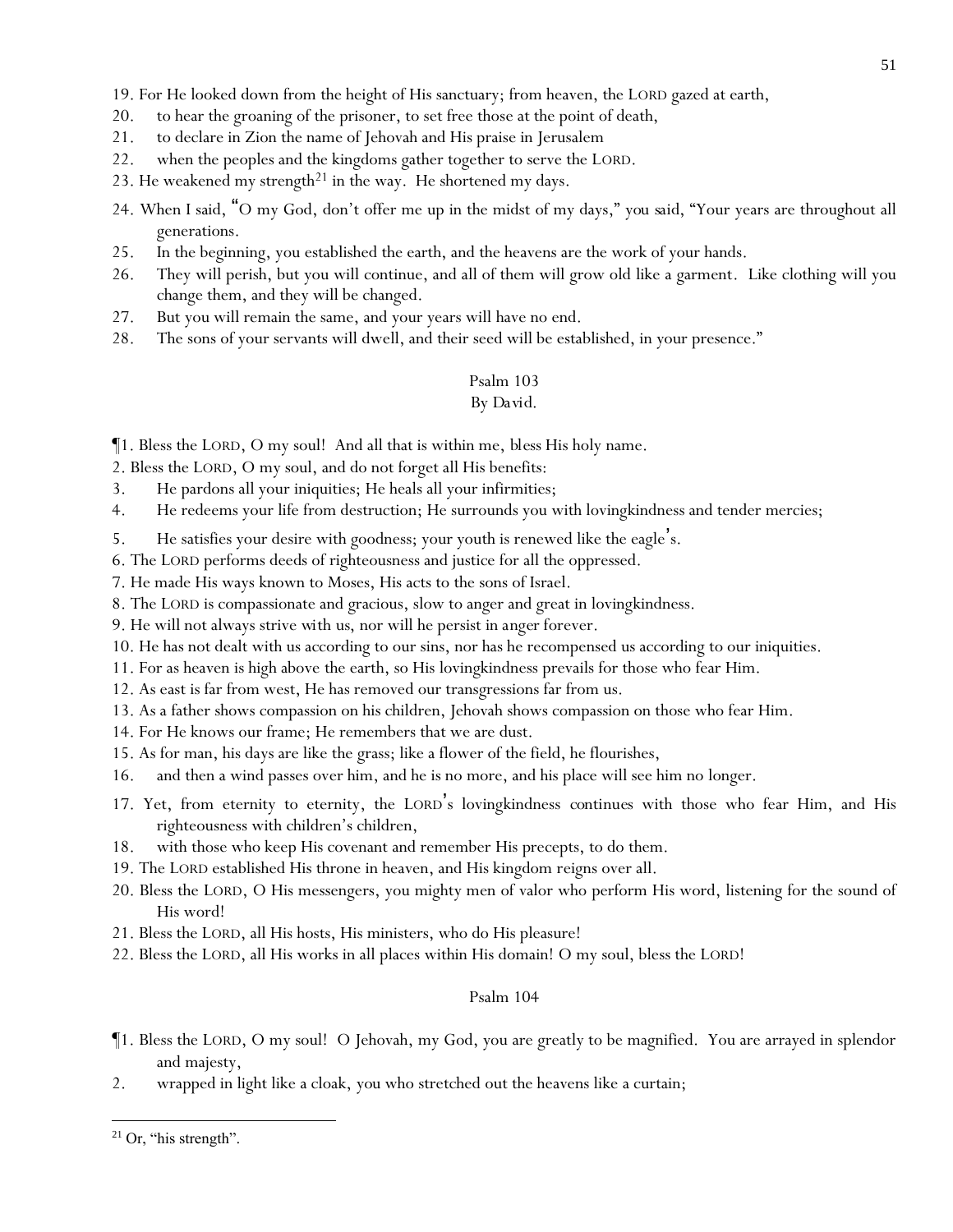- 3. who laid the beams of His chambers in the waters; who made the clouds His chariot; who walks about on wings of the wind;
- 4. who makes His angels spirits, His ministers, a flaming fire.
- 5. He established the earth upon its foundations; it will not be moved forever and ever.
- 6. You covered the deep as with a garment; the waters are standing above mountains.
- 7. At your rebuke, they fled away; at the sound of your thunder, they took to flight;
- 8. they went up over the mountains; they went down into the valleys to the place you appointed for them.
- 9. You set a boundary that they cannot pass over; they will not return to cover the earth.
- 10. He sends springs into wadis; they flow between mountains;
- 11. they give drink to all His beasts of the field; wild asses satisfy their thirst;
- 12. birds of the sky nest above them; they sing among the branches.
- 13. He waters the mountains from His chambers; the earth is satisfied by the fruit of your labors.
- 14. He causes grass to spring up for cattle, and plants for the labor of man; He makes bread to come out from the earth;
- 15. and wine that gladdens man's heart, and oil that makes his face to shine, and bread that sustain man's heart.
- 16. The trees of the LORD are full, the cedars of Lebanon which He planted,
- 17. where birds make nests. The stork *has* her home in the firs.
- 18. The high mountains are for the mountain goats; rocks are a refuge for the rock badgers.
- 19. He made the moon for seasons; the sun knows its course.
- 20. You make darkness, and it is night, in which all of His forest creatures lurk,
- 21. the young lions roaring for prey as they seek their food from God.
- 22. When the sun rises, they gather together and lie down in their dens.
- 23. Man goes out to his work and to his labor until evening.
- 24. How manifold are your works, O LORD! In wisdom, you made them all. The earth is filled with your riches.
- 25. *So is* this sea, great and wide. There is no numbering of the things moving in it, creatures both small and great.
- 26. There men go on ships, *and* Leviathan, whom you created to toy with.
- 27. All of them wait on you to provide their food in due time.
- 28. You give to them; they gather. You open your hand; they are satisfied with good.
- 29. You hide your face; they are dismayed. You gather their spirit; they expire and return to the dust.
- 30. You send out your spirit; they are created, and you renew the face of the earth.
- 31. The glory of the LORD is forever! Jehovah rejoices in His works.
- 32. He looks at the earth, and it trembles. He touches the mountains, and they begin to smoke.
- 33. I will sing to the LORD while I have life. I will make music to my God as long as I live.
- 34. My meditation on Him is sweet. I rejoice in the LORD.
- 35.Sinners will be cut off from the earth, and evildoers will be no more. O my soul, bless the LORD! Hallelujah!<sup>22</sup>

- ¶1. Give thanks to the LORD! Call on His name! Make His deeds known among the nations!
- 2. Sing to Him! Play for Him! Meditate on all His wonders!
- 3. Glory in His holy name! Let the heart of those who seek the LORD rejoice!
- 4. Seek the LORD and His strength! Seek His face always!
- 5. Remember His wondrous works that He has done, His miracles, and the judgments of His mouth!
- 6. O seed of Abraham, His servant! O sons of Jacob, His chosen ones!
- 7. He is Jehovah our God! His judgments are in all the earth!
- 8. He has always remembered His covenant, the word He commanded for a thousand generations,
- 9. *the covenant* which He made with Abraham, and His oath to Isaac,

<sup>&</sup>lt;sup>22</sup> "Hallelujah" is a command for people to praise Jehovah. Literally, "Praise J'ah!"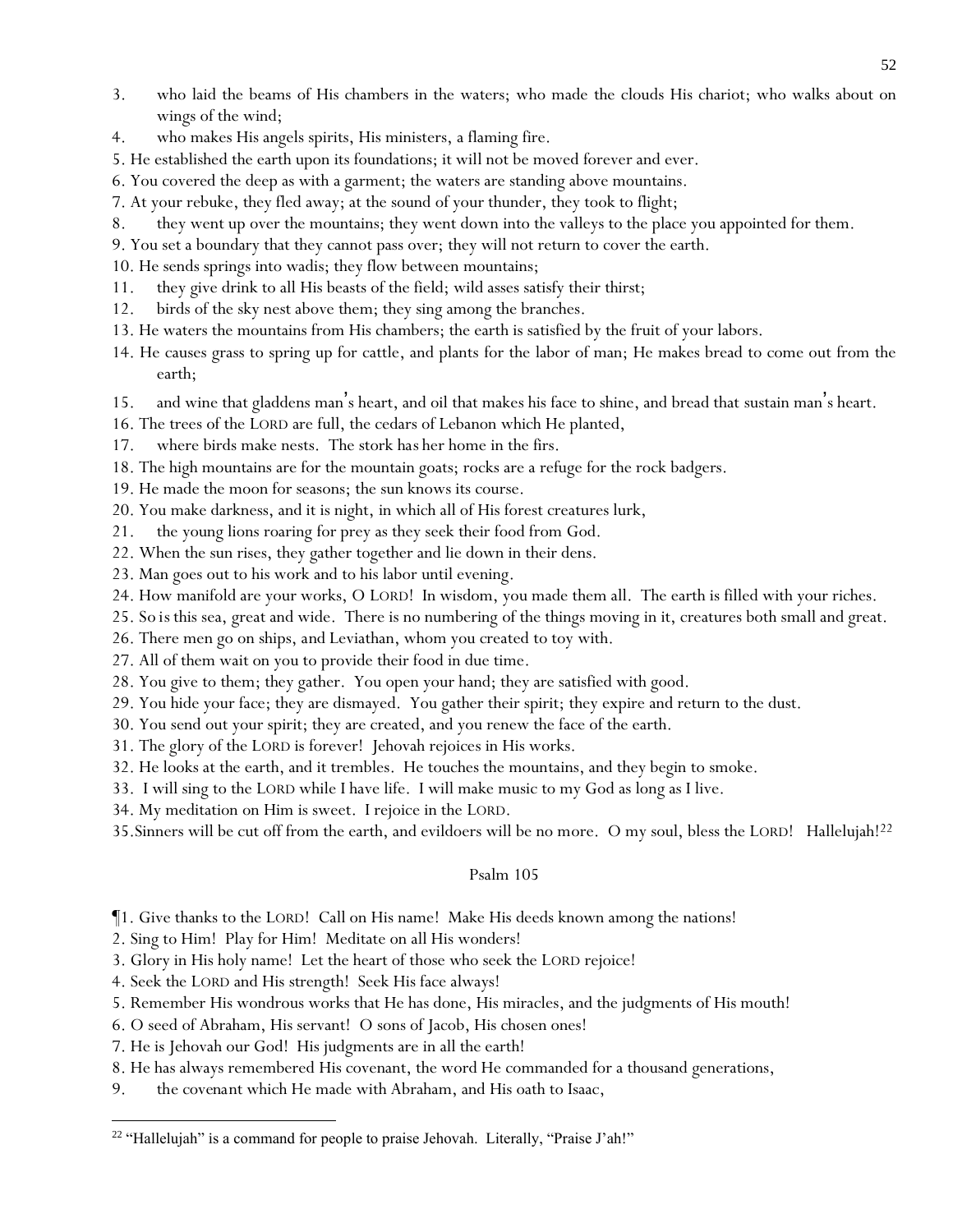- 10. and which He confirmed to Jacob as a statute for Israel, an everlasting covenant,
- 11. saying, "I will give you the land of Canaan as the lot of *y*our inheritance."
- 12. When they were few in number, very few, and strangers in it,
- 13. when they wandered from nation to nation, from one kingdom to another people,
- 14. He suffered no man to oppress them, and He rebuked kings for their sakes, *saying,*
- 15. "Do not touch my anointed ones, and do not harm my prophets."
- 16. He called for a famine upon the land; He broke the whole staff of bread.
- 17. He sent a man before them, Joseph, *who was* sold as a slave.
- 18. They hurt his feet with fetters; his neck was put in irons
- 19. until the time that His word came. The word of the LORD tried him.
- 20. A king, yea, a ruler of peoples, sent and released him, and set him free.
- 21. He made him lord of his house and ruler over all his possessions,
- 22. that he should bind his princes at his pleasure and teach his elders wisdom.
- 23. Then Israel came in to Egypt, and Jacob sojourned in the land of Ham.
- 24. And He made His people very fruitful, and He made them stronger than their enemies.
- 25. He turned their heart to hate His people, so that they dealt knavishly with His servants.
- 26. He sent Moses, His servant, and Aaron, whom He chose to be with him.
- 27. They performed His signs among them, and portents in the land of Ham.
- 28. He sent darkness, and made it dark, and they did not rebel against His words.
- 29. He turned their waters into blood and killed their fish.
- 30. He made their land swarm with frogs, even in the chambers of their kings.
- 31. He spoke, and a swarm of flies came, and lice throughout their land.
- 32. He made their rains fiery hail; flames *ran* throughout their land.
- 33. He also struck their vines and their fig trees and shattered the trees of their country.
- 34. He spoke, and a swarm of locusts came, even destroying locusts without number,
- 35. which ate up all the herbage in their land and devoured the fruit of their ground.
- 36. Then He struck down every first-born in their land, the first-fruits of all their vigor.
- 37. Then He brought them out with silver and gold, and there was not a feeble one among His tribes.
- 38. Egypt was glad when He took them out, for the dread of them had fallen upon them.
- 39. He spread out a cloud for a cover, and a fire to give light by night.
- 40. *Moses* asked, and He brought quail, and satisfied them with food from heaven.
- 41. He opened a rock, and waters gushed out; they ran like a river in the dry places.
- 42. When He remembered His holy covenant with Abraham His servant,
- 43. He brought His people out with joy, His chosen ones with singing.
- 44. And He gave them lands of nations, and they took possession of *other* peoples' labor,
- 45. so that they might observe His statutes and keep His laws. Hallelujah!

- ¶1. Hallelujah! Give thanks to Jehovah, for He is good, for His mercy endures forever.
- 2. Who can tell the mighty deeds of the LORD or proclaim all His praise?
- 3. Blessed are they who keep judgment, *and* he who does righteousness at all times.
- 4. Remember me, O LORD, with the favor *you show*your people. Visit me with your salvation,
- 5. that I may see the happiness of those you have chosen, that I may rejoice in the joy of your nation, that I may glory with your inheritance.
- 6. We have sinned, along with our fathers; we have done iniquity; we have done wickedness.
- 7. In Egypt, our fathers did not understand your wonders, nor did they remember the abundance of your mercies, but they rebelled by the sea, even the Red Sea.
- 8. Nevertheless, He saved them for His name's sake, to make His mighty power known.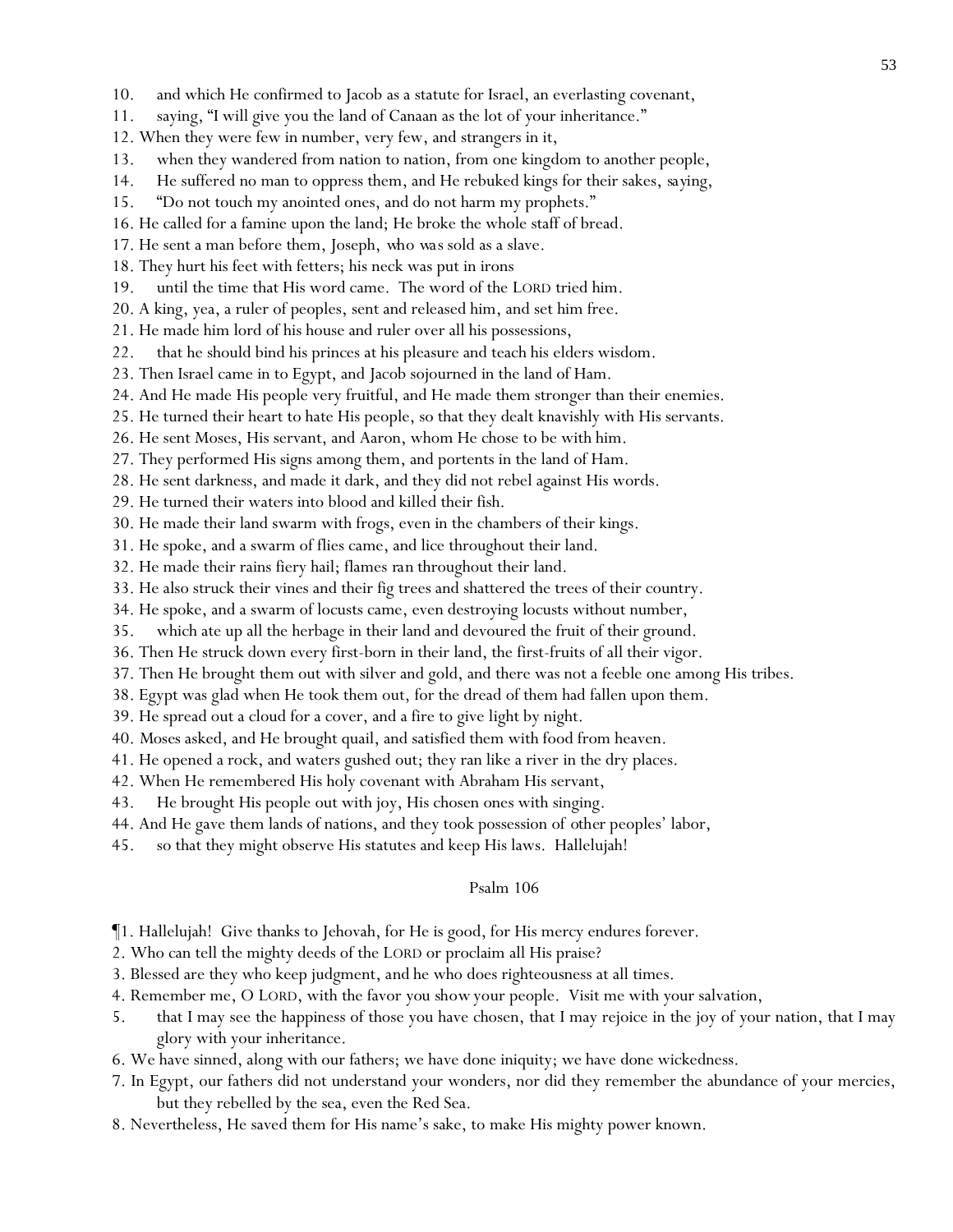- 10. He saved them from the hand of the foe and redeemed them from the hand of the enemy.
- 11. Yea, the waters covered their adversaries; not one of them was left.
- 12. Then they believed His words; they began singing His praise.
- 13. They quickly forgot His works; they did not wait for His counsel.
- 14. They lusted greatly in the wilderness and tested God in the desert,
- 15. and He gave them what they asked for, but He sent leanness into their souls.
- 16. Then they envied Moses in the camp, and Aaron, the LORD's holy one.
- 17. The earth opened and swallowed up Dathan, and it covered over the congregation of Abiram.
- 18. A fire also engulfed their associates; the flame burned up the wicked.
- 19. They made a calf in Horeb; yea, they bowed down to a molten image
- 20. and exchanged their glory for an image of an ox that eats grass.
- 21. They forgot God, their Savior, who had done great things in Egypt,
- 22. wonders in the land of Ham, terrible deeds by the Red Sea.
- 23. Then He said that He would destroy them; however, Moses, His chosen, stood in the breach before Him to turn His wrath away from destroying *them*.
- 24. Then they refused the good land; they did not believe His word,
- 25. but murmured in their tents; they did not obey to the voice of the LORD.
- 26. Therefore, He swore to them that He would make them fall in the wilderness.
- 27. Then He made their seed to fall among the nations, and He sifted them in *foreign* lands.
- 28. And yet, they joined themselves to Baal-Peor and ate the sacrifices of the dead.
- 29. They provoked *God* to anger with their deeds, and a plague broke out among them.
- 30. But Phinehas stood up and intervened, and the plague was stayed,
- 31. and it was imputed to him for righteousness from generation to generation, and forever.
- 32. They also provoked *God* at the waters of Meribah, and it went badly for Moses because of them,
- 33. for they embittered his spirit, and he spoke rashly with his lips.
- 34. They did not destroy the Gentiles as the LORD had commanded them,
- 35. but they mixed themselves with the heathen and learned their works,
- 36. and they served their idols, which became a snare to them.
- 37. They even sacrificed their sons and daughters to demons
- 38. and shed innocent blood the blood of their own sons and their daughters whom they sacrificed to the idols of Canaan, and the land was defiled with the blood.
- 39. Yea, they were defiled by their works, and played the harlot with their deeds.
- 40. Then the anger of the LORD burned hot against His people, and He made His inheritance an abomination.
- 41. Yea, He gave them into the hand of the Gentiles, and those that hated them ruled over them,
- 42. and their enemies oppressed them, and they were humbled under their hand.
- 43. Many times, He delivered them, but they provoked *Him* with their counsel and were brought low by their iniquity.
- 44. Nevertheless, He looked on their distress when He heard their cry,
- 45. and for their sake, He remembered His covenant and relented according to the abundance of His lovingkindness,
- 46. and He made them objects of pity before all those who had taken them captive.
- 47. Save us, O LORD our God, and gather us from among the nations so that we may give thanks to your holy name and boast in your praise.
- 48. Blessed be Jehovah, the God of Israel, from everlasting to everlasting! And let all the people say, "Amen"! Hallelujah!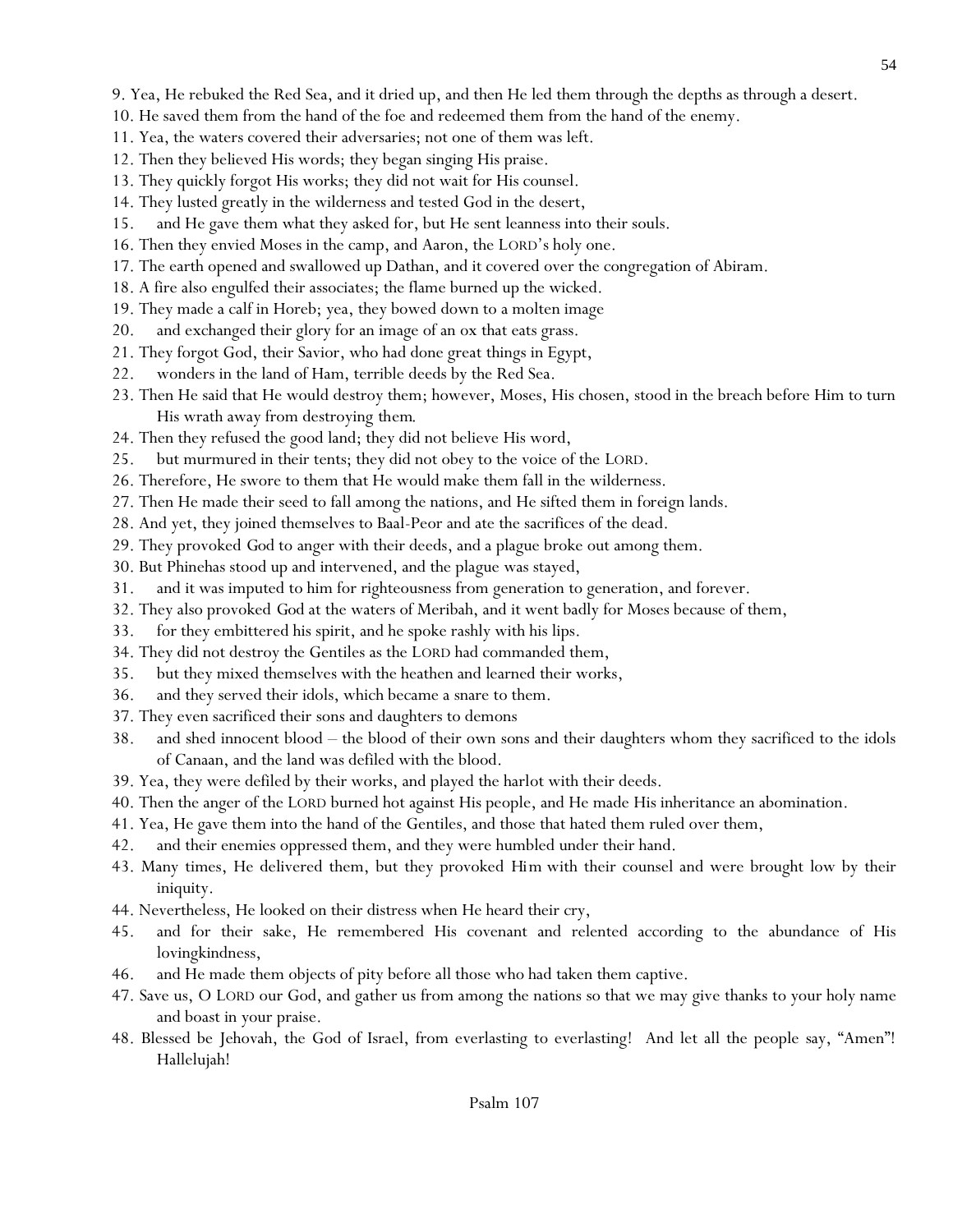¶1. O give thanks to the LORD for He is good, for His mercy endures forever.

2. The redeemed of the LORD will speak, those whom He has redeemed from the hand of the Adversary,

3. and gathered out of the countries, from the east and from the west, from the north and from the south.

- 4. They wandered in the wilderness on a desert path; no city for habitation did they find.
- 5. Hungry and thirsty, their souls fainted within them.
- 6. Then, in their trouble, when they cried out to the LORD, He delivered them out of their distresses
- 7. and led them on a straight path that they might go to a city for habitation.
- 8. Let them give thanks to the LORD for His lovingkindness and His wondrous works to the children of men!
- 9. For He satisfies the thirsty soul, and the hungry soul, He fills with good.
- 10. Those who dwell in darkness and the shadow of death, prisoners of affliction and iron,
- 11. because they rebelled against the words of God and spurned the counsel of the Most High,
- 12. their hearts, too, He humbled with toil; they stumbled, and there was no helper.
- 13. Then, in their trouble, when they cried out to the LORD, He saved them out of their distresses.
- 14. He brought them out of the darkness and shadow of death, and tore off their bonds.
- 15. Let them give thanks to the LORD for His lovingkindness and His wondrous works to the children of men!
- 16. For He has shattered the gates of brass and has cut the iron bars in two.
- 17. Being foolish, they were afflicted because of their rebellious way and because of their iniquities.
- 18. Their soul abhorred all food, and they drew near to the gates of death.
- 19. Then, in their trouble, when they cried out to the LORD, He saved them out of their distresses.
- 20. He sent His word and healed them, and delivered them from the pit.
- 21. Let them give thanks to the LORD for His lovingkindness and His wondrous works to the children of men!
- 22. Then, they began offering sacrifices of thanksgiving and declaring His works with a joyful shout.
- 23. As for those who go down to the sea in ships, doing their business in great waters,
- 24. they see the works of Jehovah and His wonders in the deep.
- 25. For He speaks and causes a tempest to rise, and it lifts up His waves.
- 26. They mount up to heaven; they go down to the depths. Their soul melts by reason of their calamity.
- 27. They reel and they stagger like a drunk man, and all their skill is useless.
- 28. Then, in their trouble, when they cry out to the LORD, He brings them out of their distresses.
- 29. He turns the storm-wind into a whisper, and their waves are stilled.
- 30. Then are they glad because they are quieted, and He brings them to their desired haven.
- 31. Let them give thanks to the LORD for His lovingkindness and His wondrous works to the children of men!
- 32. Let them exalt Him in the Assembly of the people and praise Him in the council of elders.
- 33. He makes rivers into a desert and springs of water into thirsty ground,
- 34. a fruitful land into a salty waste because of the wickedness of those who dwell in it.
- 35. He turns a desert into a pool of water and parched land into springs of water,
- 36. and causes the hungry to dwell there, and they establish a city to inhabit,
- 37. and sow fields, and plant vineyards, and produce a fruitful harvest.
- 38. And He blesses them, and they multiply greatly, and He does not cause their cattle to decrease.
- 39. But they are diminished and bowed down through oppression, affliction, and sorrow
- 40. when He pours out contempt on nobles and causes them to wander about in confusion, without a way.
- 41. Then He sets the needy man on high, far from affliction, and makes *their* families like a flock.
- 42. The upright will see and be glad, and all iniquity will shut its mouth.
- 43. Who is wise and keeps these things will also understand the lovingkindness of the LORD.

# Psalm 108 *A song. A Psalm by David*

¶1. My heart is fixed, O God! Yea, O my Glory, I will sing and make music!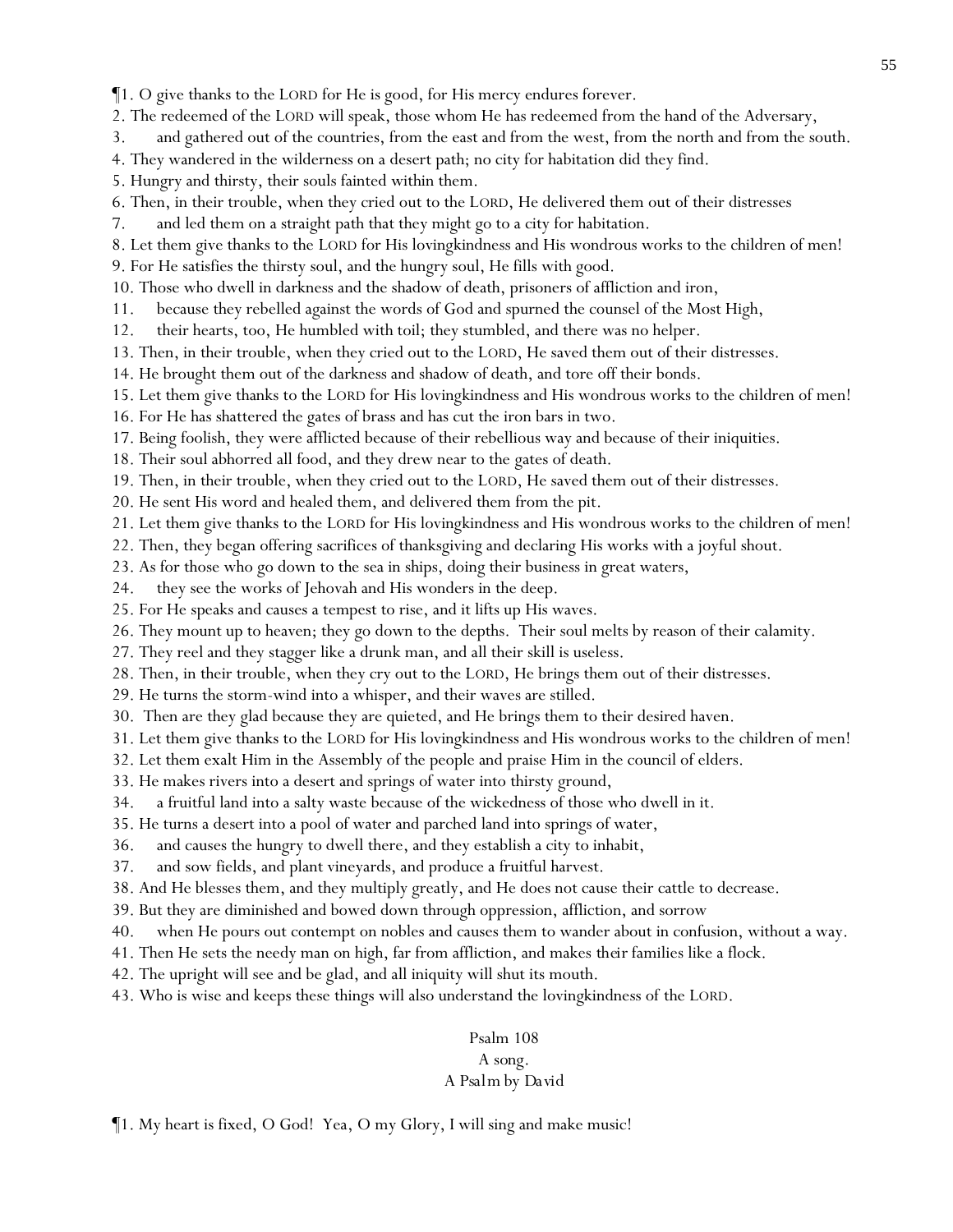- 3. I will give you thanks among the nations, O Jehovah, and sing you praise among the peoples,
- 4. for your lovingkindness is higher than heaven, and your faithfulness reaches to the clouds.
- 5. Be exalted above heaven, O God, and let your glory be over all the earth!
- 6. That the ones you love may be delivered, save with your right hand and answer me!

7. God has spoken in His holiness, "I will exult; I will apportion Shechem and mete out the Valley of Succoth.

- 8. Gilead is mine; Manasseh is mine; and Ephraim is a shelter for my head. Judah is my law-giver.
- 9. Moab is my washpot; over Edom will I cast my shoe. I will shout in triumph because of Philistia."
- 10. Who will escort me to the fortified city? Who will lead me to Edom?
- 11. O God, have you not rejected us? For you do not go out, O God, with our armies.
- 12. Give us help against the adversary, for salvation through man is vain!
- 13. Through God shall we do valiantly, and He Himself shall trample our adversaries.

# Psalm 109 *For the chief musician. A Psalm by David*

¶1. O God of my praise, do not be silent!

- 2. For the mouth of a wicked man and a mouth of deceit are opened against me; they speak of me with a tongue of falsehood.
- 3. They also surround me with words of hatred, and they make war against me without cause.
- 4. In return for my love, they become my adversaries. But I *give myself to* prayer.
- 5. They have repaid me evil for good, and hatred for my love.
- 6. Set a wicked man over him, and let Satan stand at his right hand!
- 7. When he is judged, let him come forth guilty! Let his prayer be accounted sin!
- 8. Let his days be few, and let another take his office.
- 9. Let his children be orphans, and his wife a widow.
- 10. Let his children always be vagabonds, and beg. Let them seek food from their waste places.
- 11. Let the creditor seize all that he owns, and let strangers plunder his property.
- 12. Let no one show him kindness; nor let anyone provide for his orphans.
- 13. Let his posterity be cut off; in the generation following, let their name be wiped out.
- 14. Let the wickedness of his fathers be remembered by the LORD, and let not the sin of his mother be blotted out.
- 15. Let them be before the LORD continually; let Him cut off their memory from the earth
- 16. because that he did not remember to show mercy, but followed after the poor and needy and downhearted man until he died.
- 17. Since he loved cursing, let it come to him. And since he took no pleasure in blessing, let it be far from him.
- 18. Yea, he wore cursing like his garment; so, let it enter like water into his inner parts and like oil into his bones.
- 19. Let it be to him like a garment that wraps about him, and a girdle with which he is girded continually.
- 20. Let this be the reward of my adversaries from Jehovah, and of those who speak evil against my soul!
- 21. But you, O Jehovah my Lord, deal *mercifully* with for me for your name's sake, for your lovingkindness is good. Oh, deliver me!
- 22. For I am poor and needy, and my heart is pierced within me.
- 23. Like a lengthening shadow, I am passing away. I am shaken off like a locust.
- 24. My knees stagger because of fasting, and my flesh is void of fatness.
- 25. Nevertheless, I have become a joke to them; they see me and shake their head.
- 26. Help me, O LORD, my God! Save me according to your lovingkindness!
- 27. Yet, they know that this is your hand, that you, O LORD, did it!
- 28. They curse, but you will bless! They have risen, but they will be put to shame, and your servant will rejoice.
- 29. My accusers will be clothed with dishonor, and they will wrap themselves with their own shame as with a robe.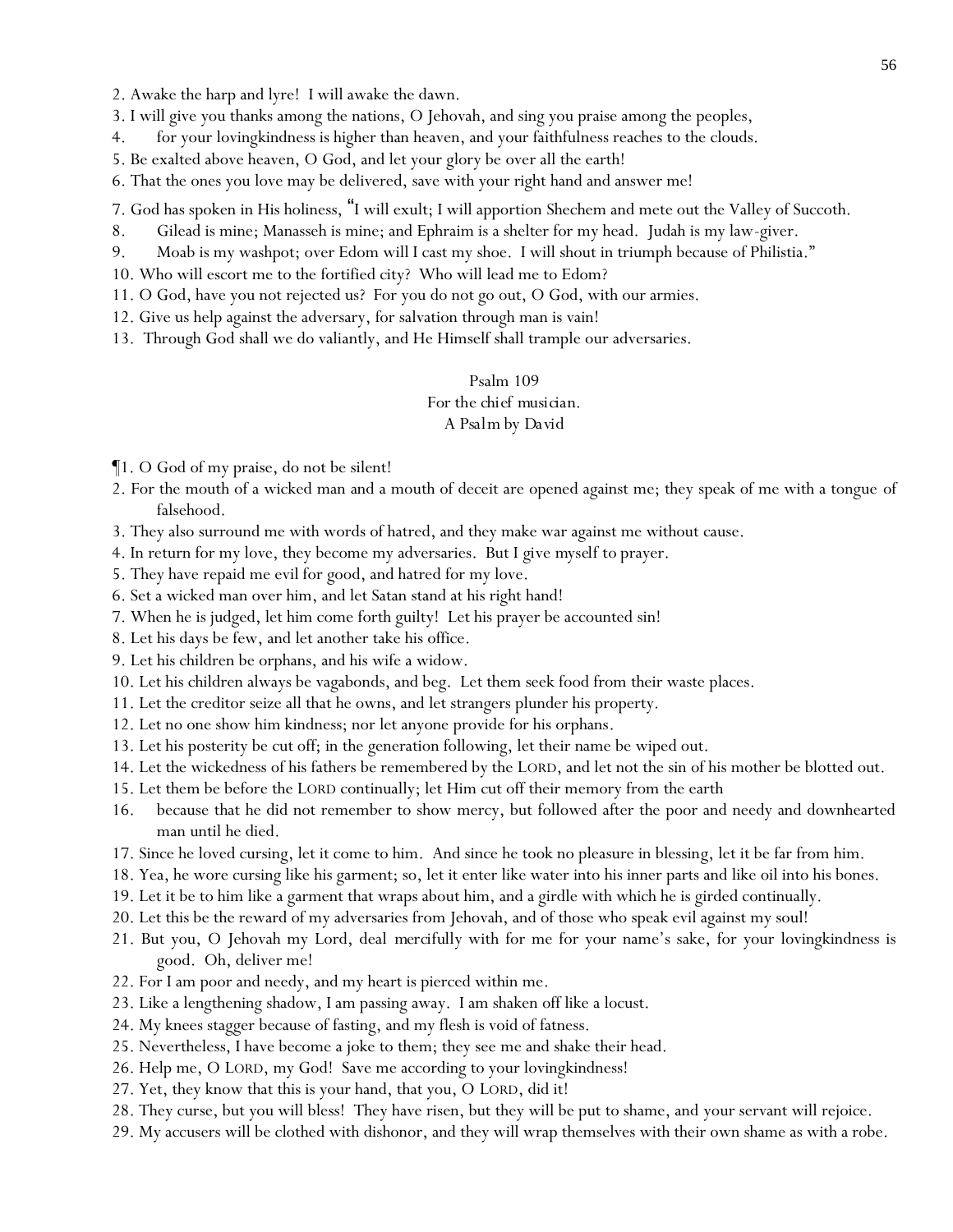31. for He stands at the right hand of the needy, to save him from those who condemn his soul.

#### Psalm 110

#### *A Psalm by David.*

- ¶1. The LORD said to my Lord, "Sit at my right hand until I make your enemies your footstool."
- 2. The LORD will send forth the rod of your strength from Zion. Rule in the midst of your enemies!
- 3. Your people *will be* willing in the day of your power. In beauties of holiness, from the womb of the morning, you have had the dew of your youth.
- 4. The LORD has sworn, and will not repent, "You are a priest forever after the order of Melchizedek."
- 5. My Lord is at your right hand; in the day of his wrath, he will strike through kings.
- 6. He will execute judgment among the nations; he will fill *them* with dead bodies; he will strike through the head of the vast earth.
- 7. He drinks from the brook along the way; therefore, He will exalt *his* head.

# Psalm 111

- ¶1. Hallelujah! I will give thanks to the LORD with all my heart in the company of the upright, even the congregation.
- 2. Great are the works of the LORD, sought out by all who delight in them.
- 3. His work is majestic and honorable, and His righteousness endures forever.
- 4. He has made His wondrous works to be remembered. The LORD is gracious and compassionate.
- 5. He has given sustenance to those who fear Him. He is ever mindful of His covenant.
- 6. He has shown the power of His works to His people, that He might give them the heritage of the nations.
- 7. The works of His hands are truth and judgment; all His precepts are sure,
- 8. upheld always and forever, having been created in truth and uprightness.
- 9. He has sent a ransom for His people; He has commanded His covenant forever. Holy and reverend is His name.
- 10. The fear of the LORD is the beginning of wisdom. A good understanding have all who do them. His praise endures forever.

# Psalm 112

- ¶1. Hallelujah! Blessed is the man who fears the LORD; he takes great delight in His commandments.
- 2. His seed will be mighty in the earth; the generation of upright men will be blessed.
- 3. Wealth and riches are in his house, and his righteousness endures forever.
- 4. Light arises in the darkness for upright men, *for God is* gracious, and compassionate, and righteous.
- 5. A good man is generous and lends; he handles his affairs justly.
- 6. Because he is never moved, the righteous man will be remembered forever.
- 7. He does not fear an evil report; his heart is fixed, trusting in Jehovah.
- 8. His heart is at rest; he is not afraid even when he sees his adversaries.
- 9. He has dispersed; he has given to the needy. His righteousness endures forever; his horn will be exalted in glory.
- 10. The wicked man will see *it* and be vexed; he will grind his teeth and melt away. The desire of wicked men will perish.

#### Psalm 113

¶1. Hallelujah! Give praise, O servants of the LORD! Give praise to the name of the LORD!

2. Let the name of the LORD be blessed from this time forth and for evermore!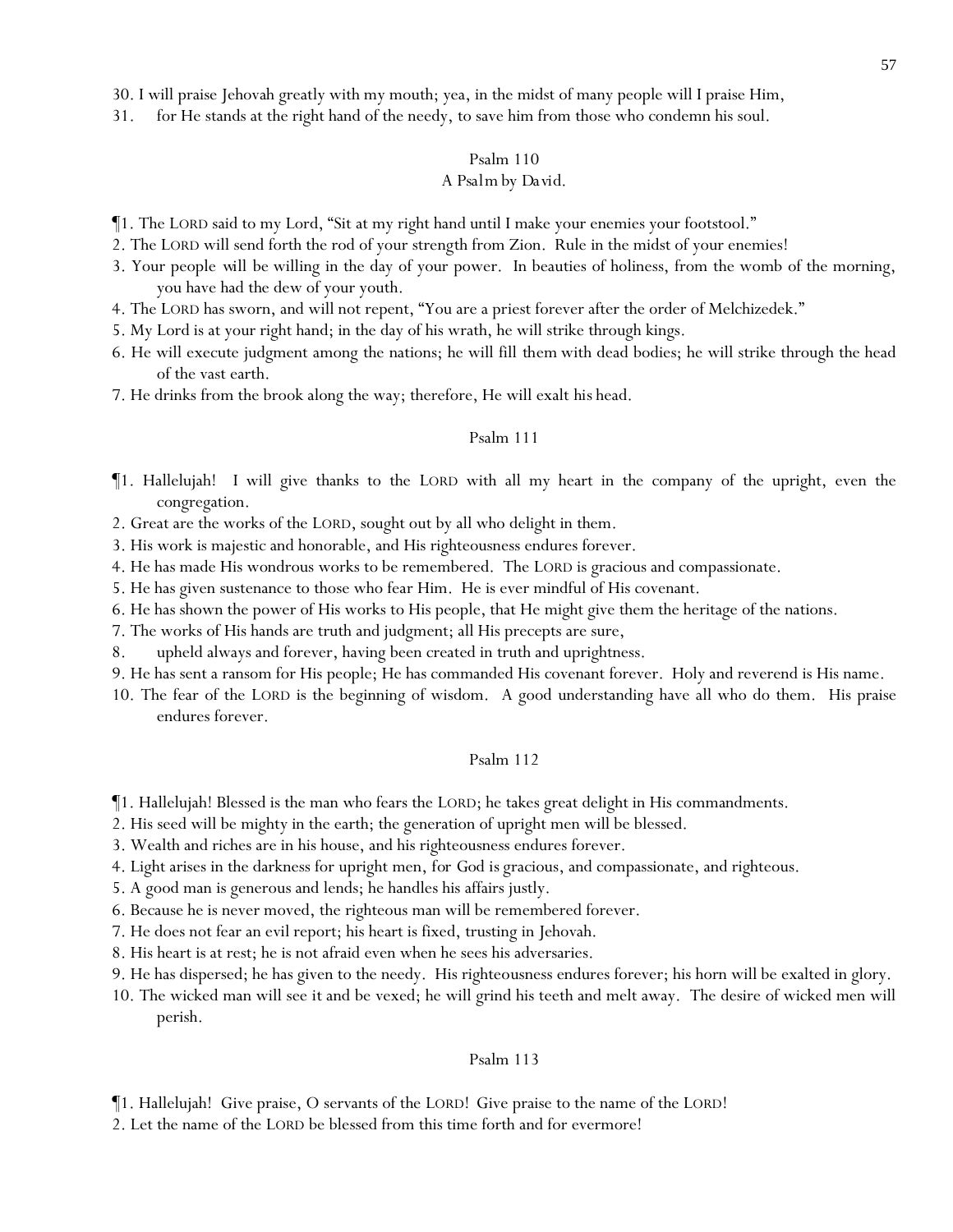3. From the rising of the sun to its going down, the name of the LORD is to be praised.

4. The LORD is high above all nations. His glory is above the heavens.

5. Who is like the LORD our God, who makes His home on high?

- 6. He abases Himself to look at what is in heaven as well as on the earth!
- 7. He raises up the poor man from the dust; He exalts the needy man out of the dunghill,
- 8. to make him to sit with princes, even the princes of His people.
- 9. He makes the barren woman to keep house and to be a joyful mother of children. Hallelujah!

#### Psalm 114

¶1. When Israel went out of Egypt, the house of Jacob from a people of a strange tongue,

- 2. Judah was His sanctuary; Israel, His realm.
- 3. The sea saw *him*and fled; the Jordan turned back;
- 4. the mountains skipped about like rams; the hills, like lambs.
- 5. What's wrong with you, O sea, that you fled? O Jordan, that you turned back?
- 6. O mountains, that *y*ou skipped about like rams? O hills, like lambs?
- 7. Writhe in anguish, O land, before the Lord, before the God of Jacob,
- 8. who turned the rock into a pool of water, the flint into His water-fountain.

#### Psalm 115

- ¶1. Not to us, O LORD, not to us, but to your name give glory, for the sake of your lovingkindness and your faithfulness.
- 2. Why do the Gentiles say, "Where, pray tell, is their God?"
- 3. But our God is in heaven. He has done whatsoever He pleased.
- 4. Their idols are silver and gold, the work of man's hands.
- 5. They have mouths, but they do not speak; they have eyes, but they do not see;
- 6. they have ears, but they do not hear; they have noses, but they cannot smell;
- 7. hands, but do not feel; feet, but do not walk, nor do they make a sound with their throat.
- 8. Those who make them become like them, *as does* everyone who trusts in them.

9. Let Israel trust in Jehovah! He is their strength and their shield.

- 10. Let the house of Aaron trust in Jehovah! He is their strength and their shield.
- 11. Let those who fear Jehovah trust in Jehovah! He is their strength and their shield.
- 12. Jehovah is mindful of us. He will surely bless the house of Israel. He will bless the house of Aaron.
- 13. He will bless *y*ou who fear Jehovah, the small along with the great.
- 14. May the LORD increase *y*ou, *y*ou and *y*our children.
- 15. May *y*ou be blessed by the LORD, Maker of heaven and earth.
- 16. The heaven of heaven is the LORD's, but the earth, He has given to the sons of man.
- 17. The dead do not praise J'ah, nor any who go down to silence,
- 18. but as for us, we will bless J'ah from this time and for evermore. Hallelujah!

- ¶1. I love the LORD, for He has heard the voice of my supplications.
- 2. Because He has inclined His ear to me, I will call *on Him* all my days.
- 3. The snares of death encompassed me; the confines of Sheol found me. I found distress and sorrow.
- 4. Then I called on the name of the LORD, "O LORD, I beg you, deliver me!"
- 5. The LORD is gracious and righteous, and our God is merciful.
- 6. Jehovah watches over the simple; I was brought low, but He saved me.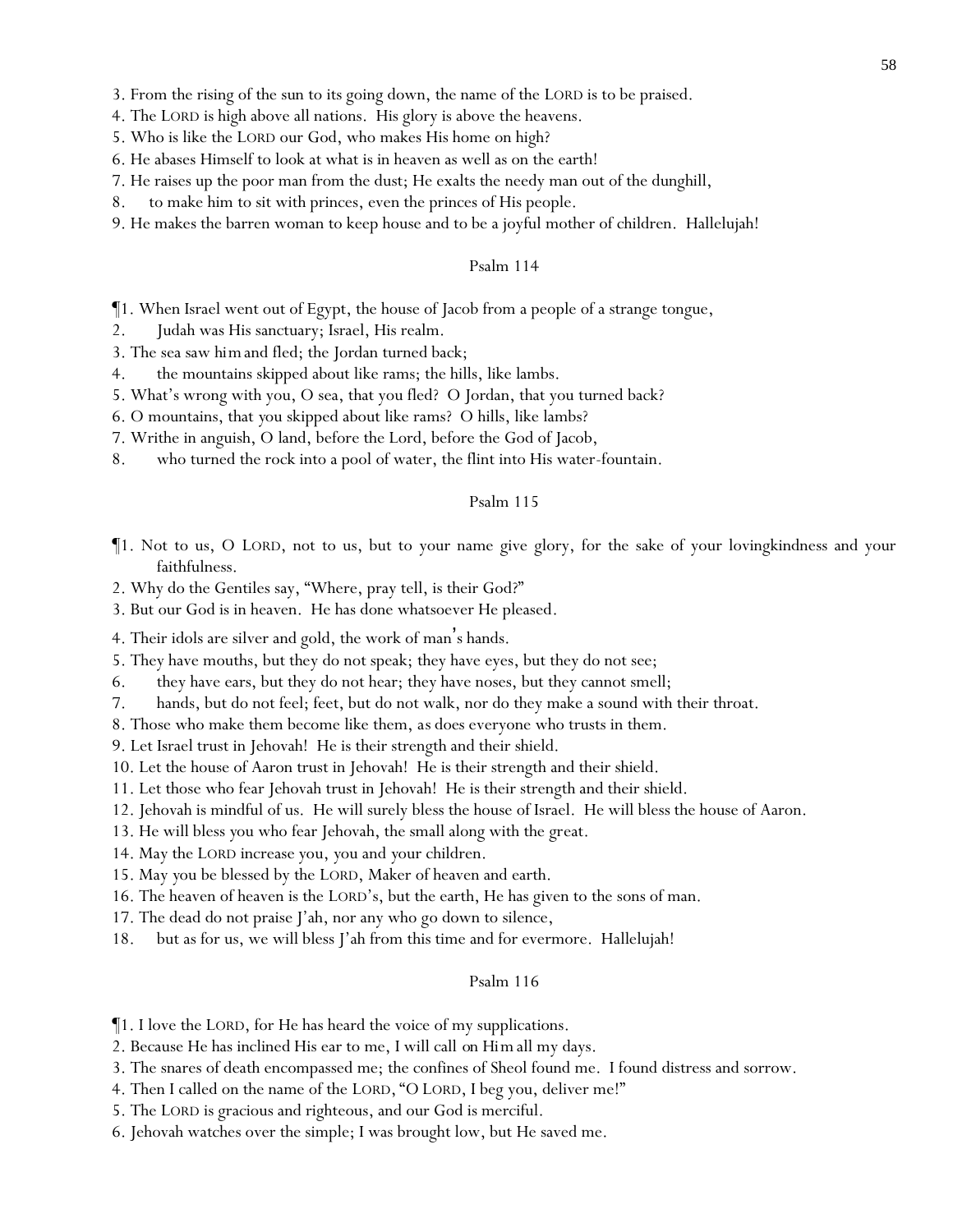7. Return, O my soul, to your resting place, for the LORD has dealt bountifully with you.

- 8. Because you have delivered my soul from death, my eyes from tears, and my feet from stumbling,
- 9. I will walk before the LORD in the world of the living.
- 10. I believed even when I said, "I am greatly afflicted."
- 11. I said in my haste, "Every man is a liar."
- 12. How can I repay the LORD for all His benefits to me?
- 13. I will take the cup of salvation and call on the name of the LORD.
- 14. I will pay my vows to the LORD! O that it may be in the presence of all His people.
- 15. Precious in the sight of the LORD is the death of His saints.
- 16. I entreat you, O LORD, because I am your servant. I am your servant, the son of your handmaid. You have loosed my bonds.
- 17. I will offer to you a sacrifice of thanksgiving, and on the name of the LORD will I call.
- 18. I will pay my vows to the LORD! O that it may be in the presence of all His people.
- 19. in the courts of the house of the LORD in your midst, O Jerusalem! Hallelujah!

#### Psalm 117

¶1. Let all nations praise the LORD! Let all peoples laud Him!

2. For His lovingkindness is great toward us; and the LORD's truth is eternal. Hallelujah!

# Psalm 118

¶1. O give thanks to the LORD, for He is good, for His lovingkindness endures forever.

2. Let Israel now say, "Truly, His lovingkindness endures forever!"

3. Let the house of Aaron now say, "Truly, His lovingkindness endures forever!"

- 4. Let the GOD-fearers now say, "Truly, His lovingkindness endures forever!"
- 5. In desperate straits, I called on J'ah. J'ah answered me with *His* abundance.
- 6. The LORD is for me; I will not be afraid of what man will do to me.
- 7. The LORD is for me and my helpers, but I will look on those who hate me.
- 8. It is better to take refuge in the LORD than to trust in man.
- 9. It is better to take refuge in the LORD than to trust in princes.
- 10. All nations surrounded me; in the name of the LORD will I circumcise them.
- 11. They surrounded me; yea, they were all about me! In the name of the LORD will I circumcise them.
- 12. They surrounded me like bees; they were extinguished like a fire among thorns. In the name of the LORD will I circumcise them.
- 13. You pushed me hard, that I might fall, but the LORD helped me.
- 14. J'ah is my strength and song, and He has become my salvation.
- 15. The sound of joy and salvation is in the tents of righteous people. The right hand of the LORD has done valiantly.
- 16. The right hand of the LORD is exalted. The right hand of the LORD has done valiantly.
- 17. I will not die, but live and declare the works of J'ah.
- 18. J'ah has chastened me sore, but He has not given me over to death.
- 19. Open for me the gates of righteousness! I will enter in through them; I will praise J'ah.
- 20. This is the gate of the LORD. Righteous people will enter in by it.
- 21. I will give you thanks because you heard me, and you were my salvation.
- 22. The Stone that the builders rejected has become the head of the corner.
- 23. This is from the LORD; it is astonishing in our eyes.
- 24. This is the day that the LORD has made; we will rejoice and be glad in it.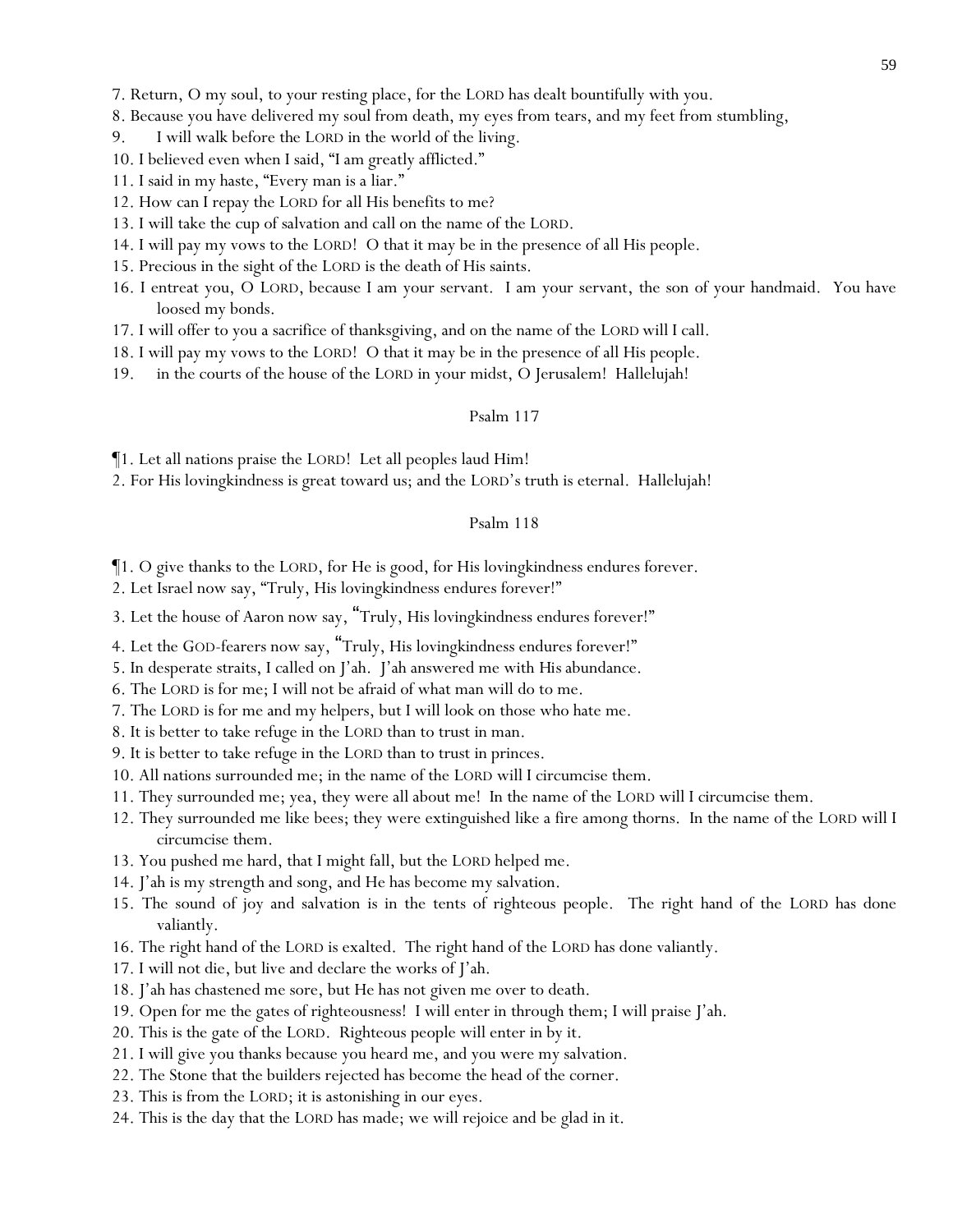- 25. O LORD! Save *us*, I pray! I pray, O LORD, make *us* to prosper!
- 26. Blessed is he who comes in the name of the LORD! We bless *y*ou from the house of the LORD.
- 27. The LORD is God, and He has given us light. Let them bind the festal sacrifice to the horns of the altar with cords.
- 28. You are my God, and I will give you thanks. O my God, I will lift you high.
- 29. O give thanks to the LORD, for He is good, for His mercy is forever.

#### *Aleph*

- ¶1. Blessed are the perfect in the way, who walk in the law of the LORD.
- 2. Blessed are they who keep His testimonies; they seek Him with the whole heart.
- 3. Yea, they do no wrong; they walk in His ways.
- 4. You have commanded your precepts to be diligently kept.
- 5. Oh, that my ways were established, that I might keep your statutes!
- 6. When I have regard to all your commandments, then will I not be ashamed.
- 7. I will praise you with an upright heart when I have learned your righteous judgments.
- 8. I keep your statutes. Do not utterly forsake me.

#### *Bet*

- ¶9. With what shall a young man cleanse his way, that he might live according to your word?
- 10. With all my heart have I sought you. Do not cause me to stray from your commandments.
- 11. I have hidden your word within my heart so that I will not sin against you.
- 12. Blessed are you, O LORD! Teach me your statutes.
- 13. I have declared with my lips all the judgments of your mouth.
- 14. I rejoice in the way of your testimonies as much as in all riches.
- 15. I meditate on your precepts and consider your ways.
- 16. I delight myself in your statutes. I do not forget your word.

#### *Gimel*

¶17. Deal bountifully with your servant. Let me live and keep your word!

- 18. Open my eyes that I might see wondrous things from your law.
- 19. I am an alien in the world. Oh, do not hide your commandments from me!
- 20. My soul aches all the time with longing for your judgments.
- 21. You rebuke the arrogant; they are cursed who stray from your commandments.
- 22. Take reproach and contempt away from me, for I have kept your testimonies.
- 23. Though rulers assemble and speak against me, your servant meditates on your statutes.
- 24. Yea, your testimonies are my delight; they are my counsellors.

#### *Dalet*

¶25. My soul cleaves to the dust. Restore me to life, according to your word.

- 26. I confessed my ways, and you answered me. Teach me your statutes.
- 27. Make me to understand the way of your precepts, and I will meditate upon your wonders.
- 28. My soul weeps for sadness. Bear me witness, according to your word.
- 29. Turn the way of deceitfulness away from me, and favor me with your law.
- 30. I have chosen the way of truth; your judgments have I set *before me*.
- 31. I cling to your testimonies. O LORD, do not put me to shame!
- 32. I run the way of your commandments, for you have opened wide my heart.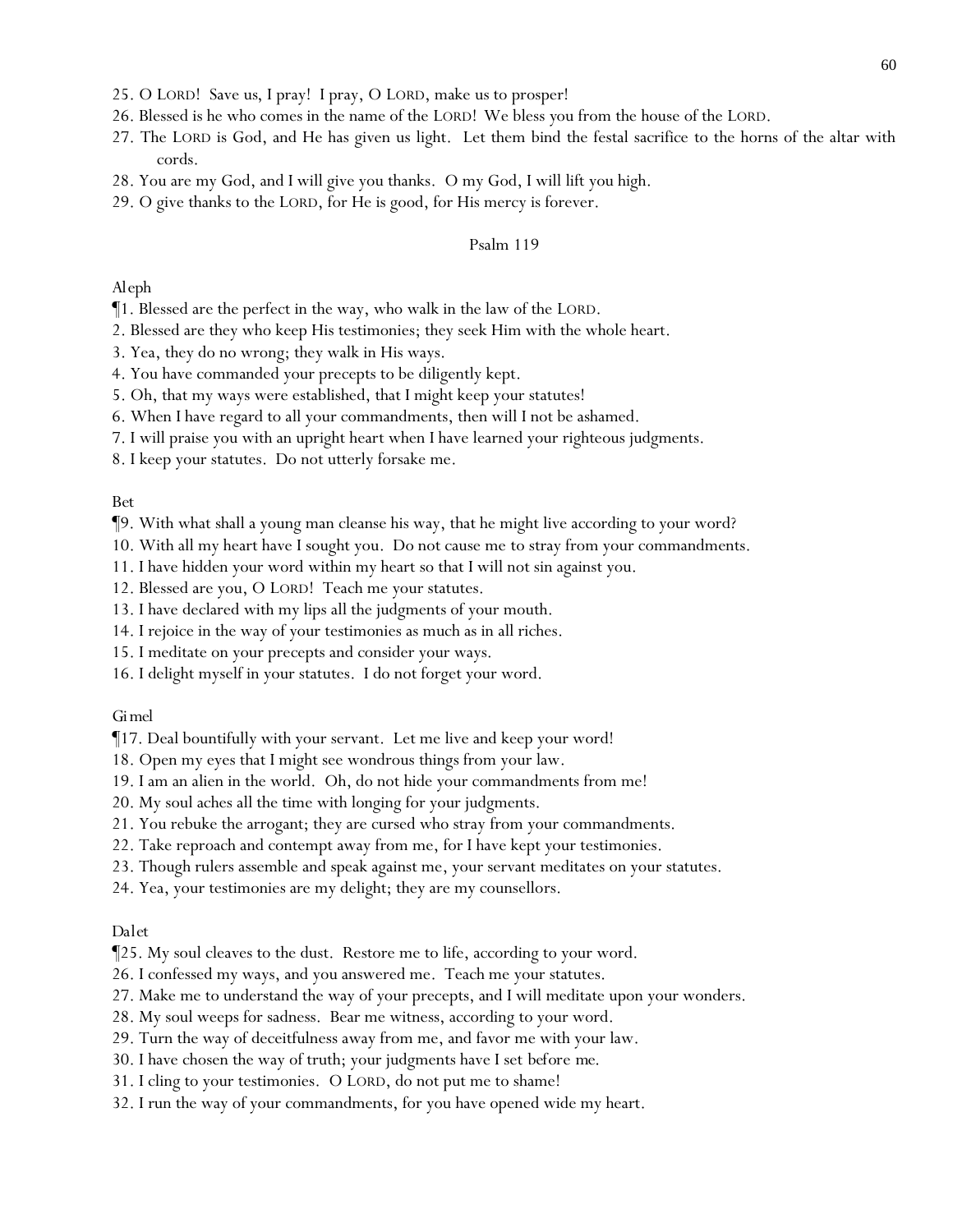- ¶33. Teach me, O LORD, the way of your statutes, and I will keep it to the end.
- 34. Give me understanding, that I might keep your law, and I will observe it with my whole heart.
- 35. Lead me in the pathway of your commandments, for I delight in it.
- 36. Incline my heart to your testimonies, and not to unjust gain.
- 37. Turn my eyes away from beholding vanity. Make me alive in your ways.
- 38. Confirm your word to your servant, who is devoted to your fear.
- 39. Take away my reproach, which I dread, for your judgments are good.
- 40. Behold, I have longed for your precepts! Make me alive in your righteousness!

# *Wa w*

- ¶41. Let your mercies come to me, O LORD, *even* your salvation, according to your word.
- 42. Then will I answer the talk of him who reproaches me, for I trust in your word.
- 43. Do not remove the word of truth altogether out of my mouth, for I wait for your judgments.
- 44. So will I keep your law always, forever and ever,
- 45. and live in liberty, for I have sought your precepts,
- 46. and declare your testimonies before kings and not be ashamed,
- 47. and greatly delight in your commandments, which I love,
- 48. and lift up my hands to your commandments, which I love, and meditate on your statutes.

# *Zayin*

¶49. Remember the word to your servant, upon which you have made me hope.

- 50. This is my comfort in my distress, for your word has given me life.
- 51. The proud derided me greatly, *but* I did not turn aside from your law.
- 52. I remembered your judgments from old, O LORD, and comforted myself.
- 53. Hot indignation took hold of me when the wicked forsook your law.
- 54. Your statutes have been my songs in the house of my pilgrimage.
- 55. I remembered your name in the night, O LORD, and I gave heed to your law.
- 56. This was my *lot* because I kept your precepts.

#### *Heth*

¶57. My portion is the LORD; I said that I will heed your words.

- 58. With all my heart have I sought your face. Be merciful to me, according to your word.
- 59. I considered my ways, and I turned my feet toward your testimonies.
- 60. I made haste; I did not hesitate to keep your commandments.
- 61. Cords of the wicked wrapped around me, but I did not forget your law.
- 62. In the middle of the night, I rise to praise you for your righteous judgments.
- 63. I am a friend to all who fear you, those who keep your precepts.
- 64. Your lovingkindness, O LORD, has filled the earth. Oh, teach me your statutes!

#### *Teth*

- ¶65. You have dealt well with your servant, O LORD, according to your word.
- 66. Teach me goodness, discernment, and knowledge, for I have trusted in your commandments.
- 67. Before I was afflicted, I was going astray, but now, I give heed to your word.
- 68. You are good, and you do good. Teach me your statutes.
- 69. The proud smeared me with a lie, but I keep your precepts with all my heart.
- 70. Their heart has become gross, like fat, but I delight in your law.
- 71. It is good for me that I have been afflicted, that I might learn your statutes.
- 72. The law of your mouth is better to me than thousands of gold and silver.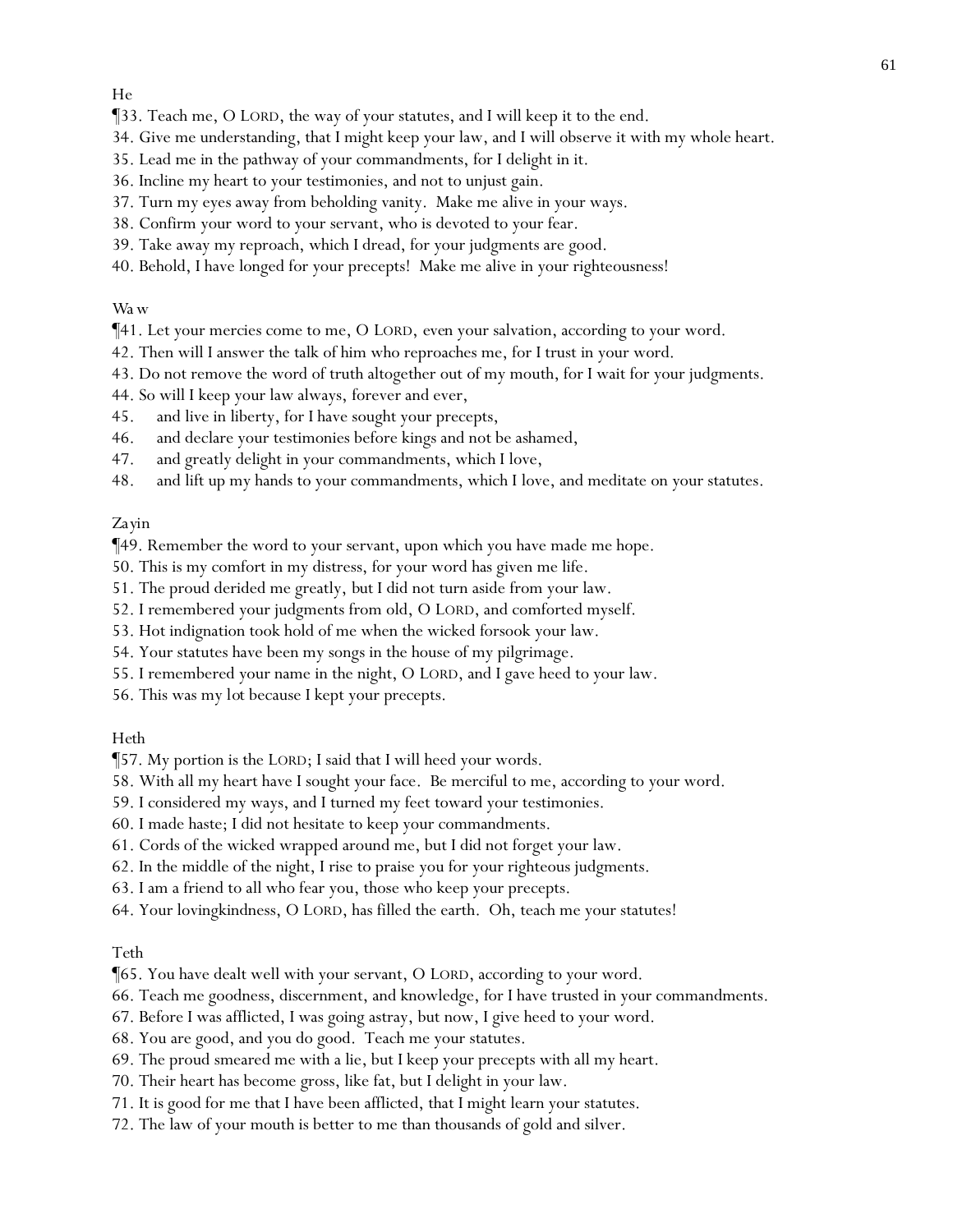# *Yod*

- ¶73. Your hands created and fashioned me. Give me understanding, that I might learn your commandments.
- 74. Those who fear you will see me and be glad, for I have waited for your word.
- 75. I know, O LORD, that your judgments are right and that in faithfulness, you have afflicted me.
- 76. Let your lovingkindness be there to comfort me, according to your word to your servant.
- 77. Let your comforts come to me, that I might live, for your law is my great delight.
- 78. Let the proud be put to shame, for they have deceitfully subverted me, but I meditate on your precepts.
- 79. Let those who fear you turn to me, and they will know your testimonies.
- 80. Let my heart be perfect in your statutes, so that I will not be put to shame.

#### *Kaph*

- ¶81. My soul longs for your salvation. I wait for your word.
- 82. My eyes fail for your word, saying, "When will you comfort me?"
- 83. Though I am become like a wineskin in smoke, I have not forgotten your statutes.
- 84. How many are the days of your servant? When will you execute judgment against my persecutors?
- 85. The proud have dug pits for me, which is not according to your law.
- 86. All your commandments are sure. They have persecuted me wrongfully. Oh, help me!
- 87. They almost made an end of me on earth, but I did not forsake your precepts.
- 88. According to your lovingkindness, give me life, and I will keep the testimonies of your mouth.

### *La med*

¶89. Forever, O LORD, your word stands firm in heaven.

- 90. Your faithfulness endures to all generations; you established the earth, and it stands fast.
- 91. They have continued to this day because of your judgments, for all are your servants.
- 92. Had not your law been my delight, I would have perished in my affliction.
- 93. I never forget your precepts, for by them, you have given me life.
- 94. I am yours! Save me! For I have sought your precepts.
- 95. The wicked lie in wait for me, to destroy me, *but* I contemplate your testimonies.
- 96. I have seen an end to all perfection. Your commandment is very broad.

#### *Mem*

¶97. How I love your law! It is my meditation all the day.

- 98. Your commandment makes me wiser than my enemies. It is mine forever!
- 99. I have more understanding than all my teachers, for your testimonies are my meditation.
- 100. I have more understanding than the elders, for I have kept your statutes.
- 101. I have withheld my feet from every evil way so that I might keep your word.
- 102. I do not turn away from your judgments, for you have taught me.
- 103. How sweet to my taste is your word, s*weeter* than honey to my mouth!
- 104. Through your precepts, I get understanding; therefore, I hate every false way.

#### *Nun*

¶105. Your word is a lamp to my foot, a light to my path.

- 106. I took an oath, and I have performed it, to keep your righteous judgments.
- 107. I am sorely afflicted. O LORD, let me live, according to your word!
- 108. O LORD, accept, I pray, the freewill offerings of my mouth, and teach me your judgments.
- 109. My life is continually in my hand, yet I do not forget your law.
- 110. The wicked have laid a snare for me, yet I do not stray from your precepts.
- 111. I have taken your testimonies as my eternal heritage, for they are the joy of my heart.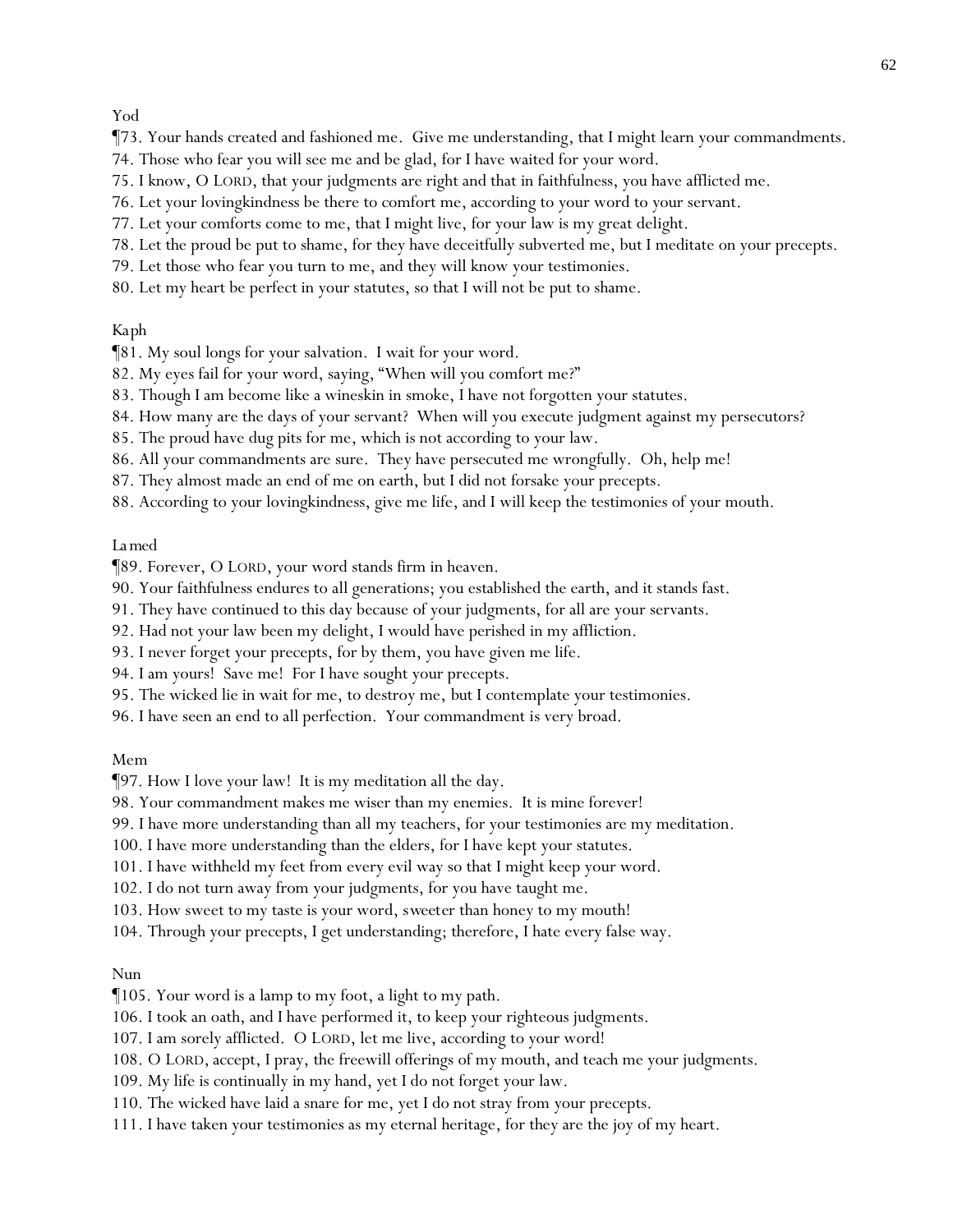112. I have inclined my heart to do your statutes forever, *even* to the end.

#### *Samek*

¶113. I hate divisions. But I love your law.

- 114. You are my hiding place and my shield; I wait for your word.
- 115. Depart from me, *y*ou evildoers, that I may keep the commandments of my God.
- 116. Uphold me, according to your word, that I might live. O let me not be disappointed in my hope!
- 117. Hold me up, and I will be saved and will always regard your statutes.
- 118. You spurn all who go astray from your statutes; truly, their treachery is in vain.
- 119. You will discard the dross, all the wicked of earth; therefore, I love your testimonies.
- 120. My flesh bristles up in fear of you; I am afraid of your judgments.

*Ayin*

¶121. I have done justice and righteousness. Do not leave me to my oppressors.

- 122. Be surety for your servant for good. Do not let the proud oppress me.
- 123. My eyes fail with watching for your salvation and for your righteous word.
- 124. Deal with your servant according to your lovingkindness, and teach me your statutes.
- 125. I am your servant. Give me understanding, that I might know your testimonies.
- 126. It is time for the LORD to work. They have made your law of no effect.
- 127. Nevertheless, I love your commandments more than refined gold.
- 128. Therefore, I esteem all your precepts concerning all things to be right. I hate every false way.

*Pe*

¶129. Your testimonies are wondrous; therefore, my soul keeps them.

130. The entrance of your words gives light, making wise the simple.

- 131. I opened my mouth and panted because I longed for your commandments.
- 132. Turn to me and show me favor, as is right for those who love your name.
- 133. Establish my footsteps with your word, and let no iniquity have dominion over me.
- 134. Redeem me from the oppression of man, that I might keep your precepts.
- 135. Make your face to shine upon your servant, and teach me your statutes.
- 136. Rivers of water run down my eyes because they do not keep your law.

*Tsade*

¶137. You are righteous, O LORD, and your judgments are right.

- 138. You commanded your testimonies in righteousness and in perfect faithfulness.
- 139. My zeal has consumed me because my adversaries have forgotten your word.
- 140. Your word is very pure, and your servant loves it.
- 141. I am insignificant and despised, *but* I do not forget your precepts.
- 142. Your righteousness is an eternal righteousness, and your law is truth.
- 143. Trouble and distress have found me, *yet* your commandments are my great delight.
- 144. The righteousness of your testimonies is eternal. Give me understanding, that I might live.

#### *Koph*

- ¶145. I cried out with my whole heart. Answer me, O LORD! I will keep your statutes.
- 146. I have called upon you. Save me, and I will keep your testimonies.
- 147. Even before dawn, I cry out for help. I wait upon your word.
- 148. My eyes anticipate the night-watches, that I might meditate on your word.
- 149. In your lovingkindness, hear my voice, O LORD, and in your justice, give me life.
- 150. They who pursue wickedness have drawn near; they are far from your law.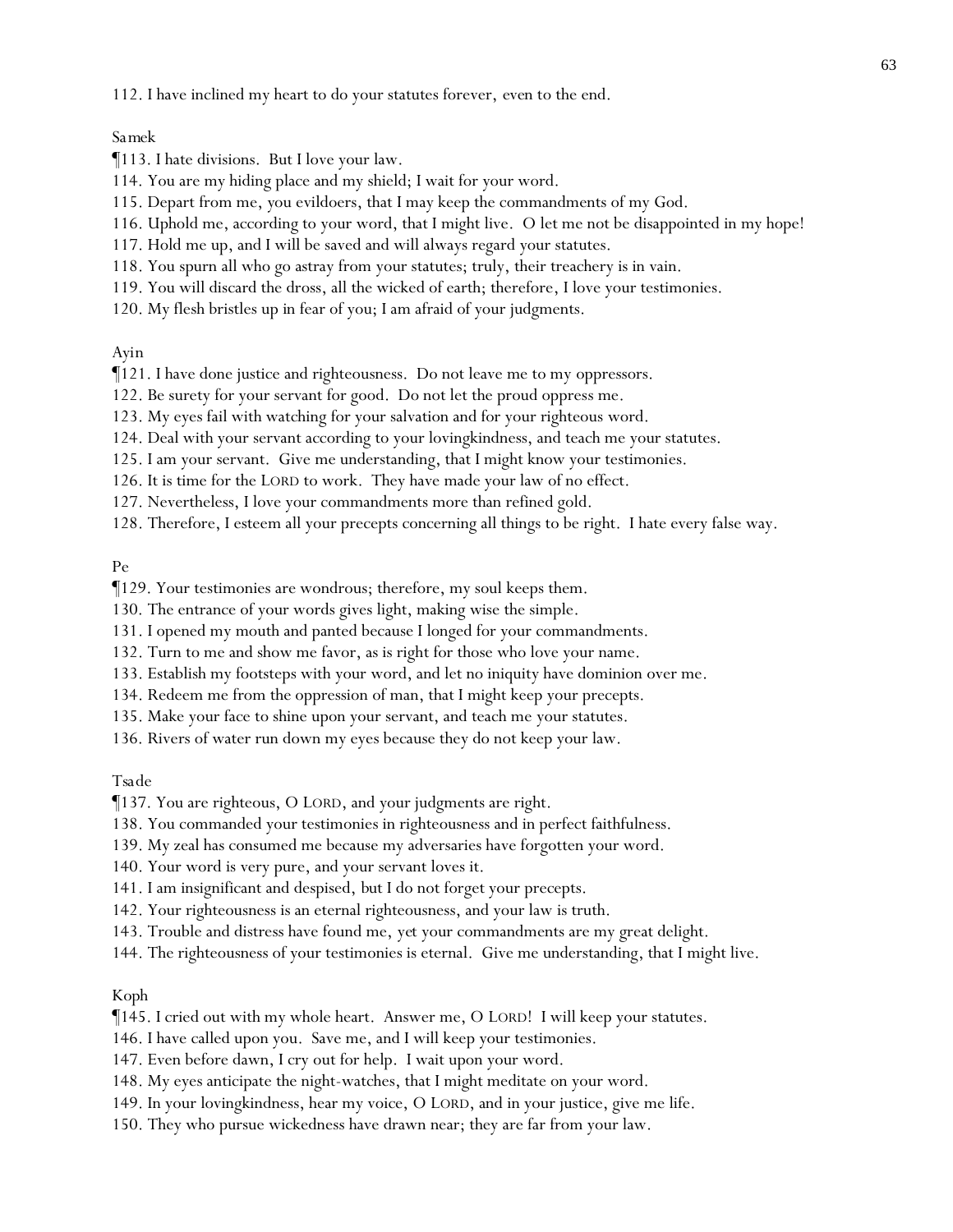- 151. You are near, O LORD, and all your commandments are truth.
- 152. Of old have I known from your testimonies that you established them forever.

#### *Resh*

- ¶153. See my affliction and deliver me, for I do not forget your law.
- 154. Plead my cause and redeem me. According to your word, give me life.
- 155. Salvation is far from the wicked, for they do not seek your statutes.
- 156. Your compassions are many, O LORD. According to your judgments, give me life.
- 157. My persecutors and adversaries are many, *yet* I have not strayed from your testimonies.
- 158. I saw treacherous men, and I was disgusted because they do not keep your word.
- 159. Consider how I love your precepts, O LORD. According to your lovingkindness, give me life.
- 160. The sum of your word is truth, and every judgment of yours is eternally righteous.

*Shin*

- ¶161. Princes persecute me without cause, but my heart is in awe of your word.
- 162. I rejoice at your word like one who comes upon great spoil.
- 163. I hate and abhor a lie. Your law do I love.
- 164. Seven times a day do I praise you for your righteous judgments.
- 165. Great peace have they who love your law; yea, nothing can offend them.
- 166. I have waited for your salvation, O LORD, and I have done your commandments.
- 167. My soul has kept your testimonies, and I love them deeply.
- 168. I keep your precepts and your testimonies, for all my ways are before you.

*Tau*

¶169. O LORD, let my cry come before you! Give me understanding, according to your word.

- 170. Let my supplication come before you. Deliver me, according to your word!
- 171. My lips pour forth praise because you teach me your statutes.
- 172. My tongue testifies of your word, for all your commandments are righteous.
- 173. Your hand is ready to help me because I have chosen your precepts.
- 174. I long for your salvation, O LORD, and your law is my great delight.
- 175. My soul lives to praise you, and your judgments sustain me.
- 176. I have gone astray like a lost sheep. Seek out your servant, for I do not forget your commandments.

#### Psalm 120

#### *A song for the ascents.*

- ¶1. In my distress, I cried out to the LORD, and He answered me.
- 2. O LORD, deliver my soul from lying lips and from the deceitful tongue!
- 3. What shall be given you, or what more shall be done for you, O deceitful tongue?
- 4. Arrows of a mighty man, sharpened with glowing coals of junipers.<sup>23</sup>
- 5. Woe to me, that I live as a stranger in Meshech, that I dwell among the tents of Kedar!
- 6. My soul has long had its dwelling with him who hates peace.
- 7. I am for peace, and yet, when I speak, they are for war.

# Psalm 121 *A song for the ascents.*

<sup>23</sup> Hebrew uncertain.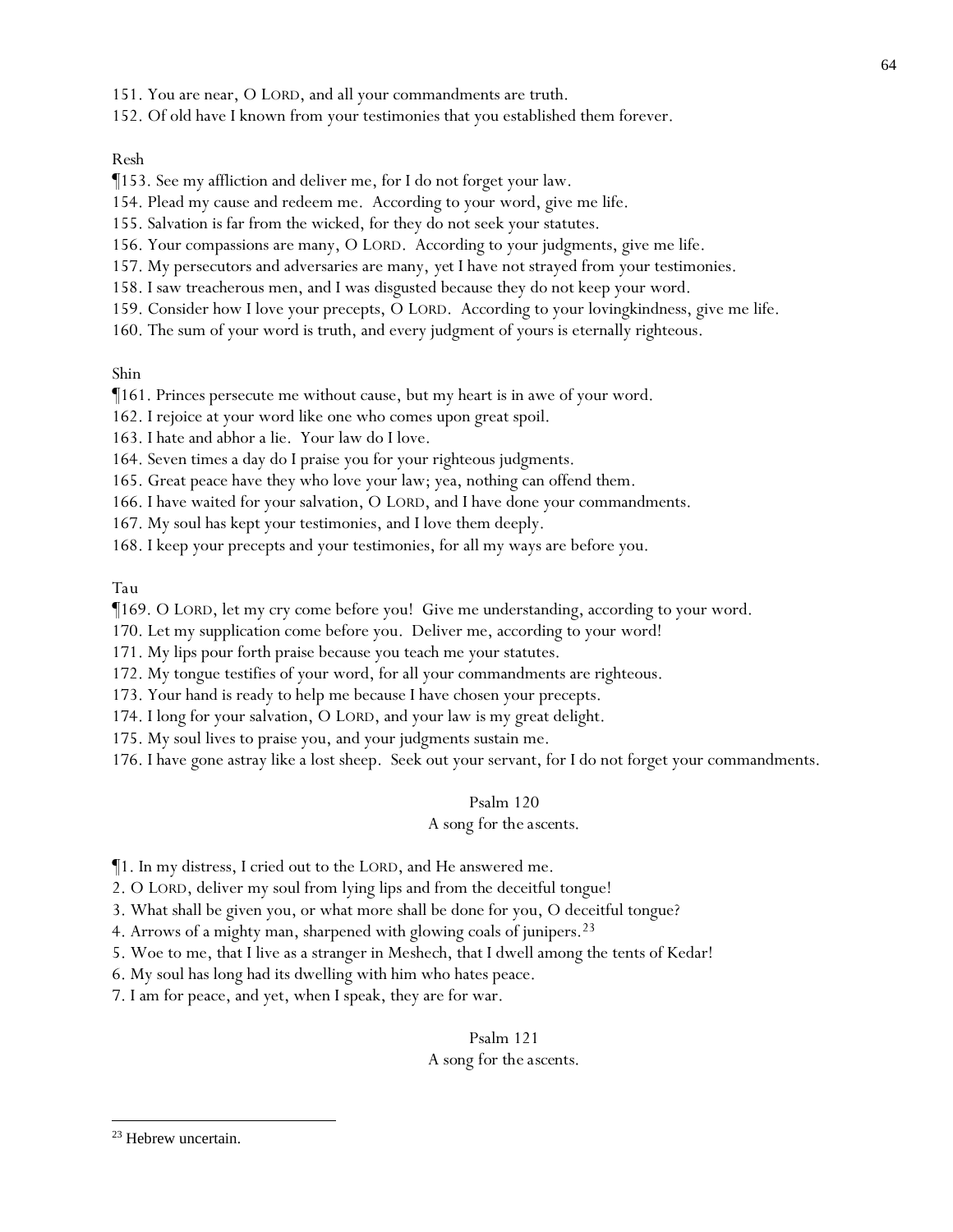- 2. My help comes from the LORD, who made heaven and earth.
- 3. He will not allow your foot to slip; He who keeps you does not sleep.
- 4. Behold, He who keeps Israel neither sleeps nor slumbers.
- 5. The LORD is your keeper. O LORD, your shadow is at your right hand!
- 6. The sun will not come down on you by day, nor moon by night.
- 7. The LORD will keep you from all evil; He will keep your soul.
- 8. The LORD will watch over your going out and your coming in, from this time forth and for evermore.

#### *A song for the ascents.*

### *By David.*

¶1. I was glad when they said to me, "Let's go to the house of the LORD!"

- 2. Our feet are standing within your gates, O Jerusalem –
- 3. Jerusalem which is built as a city tightly joined together,
- 4. to which the tribes ascend, the tribes of J'ah, to Israel's testimony, to give thanks to the name of the LORD,
- 5. for there sit the thrones of judgment, the thrones of the house of David.
- 6. Pray for the peace of Jerusalem! They will find rest who love you.
- 7. Peace is within your fortress, and quietness is within your palaces.

8. For the sake of my brothers and my friends, I will now say, "Peace be to you!"

9. For the sake of the house of the LORD our God, I will seek your good.

#### Psalm 123

### *A song for the ascents.*

¶1. To you who dwells in the heavens do I lift up my eyes.

- 2. Indeed, as the eyes of slaves *look* to the hand of their masters, as the eyes of a maid-servant *look* to the hand of her mistress, so our eyes *look* to the LORD our God until He has mercy upon us.
- 3. Have mercy upon us, O LORD! Have mercy upon us, for we are overwhelmed with contempt.
- 4. Our soul is overwhelmed with the derision of those who are at ease and the contempt of those who are proud.

#### Psalm 124

*A song for the ascents.*

*By David.*

- ¶1. Had it not been the LORD who was for us let Israel now say,
- 2. "Had not the LORD been for us when man came up against us,
- 3. they would have swallowed us up alive when their anger was kindled against us;
- 4. the waters would have swept us away; the river would have gone over our soul;
- 5. the raging waters would have gone over our soul."
- 6. Blessed be Jehovah, who has not given us as prey to their teeth.
- 7. Our soul is like a bird that has escaped from the snare of the fowlers. The snare is shattered, and we are escaped.
- 8. Our help is in the name of the LORD, who made heaven and earth.

#### Psalm 125

#### *A song for the ascents.*

¶1. Those who trust in Jehovah are like Mount Zion. It cannot be shaken; it abides forever.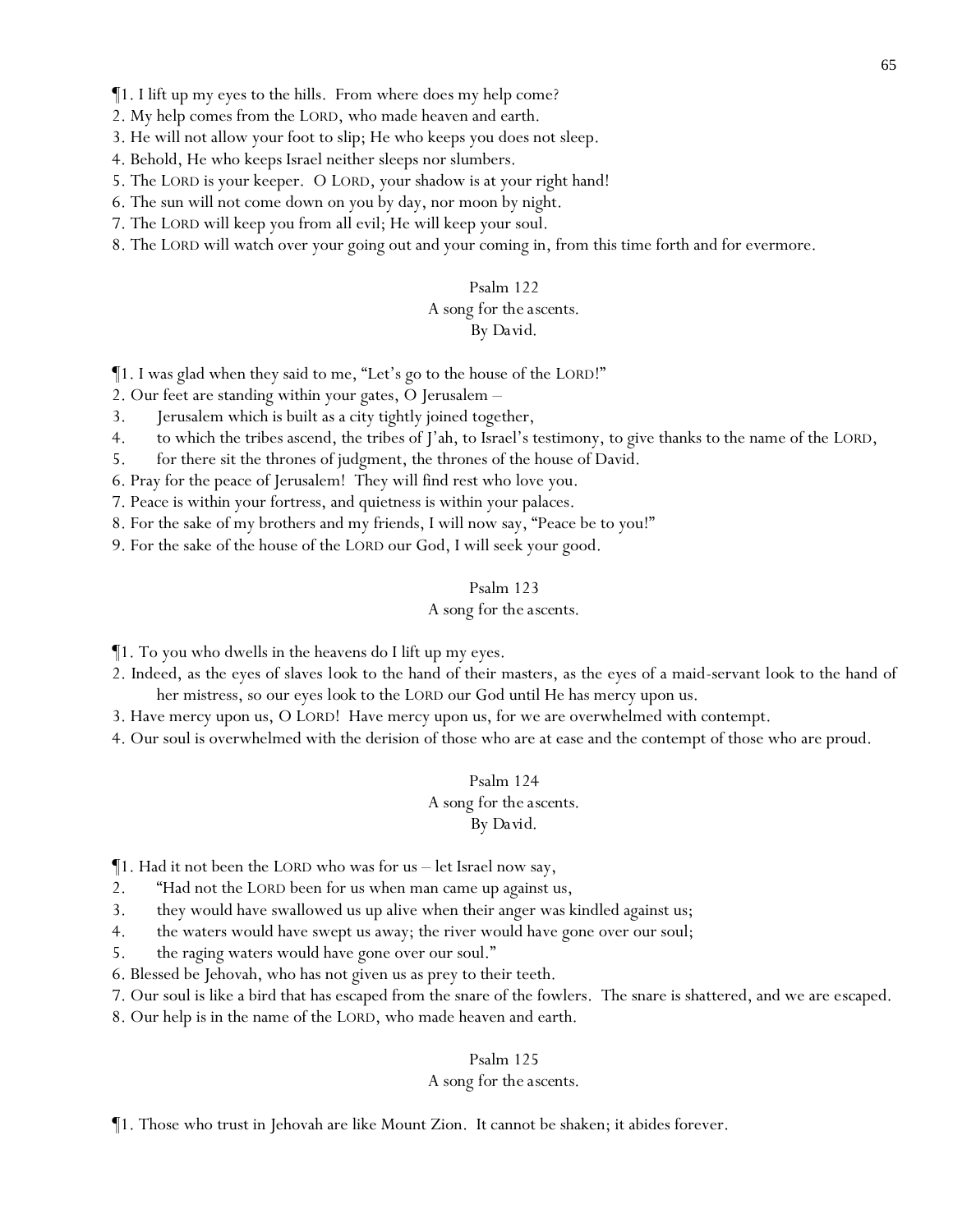- 2. O Jerusalem! The mountains are around her, and Jehovah is around His people from this time forth and for evermore,
- 3. for the scepter of the Wicked One shall not come to rest on the lot of the righteous, lest the righteous put forth their hands to wrongdoing.
- 4. Do good, O LORD, to those who are good, and to those who are upright in their hearts.
- 5. As for those who turn aside to their crooked ways, the LORD will lead them away with workers of iniquity. Peace be upon Israel!

#### *A song for the ascents.*

- ¶1. When the LORD returns the captivity of Zion, we will be like those who dream.
- 2. Then will our mouth be filled with laughter, and our tongue, with shouts of joy. Then, they will say among the Gentiles, "Jehovah has done great things for them!"
- 3. The LORD will have done great things for us! We will rejoice!
- 4. Return, O LORD, our captivity, like streams in the Negev.
- 5. Those who sow in tears shall reap with shouts of joy!
- 6. He who goes out weeping, bearing select seed, will doubtless come in rejoicing, bearing his sheaves.

#### Psalm 127

# *A song for the ascents.*

# *By Solomon.*

- ¶1. If the LORD does not build a house, they labor in vain who build it. If the LORD does not keep a city, the watchman watches in vain.
- 2. It is vain for *y*ou to rise early or to go late to rest, eating the bread of labors, for He gives His beloved sleep.
- 3. Behold, children are a heritage from the LORD, the fruit of the womb, a reward.
- 4. Like arrows in the hand of a mighty man, so are the children of young men.
- 5. Happy is the man whose quiver is full of them. They will not be put to shame when they speak with enemies in the gate.

#### Psalm 128

#### *A song for the ascents.*

- ¶1. Blessed are all they who fear Jehovah, who walk in His ways,
- 2. for you will eat the labor of your hands. You will be very happy, and it will be well with you.
- 3. Your wife will be like a fruit-bearing vine within your house; your children, like olive shoots around your table.
- 4. Behold, thus is the man blessed who fears Jehovah.
- 5. May the LORD bless you from Zion, and may you see prosperity in Jerusalem all the days of your life,
- 6. and may you see your children's children. Peace be upon Israel!

#### Psalm 129

#### *A song for the ascents.*

¶1 Often have they afflicted me from my youth. Let Israel now say,

- 2. "Often have they afflicted me from my youth, yet they have not prevailed against me.
- 3. Plowmen plowed my back; they made their furrows long."
- 4. Jehovah is righteous; He has cut the cords of wicked men.
- 5. All who hate Zion will be put to shame and turned back;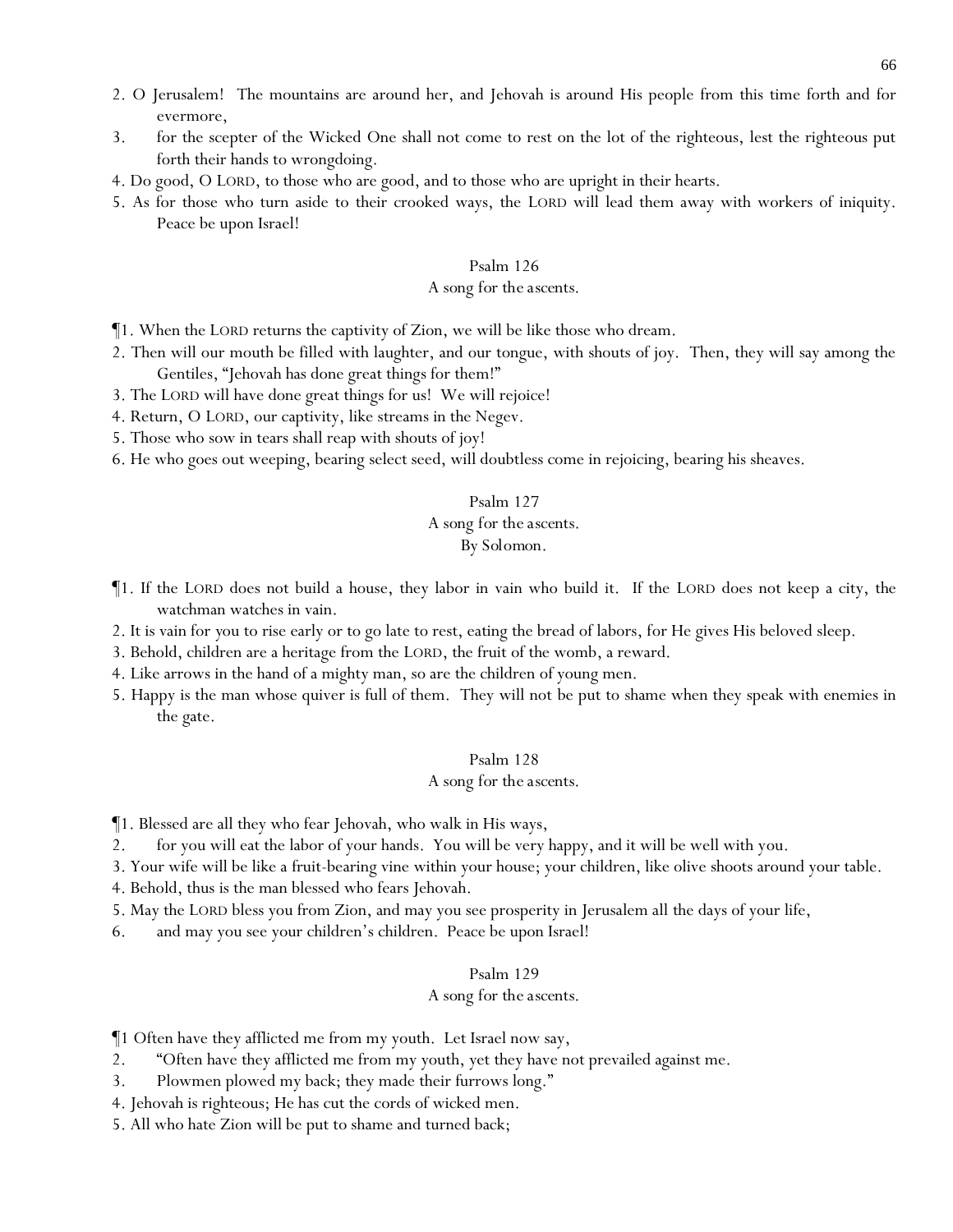6. they will be like the grass on housetops that withers before it is grown,

7. with which the reaper does not fill his hand, nor the binder his bosom.

8. Nor do they who pass by say, "The blessing of the LORD be with *y*ou. We bless *y*ou in the name of the LORD."

#### Psalm 130

#### *A song for the ascents.*

¶1. From the depths, I cried to you, O Jehovah!

- 2. My Lord, hear my voice! Let your ears be attentive to the voice of my supplications!
- 3. O J'ah, my Lord, were you to mark iniquities, who could stand?
- 4. But with you is forgiveness, that you might be feared.
- 5. I waited earnestly for Jehovah; my soul waited, and I hoped for His word.
- 6. My soul *longed* for the Lord more than those who watch for the morning; *yea, more than* those who watch for the morning.
- 7. Wait, O Israel, on the LORD, for with the LORD is lovingkindness, and with Him is a great Ransom,
- 8. and he will ransom Israel from all his iniquities.

#### Psalm 131

# *A song for the ascents.*

#### *By David.*

- ¶1. LORD, my heart is not haughty, nor are my eyes lofty. Neither do I pursue great things, nor things too wondrous for me.
- 2. *May God da mn me<sup>24</sup>* if I have not made my soul calm and quiet, like a child weaned of his mother. My soul is like a weaned child within me.
- 3. Let Israel hope in the LORD from henceforth and for ever.

#### Psalm 132

#### *A song for the ascents.*

¶1. O LORD, remember all of David's afflictions,

- 2. how he swore to the LORD and made a vow to the Mighty One of Jacob,
- 3. "*May God da mn me<sup>25</sup>* if I enter into the shelter of my home, if I go up to the bed of my chamber,
- 4. or if I give sleep to my eyes or slumber to my eyelids
- 5. before I find a place for Jehovah, a dwelling-place for the Mighty One of Jacob."
- 6. Behold! We heard of it in Ephrathah; we found it in the fields of Jaar.
- 7. We will enter into His tabernacles. We will worship at His footstool.
- 8. Go up, O LORD, to your resting-place! You and the ark of your strength.
- 9. Your priests will be clothed with righteousness, and your saints will shout for joy!
- 10. For the sake of David your servant, do not turn away the face of your Messiah!
- 11. Jehovah swore a sure oath to David; He will not repent of it: "Of the fruit of your loins will I set on your throne.
- 12. If your sons keep my covenant and my testimonies that I will teach them, their sons will also sit on your throne forever and ever."
- 13. For Jehovah chose Zion; He desired it as His dwelling-place.

<sup>&</sup>lt;sup>24</sup> Literally, only " – if I have not made my soul calm". The curse intended with this oath is so horrific – calling for one's own death and damnation – that it is not even uttered. Compare footnote for Psalm 89:35.

<sup>&</sup>lt;sup>25</sup> Literally, only " $-$  if I enter into the shelter of my home". The curse intended with this oath is so horrific  $-$  calling for one's own death and damnation – that it is not even uttered. Compare footnote for Psalm 131:2.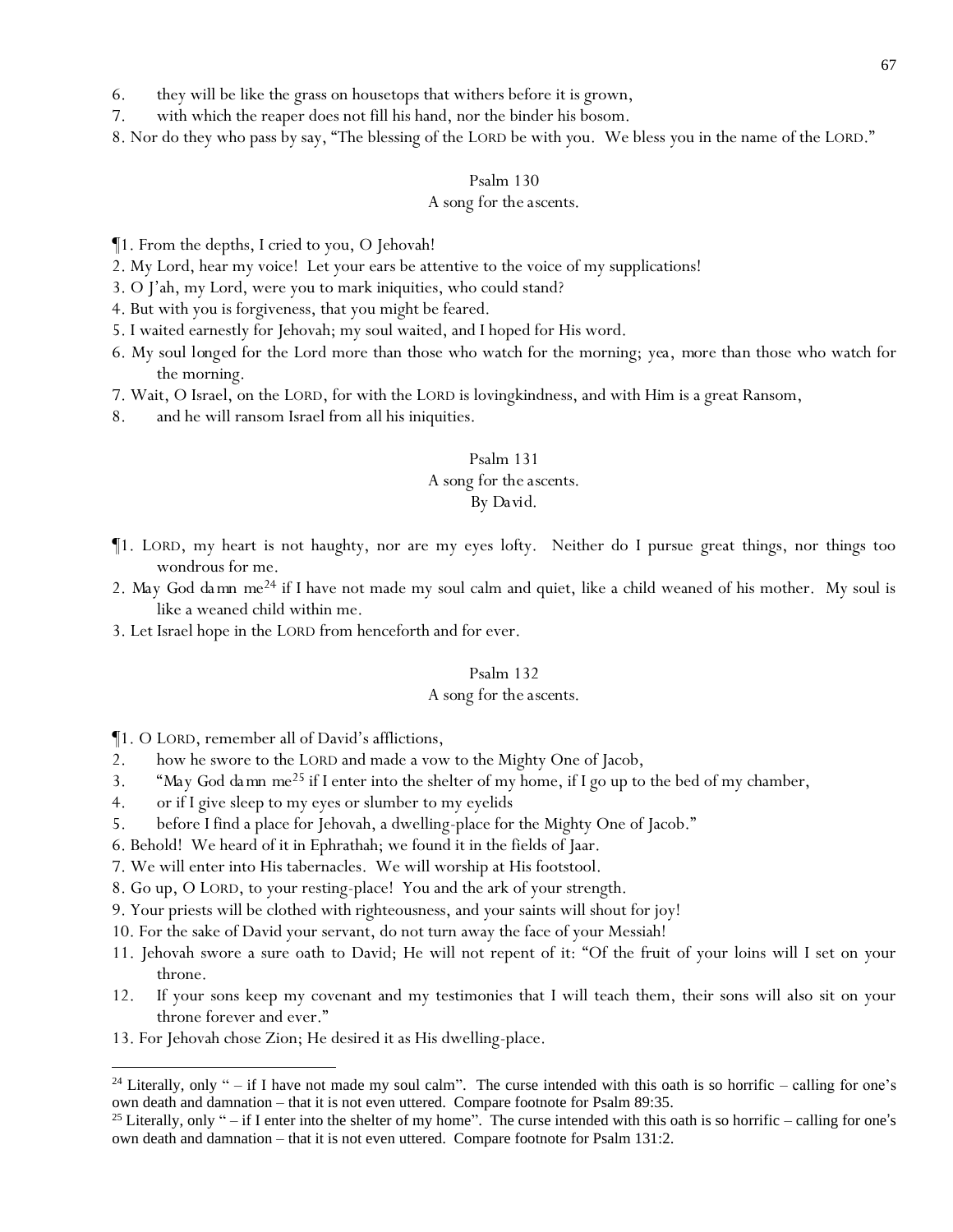- 14. "This is my resting-place forever and ever. Here will I dwell because I wanted it.
- 15. Her provision will I abundantly bless; her needy will I satisfy with bread;
- 16. and her priests will I clothe with salvation; and her saints will cry out with joy.
- 17. There will I cause the Horn of David to sprout up; I have prepared a lamp for my Messiah.
- 18. His enemies will I clothe with shame, but as for him, his crown will glisten."

# Psalm 133 *A song for the ascents.*

# *By David.*

- ¶1. Behold, how good and how pleasant it is for brothers to dwell together in unity.
- 2. It is like the precious oil upon the head, running down upon the beard, even Aaron's beard, which ran down upon the hem of his garments.
- 3. It is like the dew of Hermon, that comes down upon the mountains of Zion, for there the LORD commanded the blessing: life for evermore.

#### Psalm 134

#### *A song for the ascents.*

¶1. Behold! Bless the LORD, all *y*ou servants of the LORD who stand in the house of the LORD by night!

2. Lift up *y*our hands in the holy place and bless Jehovah!

3. May Jehovah, Maker of heaven and earth, bless you from Zion!

# Psalm 135

¶1. Praise J'ah! Praise the name of the LORD! Give praise, O servants of the LORD

2. who stand in the house of the LORD, in the courts of the house of our God!

3. Praise J 'ah! For Jehovah is good! Sing to His name, for it is pleasant!

4. For J'ah has chosen Jacob for Himself, and Israel as His treasured possession.

5. For I know that Jehovah is great and that our Lord is above all gods.

6. All that the LORD pleased, He did in heaven, and on earth, in the seas, and all deep places.

- 7. He causes vapors to rise from the end of the earth, and makes lightnings for the rain, and sends the wind out from His storehouses.
- 8. It is He who struck the firstborn of Egypt, both man and beast.
- 9. He sent signs and wonders in your midst, O Egypt, against Pharaoh and against all his servants.

10. It is He who struck down many nations and slew mighty kings –

- 11. Sihon, king of the Amorites, and Og, king of Bashan, and all the kings of Canaan,
- 12. and gave their land as a heritage, a heritage for His people Israel.

13. Your name, O LORD, is forever. Your memorial, O LORD, is from generation to generation.

14. For the LORD will judge His people, and He will have compassion on His servants.

- 15. Idols of the nations are silver and gold, the work of man's hands.
- 16. They have mouths, but they do not speak; they have eyes, but they do not see;
- 17. they have ears, but they do not hear; and there is no breath in their mouth.
- 18. Those who make them are like them, and all who trust in them.
- 19. O house of Israel, bless the LORD! O house of Aaron, bless the LORD!
- 20. O house of Levi, bless the LORD! O GOD-fearers, bless the LORD!
- 21. Blessed be the LORD from Zion, who dwells in Jerusalem! Hallelujah!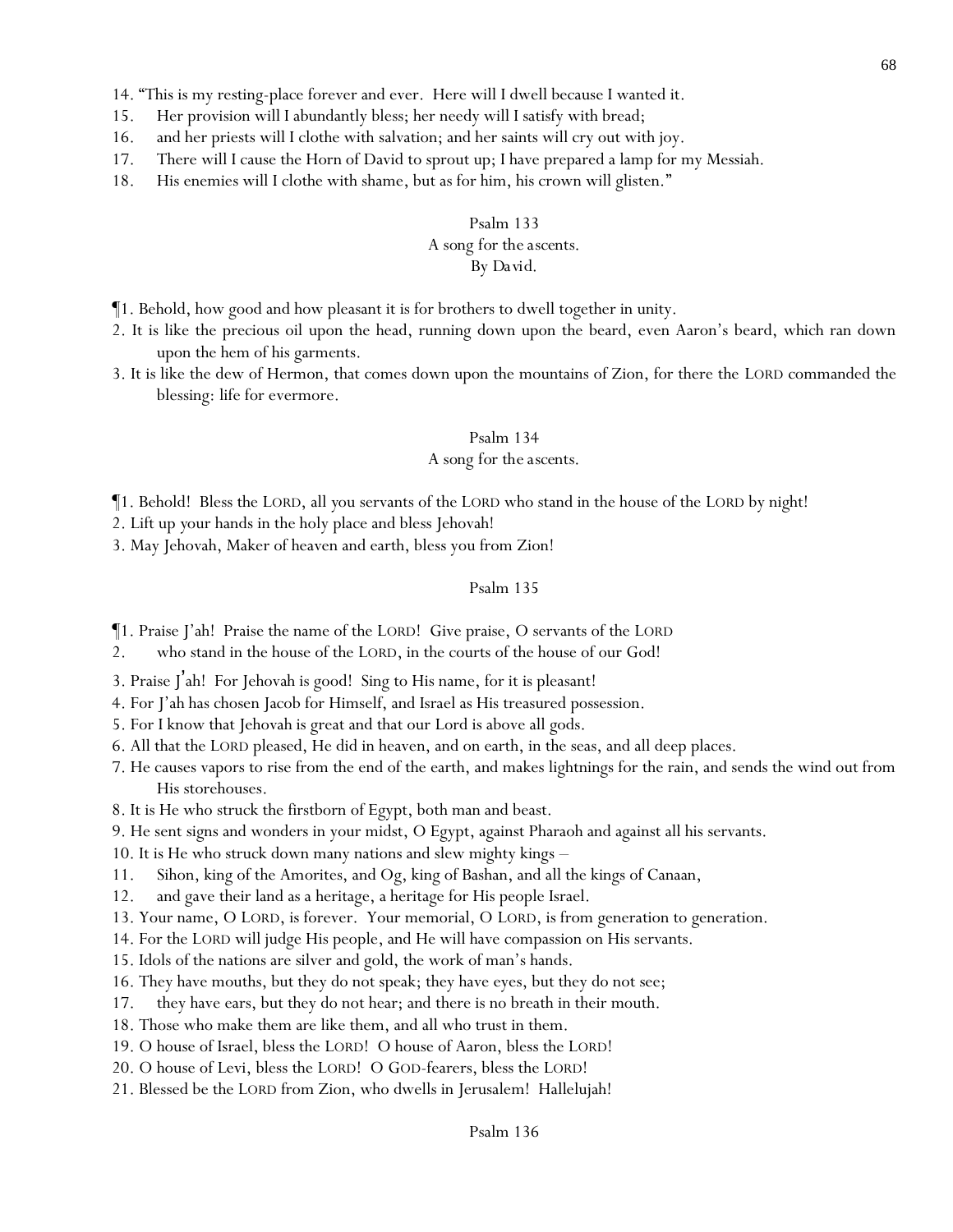¶1. O give thanks to Jehovah, for He is good. For His mercy endures forever!

- 2. Give thanks to the God of gods. For His mercy endures forever!
- 3. Give thanks to the Lord of lords. For His mercy endures forever!
- 4. To Him who alone does great wonders. For His mercy endures forever!
- 5. To Him who by wisdom made the heavens. For His mercy endures forever!
- 6. To Him who spread out the earth over the seas. For His mercy endures forever!
- 7. To Him who made great lights. For His mercy endures forever!
- 8. The sun to rule by day. For His mercy endures forever!

9. The moon and stars to rule by night. For His mercy endures forever!

10. To Him who struck Egypt in their firstborn. For His mercy endures forever!

11. And brought Israel out from their midst. For His mercy endures forever!

12. With a strong hand and an outstretched arm. For His mercy endures forever!

13. To Him who divided the Red Sea. For His mercy endures forever!

14. And led Israel through its midst. For His mercy endures forever!

15. But shook off Pharaoh and his army in the Red Sea. For His mercy endures forever!

- 16. To Him who led His people in the desert. For His mercy endures forever!
- 17. To Him who slew great kings. For His mercy endures forever!
- 18. And killed majestic kings. For His mercy endures forever!

19. Sihon, king of the Amorites. For His mercy endures forever!

20. And Og, king of Bashan. For His mercy endures forever!

21. And gave their land as a heritage. For His mercy endures forever!

22. A heritage for Israel, His servant. For His mercy endures forever!

23. It is He who remembered us in our lowly state. For His mercy endures forever!

24. And snatched us away from our adversaries. For His mercy endures forever!

25.He gives sustenance to all flesh. For His mercy endures forever!

26. O give thanks to the God of heaven! For His mercy endures forever!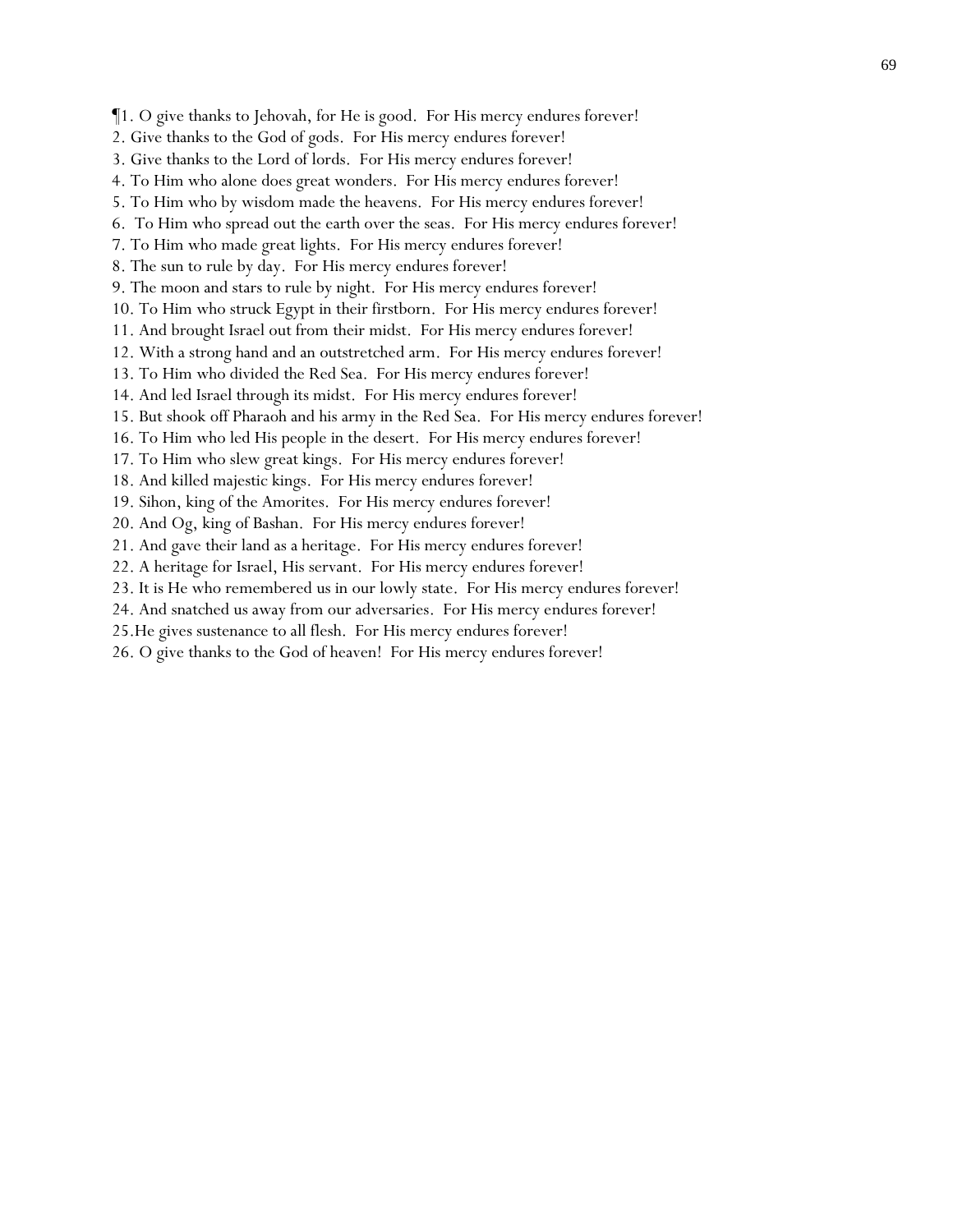¶1. By the rivers of Babylon, there we sat and wept when we remembered Zion.

- 2. We hung our lyres on the willow trees in her midst.
- 3. For it was there that our captors asked us for words of a song, and those who wasted<sup>26</sup> us asked for mirth, saying, "Sing for us one of the songs of Zion!"
- 4. How shall we sing Jehovah's song in a foreign land?
- 5. If I forget you, O Jerusalem, let my right hand forget *how to play*.
- 6. Let my tongue cleave to the roof of my mouth if I do not remember you, if I do not prefer Jerusalem above my greatest joy.
- 7. O Jehovah, remember against the children of Edom the day of Jerusalem, who said, "Raze it! Raze it to her foundation!"
- 8. O daughter of Babylon, which is to be destroyed, blessed will he be who repays you for what you have done to us.
- 9. Blessed will he be who seizes and smashes your little ones to pieces against the rock.

# Psalm 138

#### *By David.*

- $\P$ 1. I will give you thanks with all my heart; before the gods will I sing you praise.
- 2. I will bow toward your holy temple and give thanks to your name for your lovingkindness and your faithfulness, for you have exalted your word above all your fame.
- 3. On the day I cried out, you answered me; you emboldened my soul with strength.
- 4. All the kings of earth will give you thanks, O LORD, once they hear the words of your mouth,
- 5. and they will sing of the ways of Jehovah, for great is the glory of Jehovah.
- 6. Though the LORD is high, He regards the lowly one; but the haughty, He knows from afar.
- 7. Even if I walk in the midst of trouble, you will preserve me. Against the wrath of my enemies, you will stretch out your hand, and your right hand will save me.
- 8. The LORD will perfect that which concerns me. O LORD, your lovingkindness endures forever! You will not abandon the works of your hands.

# Psalm 139

# *For the chief musician.*

#### *A Psalm by David.*

¶1. O LORD, you have searched me and known me.

- 2. You know when I sit and when I rise up. You discern my thought from afar.
- 3. You have sifted out my going and my lying down and are acquainted with all my ways.
- 4. For there is not a word on my tongue, but behold, O LORD, you know it altogether.

5. Behind and before, you have me hemmed in and have placed your hand over me.

- 6. *Such* knowledge is too wonderful for me. It is high; I am incapable of it.
- 7. Where could I go from your Spirit? Or where could I flee from your presence?
- 8. If I ascend to heaven, you are there. Or if I make my bed in Sheol, behold, you are *there*.
- 9. If I take the wings of the morning and dwell in the uttermost part of the sea,
- 10. even there would your hand guide me, and your right hand hold me fast.
- 11. If I say, "Surely, but darkness will harm me," even night would be light around me,"

<sup>&</sup>lt;sup>26</sup> Hebrew uncertain.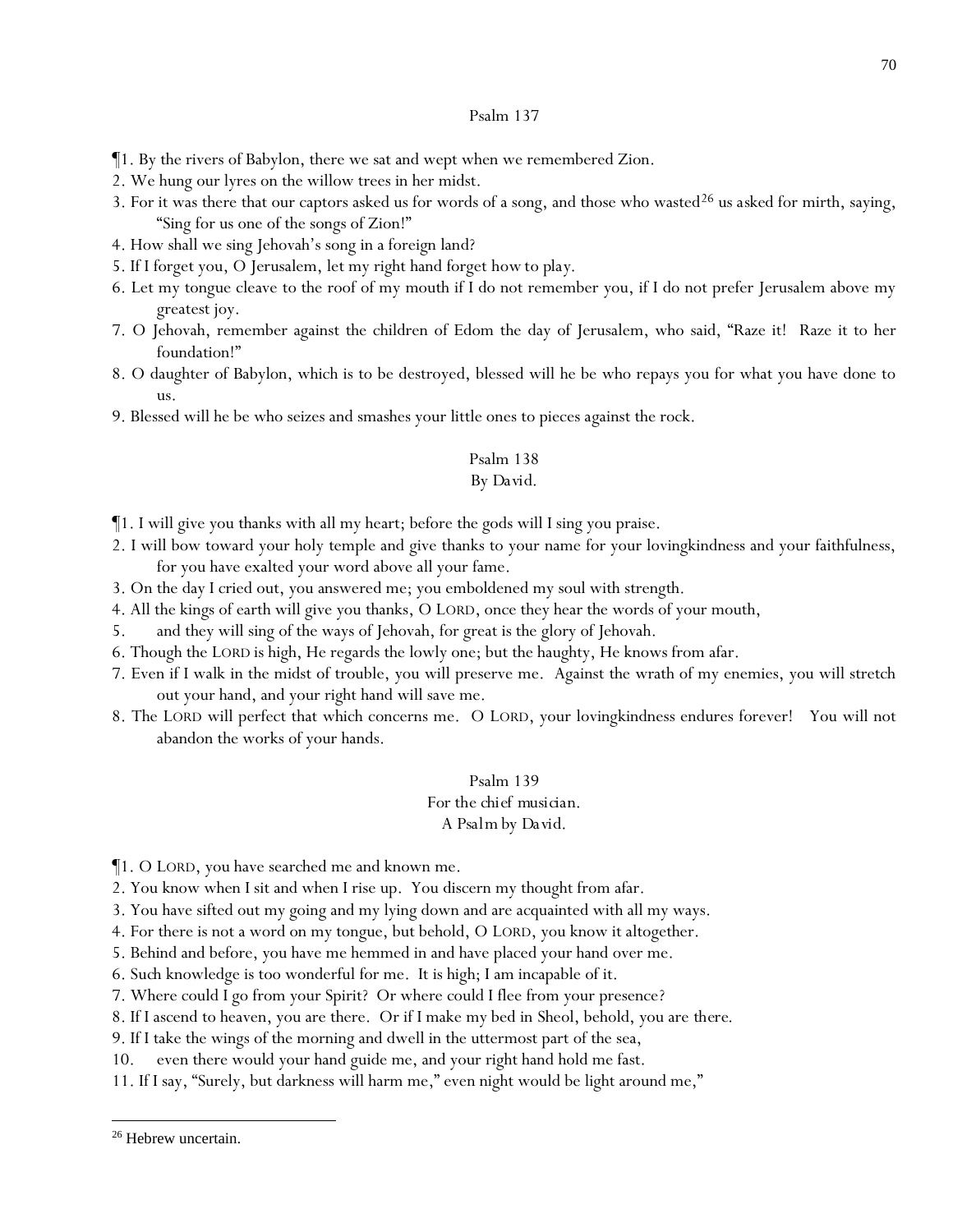- 12. even darkness is not dark to you, but night shines as the day; the darkness is the same as the light.
- 13. For you created my inward parts; you wove me together in my mother's womb.
- 14. I give you thanks, for I am fearfully, wondrously made. Your works are wonderful, and my soul knows *that* very well.
- 15. My frame was not hidden from you when I was created. In secret was I intricately woven in the lowest parts of the earth.
- 16. Your eyes saw my unformed *members*, and on your scroll were they all written, when not one of them was formed.
- 17. How precious to me are your thoughts, O God! How great is the sum of them!
- 18. Were I to count them, they would be more than the sand. When I awake, I am still with you.
- 19. Oh, that you would slay the wicked man, O God, and that bloody men would get away from me,
- 20. who speak of you craftily. Your enemies take *your name* in vain.
- 21. Do I not hate them, O Jehovah, who hate you, and abhor those who rise up against you?
- 22. I hate them with perfect hatred. They are become my enemies.
- 23. Search me, O God, and know my heart. Try me, and know my thoughts,
- 24. and see if there be any hurtful way in me, and lead me in the everlasting way.

# *For the chief musician.*

# *A Psalm by David.*

- ¶1. Deliver me, O LORD, from the evil man; keep me from violent men
- 2. who devise evil things in *their* heart. Every day, they instigate wars.
- 3. They have made their tongue sharp, like a serpent. The poison of an adder is under their lips. Selah.
- 4. Preserve me, O LORD, from the hands of the Wicked One! Keep me from violent men, who have purposed to trip up my feet.
- 5. The proud have hidden a trap for me, and cords; they have spread out a net along the path; they have set snares for me. Selah.
- 6. I said to Jehovah, "You are my God! Give ear, O LORD, to the voice of my supplication!
- 7. O Jehovah my Lord, the strength of my salvation! You covered my head in the day of battle.
- 8. Do not grant, O LORD, the desires of the Wicked One, nor sanction his scheme! They are on high. Selah.
- 9. Let them cover him, the head of those who surround me. Oh, the devilry of his lips!
- 10. Let burning coals fall upon them; cast them into the fire, into deep pits; let them never rise.
- 11. Do not let a man of talk be established in the land; let evil quickly hunt down the violent man."
- 12. I know that the LORD maintains the cause of the poor and justice for the needy.
- 13. Surely, righteous people will give thanks to your name; the upright will dwell in your presence.

#### Psalm 141

#### *A Psalm by David.*

- ¶1. O LORD, I have called on you. Come quickly to me. Give ear to my voice when I call on you.
- 2. Let my prayer be counted as incense before you, and the lifting up of my hands as the evening sacrifice.
- 3. Set a guard over my mouth, O LORD. Keep the door of my lips.
- 4. Do not incline my heart to an evil thing, to practice wicked deeds with men who do iniquity, nor let me dine on their delicacies.
- 5. Let the righteous man strike me; *it will be* a kindness. And let him reprove me; *it will be like* oil on *my* head. My head will not refuse it; yea, my prayer *for them* will continue when their troubles come.
- 6. Their judges were thrown down by the hands of Selah, and then they heard my words, that they are pleasant.
- 7. As when one plows and breaks up the earth, our bones have been scattered at the mouth of Sheol,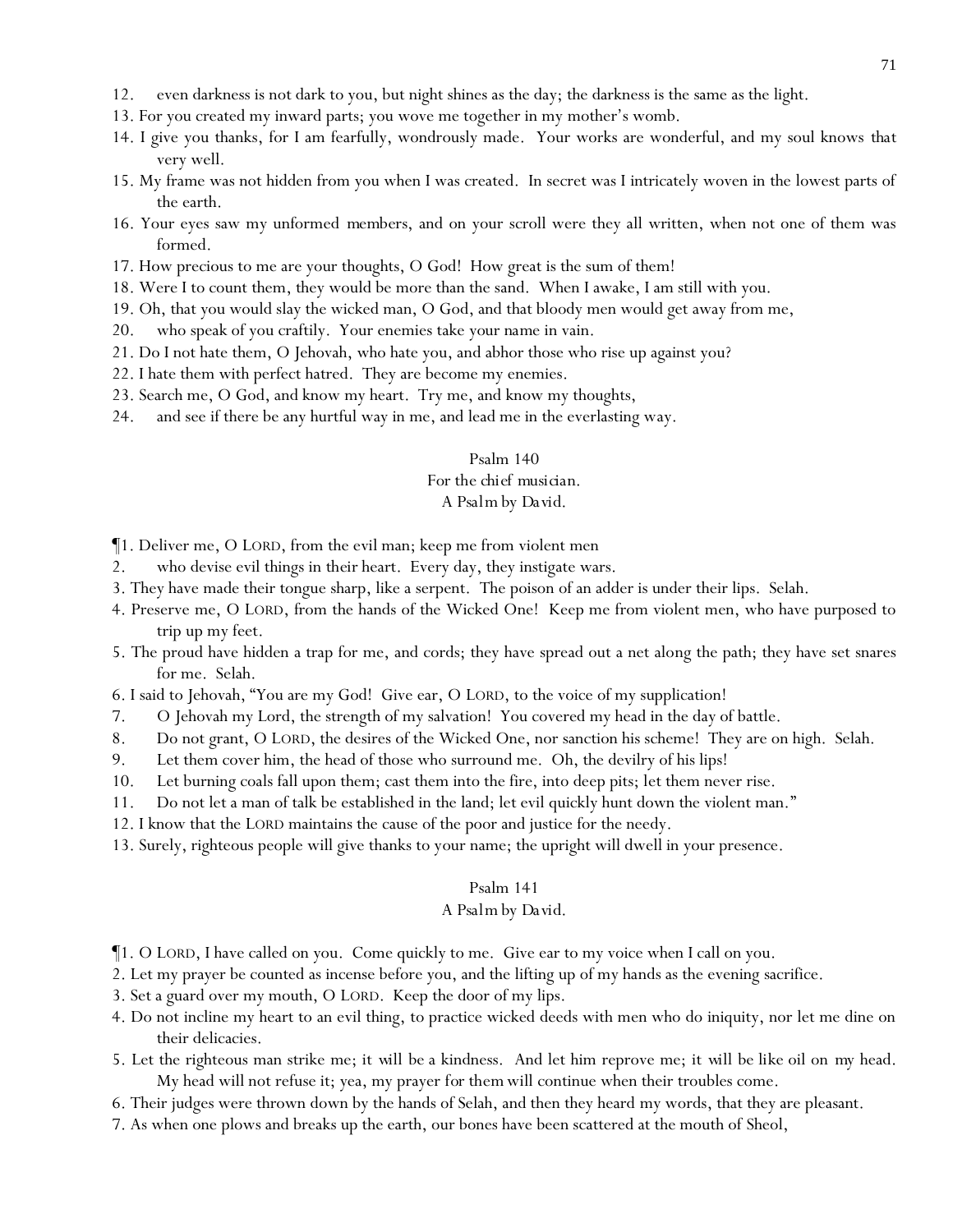8. but my eyes are toward you, Jehovah my Lord. In you do I take refuge. Do not leave my soul destitute.

9. Keep me from the jaws of the trap they have laid for me and from the snares of workers of iniquity.

10. The wicked will fall into their own nets together, *but* I will pass on over.

# Psalm 142 *A wisdom song by David when he was in the cave. A prayer.*

¶1. With my voice, I cry aloud to Jehovah. With my voice, I make supplication to Jehovah.

2. I pour out my complaint before Him; I declare my trouble before Him.

- 3. When my spirit faints within me, you know my way; in the path where I walk, they have laid a trap for me.
- 4. Look on my right, and see; for no one acknowledges me. Refuge is gone from me; no one cares for my soul.
- 5. I cry aloud to you, O LORD! I say, "You are my refuge, my portion in the land of the living.
- 6. Attend to my cry, for I am brought very low. Deliver me from my persecutors, for they are too strong for me.
- 7. Bring my soul out of the dungeon so that I might praise your name!" The righteous will surround me because you will deal bountifully with me.

#### Psalm 143

#### *A Psalm by David.*

¶1. O LORD, hear my prayer! In your faithfulness, give ear to my supplications! Answer me in your righteousness,

- 2. and do not enter into judgment with your servant, for no one alive is righteous before you.
- 3. For the enemy has persecuted my soul; he has crushed my life to the ground; he has made me to dwell in dark places, like those long dead.
- 4. Yea, my spirit in me is fainting away; my heart within me is astonished.
- 5. I remember days of old; I meditate on all your acts; I ponder over the work of your hands.
- 6. I spread out my hands to you; my soul is like thirsty land, *thirsty* for you. Selah.
- 7. Answer me quickly, O LORD! My spirit is spent. Oh, do not hide your face from me, or I will become like those who descend into the pit!
- 8. Make me to hear your lovingkindness in the morning, for I have put my trust in you. Make me to know which way I should go, for I lift up my soul to you.
- 9. Deliver me, O LORD, from my enemies. In you would I hide.
- 10. Teach me to do your will, for you are my God. Let your good Spirit guide me in the land of uprightness.
- 11. For your name's sake, O LORD, let me live. In your righteousness, bring my soul out of distress,
- 12. and in your lovingkindness, annihilate my enemies and slay all the adversaries of my soul, for I am your servant.

#### Psalm 144

#### *By David.*

- ¶1. Blessed be Jehovah, my Rock, who trains my hands for battle and my fingers for war.
- 2. My lovingkindness and my fortress, my stronghold and my deliverer mine! my shield, and I have taken refuge in Him who subdues my people under me.
- 3. O LORD, what is man that you take notice of him? Or the son of man, that you think on him?
- 4. Man is like a breath; his days are like a passing shadow.
- 5. O LORD, bow your heavens and come down. Touch the mountains, so that they smoke.
- 6. Flash forth lightning and scatter them. Send forth your arrows and discomfit them.
- 7. Stretch out your hands from above. Set me free and rescue me out of many waters, out of the hand of foreigners,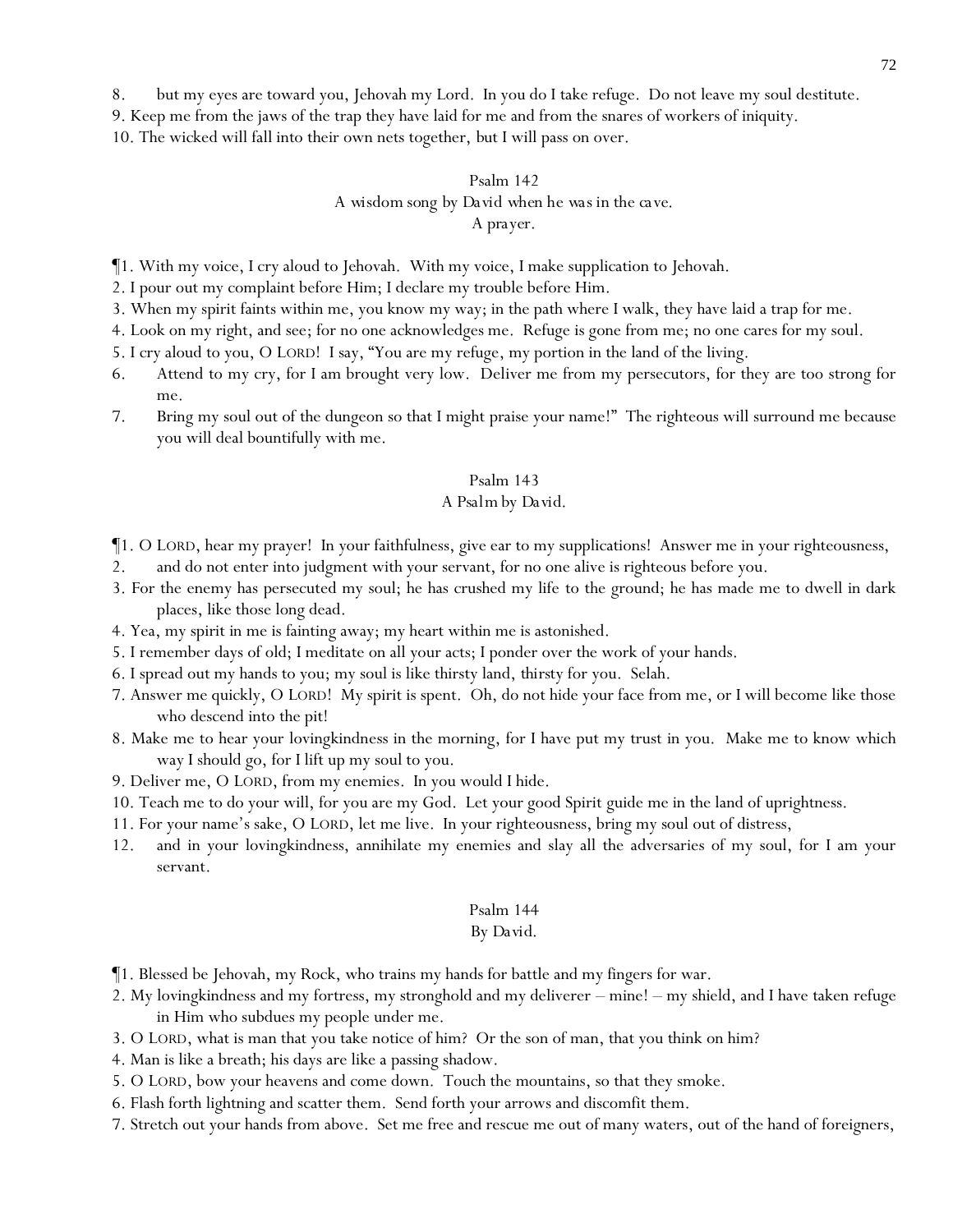- 8. whose mouth speaks vanity, and their right hand is a right hand of deception.
- 9. O God, let me sing a new song to you. With a ten-stringed instrument, let me sing praise to you,
- 10. who gives victory to kings, who rescues His servant David from the hurtful sword.
- 11. Set me free and rescue me out of the hand of foreigners, whose mouth speaks vanity, and their right hand is a right hand of deception,
- 12. that our sons may be like fully grown plants in their youth, our daughters like corners carved for the building of a temple,
- 13. our storehouses will be full, providing all kinds of store, and our flocks will multiply by the thousands in our fields;
- 14. our cattle will be heavy with young, without miscarriage or going astray, and there will be no cry of distress in our streets.
- 15. Happy are the people who are in such a case. Happy are the people whose God is Jehovah.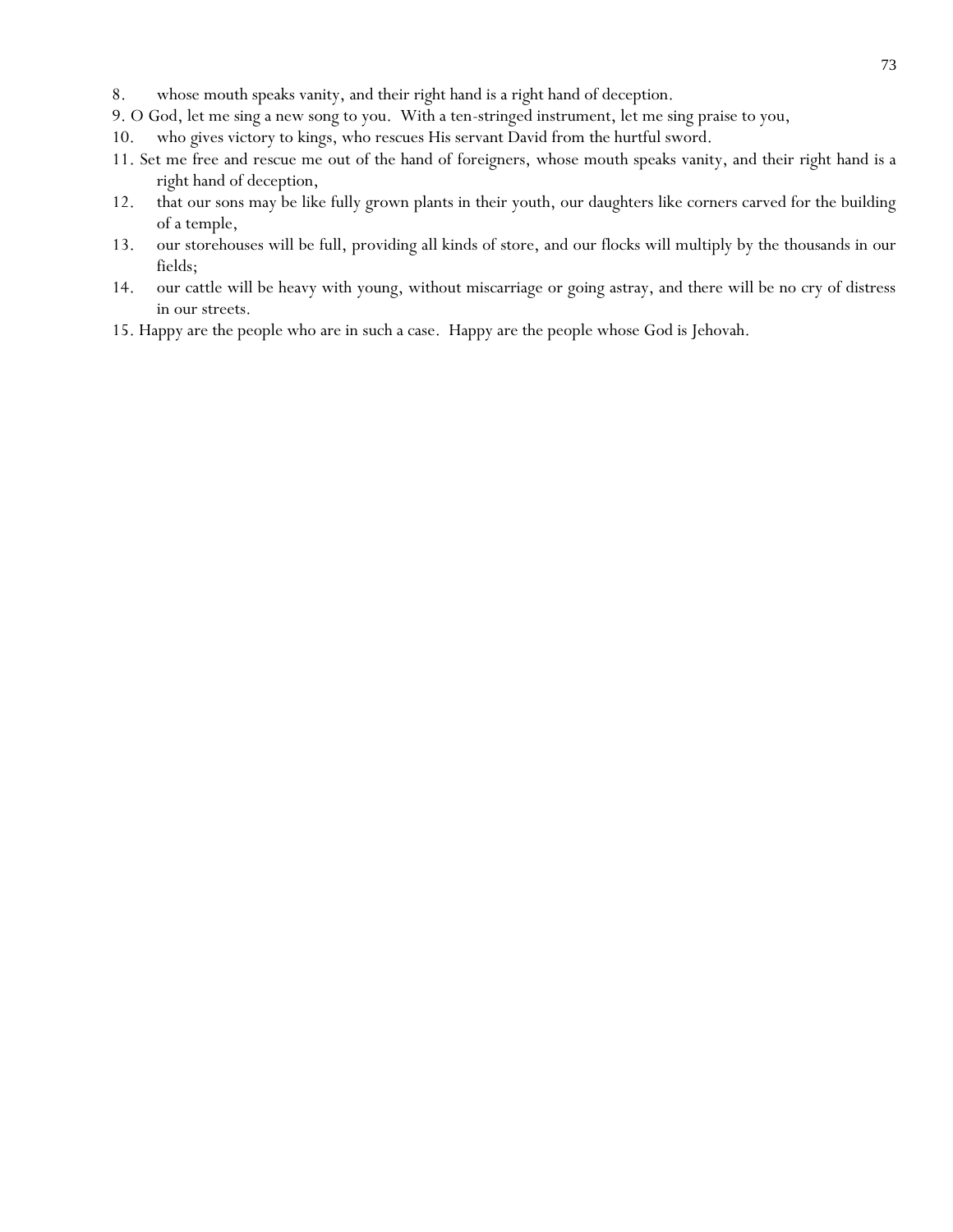# Psalm 145 *A song of praise by David.*

¶1. I will exalt you, my God, the King, and I will bless your name forever and ever.

2. Every day will I bless you, and I will praise your name forever and ever.

- 3. Jehovah is great, and greatly to be praised, and His greatness is unsearchable!
- 4. One generation will praise your works to another, and they will declare your mighty deeds.

5. I will meditate on your splendor, glory, majesty, and your wondrous works.

6. They will speak of the power of your awesome acts, and I will recount your great deeds.

7. They will pour forth the remembrance of your great goodness; they will sing of your righteousness.

8. The LORD is gracious and compassionate, slow to anger, and of great lovingkindness.

9. The LORD is good to all, and His tender mercies are over all His works.

10. All your works praise you, O LORD, and your saints bless you.

11. They speak of the glory of your kingdom and tell of your power,

12. to make known to the sons of men His mighty acts and the glorious splendor of His kingdom.

13. Your kingdom is an eternal kingdom, and your dominion is from generation to generation.

14. The LORD upholds all who fall and lifts up all who are bowed down.

15. The eyes of all look to you, and you give them their food in its time;

16. you open your hand and satisfy the desire of every living thing.

17. The LORD is righteous in all His ways, and merciful in all His doings.

18. The LORD is near to all who call on Him – to all who call on Him in truth.

19. He will fulfill the desire of those who fear Him, and He will hear their cry for help and deliver them.

20. Jehovah watches over all who love Him, but He will utterly destroy all who do evil.

21. My mouth will declare the praise of Jehovah, and all flesh will bless His holy name forever and ever.

## Psalm 146

¶1. Hallelujah! Praise the LORD, O my soul!

2. I will praise the LORD while I have life. I will make music to my God as long as I live.

- 3. Do not put *y*our trust in princes, nor in the son of man; there is no salvation in him.
- 4. When his breath leaves, he returns to the ground. On that day, his thoughts perish.

5. Blessed is he whose help is the God of Jacob, whose hope is in Jehovah his God,

6. Maker of heaven and earth and the sea and all that is in them, who keeps truth forever.

7. The LORD executes justice for the oppressed and gives bread to those who are hungry. He sets prisoners free.

8. The LORD opens *the eyes* of the blind; the LORD raises up those who are bowed down; the LORD loves righteous men;

9. the LORD protects the strangers and relieves the orphan and the widow, but He thwarts the way of wicked men.

10. The LORD will reign forever. Your God, O Zion, *will reign* from generation to generation. Hallelujah!

## Psalm 147

¶1. Praise J'ah, for it is good to sing praise to our God; yea, it is delightful, and praise is comely.

2. The LORD builds up Jerusalem; He gathers the dispersed of Israel.

3. He heals the brokenhearted and binds up their hurts.

4. He numbers the stars, calling them all by name.

5. Great is our Lord, and great is His power. His understanding is infinite.

6. The LORD brings relief to the meek, but He brings the wicked down to the ground.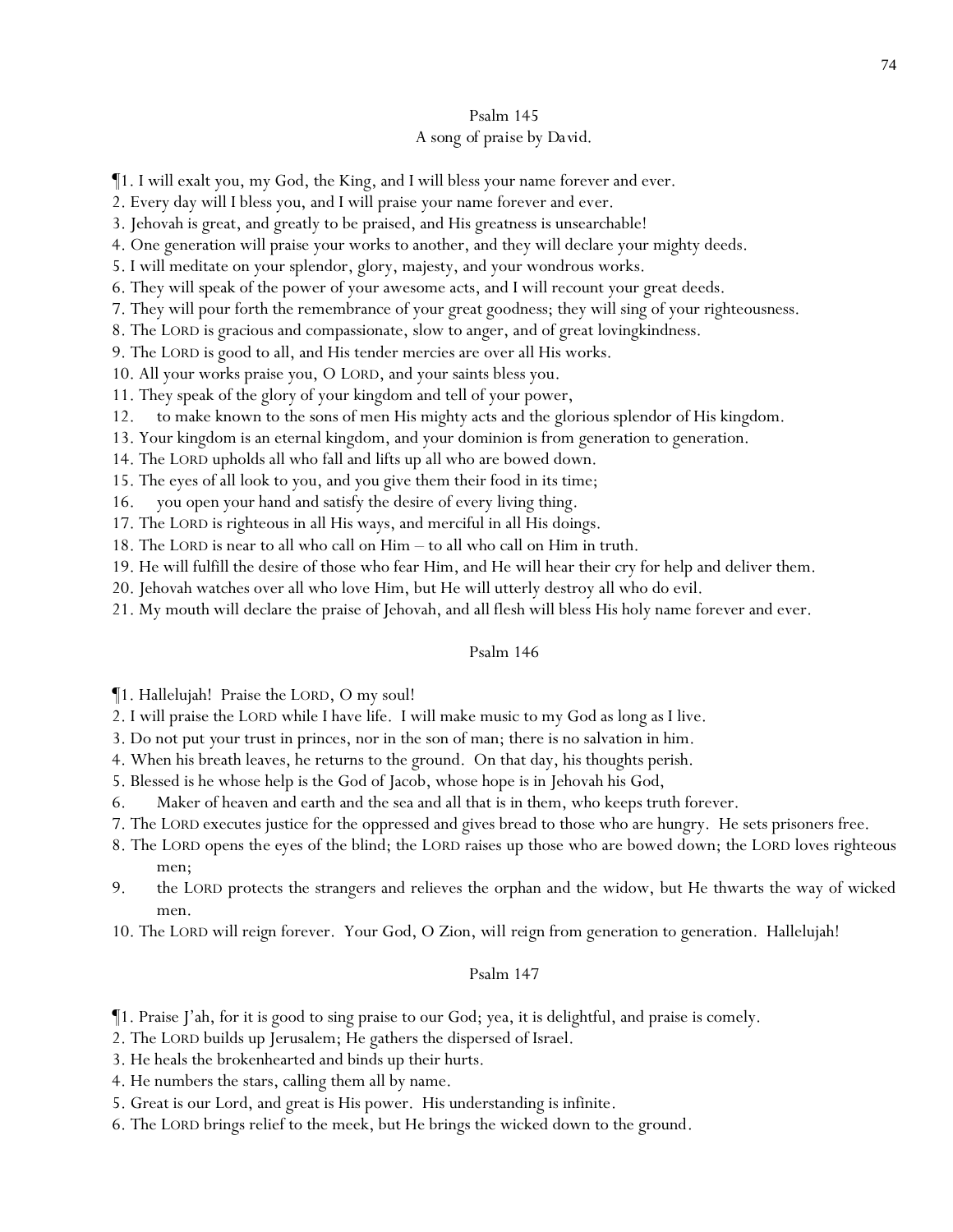- 7. Sing to the LORD with thanksgiving! Make music with a lyre to our God,
- 8. who covers the heavens with dark clouds, who prepares rain for the earth, and who causes grass to grow on the hills.

9. He gives the beast its food, and the young ravens that cry.

- 10. He does not delight in the strength of a horse, nor is He pleased with the legs of a man.
- 11. The LORD takes pleasure in those who fear Him, those who hope in His mercy.
- 12. Praise the LORD, O Jerusalem! Praise your God, O Zion!
- 13. For He has made the bars of your gates strong; He has blessed your sons within you,
- 14. who makes your border peace, who satisfies you with the finest wheat,
- 15. who sends out His decree to earth (His word runs very swiftly),
- 16. who gives snow like wool. He scatters frost like ashes,
- 17. casting forth His ice like crumbs. Who can stand before His cold?
- 18. He sends forth His word and makes them melt; He causes His wind to blow, and the waters flow.
- 19. He declares His word to Jacob, His statutes and His judgments to Israel.
- 20. He has not done the like for any *other* nation, and they have not known His judgments. Praise J'ah!

## Psalm 148

- ¶1. Praise J'ah! Praise the LORD from the heavens! Praise Him in the highest places!
- 2. Praise Him, all His angels! Praise Him, all His host!
- 3. Praise Him, sun and moon! Praise Him, all stars of light!
- 4. Praise Him, heavens of heavens, and the waters which are above the heavens!
- 5. Let them praise the name of Jehovah because He commanded, and they were created.
- 6. And He established them forever and ever; He gave a decree, and it will not pass away.
- 7. Praise the LORD from the earth dragons and all deep places;
- 8. fire and hail; snow and smoke; storm-wind performing His word;
- 9. mountains and all hills; fruit trees and all cedars;
- 10. wild animal and all cattle; creeping thing and winged fowl;
- 11. kings of earth and all peoples; princes and all judges of earth;
- 12. young men and virgins alike; old men along with children –
- 13. let them praise the name of the LORD because His name, His alone, is to be exalted! His majesty is above earth and heaven.
- 14. He has also raised up a Horn for His people, the Praise of all His saints, for the sons of Israel, a people near to Him. Hallelujah!

## Psalm 149

- ¶1. Hallelujah! Sing to the LORD a new song! Praise Him in the assembly of the pious!
- 2. Let Israel rejoice in his Maker; let the sons of Zion rejoice in their King.
- 3. Let them praise His name in dance; with timbrel and lyre, let them sing to Him.
- 4. For Jehovah is pleased with His people; He will beautify the meek with salvation.
- 5. Let the pious exult in glory; let them sing for joy on their beds;
- 6. let the high praises of God be in their mouth, and a two-edged sword in their hand!
- 7. To execute vengeance among the Gentiles, reproofs among the nations;
- 8. to bind their kings with chains and their nobles with fetters of iron;
- 9. to execute upon them the judgment written this honor have all His saints. Hallelujah!

75